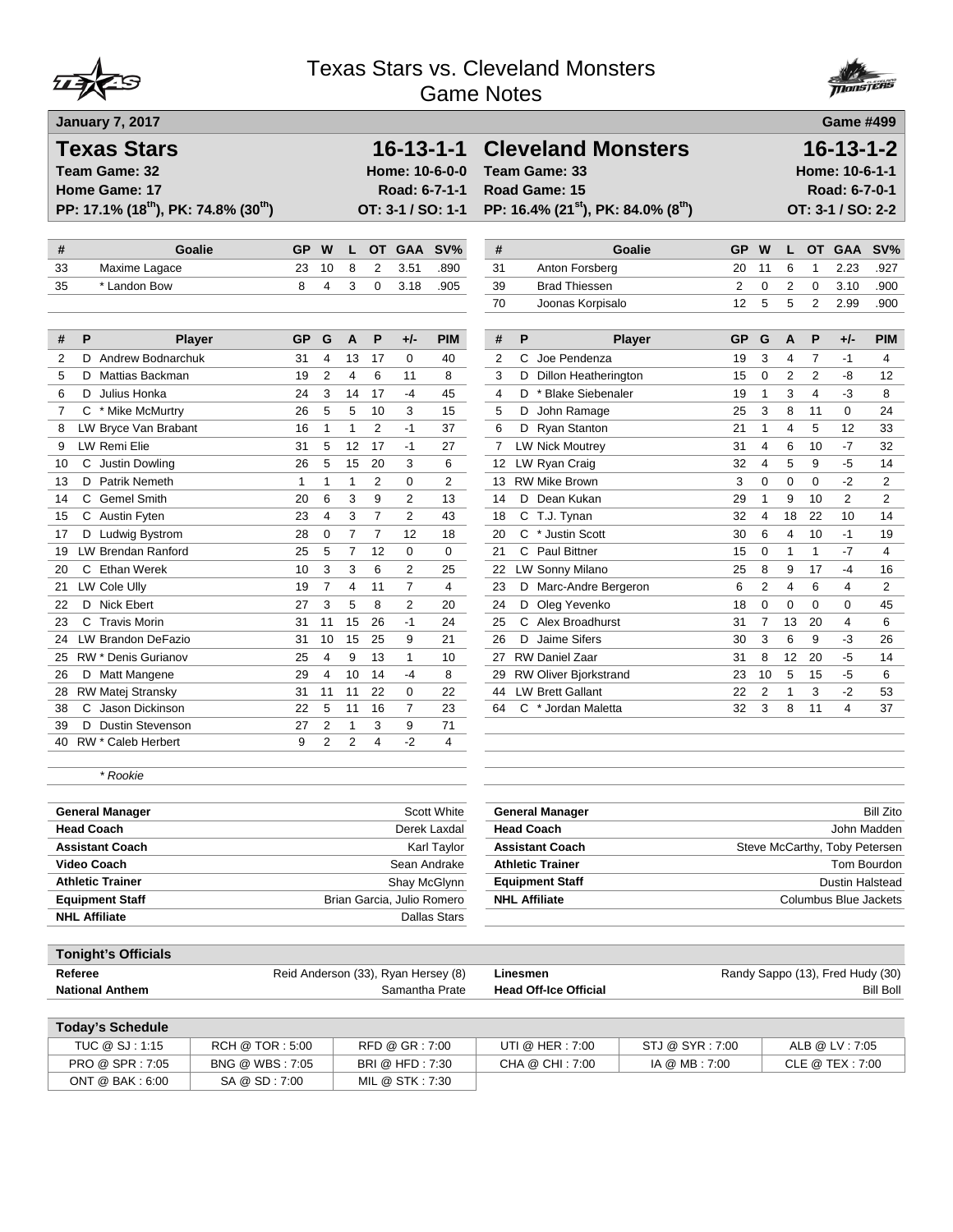#### **TONIGHT'S MATCHUP**

The Texas Stars and Cleveland Monsters square off in the second of four total meetings this season and the finale of a pair of games this weekend. The Stars snapped a three-game skid in Friday's win while the Monsters have won eight of their last 11 games entering tonight's action. Last season, Texas won three of their four matchups against Cleveland, including both games played in Cedar Park.

#### **PLAYERS TO WATCH**

**Jason Dickinson** of the Stars has tallied 14 points over his last 16 games (4-10=14) while Cleveland's **TJ Tynan** is the team's leading scorer with 22 points this season and has five points in his last five games (0-5=5).

#### **BETWEEN TWO PIPES**

For the Stars, **Maxime Lagace** is 4-0-0 against Cleveland in four head-to-head career appearances while rookie **Landon Bow** has appeared in eight of the last 10 games for the Stars. Cleveland's **Anton Forsberg** is among the AHL's goaltending leaders this season with 11 wins (T-8<sup>th</sup>), a 2.23 GAA (10<sup>th</sup>) and a .927 SV% (T-5<sup>th</sup>). **Joonas Korpisalo** suffered the loss on Friday against Texas stopping 30 of 34 shots in net.

#### **ALL-TIME SERIES**

Tonight's contest is the 30<sup>th</sup> all-time regular season meeting between the Texas Stars and Cleveland Monsters. Historically, Texas holds a 16-9-2-2 record against Cleveland, including a 10-4-0-1 mark at H-E-B Center.

#### **LAST TIME OUT – TEXAS STARS AND CLEVELAND MONSTERS**

In his season debut for the Texas Stars, **Patrik Nemeth** tallied a shorthanded goal and added an assist to highlight a 4-2 win over the defending Calder Cup Champion Cleveland Monsters on Friday night at H-E-B Center at Cedar Park. The Stars snapped their threegame skid with the win. Nemeth's shorthanded goal in period two was the ninth scored this season by Texas to add to their AHL lead. **Maxime Lagace** stopped 23 of 25 shots in net to earn his 10<sup>th</sup> win of the season.

#### **STARS STRONG IN THE OPENING NUMBER**

This weekend is the 10<sup>th</sup> back-to-back set of games Texas has played against an opponent this season. When facing the same team in a two-game set, the Stars are 9-1-0-0 in game one and have outscored their opponents 46-25. In game two, Texas holds a 5-4-0-0 record and has been outscored 35-29.

#### **FINDING NEMO**

Currently on a conditioning assignment from the NHL's Dallas Stars, **Patrik Nemeth** enjoyed quite a season debut for the Texas Stars on Jan. 6 against Cleveland. The defenseman tallied a shorthanded goal, added an assist and also appeared in his 100<sup>th</sup> career game as a Texas Star in a 4-2 win over the Monsters. Nemeth is currently in his fifth season with the organization, and scored Texas' Calder Cup-winning goal in overtime in 2014.

#### **HONKA, HONKA BURNING ALL-STAR**

Stars defenseman **Julius Honka** was named to his first career All-Star Game on Thursday when he was selected to represent Texas at the AHL's 2017 All-Star Classic in Lehigh Valley, Penn. Honka has tallied 17 points (3-14=17) in 24 games this season with Texas. He also tallied three assists in eight games on his first career NHL call-up with the Dallas Stars earlier this season. Honka was selected in the first round of the 2014 NHL Entry Draft (14<sup>th</sup> overall) by Dallas.

#### **SHORTHANDED SHENANIGANS**

The Texas Stars currently lead the AHL with nine shorthanded goals this season. Eight different players have scored shorthanded this season for Texas (Austin Fyten, Ethan Werek, Travis Morin, Stephen Johns, Justin Dowling (2), Brandon DeFazio, Gemel Smith and **Patrik Nemeth**). Texas has tallied a pair of shorthanded markers in a game twice during the 2016-17 season, Nov. 16 at Grand Rapids and Nov. 25 at San Antonio, to tie the franchise record. The team record for shorthanded goals in a season is 13, set last year.

#### **TAKE A BOW, LANDON**

Texas goaltender **Landon Bow** has had quite a start to his AHL career since being called up from the ECHL's Idaho Steelheads on Nov. 27. The rookie has appeared in eight of the Stars' last 10 games, starting in six of them. In those six starts, Bow carries a 2.74 GAA and a .913 SV%. Bow (BOH) was an undrafted free agent out of the Western Hockey League signed to an AHL contract over the summer.

| <b>CURRENT STREAKS</b>     |              |                |               |
|----------------------------|--------------|----------------|---------------|
| <b>Team Streaks</b>        | <b>Goals</b> | <b>Assists</b> | <b>Points</b> |
| Wins: 1                    |              |                |               |
| Losses:                    |              |                |               |
| OT / SO Losses:            |              |                |               |
| Winless:                   |              |                |               |
| <b>Points: 1 (1-0-0-0)</b> |              |                |               |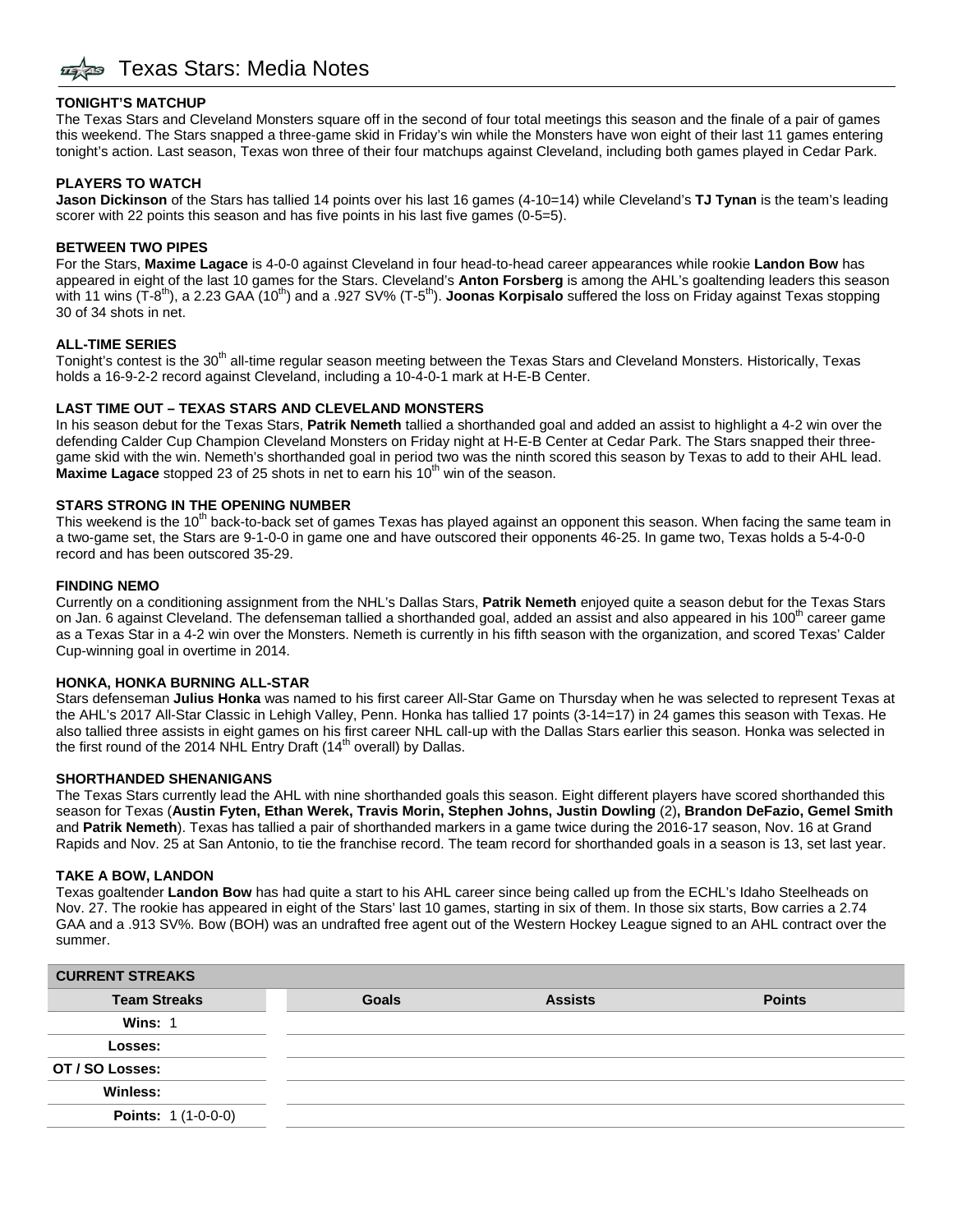#### **DENIS THE BRONZE MEDAL MENACE**

Texas Stars forward **Denis Gurianov** returned to the team on Jan. 6 after competing in the World Junior Championships for Team Russia, where he put on quite a performance for his home country to capture the bronze medal. The Russian rookie tallied two goals and two shootout goals in a 4-3 semifinal loss to the United States on Jan. 4, then followed that up on Jan. 5 with the bronze medalwinning goal in overtime for Russia. Gurianov finished with seven points (4-3=7) in seven World Junior games.

#### **DOWLING TAKES THIRD**

**Justin Dowling** enjoyed a special night on Dec. 23 in a 5-4 win over San Antonio. The Texas forward tallied the assist on **Travis Morin's** second period power-play goal to take over sole possession of third all-time in franchise history in career assists and points. Dowling passed former Stars captain Maxime Fortunus with his 124<sup>th</sup> assist and Greg Rallo with his 192<sup>nd</sup> point. Dowling trails Colton **Sceviour** for second all-time in both categories (141 assists and 240 points). He is two back of **Matt Fraser** for fourth all-time in goals with 70.

#### **SHOOTING STARS**

- **#6 Julius Honka** has tallied seven points (0-7=7) over his last nine games.
- **#23 Travis Morin** has tallied 11 points (4-7=11) over his last 12 games.
- **#25 Denis Gurianov** has tallied five points (2-3=5) over his last six games.
- **#38 Jason Dickinson** has tallied 14 points (4-10=14) over his last 16 games.

#### **UPCOMING MILESTONES**

- #10 Justin Dowling is one point shy of 200 in his AHL career.
- #17 Ludwig Bystrom is one point shy of 50 in his pro career.
- #20 Ethan Werek is two points shy of 100 in his AHL career.
- **#23 Travis Morin** is three goals shy of 150 in his AHL and Texas Stars career.
- **#24 Brandon DeFazio** is two assists shy of 100 and four goals shy of 100 in his pro career.
- #33 Maxime Lagace is one game shy of 100 in his pro career.
- #38 Jason Dickinson is three games shy of 100 in his AHL and Texas Stars career.

- **RECENT MILESTONES**<br>January 6: **Justin** Justin Dowling appeared in the 350<sup>th</sup> game of his pro career. Patrik Nemeth appeared in the 100<sup>th</sup> game of his Texas Stars and AHL career. **Matt Mangene** appeared in the 250th game of his pro career. **Matej Stranksy** tallied the 50<sup>th</sup> goal of his professional, AHL and Texas Stars career. **Jason Dickinson** appeared in the 100<sup>th</sup> game of his pro career.
- December 31: Austin Fyten appeared in the 150<sup>th</sup> game of his AHL career.
- December 29: **Travis Morin** appeared in the 500<sup>th</sup> game of his Texas Stars career. **Brandon DeFazio** appeared in the 400<sup>th</sup> game of his professional career.
- December 27: **Gemel Smith** appeared in the 150<sup>th</sup> game of his AHL and Texas Stars career.
- December 22: **Caleb Herbert** appeared in the 50<sup>th</sup> game of his AHL career.

## **RECENT TRANSACTIONS**<br>January 6: Patrik Ne

January 6: **Patrik Nemeth** on loan from Dallas (NHL) for conditioning. **Denis Gurianov** returned from Team Russia (WJC).

- **Brandon Anselmini** reassigned to Idaho (ECHL).
- December 30: **Joe Faust** released from professional tryout agreement.<br>December 27: **Jason Dickinson** returned on loan from Dallas (NHL).
- December 27: **Jason Dickinson** returned on loan from Dallas (NHL). **Phil Desrosiers** reassigned to Idaho (ECHL).
- **Jason Dickinson** recalled from loan by Dallas (NHL). **Joe Faust** signed to professional tryout agreement.

#### **NHL CALL-UPS THIS SEASON**

- **#6 Julius Honka:** 8 GP (0-3=3)
- **#10 Justin Dowling:** 5 GP (0-2=2)
- **#14 Gemel Smith:** 12 GP (2-1=3)
- **#38 Jason Dickinson:** 2 GP (0-0=0)

#### **TOTAL NHL MAN GAMES 2016-17:** 27

#### **HEAD-TO-HEAD MATCHUP**

|                            | <b>Series Record</b> | <b>Leading Scorer</b>   | <b>Power Play</b> |
|----------------------------|----------------------|-------------------------|-------------------|
| <b>Texas Stars:</b>        | 1-0-0-0              | Patrik Nemeth, 2 pts.   | $0/5, 0.0\%$      |
| <b>Cleveland Monsters:</b> | $0 - 1 - 0 - 0$      | Multiple players, 1 pt. | $0/5, 0.0\%$      |
|                            |                      |                         |                   |

| <b>HOME / ROAD SPLITS</b>         |                    |                            |                                 |  |  |  |  |
|-----------------------------------|--------------------|----------------------------|---------------------------------|--|--|--|--|
|                                   | Home / Road Record | Home / Road Power Play     | <b>Home / Road Penalty Kill</b> |  |  |  |  |
| Texas Stars (Home):               | $10 - 6 - 0 - 0$   | 15.9% $(24^{th})$          | $78.5\%$ (24 <sup>th</sup> )    |  |  |  |  |
| <b>Cleveland Monsters (Road):</b> | 6-7-0-1            | 14.0% (22 $^{\text{nd}}$ ) | $80.0\%$ (16 <sup>m</sup> )     |  |  |  |  |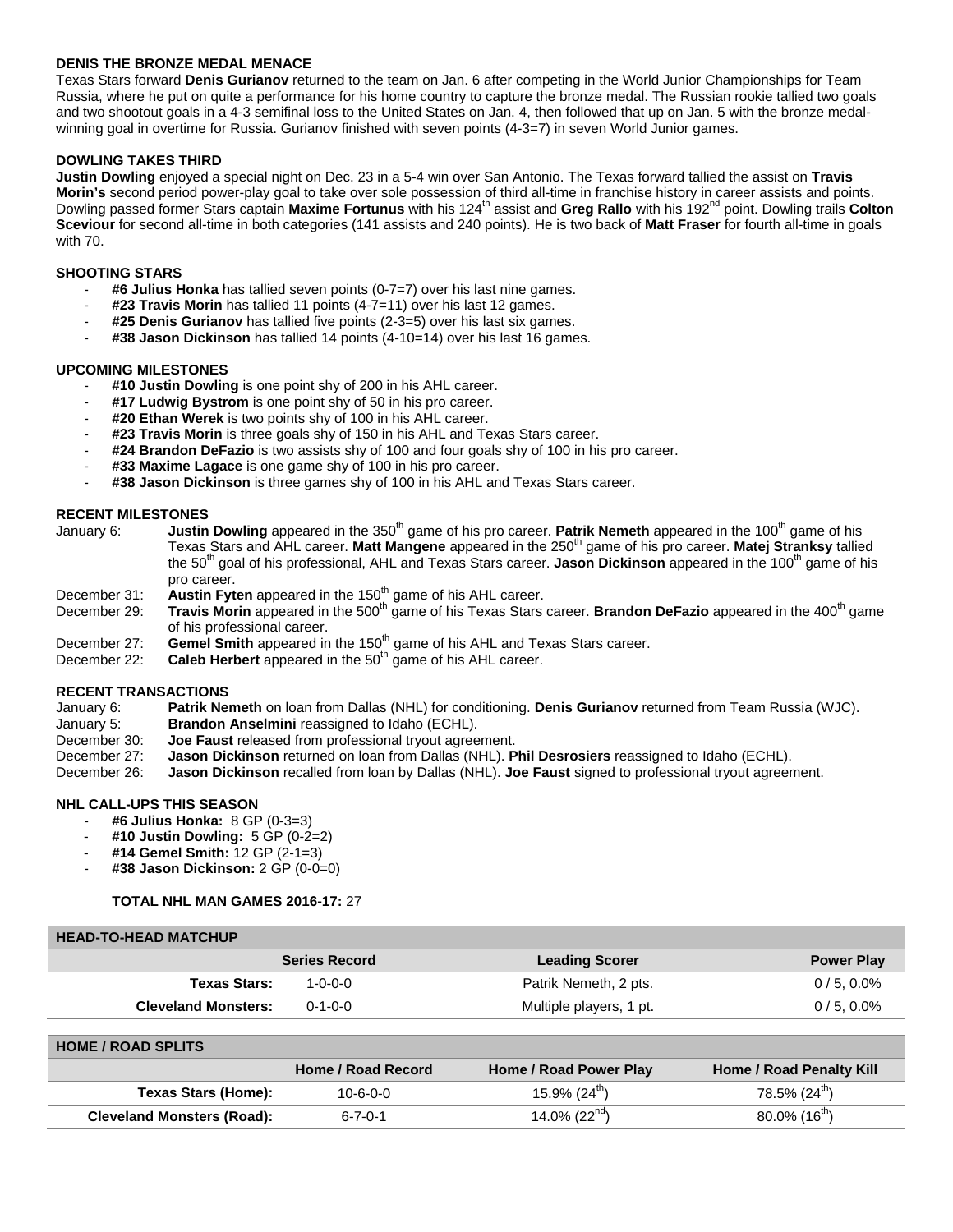### Texas Stars: Player Notes

#2 Andrew BODNARCHUK – 9<sup>th</sup> AHL Season / 1<sup>st</sup> TEX Season ... Tallied 123 points (32-91=123) in 196 games with the QMJHL's Halifax Mooseheads from 2005-2008. Led the team's defensemen in scoring in 2006-07 (16-41=57), and 2007-08 (10-33=43). Served as team captain in 2007-08 … With the Columbus Blue Jackets, appeared in his 500th professional game on December 8, 2015 against the Los Angeles Kings, a 3-2 overtime loss … Signed a two-year contract with the NHL's Dallas Stars on July 1, 2016.

#5 Mattias BACKMAN – 3<sup>rd</sup> AHL Season / 3<sup>rd</sup> TEX Season ... Drafted by Detroit, 5th Round (146th Overall) in 2011 ... Won the gold medal with Sweden at the 2012 IIHF U20 World Junior Championships, alongside current Dallas Stars and former Texas Stars **John Klingberg** and **Patrik Nemeth** … Acquired on March 1, 2015, by the NHL's Dallas Stars from the Detroit Red Wings along with **Mattias Janmark** and a second-round pick in exchange for **Erik Cole** and a third-round pick … Made his Texas Stars debut on April 18, 2015 vs. the San Antonio Rampage in a 4-3 (OT) win.

**#6 Julius HONKA –** 3rd AHL Season / 3rd TEX Season … Drafted by Dallas, 1st Round (14th Overall) in 2014 … Made his AHL debut on Oct. 11, 2014 vs. Iowa and tallied his first career point with the game-winning goal in a 4-2 win … Finished sixth among AHL defenseman in 2015-16 with 44 points (11-33=44) … Competed for Finland in one U18 and two U20 IIHF World Junior Championships (2013, 2014, 2015) … Played for the WHL's Swift Current Broncos in 2013-14 and scored 56 points (16-40=56) in 62 games.

**#8 Bryce VAN BRABANT –** 3rd AHL Season / 1st TEX Season … Tallied 47 career points (22-25=47) in 151 games for the AJHL's Spruce Grove Saints from 2008-2011, and 42 career points (24-18=42) in 115 games for Quinnipiac University (NCAA) from 2011-2014 … Signed a professional tryout agreement with the Texas Stars on October 12, 2016.

#7 Mike McMURTRY (R) – 1<sup>st</sup> AHL Season / 1<sup>st</sup> TEX Season ... Made his AHL and pro debut on April 1, 2016 in a 6-3 road loss at Charlotte, and registered his first career point with an assist … Tallied 80 points (20 goals, 60 assists) in 141 career games at Northeastern University from 2012-2016 … Served as an alternate captain on a Northeastern team that qualified for the NCAA Frozen Four Tournament before falling to North Dakota in the Midwest Regional … Signed an AHL contract with the Texas Stars on July 7, 2016.

#9 Remi ELIE – 2<sup>nd</sup> AHL Season / 2<sup>nd</sup> TEX Season ... Drafted by Dallas, 2nd Round (40th Overall) in 2013 ... Made his AHL debut on Oct. 10, 2015 vs. San Antonio in a 5-4 (OT) win … Tallied 161 career points (66-95=161) in 195 games between the OHL's London Knights (2012-13), Belleville Bulls (2013-14) and Erie Otters (2014-15) … Competed in the 2013 Memorial Cup for the OHL's London Knights.

#10 Justin DOWLING – 6<sup>th</sup> AHL Season / 5<sup>th</sup> TEX Season ... Tallied 242 career points (81-161=242) for the WHL's Swift Current Broncos in 280 games from 2006-2011 … 10 multi-goal games in his Texas Stars career … Signed a one-year contract extension with the NHL's Dallas Stars on May 31, 2016 … Passed **Maxime Fortunus** for fourth in franchise history with 168 points, and tied a franchise record with four assists, on March 29, 2016 vs. Bakersfield in a 5-1 win.

#14 Gemel SMITH – 3<sup>rd</sup> AHL Season / 3<sup>rd</sup> TEX Season ... Drafted by Dallas, 4th Round (104th Overall) in 2012 ... Signed a three-year entry level contract with the NHL's Dallas Stars on May 31, 2014 … Tallied 203 career points (89-114=203) in 264 games between the OHL's Owen Sound Attack (2010-2013) and London Knights (2013-14) … Won the 2011 OHL Championship with Owen Sound … Won a bronze medal with Canada at the 2012 IIHF U18 World Championships … Younger brother **Givani Smith** is currently playing for the OHL's Guelph Storm.

#15 Austin FYTEN – 4<sup>th</sup> AHL Season / 2<sup>nd</sup> TEX Season ... Appeared in 193 career games for the WHL's Lethbridge Hurricanes from 2007-2011, and tallied 122 points (55-67=122). Also appeared in six playoff games for the Vancouver Giants in 2011-12 … Signed an AHL contract with the Texas Stars on August 6, 2016.

**#17 Ludwig BYSTROM –** 2nd AHL Season / 2nd TEX Season … Drafted by Dallas, 2nd Round (43rd Overall) in 2012 … Won a silver medal competing for Sweden at the 2012 IIHF U18 World Junior Championships … Over his junior and professional career combined tallied 23 points (seven goals, 16 assists) in 140 Swedish Hockey League games … Appeared in the 2014 AHL All-Star Classic as the AHL hosted his Swedish team Farjestads in the exhibition. The AHL All-Stars won 7-2.

#19 Brendan RANFORD – 4<sup>th</sup> AHL Season / 4<sup>th</sup> TEX Season ... Drafted by Philadelphia, 7th Round (209th Overall) in 2010 ... Tallied 357 career points (137-220=357) in 348 games for the WHL's Kamloops Blazers from 2007-2013 … Holds the franchise playoff records with a fivegame goal streak and six-game point streak … Nephew of **Bill Ranford**, former NHL goaltender, two-time Stanley Cup winner, and current goaltending coach for the NHL's Los Angeles Kings.

#20 Ethan WEREK – 6<sup>th</sup> AHL Season / 1<sup>st</sup> TEX Season ... Signed to a professional tryout agreement and made his Texas Stars debut on October 29, 2016 in a 2-1 overtime win over the Ontario Reign … Scored his first career Texas goal on November 2, 2016 at Tucson in a 4-3 win. Tallied 179 career points (86-93=179) in 170 games for the OHL's Kingston Frontenacs from 2008-2011 ... Competed for Canada in the 2009 U-18 World Junior Championship with six points in six games (4-2=6) … Traded to the Phoenix Coyotes from the New York Rangers in May 2011, and signed a three-year entry-level contract with Phoenix.

#21 Cole ULLY – 2<sup>nd</sup> AHL Season / 2<sup>nd</sup> TEX Season ... Drafted by Dallas, 5<sup>th</sup> Round (131<sup>st</sup> Overall) in 2013 ... Tallied 237 career points (95 goals, 142 assists) in 256 games for the WHL's Kamloops Blazers from 2010-2015 … In 2014-15, ranked fifth in the WHL in assists (60) and points (94) … Signed a three-year entry level contract with the NHL's Dallas Stars on December 19, 2014 … Tallied his first career point in his AHL and Texas debut on April 17, 2015 with an assist at San Antonio (3-2 Win).

#22 Nick EBERT – 3<sup>rd</sup> AHL Season / 1<sup>st</sup> TEX Season ... Tallied 18 points (6-12=18) in 53 games with the USHL's Waterloo Balck Hawks in 2009-10. Appeared in 263 career games over four years in the OHL with the Windsor Spitfires (2010-2014) and Guelph Storm (2013-14), and tallied 171 points (41-130=171) … Teammates with **Jason Dickinson** with the OHL's Guelph Storm during the 2013-14 season … Appeared in the 2014 Memorial Cup Final with Guelph before losing to the Edmonton Oil Kings, who were coached by **Derek Laxdal**. Finished +53 during the 2013-14 regular season … Acquired by the Dallas Stars on June 25, 2016 in exchange for **Jack Campbell**.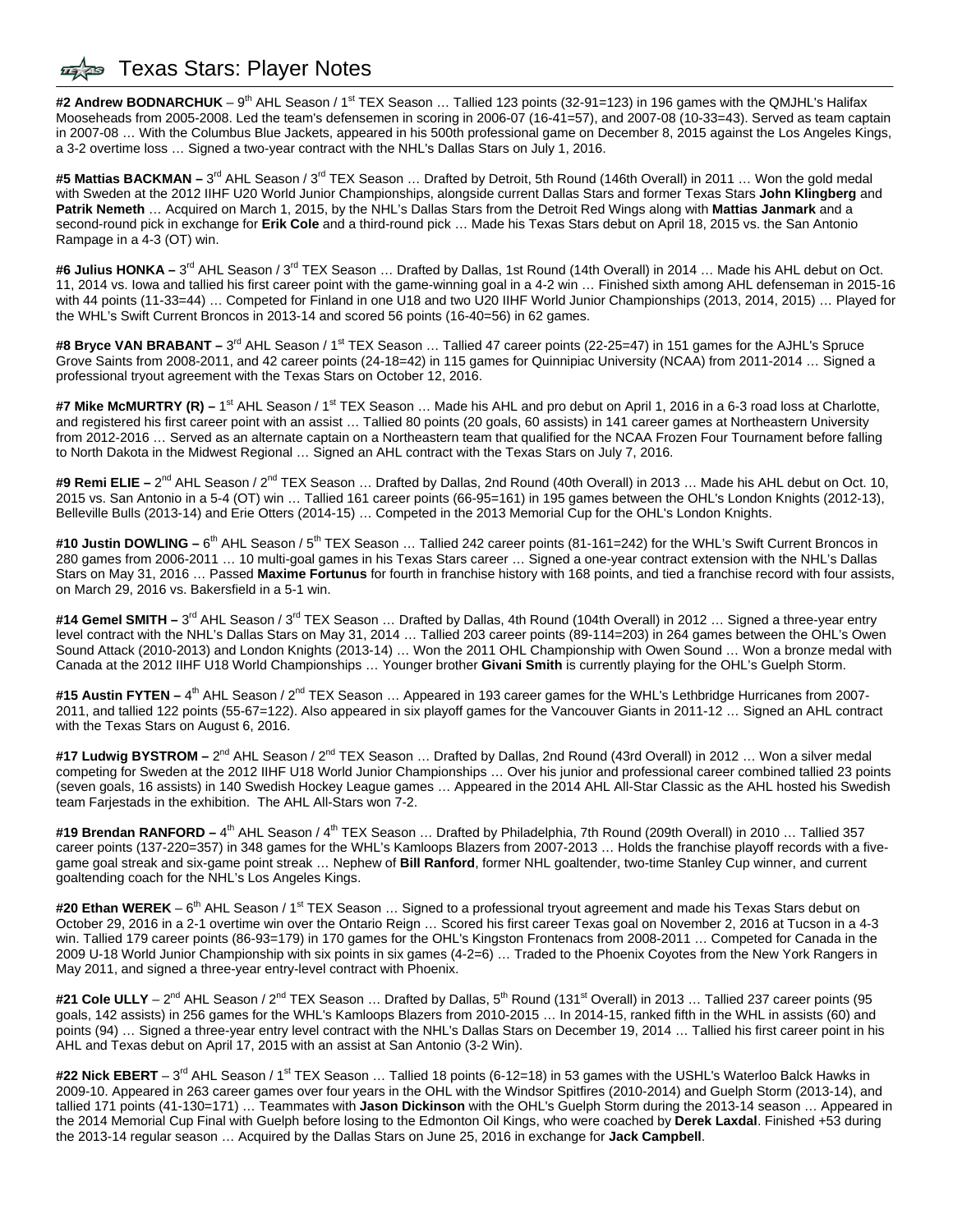#23 Travis MORIN – 8<sup>th</sup> AHL Season / 8<sup>th</sup> TEX Season ... Drafted by Washington, 9th Round (263rd Overall) in 2004 ... An original Texas Star who has played each season since the franchise's inception in 2009 … Named to the ECHL All-Star Game in 2007 and 2008 … Won the ECHL's 2009 Kelly Cup with the South Carolina Stingrays, beating the Alaska Aces in seven games … Named to the AHL All-Star Classic in 2011, 2014, 2015, and 2016 … In 2013-14 won the Les Cunningham Award as the AHL's Most Valuable Player, the John B. Sollenberger Award as the regular season scoring leader and the Jack A. Butterfield Award as the Calder Cup Playoffs' Most Valuable Player … Tied the franchise single-game record for points (5) and assists (4) in a game on January 17, 2014 at Charlotte Checkers … Holds the franchise career records for regular season games played, goals, assists, points, power play goals, and power play assists.

#24 Brandon DeFAZIO – 6<sup>th</sup> AHL Season / 1<sup>st</sup> TEX Season ... Appeared in 141 career games for Clarkson University from 2017-2011, and tallied 77 points (36-41=77). Served as an alternate captain in 2009-10 and 2010-11 with the team … Led Clarkson University in scoring during his senior season (2010-11) with 26 points in 36 games (14-12=26) ... Led the Utica Comets with 21 goals during the 2014-15 season as part of a squad that reached the AHL's 2015 Calder Cup Final before falling to the Manchester Monarchs in five games … Signed an AHL contract with Texas on July 25, 2016.

#25 Denis GURIANOV (R) – 1<sup>st</sup> AHL Season / 1<sup>st</sup> TEX Season ... Appeared in 56 career KHL games with Lada Togliatti from 2014-2016, and tallied six points (4-2=6). Also competed in 67 career games for the MHL's Ladia Togliatti at the Russian junior level from 2013-2016, and recorded 47 points (26-21=47) … Represented Team Russia at the 2015 U18 World Junior Championships and recorded seven points (6-1=7) in five games with a +3 rating … Signed a three-year entry-level contract with the NHL's Dallas Stars on May 12, 2016.

#26 Matt MANGENE - 4<sup>th</sup> AHL Season / 2<sup>nd</sup> TEX Season ... Tallied 55 points (20 goals, 35 assists) in 105 games over a three-year career at the University of Maine (NCAA) from 2009-2012 … Tallied an assist in his Stars debut on December 20 at Toronto in a 3-1 win … Selected to the 2015 ECHL All-Star Game … His sister, **Meagan Mangene**, played hockey for Boston College and appeared in the NCAA Women's Frozen Four three straight years (2011, 2012, 2013) … His grandfather, **Robert "Red" Mangene**, played football for Boston College and appeared in the 1942 Orange Bowl against Alabama.

#28 Matej STRANSKY – 4<sup>th</sup> AHL Season / 4<sup>th</sup> TEX Season ... Drafted by Dallas, 6th Round (165th Overall) in 2011 ... Tallied 192 career points (93 goals, 99 assists) in 213 games for the WHL's Saskatoon Blades from 2010-2013 … Led the Blades in assists (45), plus-minus (+32), tied for the team lead in points (85), and second in goals (40) in 2012-13 … Appeared in the 2013 Memorial Cup Tournament, scoring twice in four games … Last year, recorded professional career-highs in goals (23), assists (16) and points (39) … Father, Vladamir, and older brother, Vit, played professional hockey in the Czech Republic. Younger brother, Simon, currently plays junior hockey for the WHL's Prince Albert Raiders.

#33 Maxime LAGACE – 2<sup>nd</sup> AHL Season / 2<sup>nd</sup> TEX Season ... Made his first career AHL start on Oct. 17, 2015 at Rockford and stopped 25 shots to earn his first career win in a 5-2 final … Earned his first career AHL shutout on Jan. 27, 2016 with 25 saves in a 3-0 win vs. San Jose … Appeared in 133 career QMJHL games with four different clubs (Prince Edward Island, Cape Breton, Shawinigan and Sherbrooke) with a 39-64-10 record, a 4.13 GAA and .873 SV% from 2010-2014.

#35 Landon BOW (R) – 1<sup>st</sup> AHL Season / 1<sup>st</sup> TEX Season ... Appeared in 178 games over a four-year career with the WHL's Swift Current Broncos (2012-2015) and Seattle Thunderbirds (2015-16). Tallied a 2.80 GAA and a .913 SV% over his WHL career with an 87-58-16 record … Tallied a career-high 53 saves in a 2-1 overtime win against the Brandon Wheat Kings on September 25, 2015 for Swift Current … Recorded a career-high 161:44 shutout streak over a four-game stretch for Swift Current in 2015-16 … Was traded from Swift Current to Seattle on Jan. 5, 2016 … Signed an AHL contract with the Texas Stars on June 3, 2016.

#38 Jason DICKINSON – 2<sup>nd</sup> AHL Season / 2<sup>nd</sup> TEX Season ... Drafted by Dallas, 1st Round (29th Overall) in 2013 ... Last year, finished tied for fourth in goals (22) and tied for seventh in points (53) among AHL rookies … Received his first career call-up, made his NHL debut and scored his first career NHL goal on April 7, 2016 vs. the Colorado Avalanche … Tallied 231 career points (84-147=231) in 253 games for the OHL's Guelph Storm from 2011-2015 … Won a gold medal with Team Canada at the 2013 IIHF U18 World Junior Championships, recording an assist in three games … Reached the 2014 Memorial Cup Championship game before falling to the Edmonton Oil Kings, 6-3, who were coached by **Derek Laxdal**.

#39 Dustin STEVENSON - 3<sup>rd</sup> AHL Season / 1<sup>st</sup> TEX Season ... Tallied 99 points (28-71=99) in 163 games with the SJHL's La Ronge Ice Wolves from 2006-2010 … Won the SJHL's Credit Union Cup in 2010, defeating the Yorkton Terriers in six games. Tallied 21 points (10-11=21) in 21 playoff games … Named the 2010 SJHL Player of the Year and Playoff MVP … Won the ECHL's 2013 Kelly Cup with the Reading Royals after defeating the Stockton Thunder in five games … Signed a one-year contract with the NHL's Dallas Stars on July 1, 2016.

#40 Caleb HERBERT – 3<sup>rd</sup> AHL Season / 1<sup>st</sup> TEX Season ... Appeared in 51 career games for the USHL's Sioux City Musketeers in 2010-11 and tallied 50 points (23-27=50). Appeared in 112 career games for the University of Minnesota-Duluth from 2011-2014 and recorded 89 points (32-57=89) … Named to the 2011 All-Star Game in his only season in the USHL … Ranked eighth among NCAA freshmen with 33 points (14- 19=33) in 2011-12 … Appeared in the ECHL's 2015 Kelly Cup Finals with South Carolina before falling to the Allen Americans in seven games … Signed an AHL contract with the Texas Stars on July 21, 2016.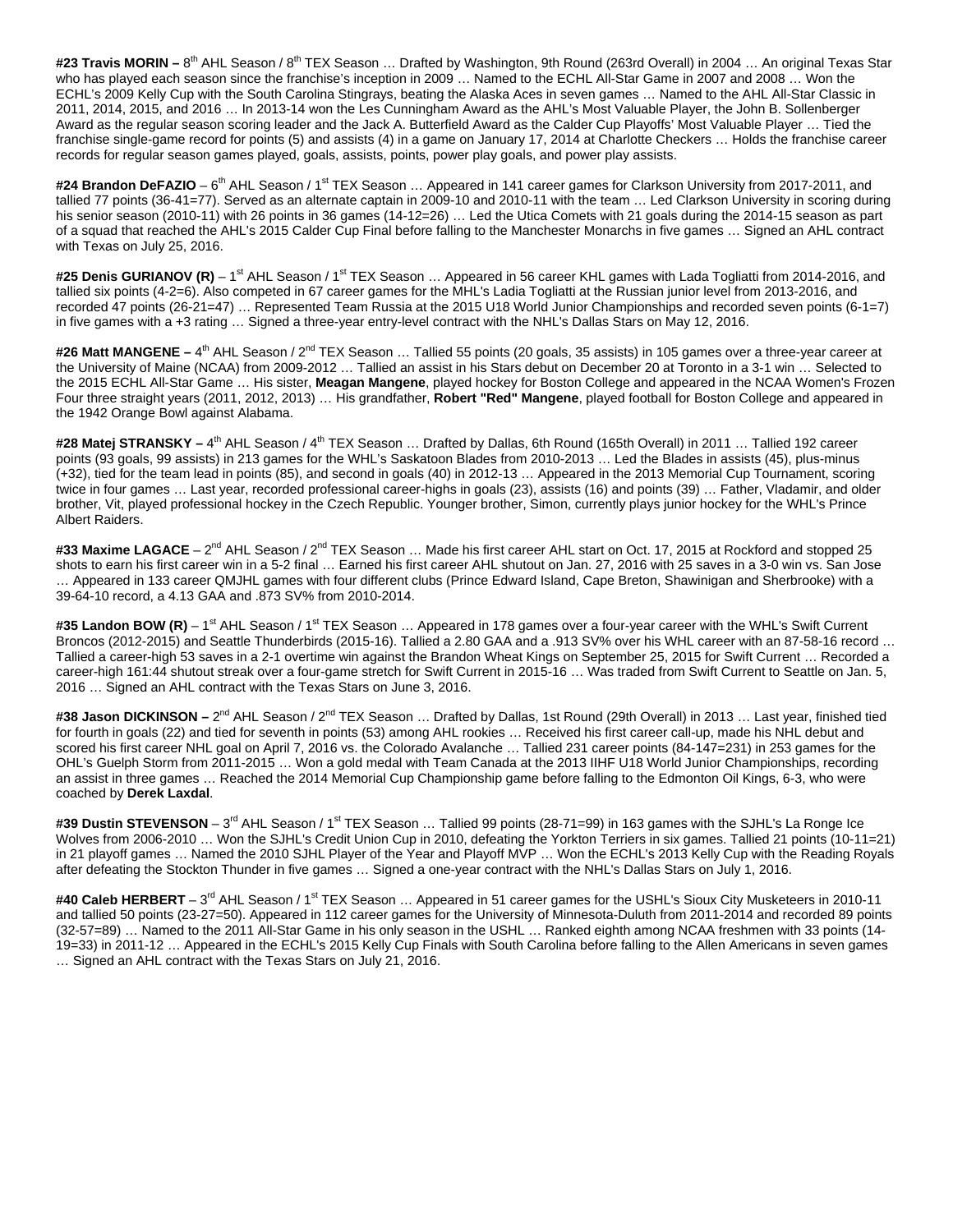### **Regular Season Team Leaders Regular Season Records**

|          | <b>Points:</b> T. Morin (26)                | Home:                             | $10 - 6 - 0 - 0$            |
|----------|---------------------------------------------|-----------------------------------|-----------------------------|
|          | <b>Goals:</b> T. Morin (11)                 |                                   | <b>Away:</b> $6-7-1-1$      |
|          | <b>Assists:</b> J. Dowling, T. Morin (15)   | vs. Pacific Division:             | 9-8-1-0                     |
|          | <b>PP Goals:</b> B. DeFazio, M. Mangene (3) | vs. Central Division:             | $7 - 5 - 0 - 1$             |
|          | <b>SH Goals:</b> J. Dowling (2)             | vs. Western Conference: 16-13-1-1 |                             |
|          | <b>GW Goals:</b> M. Stransky (3)            | vs. Eastern Conference:           |                             |
|          | <b>PIMs:</b> D. Stevenson (71)              |                                   | <b>Situational Records:</b> |
|          | $+/-: L.$ Bystrom $(+12)$                   | 1-Goal Game: 8-5-1-1              |                             |
|          | <b>GAA:</b> M. Lagace (3.59)                | 2-Goal Game:                      | $4 - 3 - 0 - 0$             |
|          | <b>SV%:</b> M. Lagace (.890)                | <b>After a Win: 7-7-0-1</b>       |                             |
| Minutes: | M. Lagace (1052:47)                         | <b>After a Loss: 7-5-1-0</b>      |                             |
|          | <b>Goalie Wins: M. Lagace (10)</b>          | After an OTL / SOL: 1-1-0-0       |                             |

## **Shootout Career Totals**

| <b>Shooter</b> | Goals / Att | %       | Leading After 1 Period: 11-0-0-0  |                 |
|----------------|-------------|---------|-----------------------------------|-----------------|
| #10 Dowling    | 3/18        | 16.7%   | Trailing After 1 Period: 3-8-1-1  |                 |
| #15 Fyten      | 0/3         | $0.0\%$ | Tied After 1 Period: 2-5-0-0      |                 |
| #19 Ranford    | 8/17        | 47.0%   | Leading After 2 Periods: 10-1-0-0 |                 |
| #20 Werek      | 3/12        | 25.0%   | <b>Trailing After 2 Periods:</b>  | $1 - 9 - 1 - 1$ |
| #21 Ully       | 0/2         | $0.0\%$ | Tied After 2 Periods: 5-3-0-0     |                 |
| #23 Morin      | 7/21        | 33.3%   | <b>Overtime Record: 3-1</b>       |                 |
| #24 DeFazio    | 5/11        | 45.4%   | Shootout Record: 1-1              |                 |
| #28 Stransky   | 3/8         | 37.5%   | <b>Outshooting Opponent:</b>      | 7-5-1-1         |
| #38 Dickinson  | 1/2         | 50.0%   | <b>Outshot by Opponent:</b>       | $8 - 6 - 0 - 0$ |
|                |             |         |                                   |                 |

| Goaltender | <b>Record</b> | Saves / Att | $\frac{9}{6}$ | Scoring 2 Goals: $3-1-0-0$        |
|------------|---------------|-------------|---------------|-----------------------------------|
| #33 Lagace | 1-1           | 3/6         | 50.0%         | <b>Scoring 3 Goals:</b> $2-4-0-0$ |
| #35 Bow    | 1-0           | 212         | 100%          | <b>Scoring 4+ Goals: 11-3-1-1</b> |
|            |               |             |               |                                   |

## **Regular Season Scoring**

|                   |    |    |  | <b>SO</b> | Total | <b>Back-to-Back, Game 1: 9-1-0-0</b> |
|-------------------|----|----|--|-----------|-------|--------------------------------------|
| Texas Stars:      | 33 |    |  |           | 107   | <b>Back-to-Back, Game 2: 5-4-0-0</b> |
| <b>Opponents:</b> | 40 | 36 |  |           | 110.  | Three-in-Three, Game 3: 0-0-0-0      |

| <b>Situation</b>       | For | <b>Against</b> | <b>Monthly Records:</b>                                    |
|------------------------|-----|----------------|------------------------------------------------------------|
| 5 on 5:                | 69  | 61             | <b>October:</b> 4-3-1-0 (Home: 4-                          |
| 5 on 4:                | 18  | 3              | <b>November:</b> 6-4-0-1 (Home: 2-                         |
| 5 on 3:                | 2   |                | December:<br>5-6-0-0 (Home: 3-                             |
| 4 on 4:                | 3   |                | 1-0-0-0 (Home: 1-<br>January:                              |
| 4 on 3:                |     |                | February:                                                  |
| 3 on 3:                | 2   |                | March:                                                     |
| 3 on 4:                |     |                | April:                                                     |
| $3$ on $5$ :           |     | 3              |                                                            |
| 4 on 5:                | 9   | 35             |                                                            |
| <b>Extra Attacker:</b> | 2   |                | <b>Around the Orgar</b>                                    |
| <b>Empty Net:</b>      | 1   | 4              | <b>Dallas Stars (NHL</b>                                   |
| <b>Penalty Shots:</b>  |     |                | Record / Standings: 16-15-8, 40 pts. (5 <sup>th</sup> Cent |
|                        |     |                | Loading Coases Tube Comin (20)                             |

|                               | <b>Regular Season Records</b> |
|-------------------------------|-------------------------------|
| Home:                         | $10 - 6 - 0 - 0$              |
| Away:                         | $6 - 7 - 1 - 1$               |
| vs. Pacific Division:         | $9 - 8 - 1 - 0$               |
| vs. Central Division:         | $7 - 5 - 0 - 1$               |
| Vestern Conference: 16-13-1-1 |                               |
| Eastern Conference:           |                               |
|                               | <b>Situational Records:</b>   |
| 1-Goal Game:                  | $8 - 5 - 1 - 1$               |
| 2-Goal Game:                  | $4 - 3 - 0 - 0$               |
| After a Win:                  | 7-7-0-1                       |
| <b>After a Loss: 7-5-1-0</b>  |                               |
|                               |                               |

|    | M. Lagace (3.59) |                      |             |                |              | 2-Goal Game:                     | $4 - 3 - 0 - 0$                        |
|----|------------------|----------------------|-------------|----------------|--------------|----------------------------------|----------------------------------------|
|    | M. Lagace (.890) |                      |             |                |              | After a Win:                     | $7 - 7 - 0 - 1$                        |
|    |                  | M. Lagace (1052:47)  |             |                |              | After a Loss:                    | $7 - 5 - 1 - 0$                        |
|    | M. Lagace (10)   |                      |             |                |              | After an OTL / SOL:              | $1 - 1 - 0 - 0$                        |
|    |                  |                      |             |                |              | <b>Scoring First:</b>            | $14 - 3 - 0 - 0$                       |
|    |                  | ootout Career Totals |             |                |              | <b>Opponent Scoring First:</b>   | $2 - 10 - 1 - 1$                       |
|    |                  | Goals / Att          | %           |                |              | <b>Leading After 1 Period:</b>   | $11 - 0 - 0 - 0$                       |
|    |                  | 3/18                 | 16.7%       |                |              | <b>Trailing After 1 Period:</b>  | $3 - 8 - 1 - 1$                        |
|    |                  | 0/3                  | 0.0%        |                |              | <b>Tied After 1 Period:</b>      | $2 - 5 - 0 - 0$                        |
|    |                  | 8/17                 | 47.0%       |                |              | <b>Leading After 2 Periods:</b>  | $10 - 1 - 0 - 0$                       |
|    |                  | 3/12                 | 25.0%       |                |              | <b>Trailing After 2 Periods:</b> | $1 - 9 - 1 - 1$                        |
|    |                  | 0/2                  | 0.0%        |                |              | Tied After 2 Periods:            | $5 - 3 - 0 - 0$                        |
|    |                  | 7/21                 | 33.3%       |                |              | <b>Overtime Record:</b>          | $3-1$                                  |
|    |                  | 5/11                 | 45.4%       |                |              | <b>Shootout Record:</b>          | $1 - 1$                                |
|    |                  | 3/8                  | 37.5%       |                |              | <b>Outshooting Opponent:</b>     | $7 - 5 - 1 - 1$                        |
|    |                  | 1/2                  | 50.0%       |                |              | <b>Outshot by Opponent:</b>      | $8 - 6 - 0 - 0$                        |
|    |                  |                      |             |                |              | <b>Even Shots:</b>               | $1 - 2 - 0 - 0$                        |
|    |                  |                      |             |                |              | <b>Scoring 1 Goal:</b>           | $0 - 4 - 0 - 0$                        |
|    |                  | <b>Record</b>        | Saves / Att |                | $\%$         | <b>Scoring 2 Goals:</b>          | $3 - 1 - 0 - 0$                        |
|    |                  | $1 - 1$              | 3/6         |                | 50.0%        | <b>Scoring 3 Goals:</b>          | $2 - 4 - 0 - 0$                        |
|    |                  | $1 - 0$              | 2/2         |                | 100%         | Scoring 4+ Goals:                | $11 - 3 - 1 - 1$                       |
|    |                  |                      |             |                |              | <b>Allowing 1 Goal:</b>          | $5 - 0 - 0 - 0$                        |
|    |                  |                      |             |                |              | <b>Allowing 2 Goals:</b>         | $3 - 1 - 0 - 0$                        |
|    |                  |                      |             |                |              | <b>Allowing 3 Goals:</b>         | $4 - 1 - 0 - 0$                        |
|    |                  | gular Season Scoring |             |                |              | Allowing 4+ Goals:               | $3 - 11 - 1 - 1$                       |
|    | 1                | $\mathbf{2}$<br>3    | ОT          | SΟ             | <b>Total</b> | Back-to-Back, Game 1:            | $9 - 1 - 0 - 0$                        |
| ï. | 33               | 40<br>30             | 3           | 1              | 107          | Back-to-Back, Game 2:            | $5 - 4 - 0 - 0$                        |
| ă. | 40               | 32<br>36             | 1           | 1              | 110          | Three-in-Three, Game 3:          | $0 - 0 - 0 - 0$                        |
|    |                  |                      |             |                |              | <b>Specialty Jerseys:</b>        | $1 - 0 - 0 - 0$                        |
|    | <b>ation</b>     | For                  |             | <b>Against</b> |              |                                  | <b>Monthly Records:</b>                |
|    | 5 on 5:          | 69                   |             | 61             |              | October:                         | 4-3-1-0 (Home: 4-1-0-0, Away: 0-2-1-0) |
|    | 5 on 4:          | 18                   |             | 3              |              | November:                        | 6-4-0-1 (Home: 2-1-0-0, Away: 4-3-0-1) |
|    | 5 on 3:          | 2                    |             |                |              | December:                        | 5-6-0-0 (Home: 3-4-0-0, Away: 2-2-0-0) |
|    | 4 on 4:          | 3                    |             | 1              |              | January:                         | 1-0-0-0 (Home: 1-0-0-0, Away: 0-0-0-0) |
|    | 4 on 3:          |                      |             |                |              | February:                        |                                        |
|    | 3 on 3:          | 2                    |             | 1              |              | March:                           |                                        |
|    |                  |                      |             |                |              |                                  |                                        |

## **Around the Organization**

### **Dallas Stars (NHL) Record / Standings:** 16-15-8, 40 pts. (5<sup>th</sup> Central / 11<sup>th</sup> Western) **Leading Scorer:** Tyler Seguin (39) **Idaho Steelheads (ECHL) Record / Standings:** 20-11-2-1, 43 pts. (1<sup>st</sup> Mountain / 3<sup>rd</sup> Western) **Leading Scorer:** Jefferson Dahl (34)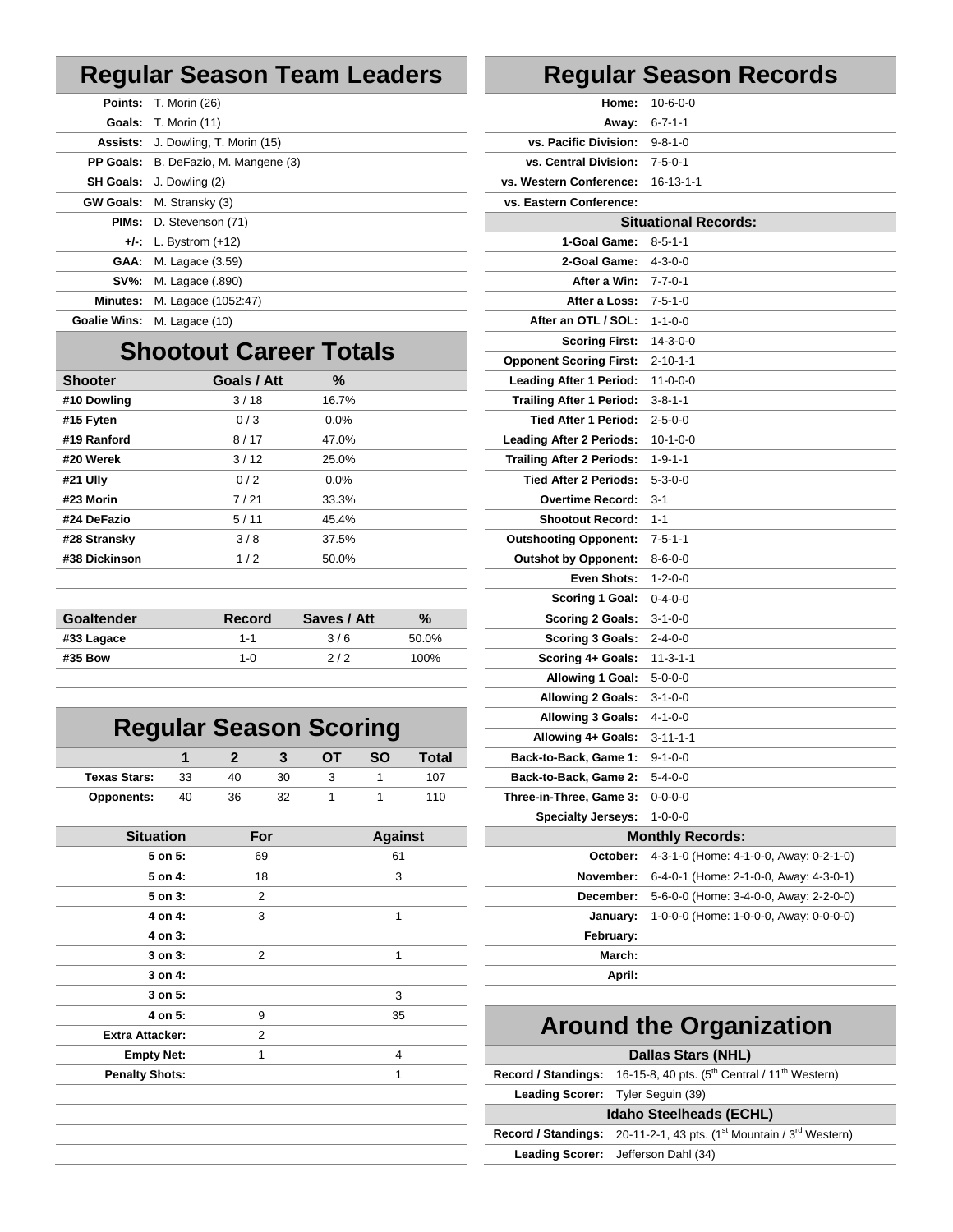## **Among AHL Season Leaders All-Time Season Records**

| Points:            |                                     | vs. Albany: 0-0-0-0 (Home: 0-0-0-0 / Away: 0-0-0-0)                  |
|--------------------|-------------------------------------|----------------------------------------------------------------------|
| Goals:             |                                     | vs. Bakersfield *: 32-25-5-2 (Home: 15-11-3-2 / Away: 17-14-2-0), 64 |
| Assists:           |                                     | vs. Binghamton: 0-0-0-0 (Home: 0-0-0-0 / Away: 0-0-0-0)              |
| $+/-$              |                                     | vs. Bridgeport: 0-0-0-0 (Home: 0-0-0-0 / Away: 0-0-0-0)              |
| PIM <sub>s</sub> : | D. Stevenson, 71 (5 <sup>th</sup> ) | vs. Charlotte: 21-11-2-0 (Home: 13-4-1-0 / Away: 8-7-1-0), 34 GP     |
| <b>PP Goals:</b>   |                                     | vs. Chicago: 24-9-1-1 (Home: 11-5-1-0 / Away: 13-4-0-1), 35 GP       |
| <b>PP Assists:</b> |                                     | vs. Cleveland: 16-9-2-2 (Home: 10-4-0-1 / Away: 6-5-2-1), 29 GP      |
| <b>SH Goals:</b>   | J. Dowling, $2(T-2^{nd})$           | vs. Grand Rapids: 12-18-4-0 (Home: 6-8-2-0 / Away: 6-10-2-0), 34 GP  |
| GWG's:             |                                     | vs. Hartford: 0-0-0-0 (Home: 0-0-0-0 / Away: 0-0-0-0)                |
| Minutes:           |                                     | vs. Hershey: 0-0-0-0 (Home: 0-0-0-0 / Away: 0-0-0-0)                 |
| Wins:              |                                     | vs. lowa +: 35-22-6-3 (Home: 17-11-4-1 / Away: 18-11-2-2), 66        |
| GAA:               |                                     | vs. Lehigh Valley: 0-0-0-0 (Home: 0-0-0-0 / Away: 0-0-0-0)           |
| $SV\%$ :           |                                     | vs. Manitoba: 9-4-0-1 (Home: 5-1-0-0 / Away: 4-3-0-1), 14 GP         |
|                    |                                     |                                                                      |

## **Last Time When**

| <b>SH Goal For: 01-07-17 vs. CLE (Patrik Nemeth)</b>                      | vs. Rochester: 5-2-1-0 (Home: 3-1-0-0 / Away: 2-1-1-0), 8 GP     |
|---------------------------------------------------------------------------|------------------------------------------------------------------|
| SH Goal Against: 10-21-16 at ONT (Vincent LoVerde)                        | vs. Rockford: 17-13-3-2 (Home: 7-7-3-1 / Away: 10-6-0-1), 35 (   |
| Empty-Net Goal For: 10-15-16 vs. CHA                                      | vs. San Antonio: 53-23-5-9 (Home: 31-8-2-4 / Away: 22-15-3-5), 9 |
| Empty-Net Goal Against: 11-12-16 vs. SJ                                   | vs. San Diego: 5-4-0-0 (Home: 2-3-0-0 / Away: 3-1-0-0), 9 GP     |
| Hat-Trick For: 01-16-16 at SD (Brendan Ranford)                           | vs. San Jose: 4-4-0-0 (Home: 3-2-0-0 / Away: 1-2-0-0), 8 GP      |
| Hat-Trick Against: 11-11-16 vs. SJ (Barclay Goodrow)                      | vs. Springfield: 0-0-0-0 (Home: 0-0-0-0 / Away: 0-0-0-0)         |
| <b>Penalty Shot For: 02-19-16 at ONT (Brett Ritchie, no goal)</b>         | vs. St. Johns: 0-0-0-0 (Home: 0-0-0-0 / Away: 0-0-0-0)           |
| <b>Penalty Shot Against:</b> 01-23-16 vs. SD (Harry Zolnierczyk, no goal) | vs. Stockton ~: 29-25-2-9 (Home: 14-12-2-4 / Away: 15-13-0-5),   |
| <b>Shutout For: 11-26-16 vs. SA (Maxime Lagace, 28 saves)</b>             | vs. Syracuse: 1-1-0-2 (Home: 0-1-0-1 / Away: 1-0-0-1), 4 GP      |
| <b>Shutout Against: 12-30-16 vs. SD (Kevin Boyle, 22 saves)</b>           | vs. Toronto: 10-4-1-1 (Home: 5-2-1-0 / Away: 5-2-0-1), 16 GP     |
| 40+ Shots For: 11-19-16 at RFD (47, 5-4 SOL)                              | vs. Tucson: 1-0-0-0 (Home: 0-0-0-0 / Away: 1-0-0-0), 1 GP        |
| 40+ Shots Against: 12-09-16 vs. RFD (46, 8-4 W)                           | vs. Utica: 3-1-2-0 (Home: 2-0-1-0 / Away: 1-1-1-0), 6 GP         |
| 50+ Shots For: 04-09-16 vs. SJ (51, 8-5W)                                 | vs. Wilkes-Barre: 0-0-0-0 (Home: 0-0-0-0 / Away: 0-0-0-0)        |
| 50+ Shots Against: 02-26-16 vs. ONT (51, 3-2 OTL)                         |                                                                  |
| 40+ Saves For: 11-18-16 at GR (41, Maxime Lagace)                         | <b>All-Time Record: 306-164-40-30 (570 games)</b>                |
| 40+ Saves Against: 11-19-16 at RFD (43, Lars Johansson)                   |                                                                  |
| 50+ Saves For: 04-17-15 at SA (52, Jussi Rynnas)                          | * Former OKC Barons. + Former HOU Aeros.                         |
| 50+ Saves Against:                                                        | ~ Former ADK Flames and ABB Heat.                                |
|                                                                           |                                                                  |

| <b>Points:</b>                                                     | <b>vs. Albany:</b> 0-0-0-0 (Home: 0-0-0-0 / Away: 0-0-0-0)              |
|--------------------------------------------------------------------|-------------------------------------------------------------------------|
| Goals:                                                             | vs. Bakersfield *: 32-25-5-2 (Home: 15-11-3-2 / Away: 17-14-2-0), 64 GP |
| Assists:                                                           | vs. Binghamton: 0-0-0-0 (Home: 0-0-0-0 / Away: 0-0-0-0)                 |
| $+/-$                                                              | vs. Bridgeport: 0-0-0-0 (Home: 0-0-0-0 / Away: 0-0-0-0)                 |
| D. Stevenson, 71 (5 <sup>th</sup> )<br>PIM <sub>s</sub> :          | vs. Charlotte: 21-11-2-0 (Home: 13-4-1-0 / Away: 8-7-1-0), 34 GP        |
| P Goals:                                                           | vs. Chicago: 24-9-1-1 (Home: 11-5-1-0 / Away: 13-4-0-1), 35 GP          |
| Assists:                                                           | vs. Cleveland: 16-9-2-2 (Home: 10-4-0-1 / Away: 6-5-2-1), 29 GP         |
| H Goals:<br>J. Dowling, $2(T-2^{nd})$                              | vs. Grand Rapids: 12-18-4-0 (Home: 6-8-2-0 / Away: 6-10-2-0), 34 GP     |
| GWG's:                                                             | vs. Hartford: 0-0-0-0 (Home: 0-0-0-0 / Away: 0-0-0-0)                   |
| Minutes:                                                           | vs. Hershey: 0-0-0-0 (Home: 0-0-0-0 / Away: 0-0-0-0)                    |
| Wins:                                                              | vs. lowa +: 35-22-6-3 (Home: 17-11-4-1 / Away: 18-11-2-2), 66 GP        |
| GAA:                                                               | vs. Lehigh Valley: 0-0-0-0 (Home: 0-0-0-0 / Away: 0-0-0-0)              |
| <b>SV%:</b>                                                        | vs. Manitoba: 9-4-0-1 (Home: 5-1-0-0 / Away: 4-3-0-1), 14 GP            |
|                                                                    | vs. Milwaukee: 21-10-2-1 (Home: 12-5-1-0 / Away: 9-5-1-1), 34 GP        |
|                                                                    | vs. Ontario: 2-4-3-0 (Home: 2-2-1-0 / Away: 0-2-3-0), 7 GP              |
| <b>Last Time When</b>                                              | vs. Providence: 0-0-0-0 (Home: 0-0-0-0 / Away: 0-0-0-0)                 |
| SH Goal For: 01-07-17 vs. CLE (Patrik Nemeth)                      | vs. Rochester: 5-2-1-0 (Home: 3-1-0-0 / Away: 2-1-1-0), 8 GP            |
| SH Goal Against: 10-21-16 at ONT (Vincent LoVerde)                 | vs. Rockford: 17-13-3-2 (Home: 7-7-3-1 / Away: 10-6-0-1), 35 GP         |
| Empty-Net Goal For: 10-15-16 vs. CHA                               | vs. San Antonio: 53-23-5-9 (Home: 31-8-2-4 / Away: 22-15-3-5), 90 GP    |
| pty-Net Goal Against: 11-12-16 vs. SJ                              | vs. San Diego: 5-4-0-0 (Home: 2-3-0-0 / Away: 3-1-0-0), 9 GP            |
| Hat-Trick For: 01-16-16 at SD (Brendan Ranford)                    | vs. San Jose: 4-4-0-0 (Home: 3-2-0-0 / Away: 1-2-0-0), 8 GP             |
| Hat-Trick Against: 11-11-16 vs. SJ (Barclay Goodrow)               | vs. Springfield: 0-0-0-0 (Home: 0-0-0-0 / Away: 0-0-0-0)                |
| <b>Penalty Shot For: 02-19-16 at ONT (Brett Ritchie, no goal)</b>  | vs. St. Johns: 0-0-0-0 (Home: 0-0-0-0 / Away: 0-0-0-0)                  |
| Penalty Shot Against: 01-23-16 vs. SD (Harry Zolnierczyk, no goal) | vs. Stockton ~: 29-25-2-9 (Home: 14-12-2-4 / Away: 15-13-0-5), 65 GP    |
| <b>Shutout For: 11-26-16 vs. SA (Maxime Lagace, 28 saves)</b>      | vs. Syracuse: 1-1-0-2 (Home: 0-1-0-1 / Away: 1-0-0-1), 4 GP             |
| <b>Shutout Against: 12-30-16 vs. SD (Kevin Boyle, 22 saves)</b>    | vs. Toronto: 10-4-1-1 (Home: 5-2-1-0 / Away: 5-2-0-1), 16 GP            |
| 40+ Shots For: 11-19-16 at RFD (47, 5-4 SOL)                       | vs. Tucson: 1-0-0-0 (Home: 0-0-0-0 / Away: 1-0-0-0), 1 GP               |
| 40+ Shots Against: 12-09-16 vs. RFD (46, 8-4 W)                    | vs. Utica: 3-1-2-0 (Home: 2-0-1-0 / Away: 1-1-1-0), 6 GP                |
| 50+ Shots For: 04-09-16 vs. SJ (51, 8-5W)                          | vs. Wilkes-Barre: 0-0-0-0 (Home: 0-0-0-0 / Away: 0-0-0-0)               |
| 50+ Shots Against: 02-26-16 vs. ONT (51, 3-2 OTL)                  |                                                                         |
| 40+ Saves For: 11-18-16 at GR (41, Maxime Lagace)                  | All-Time Record: 306-164-40-30 (570 games)                              |
| 40+ Saves Against: 11-19-16 at RFD (43, Lars Johansson)            |                                                                         |
| 50+ Saves For: 04-17-15 at SA (52, Jussi Rynnas)                   | * Former OKC Barons. +Former HOU Aeros.                                 |

*\* Playoff game*

## **Hat Tricks, 2016-17 Penalty Shots, 2016-17**

| <b>Date</b> | <b>Players and Results</b> | <b>Date</b> | <b>Skater vs. Goaltender, Result</b>                                                 |
|-------------|----------------------------|-------------|--------------------------------------------------------------------------------------|
|             |                            |             | 12-29-16: Jordan Samuels-Thomas (SD) vs. Landon Bow (TEX), Goal (3rd, 10:39)         |
|             |                            |             | 12-31-16: Caleb Herbert (TEX) vs. Kevin Boyle (SD), No Goal (2 <sup>nd</sup> , 4:29) |
|             |                            |             |                                                                                      |
|             |                            |             |                                                                                      |
|             |                            |             |                                                                                      |
|             |                            |             |                                                                                      |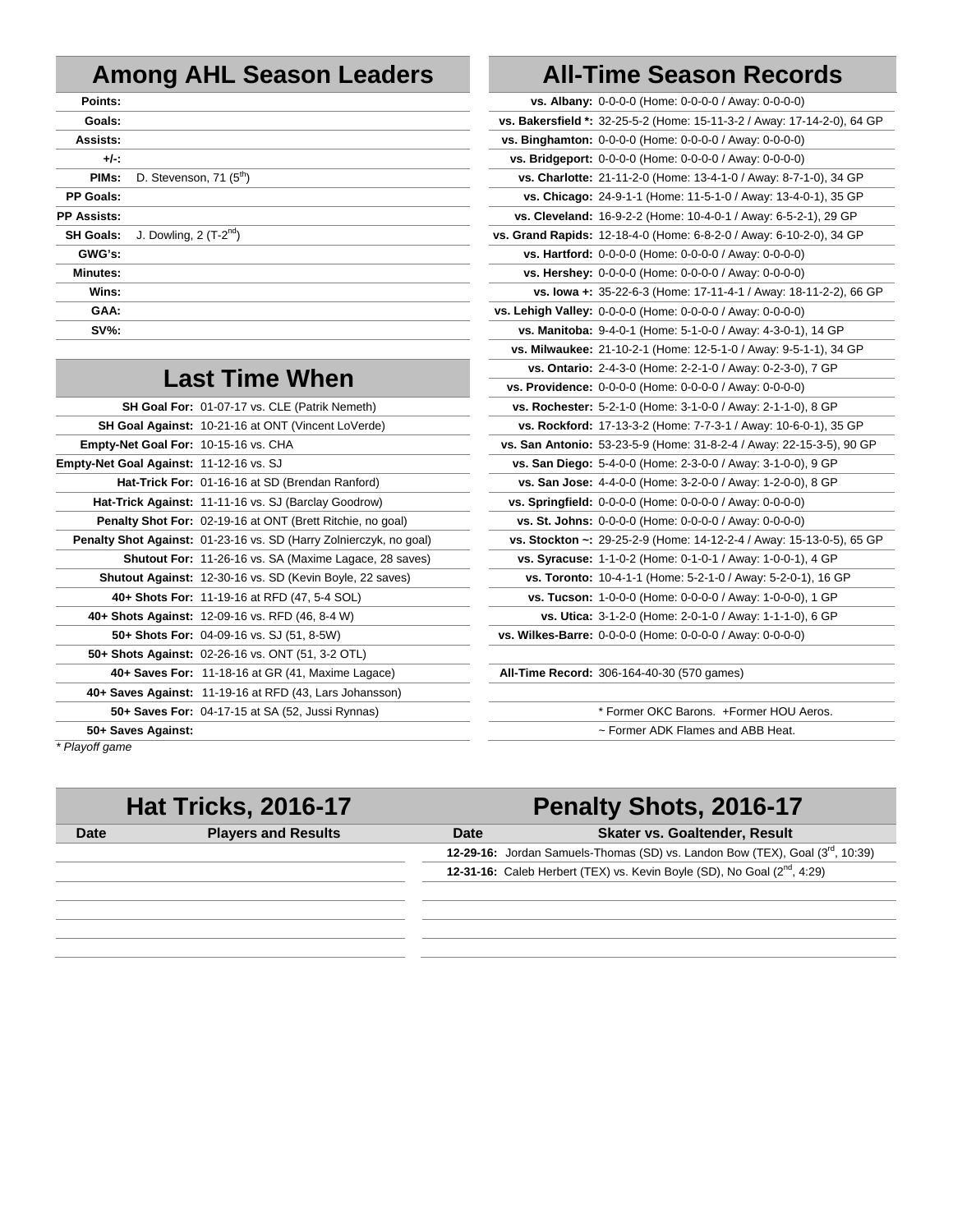# **Single Game Highs / Lows – Current Season**

|                                                                   | Team Game Highs / Lows - Current Season                    |                                                  | Player Game Highs / Lows - Current Season                                          |  |  |
|-------------------------------------------------------------------|------------------------------------------------------------|--------------------------------------------------|------------------------------------------------------------------------------------|--|--|
| Goals For - Period: 4, multiple times                             |                                                            |                                                  | Goals For - Period: Multiple players (1), 10-14-16 vs. CHA                         |  |  |
|                                                                   | Goals For - Game: 8, 12-09-16 vs. RFD (8-4 W)              |                                                  | Goals For - Game: J. Honka (2), 10-28-16 vs. ONT                                   |  |  |
| Goals Against - Period: 4, multiple times                         |                                                            | Goals Against - Period: 2, multiple times        |                                                                                    |  |  |
|                                                                   | <b>Goals Against - Game:</b> 9, 12-17-16 vs. MIL (9-1 L)   | Goals Against - Game: 2, multiple times          |                                                                                    |  |  |
| Goals Combined - Period: 5, multiple times                        |                                                            | <b>Assists For - Period</b> 2, multiple times    |                                                                                    |  |  |
|                                                                   | Goals Combined - Game: 13, 11-12-16 vs. SJ (8-5 L)         | <b>Assists For - Game: 2, multiple times</b>     |                                                                                    |  |  |
|                                                                   | <b>Assists For: 12, 12-03-16 at MB</b>                     | Assists Against - Period: 2, multiple times      |                                                                                    |  |  |
|                                                                   | <b>Assists Against: 15, 12-17-16 vs. MIL (9-1 L)</b>       | <b>Assists Against - Game: 2, multiple times</b> |                                                                                    |  |  |
|                                                                   | <b>Points For: 18, multiple times</b>                      |                                                  | Points For: 3, multiple times                                                      |  |  |
|                                                                   | Points Against: 24, 12-17-16 vs. MIL (9-1 L)               |                                                  | <b>Points Against:</b> 3, multiple times                                           |  |  |
|                                                                   | PP Goals For: 2, multiple times                            |                                                  | $+/-$ High: $+3$ , multiple times                                                  |  |  |
| PP Goals Against: 3, multiple times                               |                                                            |                                                  | $+/-$ Low: J. Honka $(-4)$ , 12-17-16 vs. MIL                                      |  |  |
|                                                                   | <b>SH Goals For: 2, 11-16-16 at GR/11-25-16 at SA</b>      | PIMs, Stars - Game: 19, multiple times           |                                                                                    |  |  |
| <b>SH Goals Against: 1, multiple times</b>                        |                                                            |                                                  | PIMs, Opponent - Game: P. Cormier (14), 12-03-16 at MB                             |  |  |
| <b>PIMs, Stars - Game: 48, 11-12-16 vs. SJ</b>                    |                                                            | <b>Most Shots For - Game:</b> 6, multiple times  |                                                                                    |  |  |
| <b>PIMs, Opponent - Game: 24, 10-15-16 vs. CHA</b>                |                                                            | Most Shots Against - Game: 7, multiple times     |                                                                                    |  |  |
| <b>PIMs, Combined - Game: 68, 11-12-16 vs. SJ</b>                 |                                                            |                                                  | <b>Saves For - Period:</b> L. Bow (24), 12-09-16 vs. RFD $(3^{rd})$                |  |  |
| Most Shots For - Period: 21, 10-14-16 vs. CHA                     |                                                            |                                                  | Saves For - Game: M. Lagace (43), 10-15-16 vs. CHA                                 |  |  |
| Most Shots For - Game: 47, 11-19-16 at RFD                        |                                                            |                                                  | Saves Against - Period: A. Nedeljkovic (17), 10-14-16 vs. CHA                      |  |  |
| <b>Most Shots Against - Period: 18, multiple times</b>            |                                                            |                                                  | <b>Saves Against - Game:</b> A. Nedeljkovic (17), twice                            |  |  |
| Most Shots Against - Game: 46, 12-09-16 vs. RFD                   |                                                            |                                                  | <b>Fastest Goal For - Period:</b> B. DeFazio $(.11, 2nd)$ , 12-03-16 at MB         |  |  |
| Most Shots Combined - Period: 38, 10-14-16 vs. CHA                |                                                            |                                                  | <b>Fastest Goal For - Game:</b> J. Dickinson (:32), 11-30-16 at CHI                |  |  |
| Most Shots Combined - Game: 80, 11-19-16 at RFD                   |                                                            |                                                  | Fastest Goal Against - Period: D. DeSalvo (3rd, :16), 12-04-16 at MB               |  |  |
| Fewest Shots For - Period: $3, 11-26-16$ vs. SA $(310)$           |                                                            |                                                  | Fastest Goal Against - Game: M. Klimchuk (1 <sup>st</sup> , 2:43), 10-19-16 at STK |  |  |
| Fewest Shots For - Game: 21, 10-15-16 vs. CHA                     |                                                            |                                                  | Fastest Two Goals For: M. Stransky / E. Werek (:12), 11-02-16 at TUC               |  |  |
| Fewest Shots Against - Period: 2, multiple times                  |                                                            |                                                  | Fastest Two Goals Against: A. Laganiere / S. Bickel (:24), 10-22-16 at SD          |  |  |
| <b>Fewest Shots Against – Game: 20, 11-05-16 at BAK</b>           |                                                            |                                                  |                                                                                    |  |  |
| Fewest Shots Combined – Period: $10, 11$ -05-16 at BAK $(3^{10})$ |                                                            |                                                  |                                                                                    |  |  |
| Fewest Shots Combined - Game: 52, 11-05-16 at BAK                 |                                                            |                                                  |                                                                                    |  |  |
|                                                                   | <b>Saves For - Period:</b> 24, 12-09-16 vs. RFD $(3^{10})$ |                                                  |                                                                                    |  |  |
|                                                                   | Saves For - Game: 43, 10-15-16 vs. CHA                     |                                                  |                                                                                    |  |  |
|                                                                   | Saves Against - Period: 17, 10-14-16 vs. CHA $(1^{st})$    |                                                  |                                                                                    |  |  |
| <b>Saves Against - Game: 31, 10-14-16 vs. CHA</b>                 |                                                            |                                                  |                                                                                    |  |  |
| Largest Winning Margin: 4, multiple times                         |                                                            |                                                  |                                                                                    |  |  |
| Largest Losing Margin: 4, 10-19-16 at STK                         |                                                            |                                                  |                                                                                    |  |  |
|                                                                   |                                                            |                                                  |                                                                                    |  |  |

*\* Playoff Game*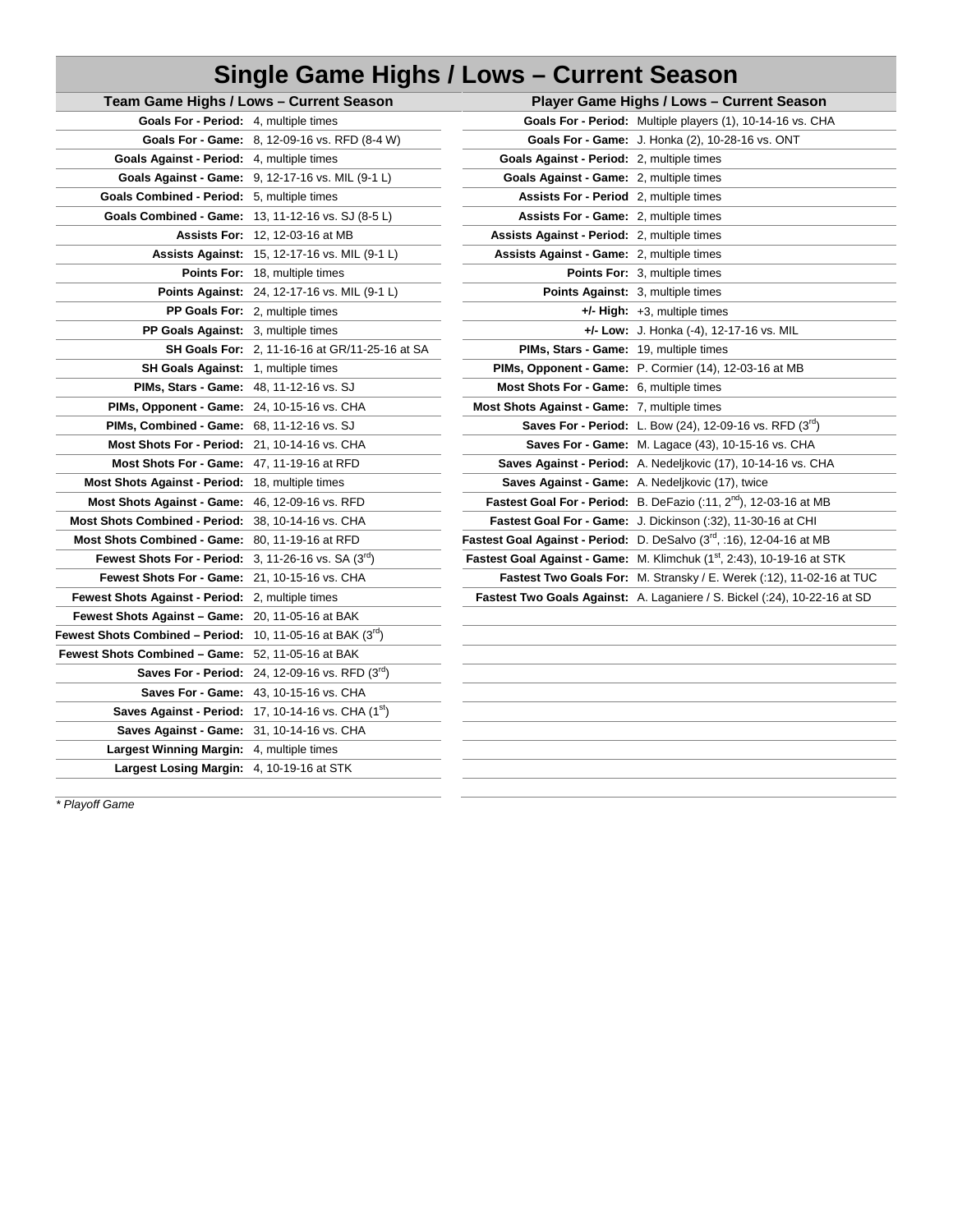# **Single Game Highs / Lows – Franchise History**

| Team Game Highs / Lows - Franchise History                                  |                                                                             | Player Game Highs / Lows - Franchis                                   |
|-----------------------------------------------------------------------------|-----------------------------------------------------------------------------|-----------------------------------------------------------------------|
| <b>Goals For - Period:</b> 6, multiple times                                |                                                                             | Goals For - Game: B. Ritchie (4), 4-4-14 vs. LE                       |
| Goals For - Game: 9, 10-20-13 vs. ABB (9-3 W)                               | Goals Against - Game: 3, multiple times                                     |                                                                       |
| <b>Goals Against - Period:</b> 6, 10-15-11 at OKC (10-1 L)                  |                                                                             | <b>Assists For:</b> 4, multiple times                                 |
| Goals Against - Game: 10, 10-15-11 at OKC (10-1 L)                          | <b>Assists Against: 4, multiple times</b>                                   |                                                                       |
| Goals Combined - Period: 7, 11-12-16 vs. SJ (8-5 L)                         |                                                                             | <b>Points For:</b> 5, multiple times                                  |
| Goals Combined - Game: 13, multiple times                                   |                                                                             | <b>Points Against:</b> 5, multiple times                              |
| <b>Assists For: 14, 10-20-13 vs. ABB (9-3 W)</b>                            |                                                                             | $+/-$ High: $+5$ , multiple times                                     |
| <b>Assists Against: 18, 10-15-11 at OKC (10-1 L)</b>                        |                                                                             | $+/-$ Low: $-4$ , multiple times                                      |
| <b>Points For: 23, 10-20-13 vs. ABB (9-3 W)</b>                             |                                                                             | <b>PIMs, Stars - Game: L. Gazdic (25), 1-29-10 vs. A</b>              |
| Points Against: 28, 10-15-11 at OKC (10-1 L)                                | PIMs, Opponent - Game: 27, twice                                            |                                                                       |
| PP Goals For: 5, twice                                                      | Most Shots For - Game: 10, multiple times                                   |                                                                       |
| <b>PP Goals Against:</b> 3, multiple times                                  | Most Shots Against - Game: Derek Grant (13), 01-02-16 a                     |                                                                       |
| SH Goals For: 2, multiple times                                             |                                                                             | <b>Saves For - Period:</b> R. Bachman $(23, 2nd)$ , 04-10             |
| <b>SH Goals Against: 2, 12-31-13 at OKC</b>                                 |                                                                             | Saves For - Game: Jussi Rynnas (52), 04-17-15                         |
| <b>PIMs, Stars - Game: 47, 10-19-13 vs. SA</b>                              |                                                                             | Saves Against - Period: Darcy Kuemper (23, 2 <sup>nd</sup> ), 04      |
| <b>PIMs, Opponent - Game: 64, 02-01-14 vs. TOR</b>                          |                                                                             | <b>Saves Against - Game:</b> Michael Leighton (49), 12-08             |
| PIMs, Combined - Game: 94, multiple times                                   |                                                                             | Fastest Goal For - Period: B. DeFazio (:11, 2 <sup>nd</sup> ), 12-03- |
| Most Shots For - Period: 23, multiple times                                 |                                                                             | Fastest Goal For - Game: B. Segal (:17), 3-4-11 vs. SA                |
| <b>Most Shots For - Game:</b> 59, 01-24-14 vs. GR $(6-4 W)$                 | Fastest Goal Against - Period: Garrett Wilson (:05, 3 <sup>rd</sup> ), 12-1 |                                                                       |
| Most Shots Against - Period: 24, 01-29-15 vs. SA (3rd, 3-2 OTL)             | Fastest Goal Against - Game: John Mitchell (:19), 03-07-11                  |                                                                       |
| Most Shots Against - Game: 54, 04-20-13 vs. RFD (5-3 L)                     |                                                                             | Two Fastest Goals For: R. Faksa/M. Stransky (:06),                    |
| <b>Most Shots Combined - Period: 39, 04-20-13 vs. RFD / 1-24-14 vs. GR</b>  | Two Fastest Goals Against: Jordan Eberle (:09, 1 <sup>st</sup> ), 12-3      |                                                                       |
| Most Shots Combined - Game: 101, 04-20-13 vs. RFD / 1-24-14 vs. GI          |                                                                             |                                                                       |
| <b>Fewest Shots For - Period:</b> 0, 10-20-09 vs. LE $(2^{nd}, 4-0)$        |                                                                             |                                                                       |
| <b>Fewest Shots For - Game: 18, 03-04-16 vs. IA (4-3 OTL)</b>               |                                                                             |                                                                       |
| Fewest Shots Against - Period: 1, 2-01-13 at HOU / 3-19-14 at IA $(2^{nd})$ |                                                                             |                                                                       |
| <b>Fewest Shots Against – Game: 13, 01-11-13 vs. HOU (4-1 W)</b>            |                                                                             |                                                                       |
| Fewest Shots Combined - Period: 7, 10-20-09 vs. LE / 12-15-09 vs. HOU       |                                                                             |                                                                       |
| Fewest Shots Combined - Game: 32, 12-15-09 vs. HOU                          |                                                                             |                                                                       |
| <b>Saves For - Period:</b> 23, 04-10-10 at HOU $(2^{nd}, 4-2)$              |                                                                             |                                                                       |
| Saves For - Game: 52, 04-17-15 at SA (3-2 W)                                |                                                                             |                                                                       |
| Saves Against - Period: 21, 11-2-13 at IA (1 <sup>st</sup> , 5-0 W)         |                                                                             |                                                                       |
| Saves Against - Game: 49, 12-08-15 vs. RFD (5-3 L)                          |                                                                             |                                                                       |
| Largest Winning Margin: 7, 10-9-11 vs. OKC                                  |                                                                             |                                                                       |
| Largest Losing Margin: 9, 10-15-11 at OKC                                   |                                                                             |                                                                       |

|                                                                  | Team Game Highs / Lows - Franchise History                                         |                                           | Player Game Highs / Lows - Franchise History                                           |
|------------------------------------------------------------------|------------------------------------------------------------------------------------|-------------------------------------------|----------------------------------------------------------------------------------------|
| Goals For - Period: 6, multiple times                            |                                                                                    |                                           | Goals For - Game: B. Ritchie (4), 4-4-14 vs. LE                                        |
|                                                                  | <b>Goals For - Game: 9, 10-20-13 vs. ABB (9-3 W)</b>                               | Goals Against - Game: 3, multiple times   |                                                                                        |
|                                                                  | <b>Goals Against - Period: 6, 10-15-11 at OKC (10-1 L)</b>                         |                                           | Assists For: 4, multiple times                                                         |
|                                                                  | Goals Against - Game: 10, 10-15-11 at OKC (10-1 L)                                 | <b>Assists Against: 4, multiple times</b> |                                                                                        |
| Goals Combined - Period: 7, 11-12-16 vs. SJ (8-5 L)              |                                                                                    |                                           | Points For: 5, multiple times                                                          |
| Goals Combined - Game: 13, multiple times                        |                                                                                    | Points Against: 5, multiple times         |                                                                                        |
|                                                                  | Assists For: 14, 10-20-13 vs. ABB (9-3 W)                                          |                                           | +/- High: +5, multiple times                                                           |
|                                                                  | Assists Against: 18, 10-15-11 at OKC (10-1 L)                                      |                                           | +/- Low: -4, multiple times                                                            |
|                                                                  | <b>Points For: 23, 10-20-13 vs. ABB (9-3 W)</b>                                    |                                           | PIMs, Stars - Game: L. Gazdic (25), 1-29-10 vs. ABB                                    |
|                                                                  | Points Against: 28, 10-15-11 at OKC (10-1 L)                                       | PIMs, Opponent - Game: 27, twice          |                                                                                        |
| PP Goals For: 5, twice                                           |                                                                                    | Most Shots For - Game: 10, multiple times |                                                                                        |
| PP Goals Against: 3, multiple times                              |                                                                                    |                                           | Most Shots Against - Game: Derek Grant (13), 01-02-16 at STK                           |
|                                                                  | SH Goals For: 2, multiple times                                                    |                                           | <b>Saves For - Period:</b> R. Bachman $(23, 2nd)$ , 04-10-10 at HOU                    |
|                                                                  | SH Goals Against: 2, 12-31-13 at OKC                                               |                                           | Saves For - Game: Jussi Rynnas (52), 04-17-15 at SA                                    |
| PIMs, Stars - Game: 47, 10-19-13 vs. SA                          |                                                                                    |                                           | Saves Against - Period: Darcy Kuemper (23, $2^{nd}$ ), 04-10-10 vs. HOU                |
| PIMs, Opponent - Game: 64, 02-01-14 vs. TOR                      |                                                                                    |                                           | Saves Against - Game: Michael Leighton (49), 12-08-15 vs. RFD                          |
| PIMs, Combined - Game: 94, multiple times                        |                                                                                    |                                           | <b>Fastest Goal For - Period:</b> B. DeFazio (:11, $2^{nd}$ ), 12-03-16 at MB          |
| Most Shots For - Period: 23, multiple times                      |                                                                                    |                                           | Fastest Goal For - Game: B. Segal (:17), 3-4-11 vs. SA                                 |
|                                                                  | Most Shots For - Game: 59, 01-24-14 vs. GR (6-4 W)                                 |                                           | Fastest Goal Against - Period: Garrett Wilson (:05, 3 <sup>rd</sup> ), 12-15-13 vs. SA |
|                                                                  | Most Shots Against - Period: 24, 01-29-15 vs. SA (3 <sup>rd</sup> , 3-2 OTL)       |                                           | Fastest Goal Against - Game: John Mitchell (:19), 03-07-11 vs. SYR                     |
| Most Shots Against - Game: 54, 04-20-13 vs. RFD (5-3 L)          |                                                                                    |                                           | Two Fastest Goals For: R. Faksa/M. Stransky (:06), 12-11-15 vs. CHA                    |
|                                                                  | Most Shots Combined - Period: 39, 04-20-13 vs. RFD / 1-24-14 vs. GR                |                                           | Two Fastest Goals Against: Jordan Eberle (:09, 1 <sup>st</sup> ), 12-31-12 at OKC      |
|                                                                  | Most Shots Combined - Game: 101, 04-20-13 vs. RFD / 1-24-14 vs. GF                 |                                           |                                                                                        |
|                                                                  | Fewest Shots For - Period: 0, 10-20-09 vs. LE (2 <sup>nd</sup> , 4-0 L)            |                                           |                                                                                        |
|                                                                  | Fewest Shots For - Game: 18, 03-04-16 vs. IA (4-3 OTL)                             |                                           |                                                                                        |
|                                                                  | Fewest Shots Against - Period: 1, 2-01-13 at HOU / 3-19-14 at IA $(2^{nd})$        |                                           |                                                                                        |
| <b>Fewest Shots Against - Game: 13, 01-11-13 vs. HOU (4-1 W)</b> |                                                                                    |                                           |                                                                                        |
|                                                                  | west Shots Combined - Period: 7, 10-20-09 vs. LE / 12-15-09 vs. HOU                |                                           |                                                                                        |
| west Shots Combined - Game: 32, 12-15-09 vs. HOU                 |                                                                                    |                                           |                                                                                        |
|                                                                  | <b>Saves For - Period:</b> 23, 04-10-10 at HOU $(2^{nd}, 4-2L)$                    |                                           |                                                                                        |
|                                                                  | Saves For - Game: 52, 04-17-15 at SA (3-2 W)                                       |                                           |                                                                                        |
|                                                                  | <b>Saves Against - Period:</b> 21, 11-2-13 at IA $(1^{st}, 5{\text -}0 \text{ W})$ |                                           |                                                                                        |
|                                                                  | <b>Saves Against - Game:</b> 49 12-08-15 vs RFD $(5-31)$                           |                                           |                                                                                        |

*\* Playoff game*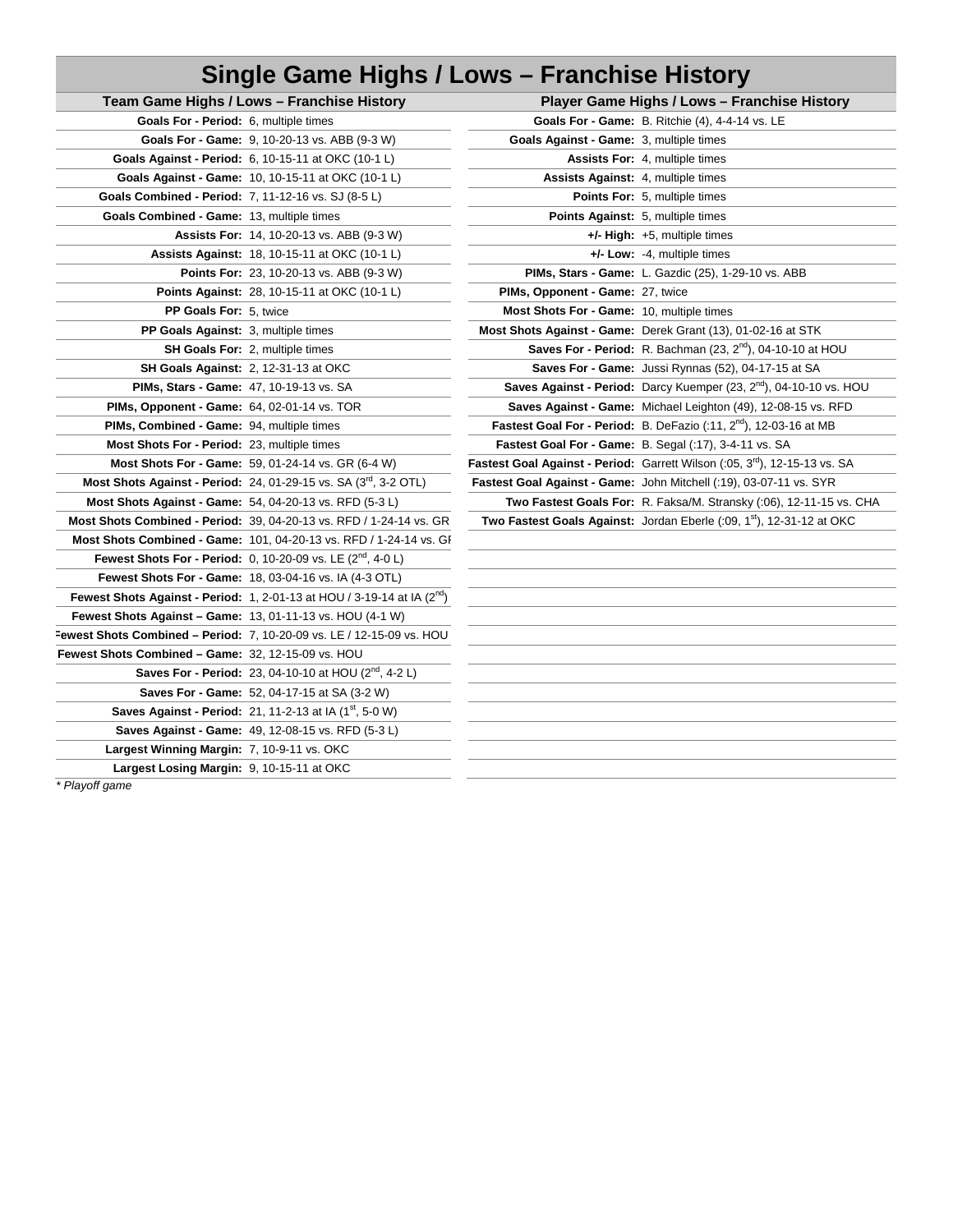### **Full Season Highs / Lows – Franchise History Team Season Highs / Lows – Franchise History Player Season Highs / Lows – Franchise History**

| Team Season Highs / Lows - Franchise History |                        | Player Season Highs / Lows - Franchise His         |                                                         |  |  |
|----------------------------------------------|------------------------|----------------------------------------------------|---------------------------------------------------------|--|--|
| <b>Most Games Played:</b>                    | 80, twice              |                                                    | Most Games in a Season: T. Morin/C. Sceviour (80), 2009 |  |  |
| <b>Most Wins:</b>                            | 48, 2013-14            | Most Goals in a Season: M. Frasier (37), 2011-12   |                                                         |  |  |
| <b>Fewest Wins:</b>                          | 31, 2011-12            | Most Assists in a Season: T. Morin (56), 2013-14   |                                                         |  |  |
| <b>Most Losses:</b>                          | 40, 2011-12            | Most Points in a Season: T. Morin (88), 2013-14    |                                                         |  |  |
| <b>Fewest Losses:</b>                        | 18, 2013-14            |                                                    | Best +/- in a Season: J. Oleksiak (+26), 2014-15        |  |  |
| <b>Most OT Losses:</b>                       | 13, 2014-15            |                                                    | Most PIMs in a Season: L. Gazdic (155), 2009-10         |  |  |
| <b>Fewest OT Losses:</b>                     | 3, multiple times      | Most PPGs in a Season: M. Fraser (17), 2012-13     |                                                         |  |  |
| <b>Most SO Losses:</b>                       | 7, 2013-14             | Most SHGs in a Season: C. Sceviour (4), 2012-13    |                                                         |  |  |
| <b>Fewest SO Losses:</b>                     | 1, 2014-15             | Most GWG's in a Season: G. Rallo (7), 2010-11      |                                                         |  |  |
| <b>Most Points in the Standings:</b>         | 106, 2013-14           | Most Shots in a Season: G. Rallo (254), 2010-11    |                                                         |  |  |
| <b>Fewest Points in the Standings:</b>       | 67, 2011-12            |                                                    | Longest Goal Streak: D. Shore (6 games), 2015-16        |  |  |
| <b>Most OT Games:</b>                        | 19, 2014-15            | Longest Assist Streak: 7 games, twice              |                                                         |  |  |
| <b>Most Shootouts:</b>                       | 12, 2012-13            |                                                    | Longest Point Streak: M. Fraser (11 games), 2012-13     |  |  |
| Longest Win Streak (Season):                 | 11, 2013-14            |                                                    |                                                         |  |  |
| Longest Win Streak (Home):                   | 12, 2013-14            |                                                    | <b>Goaltenders</b>                                      |  |  |
| Longest Win Streak (Road):                   | 6, 2013-14             |                                                    | Most Games in a Season: R. Bachman (55), 2010-11        |  |  |
| <b>Longest Losing Streak (Season):</b>       | 8, 2014-15             |                                                    | Most Minutes in a Season: R. Bachman (3191), 2010-11    |  |  |
| <b>Longest Losing Streak (Home):</b>         | 6, 2011-12             |                                                    | Most Wins in a Season: R. Bachman (28), 2010-11         |  |  |
| <b>Longest Losing Streak (Road):</b>         | 8, 2011-12             | Most Losses in a Season: R. Bachman (19), 2010-11  |                                                         |  |  |
| Longest Point Streak (Season):               | 13 (12-0-0-1), 2013-14 |                                                    | T. Beskorowany (19), 2011-12                            |  |  |
| <b>Longest Point Streak (Home):</b>          | 13 (12-0-0-1), 2013-14 |                                                    | Most SOL in a Season: R. Bachman (5), 2010-11           |  |  |
| <b>Longest Point Streak (Road):</b>          | 11 (8-0-0-3), 2013-14  |                                                    | Most SOW in a Season: R. Bachman (4), 2010-11           |  |  |
| <b>Longest Winless Streak (Season):</b>      | 8 (0-4-4-0), 2014-15   |                                                    | Most Saves in a Season: R. Bachman (1478), 2010-11      |  |  |
| Longest Winless Streak (Home):               | 6 (0-6-0-0), 2011-12   |                                                    | Best GAA in a Season: R. Bachman (2.20), 2010-11        |  |  |
| Longest Winless Streak (Road):               | 8 (0-8-0-0), 2011-12   |                                                    | Best SV% in a Season: R. Bachman (.927), 2010-11        |  |  |
| <b>Most Goals Scored in a Season:</b>        | 277, 2015-16           | Most Shutouts in a Season: R. Bachman (6), 2010-11 |                                                         |  |  |
| <b>Fewest Goals Scored in a Season:</b>      | 213, 2010-11           |                                                    | Longest Shutout Streak: J. Campbell (184:47), 2013-14   |  |  |
| Most Goals Against in a Season:              | 251, 2011-12           |                                                    |                                                         |  |  |
| Fewest Goals Against in a Season:            | 197, 2013-14           |                                                    |                                                         |  |  |
| <b>Most Shutouts in a Season:</b>            | 11, 2009-10            |                                                    |                                                         |  |  |
| <b>Most PPG's in a Season:</b>               | 82, 2013-14            |                                                    |                                                         |  |  |
| Most SHG's in a Season:                      | 13, 2015-16            |                                                    |                                                         |  |  |
|                                              |                        |                                                    |                                                         |  |  |

| <b>Most Games Played:</b>   | 80, twice              |                                                    | Most Games in a Season: T. Morin/C. Sceviour (80), 2009-10 |
|-----------------------------|------------------------|----------------------------------------------------|------------------------------------------------------------|
| <b>Most Wins:</b>           | 48, 2013-14            | Most Goals in a Season: M. Frasier (37), 2011-12   |                                                            |
| <b>Fewest Wins:</b>         | 31, 2011-12            | Most Assists in a Season: T. Morin (56), 2013-14   |                                                            |
| <b>Most Losses:</b>         | 40, 2011-12            | Most Points in a Season: T. Morin (88), 2013-14    |                                                            |
| <b>Fewest Losses:</b>       | 18.2013-14             |                                                    | Best +/- in a Season: J. Oleksiak (+26), 2014-15           |
| <b>Most OT Losses:</b>      | 13.2014-15             | Most PIMs in a Season: L. Gazdic (155), 2009-10    |                                                            |
| <b>Fewest OT Losses:</b>    | 3, multiple times      | Most PPGs in a Season: M. Fraser (17), 2012-13     |                                                            |
| <b>Most SO Losses:</b>      | 7, 2013-14             | Most SHGs in a Season: C. Sceviour (4), 2012-13    |                                                            |
| <b>Fewest SO Losses:</b>    | 1, 2014-15             | Most GWG's in a Season: G. Rallo (7), 2010-11      |                                                            |
| nts in the Standings:       | 106, 2013-14           | Most Shots in a Season: G. Rallo (254), 2010-11    |                                                            |
| nts in the Standings:       | 67, 2011-12            |                                                    | Longest Goal Streak: D. Shore (6 games), 2015-16           |
| <b>Most OT Games:</b>       | 19, 2014-15            | Longest Assist Streak: 7 games, twice              |                                                            |
| <b>Most Shootouts:</b>      | 12, 2012-13            |                                                    | Longest Point Streak: M. Fraser (11 games), 2012-13        |
| <b>Nin Streak (Season):</b> | 11, 2013-14            |                                                    |                                                            |
|                             |                        |                                                    |                                                            |
| t Win Streak (Home):        | 12, 2013-14            |                                                    | <b>Goaltenders</b>                                         |
| st Win Streak (Road):       | 6, 2013-14             | Most Games in a Season: R. Bachman (55), 2010-11   |                                                            |
| ing Streak (Season):        | 8, 2014-15             |                                                    | Most Minutes in a Season: R. Bachman (3191), 2010-11       |
| <b>osing Streak (Home):</b> | 6, 2011-12             |                                                    | Most Wins in a Season: R. Bachman (28), 2010-11            |
| osing Streak (Road):        | 8, 2011-12             | Most Losses in a Season: R. Bachman (19), 2010-11  |                                                            |
| oint Streak (Season):       | 13 (12-0-0-1), 2013-14 |                                                    | T. Beskorowany (19), 2011-12                               |
| Point Streak (Home):        | 13 (12-0-0-1), 2013-14 |                                                    | Most SOL in a Season: R. Bachman (5), 2010-11              |
| <b>Point Streak (Road):</b> | 11 (8-0-0-3), 2013-14  | Most SOW in a Season: R. Bachman (4), 2010-11      |                                                            |
| ess Streak (Season):        | 8 (0-4-4-0), 2014-15   |                                                    | Most Saves in a Season: R. Bachman (1478), 2010-11         |
| nless Streak (Home):        | 6 (0-6-0-0), 2011-12   |                                                    | Best GAA in a Season: R. Bachman (2.20), 2010-11           |
| inless Streak (Road):       | 8 (0-8-0-0), 2011-12   |                                                    | Best SV% in a Season: R. Bachman (.927), 2010-11           |
| Scored in a Season:         | 277, 2015-16           | Most Shutouts in a Season: R. Bachman (6), 2010-11 |                                                            |
| Scored in a Season:         | 213, 2010-11           |                                                    | Longest Shutout Streak: J. Campbell (184:47), 2013-14      |
| <b>Against in a Season:</b> | 251, 2011-12           |                                                    |                                                            |

## **Career Leaders – Franchise History**

|                        | <b>Regular Season</b> |                        | <b>Postseason</b>       |
|------------------------|-----------------------|------------------------|-------------------------|
| Games:                 | T. Morin (502)        | Games:                 | 65, T. Morin (65)       |
| Goals:                 | T. Morin (147)        | Goals:                 | 16, T. Morin (16)       |
| Assists:               | T. Morin (291)        | Assists:               | 33, T. Morin (33)       |
| Points:                | T. Morin (438)        | Points:                | 49, T. Morin (49)       |
| $+/-:$                 | J. Oleksiak (+57)     | $+/-:$                 | +12, D. Jancevski (+12) |
| <b>PP Goals:</b>       | T. Morin (42)         | PP Goals:              | 4, multiple players     |
| <b>SH Goals:</b>       | C. Sceviour (9)       | <b>SH Goals:</b>       | 1, multiple players     |
| PIM <sub>s</sub> :     | L. Gazdic (447)       | PIM <sub>s</sub> :     | W. Peters (56)          |
| GWG's:                 | C. Sceviour (22)      | GWG's:                 | T. Morin (6)            |
|                        | <b>Goaltenders</b>    |                        | <b>Goaltenders</b>      |
| Games:                 | J. Campbell (122)     | Games:                 | C. Nilstorp (28)        |
| <b>Minutes Played:</b> | J. Campbell (6743)    | <b>Minutes Played:</b> | C. Nilstorp (1599)      |
| Wins:                  | J. Campbell (56)      | Wins:                  | C. Nilstorp (17)        |
| Losses/OTL:            | J. Campbell (47)      | Losses:                | C. Nilstorp (10)        |
| <b>SO Losses:</b>      | C. Nilstorp (8)       | Saves:                 | C. Nilstorp (740)       |
| Saves:                 | J. Campbell (3050)    | GAA:                   | C. Nilstorp (2.21)      |
| GAA:                   | R. Bachman (2.37)     | <b>SV%:</b>            | C. Nilstorp (.920)      |
| <b>SV%:</b>            |                       |                        |                         |
|                        | R. Bachman (.920)     | Shutouts:              | C. Nilstorp (2)         |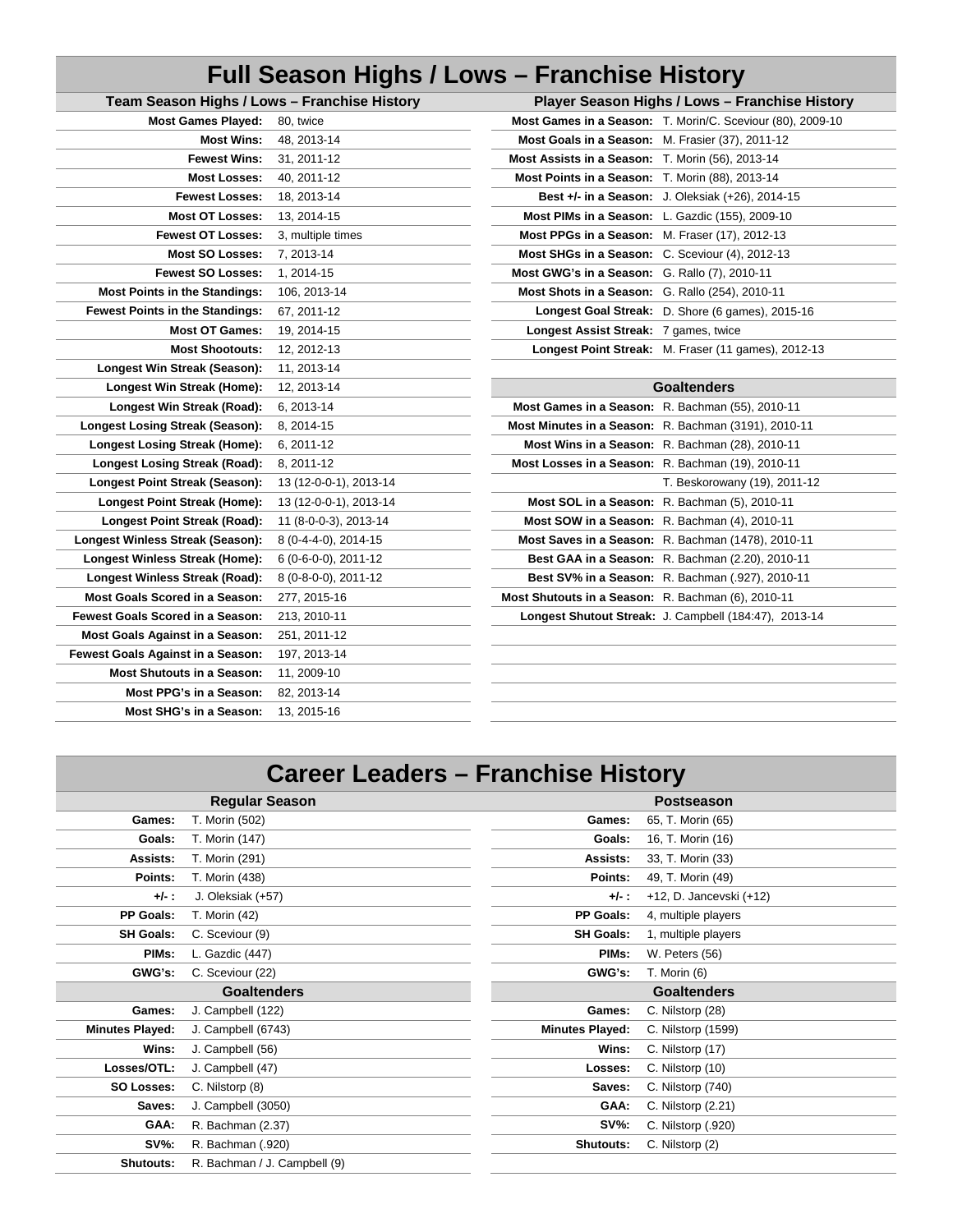|                                    |                                                          |           |                                        |                    |                                     |                    |                    |                        | $*$ = Overtime, $**$ = Shootout, $*$ = Sellout |              |
|------------------------------------|----------------------------------------------------------|-----------|----------------------------------------|--------------------|-------------------------------------|--------------------|--------------------|------------------------|------------------------------------------------|--------------|
| #<br>Date                          | Team                                                     | $W-L-O-S$ | Record                                 | <b>GF-GA</b>       | GWG                                 | PP                 | PΚ                 | <b>SF-SA</b>           | <b>W-L Goaltender</b>                          | Attend.      |
| 10/14/2016<br>1                    | <b>Charlotte Checkers</b>                                | W         | $1 - 0 - 0 - 0$                        | $6 - 2$            | Cole Ully                           | $1 - 3$            | $3 - 4$            | 37-36                  | Maxime Lagace                                  | 4412         |
| $\overline{2}$<br>10/15/2016       | <b>Charlotte Checkers</b>                                | W         | $2 - 0 - 0 - 0$                        | $4 - 2$            | Gemel Smith                         | $1 - 5$            | $7 - 7$            | 21-45                  | Maxime Lagace                                  | 5155         |
| 10/19/2016<br>3                    | @ Stockton Heat                                          |           | $2 - 1 - 0 - 0$                        | $1 - 5$            | Andrew Mangiapane                   | $0 - 3$            | 3-5                | 30-32                  | Maxime Lagace                                  | 2620         |
| 10/21/2016<br>4                    | @ Ontario Reign                                          | OTL       | $2 - 1 - 1 - 0$                        | $5 - 6*$           | Jonny Brodzinski                    | $2 - 5$            | 3-6                | 35-31                  | Maxime Lagace                                  | 7861         |
| 5<br>10/22/2016                    | @ San Diego Gulls                                        |           | $2 - 2 - 1 - 0$                        | $4 - 5$            | Stu Bickel                          | $2 - 4$            | $4 - 5$            | 29-38                  | <b>Phil Desrosiers</b><br>Maxime Lagace        | 8391         |
| 10/25/2016<br>6<br>10/28/2016<br>7 | San Antonio Rampage<br>Ontario Reign                     | L<br>W    | $2 - 3 - 1 - 0$<br>$3 - 3 - 1 - 0$     | $2 - 4$<br>$5 - 4$ | San Jardine<br>Julius Honka         | $0 - 5$<br>$2 - 2$ | $7-9$<br>$1 - 3$   | $31 - 31$<br>$31 - 31$ | Maxime Lagace                                  | 3139<br>3999 |
| 8<br>10/29/2016                    | Ontario Reign                                            | W         | 4-3-1-0                                | $2 - 1*$           | Matej Stransky                      | $1 - 9$            | $2 - 3$            | 35-25                  | <b>Phil Desrosiers</b>                         | 4512         |
| 11/2/2016<br>9                     | @ Tucson Roadrunners                                     | W         | $5 - 3 - 1 - 0$                        | $4 - 3*$           | Jason Dickinson                     | $0 - 3$            | $3 - 4$            | 39-25                  | <b>Phil Desrosiers</b>                         | 2071         |
| 11/4/2016<br>10                    | @ Bakersfield Condors                                    | W         | $6 - 3 - 1 - 0$                        | $3 - 1$            | <b>Austin Fyten</b>                 | $0 - 3$            | $4 - 4$            | 39-35                  | Maxime Lagace                                  | 3556         |
| 11/5/2016<br>11                    | @ Bakersfield Condors                                    |           | $6 - 4 - 1 - 0$                        | $3 - 5$            | Ryan Hamilton                       | $0 - 3$            | $3 - 4$            | 32-20                  | Maxime Lagace                                  | 4122         |
| $\overline{12}$ 11/11/2016         | San Jose Barracuda                                       | W         | $7 - 4 - 1 - 0$                        | 5-3                | Denis Gurianov                      | $0 - 2$            | $4 - 5$            | 26-32                  | Maxime Lagace                                  | 5591         |
| 13 11/12/2016<br>14 11/16/2016     | San Jose Barracuda<br>@ Grand Rapids Griffins            | L         | $7 - 5 - 1 - 0$<br>$7 - 6 - 1 - 0$     | $5 - 8$<br>$3-6$   | Timo Meier<br><b>Tyler Bertuzzi</b> | $2 - 5$<br>$0 - 1$ | $6-9$<br>$5 - 7$   | $30 - 41$<br>29-41     | <b>Phil Desrosiers</b><br>Maxime Lagace        | 6120<br>5512 |
| 15 11/18/2016                      | @ Grand Rapids Griffins                                  | W         | $8 - 6 - 1 - 0$                        | $4 - 3$            | Matej Stransky                      | $0 - 1$            | $3-6$              | 44-30                  | Maxime Lagace                                  | 7510         |
| 16 11/19/2016                      | @ Rockford IceHogs                                       | SOL       | $8 - 6 - 1 - 1$                        | $4 - 5**$          | Martin Lundberg                     | $1 - 4$            | $2 - 3$            | 47-33                  | Maxime Lagace                                  | 4974         |
| 17 11/25/2016                      | @ San Antonio Rampage                                    | W         | $9 - 6 - 1 - 1$                        | $4 - 3*$           | Stephen Johns                       | $0 - 4$            | $5-6$              | 21-29                  | Maxime Lagace                                  | 6385         |
| 18 11/26/2016                      | San Antonio Rampage                                      | W         | $10-6-1-1$                             | $3-0$              | Stephen Johns                       | $1 - 5$            | 4-4                | 31-28                  | Maxime Lagace                                  | 6158         |
| 19 11/30/2016                      | @ Chicago Wolves                                         |           | $10 - 7 - 1 - 1$                       | $3 - 4$            | Kenny Agostino                      | $0 - 3$            | 3-5                | 24-24                  | Maxime Lagace                                  | 2627         |
| 12/3/2016<br>20                    | @ Manitoba Moose                                         | W         | $11 - 7 - 1 - 1$                       | $6 - 1$            | Brandon DeFazio                     | $2 - 8$            | $5 - 5$            | 33-27                  | Maxime Lagace                                  | 10203        |
| 12/4/2016<br>21<br>12/9/2016<br>22 | @ Manitoba Moose<br>Rockford IceHogs                     | W         | $11 - 8 - 1 - 1$<br>$12 - 8 - 1 - 1$   | $4 - 5$<br>$8 - 4$ | Dan DeSalvo<br>Matt Mangene         | $1 - 3$<br>$1 - 3$ | $1 - 3$<br>$4 - 5$ | 35-31<br>25-46         | Maxime Lagace<br>Landon Bow                    | 6573<br>4572 |
| 23 12/10/2016                      | Rockford IceHogs                                         | W         | $13 - 8 - 1 - 1$                       | $2 - 1**$          | <b>Travis Morin</b>                 | $0 - 3$            | $3 - 3$            | 29-38                  | Landon Bow                                     | 5864         |
| 24 12/16/2016                      | Milwaukee Admirals                                       |           | $13 - 9 - 1 - 1$                       | $3 - 4$            | <b>Felix Girard</b>                 | $0 - 3$            | $4 - 5$            | 36-30                  | Landon Bow                                     | 3952         |
| 25 12/17/2016                      | Milwaukee Admirals                                       | L         | $13 - 10 - 1 - 1$                      | $1 - 9$            | <b>Trevor Murphy</b>                | $0 - 1$            | $2 - 5$            | 31-32                  | Maxime Lagace                                  | 4781         |
| 26 12/21/2016                      | San Antonio Rampage                                      | W         | $14 - 10 - 1 - 1$                      | $2 - 1$            | Gemel Smith                         | $1 - 4$            | 4-4                | 33-31                  | Landon Bow                                     | 5422         |
| 27 12/22/2016                      | @ San Antonio Rampage                                    | W         | $15 - 10 - 1 - 1$                      | $5 - 4$            | Matej Stransky                      | $1 - 4$            | $5-6$              | 37-24                  | Landon Bow                                     | 4176         |
| 28 12/27/2016                      | @ San Antonio Rampage<br>San Diego Gulls                 |           | $15 - 11 - 1 - 1$                      | $1 - 2$<br>$0 - 4$ | Cody Corbett<br>Andrew Welinski     | $1 - 5$            | $2 - 3$<br>$1 - 1$ | 34-25<br>22-26         | Landon Bow<br>Landon Bow                       | 5095         |
| 29 12/29/2016<br>30 12/31/2016     | San Diego Gulls                                          |           | $15 - 12 - 1 - 1$<br>$15 - 13 - 1 - 1$ | $1 - 3$            | Stefan Noesen                       | $0 - 3$<br>$0 - 4$ | $5 - 7$            | 38-23                  | Maxime Lagace                                  | 6538<br>4569 |
| 1/6/2017<br>31                     | <b>Cleveland Monsters</b>                                | W         | $16 - 13 - 1 - 1$                      | $4 - 2$            | Jason Dickinson                     | $0 - 5$            | 5-5                | 34-25                  | Maxime Lagace                                  | 5054         |
| 1/7/2017<br>32                     | <b>Cleveland Monsters</b>                                |           |                                        |                    |                                     |                    |                    |                        |                                                |              |
| 1/11/2017<br>33                    | @ Ontario Reign                                          |           |                                        |                    |                                     |                    |                    |                        |                                                |              |
| 34 1/13/2017                       | @ Tucson Roadrunners                                     |           |                                        |                    |                                     |                    |                    |                        |                                                |              |
| 1/14/2017<br>35<br>36<br>1/16/2017 | @ Tucson Roadrunners<br>@ San Antonio Rampage            |           |                                        |                    |                                     |                    |                    |                        |                                                |              |
| 1/18/2017<br>37                    | Manitoba Moose                                           |           |                                        |                    |                                     |                    |                    |                        |                                                |              |
| 1/20/2017<br>38                    | @ Iowa Wild                                              |           |                                        |                    |                                     |                    |                    |                        |                                                |              |
| 1/21/2017<br>39                    | @ Iowa Wild                                              |           |                                        |                    |                                     |                    |                    |                        |                                                |              |
| 1/24/2017<br>40                    | Manitoba Moose                                           |           |                                        |                    |                                     |                    |                    |                        |                                                |              |
| 1/27/2017<br>41<br>1/28/2017<br>42 | <b>Bakersfield Condors</b><br><b>Bakersfield Condors</b> |           |                                        |                    |                                     |                    |                    |                        |                                                |              |
| 2/3/2017<br>43                     | @ San Antonio Rampage                                    |           |                                        |                    |                                     |                    |                    |                        |                                                |              |
| 2/4/2017<br>44                     | San Antonio Rampage                                      |           |                                        |                    |                                     |                    |                    |                        |                                                |              |
| 2/10/2017<br>45                    | <b>Tucson Roadrunners</b>                                |           |                                        |                    |                                     |                    |                    |                        |                                                |              |
| 46<br>2/11/2017                    | <b>Tucson Roadrunners</b>                                |           |                                        |                    |                                     |                    |                    |                        |                                                |              |
| 2/17/2017<br>47<br>2/18/2017<br>48 | Chicago Wolves<br>Chicago Wolves                         |           |                                        |                    |                                     |                    |                    |                        |                                                |              |
| 49<br>2/20/2017                    | @ San Jose Barracuda                                     |           |                                        |                    |                                     |                    |                    |                        |                                                |              |
| 2/22/2017<br>50                    | @ Stockton Heat                                          |           |                                        |                    |                                     |                    |                    |                        |                                                |              |
| 2/24/2017<br>51                    | @ San Diego Gulls                                        |           |                                        |                    |                                     |                    |                    |                        |                                                |              |
| 2/26/2017<br>52<br>2/28/2017       | @ Stockton Heat                                          |           |                                        |                    |                                     |                    |                    |                        |                                                |              |
| 53<br>3/1/2017<br>54               | @ Bakersfield Condors<br>@ San Jose Barracuda            |           |                                        |                    |                                     |                    |                    |                        |                                                |              |
| <u>55</u><br>3/4/201/              | Grand Rapids Griffins                                    |           |                                        |                    |                                     |                    |                    |                        |                                                |              |
| 56<br>3/5/2017                     | @ San Antonio Rampage                                    |           |                                        |                    |                                     |                    |                    |                        |                                                |              |
| 3/8/2017<br>57                     | <b>Grand Rapids Griffins</b>                             |           |                                        |                    |                                     |                    |                    |                        |                                                |              |
| 58 3/10/2017<br>59 3/11/2017       | Iowa Wild<br>Iowa Wild                                   |           |                                        |                    |                                     |                    |                    |                        |                                                |              |
| 60 3/13/2017                       | San Antonio Rampage                                      |           |                                        |                    |                                     |                    |                    |                        |                                                |              |
| 3/15/2017<br>61                    | @ Chicago Wolves                                         |           |                                        |                    |                                     |                    |                    |                        |                                                |              |
| 62 3/17/2017                       | @ Cleveland Monsters                                     |           |                                        |                    |                                     |                    |                    |                        |                                                |              |
| 63 3/18/2017                       | @ Cleveland Monsters                                     |           |                                        |                    |                                     |                    |                    |                        |                                                |              |
| 64 3/22/2017<br>65 3/24/2017       | <b>Tucson Roadrunners</b><br>Stockton Heat               |           |                                        |                    |                                     |                    |                    |                        |                                                |              |
| 66 3/25/2017                       | Stockton Heat                                            |           |                                        |                    |                                     |                    |                    |                        |                                                |              |
| 3/28/2017<br>67                    | Stockton Heat                                            |           |                                        |                    |                                     |                    |                    |                        |                                                |              |
| 68 3/31/2017                       | @ Rockford IceHogs                                       |           |                                        |                    |                                     |                    |                    |                        |                                                |              |
| 4/1/2017<br>69                     | @ Milwaukee Admirals                                     |           |                                        |                    |                                     |                    |                    |                        |                                                |              |
| 4/2/2017<br>70<br>4/5/2017<br>71   | @ Milwaukee Admirals<br><b>Bakersfield Condors</b>       |           |                                        |                    |                                     |                    |                    |                        |                                                |              |
| 4/8/2017<br>72                     | @ Charlotte Checkers                                     |           |                                        |                    |                                     |                    |                    |                        |                                                |              |
| 4/9/2017<br>73                     | @ Charlotte Checkers                                     |           |                                        |                    |                                     |                    |                    |                        |                                                |              |
| 74 4/12/2017                       | San Antonio Rampage                                      |           |                                        |                    |                                     |                    |                    |                        |                                                |              |
| 75 4/14/2017                       | @ San Antonio Rampage                                    |           |                                        |                    |                                     |                    |                    |                        |                                                |              |
| 76 4/15/2017                       | San Antonio Rampage                                      |           |                                        |                    |                                     |                    |                    |                        |                                                |              |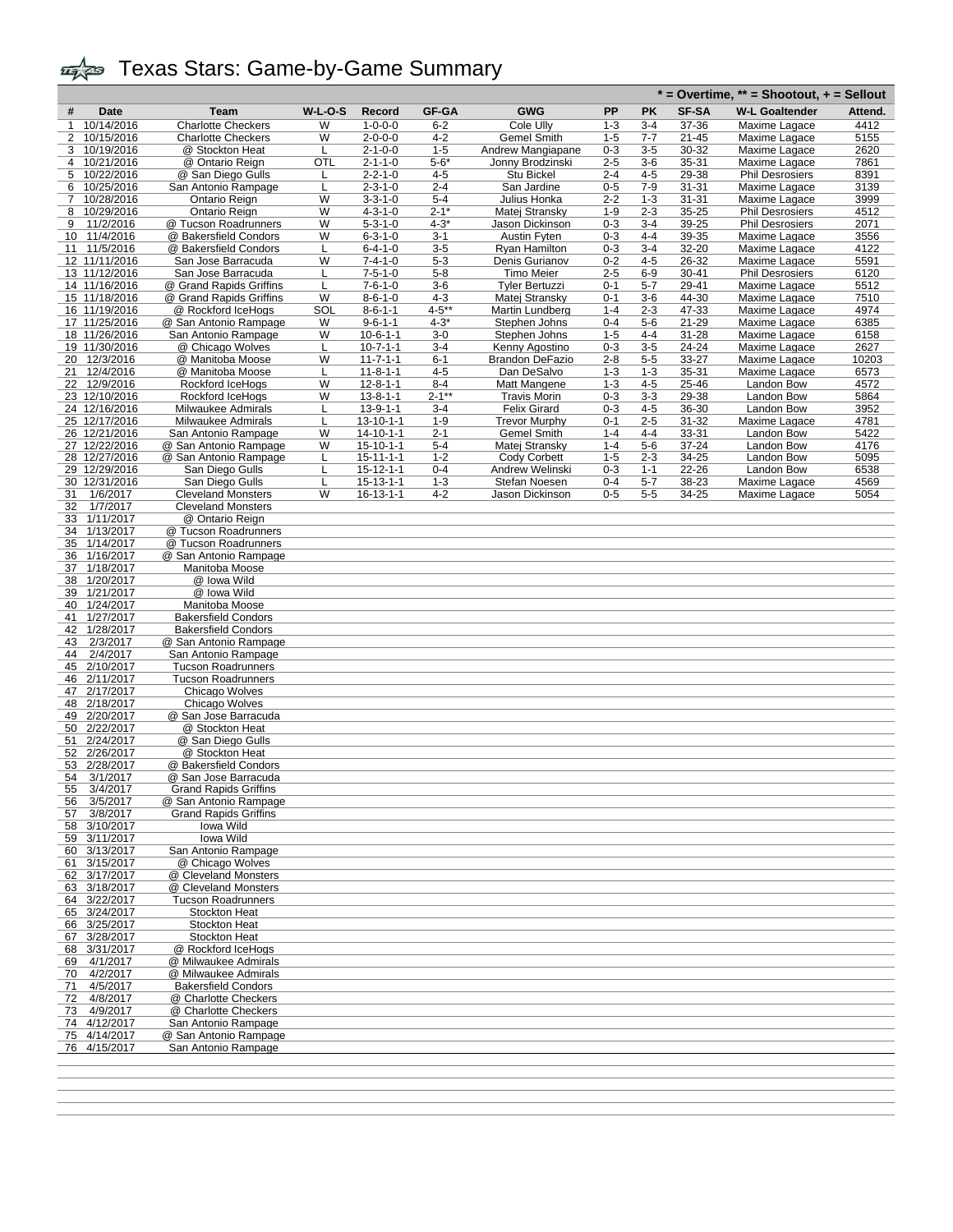| Skaters: Goals-Assists, +/-, PIMs<br>Goalies: Goals Allowed / Shots (Decision), Minutes Played |                     |                              |                             |                              |                             |                              |                            |                            |                            |
|------------------------------------------------------------------------------------------------|---------------------|------------------------------|-----------------------------|------------------------------|-----------------------------|------------------------------|----------------------------|----------------------------|----------------------------|
| Date                                                                                           | Opp.                | BODNARCHUK BACKMAN           |                             | <b>HONKA</b>                 | <b>McMURTRY</b>             | <b>VAN BRABANT</b>           | <b>ELIE</b>                | <b>DOWLING</b>             | <b>TROOCK</b>              |
|                                                                                                |                     | #2                           | #5                          | #6                           | #7                          | #8                           | #9                         | #10                        | #11                        |
| Oct 14                                                                                         | CHA                 | $0-0, E, 0$                  | $1-1, +3, 2$                | $0-1, E, 0$                  | $0-0, E, 4$                 | $0-0, E, 0$                  | $0-0, E, 2$                | $1-1, +3, 0$               | $0-0, E, 0$                |
| Oct 15                                                                                         | CHA                 | $1-1, -1, 0$                 | $0-0, 1, 0$                 | $0-0, -1, 4$                 | <b>DND</b>                  | $0-0, E, 0$                  | $0-0, -1, 6$               | $1-1, E, 0$                | $0-0, E, 0$                |
| Oct 19                                                                                         | @ STK               | $0-0, E, 2$                  | $0-0, -1, 0$                | $0-1, -1, 0$                 | <b>DND</b>                  | $0-1, 1, 0$                  | $0-0, -2, 0$               | $0-0, -1, 0$               | <b>DND</b>                 |
| Oct 21                                                                                         | @ ONT<br>@ SD       | $1-2, E, 0$                  | $0-0, -2, 2$<br>$0-0, 1, 0$ | $1-0, -2, 7$<br>$0-1, -2, 2$ | $0-2, 2, 0$                 | $0-0, -1, 0$<br>$0-0, -1, 5$ | $0-2, 1, 7$<br>$1-1, E, 4$ | $0-2, E, 0$<br>$0-2, E, 0$ | <b>DND</b><br>$0-0, -1, 0$ |
| Oct 22<br>Oct 25                                                                               | <b>SA</b>           | $0-0, -1, 2$<br>$0-0, -1, 0$ | $0-0, +1, 0$                | $0-2, +2, 2$                 | $0-0, -1, 2$<br>$0-0, E, 0$ | $0-0, E, 0$                  | $0-0, E, 0$                | <b>NHL</b>                 | DND                        |
| Oct 28                                                                                         | ONT                 | $1-0, +1, 0$                 | $0-1, +1, 0$                | $2-0, +1, 4$                 | $0-0, E, 0$                 | $0-0, +1, 0$                 | $0-0, E, 0$                | <b>NHL</b>                 | $0-1, +1, 0$               |
| Oct 29                                                                                         | <b>ONT</b>          | $0-0, +1, 0$                 | $0-0, E, 0$                 | $0-1, E, 0$                  | $0-0, E, 0$                 | <b>DND</b>                   | $1-0, +1, 0$               | <b>DND</b>                 | $0-0, E, 0$                |
| Nov <sub>2</sub>                                                                               | @ TUC               | $0-0, -2, 0$                 | $0-1, +2, 0$                | $0-0, +1, 4$                 | $1-0, +1, 0$                | <b>DND</b>                   | $0-1, E, 0$                | $0-1, +1, 0$               | <b>DND</b>                 |
| Nov 4                                                                                          | @ BAK               | $0-0, E, 0$                  | $0-1, +3, 2$                | $0-0, +2, 0$                 | $0-1, +1, 0$                | <b>DND</b>                   | $0-0, E, 0$                | $0-0, +1, 0$               | <b>DND</b>                 |
| Nov <sub>5</sub>                                                                               | @ BAK               | $0-1, +1, 0$                 | $0-0, E, 0$                 | $0-1, E, 0$                  | $0-0, -1, 5$                | <b>DND</b>                   | $0-0, -1, 2$               | $0-0, +1, 0$               | <b>DND</b>                 |
| Nov 11                                                                                         | SJ                  | $0-0, +1, 5$                 | $1-0, +1, 0$                | $0-0, +2, 0$                 | $1-0, +1, 2$                | <b>DND</b>                   | $0-0, -2, 0$               | <b>NHL</b>                 | $0-1, +1, 4$               |
| Nov 12                                                                                         | SJ                  | $0-1, -1, 0$                 | $0-0, -1, 0$                | $0-0, -2, 14$                | $1-0, E, 0$                 | <b>DND</b>                   | $0-3, +2, 0$               | <b>NHL</b>                 | $0-1, E, 0$                |
| Nov 16                                                                                         | @ GR                | $0-0, -3, 0$                 | $0-0, E, 0$                 | $0-0, E, 0$                  | $0-1, +1, 2$                | $1-0, +1, 0$                 | $0-0, -1, 2$               | $0-0, -3, 0$               | $0-0, +1, 0$               |
| Nov 18                                                                                         | @ GR                | $0-1, +2, 0$                 | $0-0, E, 0$                 | $0-0, +1, 0$                 | $0-0, E, 0$                 | <b>DND</b>                   | $0-1, +1, 2$               | $0-0, +1, 2$               | <b>DND</b>                 |
| Nov 19                                                                                         | @ RFD               | $1-0, E, 4$                  | $0-0, -1, 0$                | $0-2, E, 0$                  | $0-0, E, 0$                 | <b>DND</b>                   | $0-0, -1, 0$               | $0-1, -1, 0$               | <b>DND</b>                 |
| <b>Nov 25</b>                                                                                  | @ SA                | $0-1, E, 4$                  | $0-0, +2, 0$                | <b>NHL</b>                   | $0-0, -1, 0$                | <b>DND</b>                   | $0-1, +1, 0$               | $1-1, +2, 2$               | <b>DND</b>                 |
| <b>Nov 26</b>                                                                                  | SA                  | $0-0, +1, 0$                 | $0-0, E, 0$                 | <b>NHL</b>                   | <b>DND</b>                  | $0-0, E, 0$                  | $0-0, E, 0$                | $0-1, E, 0$                | <b>DND</b>                 |
| <b>Nov 30</b>                                                                                  | @ CHI               | $0-1, -1, 0$                 | <b>DND</b>                  | <b>NHL</b>                   | $0-0, E, 0$                 | <b>DND</b>                   | $0-0, E, 0$                | $0-1, +1, 0$               | <b>ECHL</b>                |
| Dec 3                                                                                          | @ MB                | $0-2, +2, 0$                 | <b>DND</b>                  | <b>NHL</b>                   | $1-1, E, 0$                 | <b>DND</b>                   | $0-1, +1, 0$               | $0-0, E, 0$                | <b>ECHL</b>                |
| Dec 4                                                                                          | @ MB                | $0-1, -2, 2$                 | <b>DND</b>                  | <b>NHL</b>                   | $0-0, +1, 0$                | <b>DND</b>                   | $0-0, -1, 0$               | $0-1, -1, 0$               | <b>ECHL</b>                |
| Dec 9                                                                                          | <b>RFD</b>          | $0-0, +2, 4$                 | <b>DND</b>                  | <b>NHL</b>                   | $1-0, +1, 0$                | $0-0, +1, 17$                | $1-1, +2, 0$               | $1-1, +4, 2$               | <b>ECHL</b>                |
| Dec 10                                                                                         | <b>RFD</b>          | $0-0, E, 2$                  | <b>DND</b>                  | <b>NHL</b>                   | $0-0, E, 0$                 | $0-0, E, 4$                  | $0-0, -1, 0$               | $0-0, -1, 0$               | <b>ECHL</b>                |
| Dec 16                                                                                         | MIL                 | $0-1, E, 0$                  | <b>DND</b>                  | $0-1, -1, 0$                 | $0-0, E, 0$                 | <b>DND</b>                   | $1-0, E, 0$                | $1-0, E, 0$                | <b>ECHL</b>                |
| Dec 17                                                                                         | MIL                 | $0-0, -2, 4$                 | <b>DND</b>                  | $0-0, -4, 0$                 | <b>DND</b>                  | $0-0, -1, 7$                 | $0-0, -1, 0$               | $0-0, -3, 0$               | <b>ECHL</b>                |
| Dec 21                                                                                         | SA                  | $0-0, E, 2$                  | <b>DND</b>                  | $0-0, E, 0$                  | $0-0, E, 0$                 | $0-0, E, 0$                  | $0-1, E, 0$                | $0-0, E, 0$                | <b>ECHL</b>                |
| Dec 22                                                                                         | @ SA                | $0-0, +2, 0$                 | <b>DND</b>                  | $0-2, +1, 0$                 | $0-0, E, 0$                 | $0-0, E, 4$                  | $0-0, -1, 0$               | $0-1, -2, 0$               | <b>ECHL</b>                |
| Dec 27                                                                                         | @ SA                | $0-0, -1, 0$                 | <b>DND</b>                  | $0-1, -1, 2$                 | $0-0, E, 0$                 | $0-0, -1, 0$                 | $0-0, -1, 0$               | $0-0, E, 0$                | <b>ECHL</b>                |
| Dec 29                                                                                         | SD                  | $0-0, -1, 0$                 | <b>DND</b>                  | $0-0, E, 0$                  | $0-0, -1, 0$                | $0-0, -1, 0$                 | $0-0, E, 0$                | $0-0, E, 0$                | <b>ECHL</b>                |
| Dec 31                                                                                         | SD<br><b>CLE</b>    | $0-0, E, 4$                  | <b>DND</b>                  | $0-0, E, 6$                  | $0-0, -1, 0$                | <b>DND</b>                   | $0-0, E, 2$                | $0-0, E, 0$                | <b>ECHL</b>                |
| Jan 6                                                                                          |                     | $0-1, +2, 5$                 | $0-0, +2, 2$                | $0-1, E, 0$                  | <b>DND</b>                  | <b>DND</b>                   | $1-0, +2, 0$               | $0-1, +1, 0$               | <b>ECHL</b>                |
| Jan 7                                                                                          | <b>CLE</b><br>@ ONT |                              |                             |                              |                             |                              |                            |                            |                            |
| Jan 11<br>Jan 13                                                                               | @ TUC               |                              |                             |                              |                             |                              |                            |                            |                            |
| Jan 14                                                                                         | @ TUC               |                              |                             |                              |                             |                              |                            |                            |                            |
| Jan 16                                                                                         | @ SA                |                              |                             |                              |                             |                              |                            |                            |                            |
| Jan 18                                                                                         | MВ                  |                              |                             |                              |                             |                              |                            |                            |                            |
| Jan 20                                                                                         | @ IA                |                              |                             |                              |                             |                              |                            |                            |                            |
| Jan 21                                                                                         | @ IA                |                              |                             |                              |                             |                              |                            |                            |                            |
| Jan 24                                                                                         | MВ                  |                              |                             |                              |                             |                              |                            |                            |                            |
| Jan 27                                                                                         | <b>BAK</b>          |                              |                             |                              |                             |                              |                            |                            |                            |
| Jan 28                                                                                         | <b>BAK</b>          |                              |                             |                              |                             |                              |                            |                            |                            |
| Feb 3                                                                                          | @ SA                |                              |                             |                              |                             |                              |                            |                            |                            |
| Feb 4                                                                                          | SA                  |                              |                             |                              |                             |                              |                            |                            |                            |
| Feb 10                                                                                         | <b>TUC</b>          |                              |                             |                              |                             |                              |                            |                            |                            |
| Feb 11                                                                                         | <b>TUC</b>          |                              |                             |                              |                             |                              |                            |                            |                            |
| Feb 17                                                                                         | CHI                 |                              |                             |                              |                             |                              |                            |                            |                            |
| Feb 18                                                                                         | CHI                 |                              |                             |                              |                             |                              |                            |                            |                            |
| Feb 20                                                                                         | @ SJ                |                              |                             |                              |                             |                              |                            |                            |                            |
| Feb 22                                                                                         | @ STK               |                              |                             |                              |                             |                              |                            |                            |                            |
| Feb 24                                                                                         | @ SD                |                              |                             |                              |                             |                              |                            |                            |                            |
| Feb 26                                                                                         | @ STK               |                              |                             |                              |                             |                              |                            |                            |                            |
| Feb <sub>28</sub>                                                                              | @ BAK               |                              |                             |                              |                             |                              |                            |                            |                            |
| <u>Mar 1</u>                                                                                   | <u>@ SJ</u>         |                              |                             |                              |                             |                              |                            |                            |                            |
| Mar 4                                                                                          | GR                  |                              |                             |                              |                             |                              |                            |                            |                            |
| Mar 5                                                                                          | @ SA                |                              |                             |                              |                             |                              |                            |                            |                            |
| Mar 8                                                                                          | GR                  |                              |                             |                              |                             |                              |                            |                            |                            |
| Mar 10                                                                                         | ΙA                  |                              |                             |                              |                             |                              |                            |                            |                            |
| Mar 11<br>Mar <sub>13</sub>                                                                    | IA                  |                              |                             |                              |                             |                              |                            |                            |                            |
|                                                                                                | SA<br>@ CHI         |                              |                             |                              |                             |                              |                            |                            |                            |
| Mar 15<br>Mar 17                                                                               | @ CLE               |                              |                             |                              |                             |                              |                            |                            |                            |
| Mar 18                                                                                         | @ CLE               |                              |                             |                              |                             |                              |                            |                            |                            |
| Mar 22                                                                                         | TUC                 |                              |                             |                              |                             |                              |                            |                            |                            |
| Mar 24                                                                                         | <b>STK</b>          |                              |                             |                              |                             |                              |                            |                            |                            |
| <b>Mar 25</b>                                                                                  | <b>STK</b>          |                              |                             |                              |                             |                              |                            |                            |                            |
| Mar 28                                                                                         | <b>STK</b>          |                              |                             |                              |                             |                              |                            |                            |                            |
| Mar 31                                                                                         | @ RFD               |                              |                             |                              |                             |                              |                            |                            |                            |
| Apr <sub>1</sub>                                                                               | @ MIL               |                              |                             |                              |                             |                              |                            |                            |                            |
| Apr 2                                                                                          | @ MIL               |                              |                             |                              |                             |                              |                            |                            |                            |
| Apr <sub>5</sub>                                                                               | BAK                 |                              |                             |                              |                             |                              |                            |                            |                            |
| Apr 8                                                                                          | @ CHA               |                              |                             |                              |                             |                              |                            |                            |                            |
| Apr 9                                                                                          | @ CHA               |                              |                             |                              |                             |                              |                            |                            |                            |
| Apr 12                                                                                         | SA                  |                              |                             |                              |                             |                              |                            |                            |                            |
| Apr 14                                                                                         | @ SA                |                              |                             |                              |                             |                              |                            |                            |                            |
| Apr 15                                                                                         | SA                  |                              |                             |                              |                             |                              |                            |                            |                            |
|                                                                                                |                     | #2                           | #5                          | #6                           | #7                          | #8                           | #9                         | #10                        | #11                        |
|                                                                                                |                     |                              |                             |                              |                             |                              |                            |                            |                            |
|                                                                                                |                     |                              |                             |                              |                             |                              |                            |                            |                            |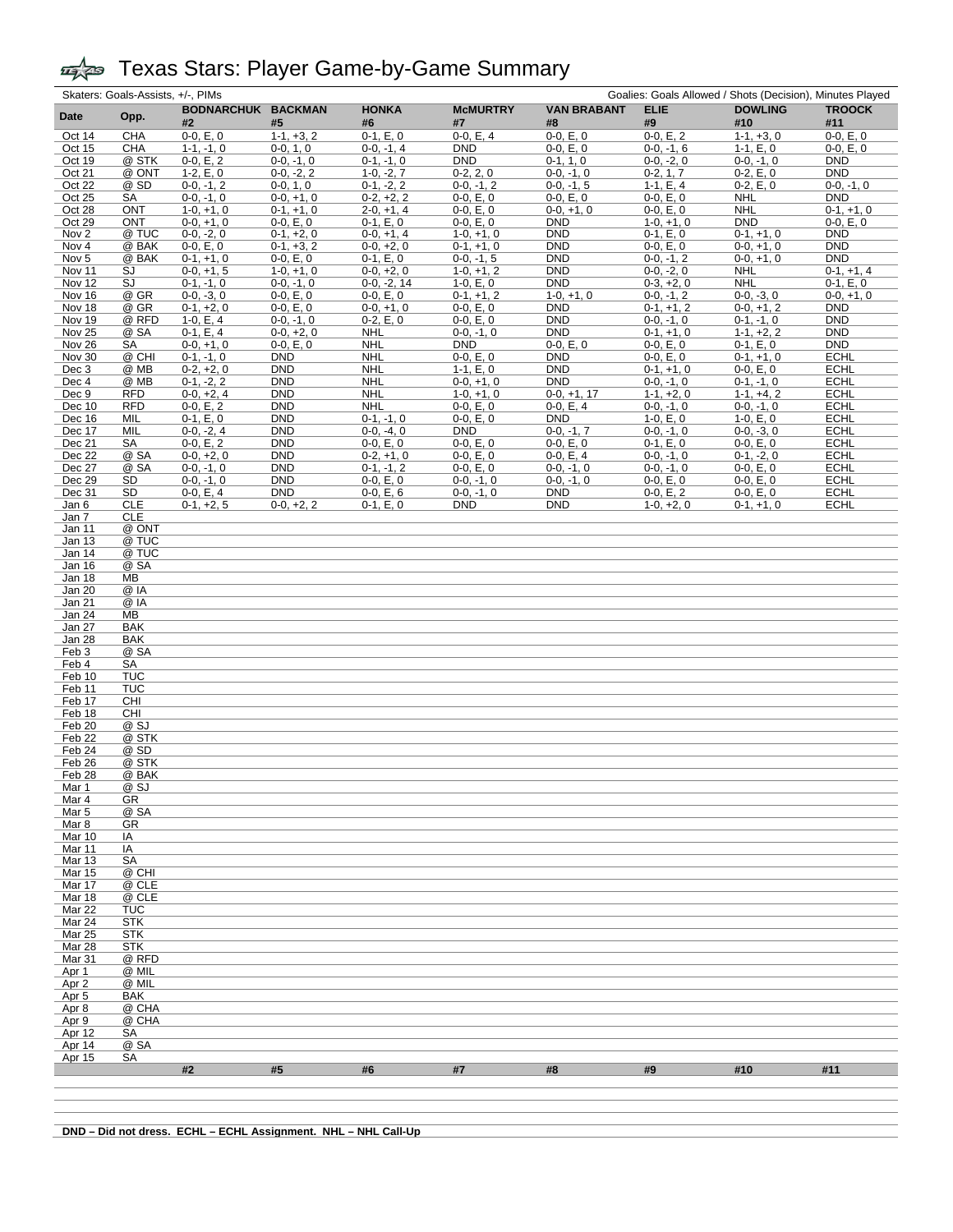|                                      | Skaters: Goals-Assists, +/-, PIMs<br>Goalies: Goals Allowed / Shots (Decision), Minutes Played |                            |                          |                             |                           |                             |                             |                            |                            |
|--------------------------------------|------------------------------------------------------------------------------------------------|----------------------------|--------------------------|-----------------------------|---------------------------|-----------------------------|-----------------------------|----------------------------|----------------------------|
| Date                                 | Opp.                                                                                           | <b>ANSELMINI</b>           | <b>NEMETH</b>            | <b>SMITH</b>                | <b>FYTEN</b>              | <b>BYSTROM</b>              | <b>RANFORD</b>              | <b>WEREK</b>               | <b>ULLY</b>                |
|                                      |                                                                                                | #12                        | #13                      | #14                         | #15                       | #17                         | #19                         | #20                        | #21                        |
| Oct 14                               | <b>CHA</b>                                                                                     | <b>ECHL</b>                | <b>NHL</b>               | $0-0, +1, 0$                | <b>DND</b>                | $0-2, E, 3$                 | $0-1, +1, 0$                | <b>ECHL</b>                | $1-0, +3, 0$               |
| Oct 15<br>Oct 19                     | <b>CHA</b><br>@ STK                                                                            | <b>ECHL</b><br><b>ECHL</b> | <b>NHL</b><br><b>NHL</b> | $1-0, 2, 2$<br>$0-0, -1, 0$ | <b>DND</b><br>$1-0, 1, 0$ | $0-1, 1, 0$<br>$0-0, E, 2$  | $0-0, -1, 0$<br>$0-0, E, 0$ | <b>ECHL</b><br><b>ECHL</b> | $0-1, 1, 0$<br>$0-0, E, 0$ |
| Oct 21                               | @ ONT                                                                                          | <b>ECHL</b>                | <b>NHL</b>               | <b>NHL</b>                  | $0-0, -1, 0$              | $0-0, 1, 0$                 | $0-1, E, 0$                 | <b>ECHL</b>                | $1-0, 1, 0$                |
| Oct 22                               | @ SD                                                                                           | <b>ECHL</b>                | <b>NHL</b>               | NHL                         | $0-0, -1, 0$              | <b>DND</b>                  | $0-0, -2, 0$                | <b>ECHL</b>                | $1-1, 1, 0$                |
| Oct 25                               | SA                                                                                             | <b>ECHL</b>                | <b>NHL</b>               | <b>NHL</b>                  | $0-0, E, 0$               | $0-0, E, 2$                 | <b>DND</b>                  | <b>ECHL</b>                | $1-0, E, 0$                |
| Oct 28                               | <b>ONT</b>                                                                                     | <b>ECHL</b>                | <b>NHL</b>               | <b>NHL</b>                  | $0-1, E, 0$               | $0-0, -1, 0$                | <b>DND</b>                  | <b>ECHL</b>                | $0-1, +1, 0$               |
| Oct 29                               | <b>ONT</b>                                                                                     | <b>ECHL</b>                | <b>NHL</b>               | <b>NHL</b>                  | $0-0, E, 0$               | $0-0, E, 0$                 | <b>DND</b>                  | $0-0, E, 4$                | $0-1, +1, 0$               |
| Nov <sub>2</sub>                     | @ TUC                                                                                          | <b>ECHL</b>                | <b>NHL</b>               | <b>NHL</b>                  | $0-1, +1, 2$              | $0-1, +2, 2$                | <b>DND</b>                  | $1-1, +1, 0$               | $0-0, E, 2$                |
| Nov 4                                | @ BAK                                                                                          | <b>ECHL</b>                | <b>NHL</b>               | <b>NHL</b>                  | $1-0, +2, 0$              | $0-0, -1, 0$                | <b>DND</b>                  | $1-0, +1, 0$               | $0-0, -1, 0$               |
| Nov <sub>5</sub>                     | @ BAK                                                                                          | <b>ECHL</b>                | <b>NHL</b>               | <b>NHL</b>                  | $1-0, -1, 0$              | $0-0, -2, 4$                | <b>DND</b>                  | $0-1, -1, 0$               | $1-0, E, 0$                |
| Nov 11                               | SJ                                                                                             | <b>ECHL</b>                | <b>NHL</b>               | <b>NHL</b>                  | $0-0, E, 0$               | $0-0, E, 0$                 | $0-3, +3, 0$                | $0-0, +1, 0$               | <b>DND</b>                 |
| Nov 12                               | SJ<br>@ GR                                                                                     | <b>ECHL</b>                | <b>NHL</b>               | <b>NHL</b><br><b>NHL</b>    | $0-0, -2, 2$              | $0-0, +1, 0$<br><b>DND</b>  | $1-0, -3, 0$                | $0-0, -1, 19$              | <b>DND</b><br><b>DND</b>   |
| Nov 16<br>Nov 18                     | @ GR                                                                                           | <b>ECHL</b><br><b>ECHL</b> | <b>NHL</b><br><b>NHL</b> | $1-0, +2, 2$                | <b>DND</b><br>$0-0, E, 2$ | $0-1, +1, 0$                | $0-0, E, 0$<br>$0-0, +1, 0$ | $1-0, E, 0$<br>$0-0, E, 0$ | <b>DND</b>                 |
| Nov 19                               | @ RFD                                                                                          | <b>ECHL</b>                | <b>NHL</b>               | $0-1, +2, 0$                | <b>DND</b>                | $0-1, +1, 0$                | $0-0, -1, 0$                | <b>DND</b>                 | $1-0, E, 0$                |
| <b>Nov 25</b>                        | @ SA                                                                                           | <b>ECHL</b>                | <b>NHL</b>               | $0-0, -1, 5$                | $0-0, E, 0$               | $0-0, +1, 0$                | $0-0, E, 0$                 | <b>DND</b>                 | $0-0, +1, 0$               |
| <b>Nov 26</b>                        | SA                                                                                             | <b>ECHL</b>                | <b>NHL</b>               | $0-0, +1, 0$                | <b>DND</b>                | $0-0, E, 0$                 | $0-0, E, 0$                 | <b>DND</b>                 | $1-0, +1, 0$               |
| Nov 30                               | @ CHI                                                                                          | $0-0, +2, 0$               | <b>NHL</b>               | $0-0, E, 2$                 | $0-0, E, 7$               | $0-0, +1, 2$                | $0-1, E, 0$                 | <b>DND</b>                 | $0-0, E, 2$                |
| Dec 3                                | @ MB                                                                                           | $0-2, +1, 0$               | <b>NHL</b>               | $0-0, E, 0$                 | $1-0, +1, 14$             | $0-0, E, 0$                 | $0-0, +1, 0$                | <b>DND</b>                 | $0-0, E, 0$                |
| Dec 4                                | @ MB                                                                                           | $0-1, +1, 4$               | <b>NHL</b>               | $0-0, -1, 0$                | $0-0, E, 0$               | $0-0, +2, 2$                | $0-1, E, 0$                 | <b>DND</b>                 | $0-0, E, 0$                |
| Dec 9                                | <b>RFD</b>                                                                                     | $0-0, E, 2$                | <b>NHL</b>               | $1-0, -1, 0$                | $0-0, +2, 5$              | $0-0, +4, 0$                | $2-0, +1, 0$                | <b>DND</b>                 | <b>DND</b>                 |
| Dec 10                               | <b>RFD</b>                                                                                     | $0-0, E, 0$                | <b>NHL</b>               | $1-0, +1, 0$                | $0-0, E, 0$               | $0-0, E, 0$                 | $0-0, E, 0$                 | <b>DND</b>                 | <b>DND</b>                 |
| Dec 16                               | MIL                                                                                            | <b>DND</b>                 | <b>NHL</b>               | $0-0, -1, 0$                | $0-0, E, 2$               | $0-1, +2, 2$                | $1-0, +1, 0$                | $0-0, E, 2$                | <b>DND</b>                 |
| Dec 17                               | MIL                                                                                            | $0-0, +1, 0$               | <b>NHL</b>               | $0-0, -1, 0$                | $0-0, E, 2$               | $0-0, -2, 0$<br>$0-0, E, 0$ | $0-0, -1, 0$                | <b>DND</b><br><b>DND</b>   | <b>DND</b><br><b>DND</b>   |
| Dec 21<br>Dec 22                     | SA<br>@ SA                                                                                     | $0-0, E, 0$<br><b>DND</b>  | <b>NHL</b><br><b>NHL</b> | $1-0, E, 0$<br>$1-1, +2, 0$ | <b>DND</b><br><b>DND</b>  | $0-0, -2, 2$                | $0-0, E, 0$<br>$0-0, E, 0$  | <b>DND</b>                 | <b>DND</b>                 |
| Dec 27                               | @ SA                                                                                           | $0-0, E, 0$                | <b>NHL</b>               | $0-0, -1, 0$                | $0-0, E, 0$               | <b>DND</b>                  | $0-0, E, 0$                 | <b>DND</b>                 | <b>DND</b>                 |
| Dec 29                               | SD                                                                                             | $0-0, -1, 0$               | <b>NHL</b>               | $0-0, -2, 0$                | <b>DND</b>                | $0-0, E, 0$                 | $0-0, E, 0$                 | <b>DND</b>                 | <b>DND</b>                 |
| Dec 31                               | SD                                                                                             | <b>DND</b>                 | <b>NHL</b>               | $0-0, E, 2$                 | $0-0, -1, 5$              | $0-0, E, 0$                 | $1-0, +1, 0$                | <b>DND</b>                 | $0-0, E, 0$                |
| Jan 6                                | <b>CLE</b>                                                                                     | <b>ECHL</b>                | $1-1, E, 2$              | $0-1, E, 0$                 | $0-0, +1, 2$              | $0-0, E, 0$                 | $0-0, -1, 0$                | $0-1, +1, 0$               | $0-0, -1, 0$               |
| Jan 7                                | <b>CLE</b>                                                                                     |                            |                          |                             |                           |                             |                             |                            |                            |
| Jan 11                               | @ ONT                                                                                          |                            |                          |                             |                           |                             |                             |                            |                            |
| Jan 13                               | @ TUC                                                                                          |                            |                          |                             |                           |                             |                             |                            |                            |
| Jan 14                               | @ TUC                                                                                          |                            |                          |                             |                           |                             |                             |                            |                            |
| Jan 16                               | @ SA                                                                                           |                            |                          |                             |                           |                             |                             |                            |                            |
| Jan 18<br>Jan 20                     | MВ<br>@ IA                                                                                     |                            |                          |                             |                           |                             |                             |                            |                            |
| Jan 21                               | @ IA                                                                                           |                            |                          |                             |                           |                             |                             |                            |                            |
| Jan 24                               | MB                                                                                             |                            |                          |                             |                           |                             |                             |                            |                            |
| Jan 27                               | <b>BAK</b>                                                                                     |                            |                          |                             |                           |                             |                             |                            |                            |
| Jan 28                               | BAK                                                                                            |                            |                          |                             |                           |                             |                             |                            |                            |
| Feb 3                                | @ SA                                                                                           |                            |                          |                             |                           |                             |                             |                            |                            |
| Feb 4                                | SA                                                                                             |                            |                          |                             |                           |                             |                             |                            |                            |
| Feb 10                               | <b>TUC</b>                                                                                     |                            |                          |                             |                           |                             |                             |                            |                            |
| Feb 11                               | <b>TUC</b>                                                                                     |                            |                          |                             |                           |                             |                             |                            |                            |
| Feb 17<br>Feb 18                     | CHI<br>CHI                                                                                     |                            |                          |                             |                           |                             |                             |                            |                            |
| Feb 20                               | @ SJ                                                                                           |                            |                          |                             |                           |                             |                             |                            |                            |
| Feb <sub>22</sub>                    | @ STK                                                                                          |                            |                          |                             |                           |                             |                             |                            |                            |
| Feb 24                               | @ SD                                                                                           |                            |                          |                             |                           |                             |                             |                            |                            |
| Feb 26                               | @ STK                                                                                          |                            |                          |                             |                           |                             |                             |                            |                            |
| Feb 28                               | @ BAK                                                                                          |                            |                          |                             |                           |                             |                             |                            |                            |
| Mar 1                                | @ SJ                                                                                           |                            |                          |                             |                           |                             |                             |                            |                            |
| Mar 4                                | GR                                                                                             |                            |                          |                             |                           |                             |                             |                            |                            |
| Mar 5                                | @ SA                                                                                           |                            |                          |                             |                           |                             |                             |                            |                            |
| Mar 8                                | GR                                                                                             |                            |                          |                             |                           |                             |                             |                            |                            |
| Mar 10<br>Mar 11                     | ΙA<br>IA                                                                                       |                            |                          |                             |                           |                             |                             |                            |                            |
| <b>Mar 13</b>                        | SA                                                                                             |                            |                          |                             |                           |                             |                             |                            |                            |
| Mar 15                               | @ CHI                                                                                          |                            |                          |                             |                           |                             |                             |                            |                            |
| Mar 17                               | @ CLE                                                                                          |                            |                          |                             |                           |                             |                             |                            |                            |
| Mar 18                               | @ CLE                                                                                          |                            |                          |                             |                           |                             |                             |                            |                            |
| <b>Mar 22</b>                        | TUC                                                                                            |                            |                          |                             |                           |                             |                             |                            |                            |
| Mar 24                               | <b>STK</b>                                                                                     |                            |                          |                             |                           |                             |                             |                            |                            |
| <b>Mar 25</b>                        | <b>STK</b>                                                                                     |                            |                          |                             |                           |                             |                             |                            |                            |
| Mar 28                               | <b>STK</b>                                                                                     |                            |                          |                             |                           |                             |                             |                            |                            |
| Mar 31                               | @ RFD                                                                                          |                            |                          |                             |                           |                             |                             |                            |                            |
| Apr <sub>1</sub>                     | @ MIL<br>@ MIL                                                                                 |                            |                          |                             |                           |                             |                             |                            |                            |
| Apr <sub>2</sub><br>Apr <sub>5</sub> | <b>BAK</b>                                                                                     |                            |                          |                             |                           |                             |                             |                            |                            |
| Apr 8                                | @ CHA                                                                                          |                            |                          |                             |                           |                             |                             |                            |                            |
| Apr 9                                | @ CHA                                                                                          |                            |                          |                             |                           |                             |                             |                            |                            |
| Apr 12                               | SA                                                                                             |                            |                          |                             |                           |                             |                             |                            |                            |
| Apr 14                               | @ SA                                                                                           |                            |                          |                             |                           |                             |                             |                            |                            |
| Apr 15                               | SА                                                                                             |                            |                          |                             |                           |                             |                             |                            |                            |
|                                      |                                                                                                | #12                        | #13                      | #14                         | #15                       | #17                         | #19                         | #20                        | #21                        |
|                                      |                                                                                                |                            |                          |                             |                           |                             |                             |                            |                            |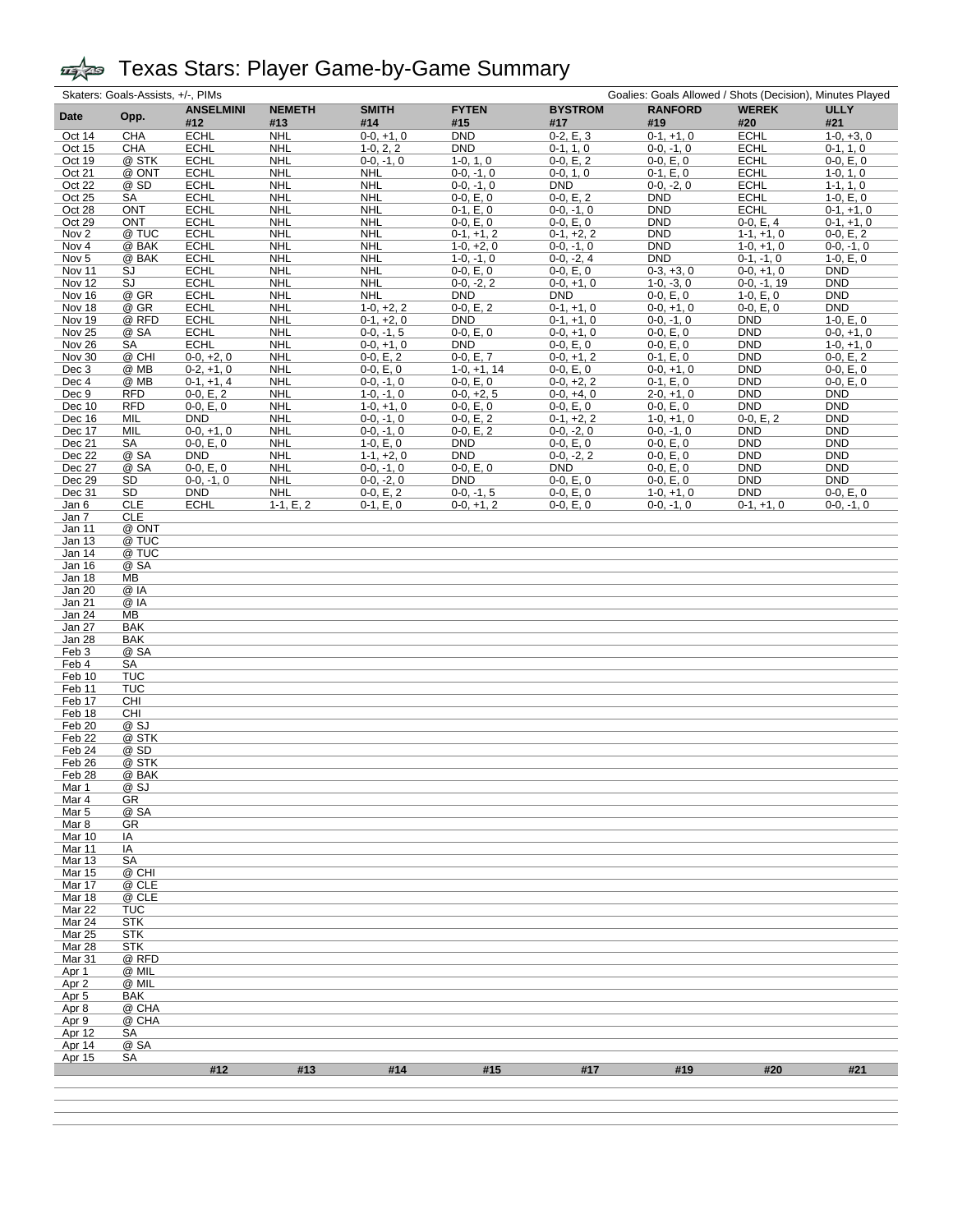|                   | Skaters: Goals-Assists, +/-, PIMs<br>Goalies: Goals Allowed / Shots (Decision), Minutes Played |                              |                              |                             |                             |                             |                              |                             |  |  |  |
|-------------------|------------------------------------------------------------------------------------------------|------------------------------|------------------------------|-----------------------------|-----------------------------|-----------------------------|------------------------------|-----------------------------|--|--|--|
| <b>Date</b>       | Opp.                                                                                           | <b>EBERT</b>                 | <b>MORIN</b>                 | <b>DeFAZIO</b>              | <b>GURIANOV</b>             | <b>MANGENE</b>              | <b>STRANSKY</b>              | <b>DICKINSON</b>            |  |  |  |
|                   |                                                                                                | #22                          | #23                          | #24                         | #25                         | #26                         | #28                          | #38                         |  |  |  |
| Oct 14            | <b>CHA</b>                                                                                     | $1-0, +1, 0$                 | $0-1, +1, 0$                 | $1-2, +3, 0$                | $0-0, E, 0$                 | <b>DND</b>                  | $1-1, E, 0$                  | <b>NHL</b>                  |  |  |  |
| Oct 15            | <b>CHA</b>                                                                                     | $0-0, 1, 2$                  | $0-0, -1, 0$                 | $1-0, 1, 2$                 | $0-1, 2, 0$                 | $0-0, E, 0$                 | $0-0, -2, 0$                 | <b>NHL</b>                  |  |  |  |
| Oct 19            | @ STK                                                                                          | $0-0, -1, 0$                 | $0-0, -1, 0$                 | $0-0, E, 2$                 | $0-0, -3, 0$                | $0-0, -1, 0$                | $0-0, -1, 2$                 | <b>NHL</b>                  |  |  |  |
| Oct 21            | @ ONT                                                                                          | $0-0, 1, 0$                  | $1-0, -1, 2$                 | $0-0, E, 5$                 | $0-0, 2, 0$                 | $0-1, E, 0$                 | $1-0, E, 4$                  | <b>NHL</b>                  |  |  |  |
| Oct 22            | $@$ SD                                                                                         | $0-0, E, 0$                  | $0-2, E, 0$                  | $1-0, E, 0$                 | $0-0, -1, 0$<br>$0-0, E, 0$ | $1-0, -1, 0$                | $0-1, E, 0$                  | <b>NHL</b>                  |  |  |  |
| Oct 25<br>Oct 28  | SA<br><b>ONT</b>                                                                               | $0-0, -2, 0$<br>$0-1, +1, 0$ | $0-1, E, 2$<br>$1-1, E, 2$   | $0-0, E, 4$<br>$0-2, +1, 4$ | $0-0, -1, 0$                | $0-0, E, 0$<br>$0-1, +1, 0$ | $1-0, +1, 0$<br>$1-1, E, 2$  | <b>DND</b><br><b>DND</b>    |  |  |  |
| Oct 29            | <b>ONT</b>                                                                                     | $0-1, +1, 0$                 | $0-1, +1, 0$                 | $0-0, E, 0$                 | $0-0, E, 2$                 | $0-0, E, 0$                 | $1-0, E, 0$                  | <b>DND</b>                  |  |  |  |
| Nov <sub>2</sub>  | @ TUC                                                                                          | $0-0, -2, 0$                 | $0-0, -1, 0$                 | $0-0, +1, 0$                | $0-1, E, 0$                 | $0-0, E, 0$                 | $1-0, +1, 0$                 | $1-0, E, 5$                 |  |  |  |
| Nov 4             | $@$ BAK                                                                                        | $0-0, +1, 2$                 | $0-0, -1, 4$                 | $0-0, E, 0$                 | $0-1, +1, 0$                | $1-0, +2, 0$                | $0-0, -1, 0$                 | $0-1, +1, 0$                |  |  |  |
| Nov <sub>5</sub>  | @ BAK                                                                                          | $1-1, +1, 2$                 | $0-0, E, 0$                  | $0-2, +2, 0$                | $0-0, -1, 0$                | $0-0, E, 0$                 | $0-0, E, 0$                  | $0-0, -1, 0$                |  |  |  |
| Nov 11            | SJ                                                                                             | $0-0, +2, 2$                 | $2-0, +3, 0$                 | $0-0, -2, 0$                | $1-1, +2, 0$                | $0-1, +1, 0$                | $0-2, +3, 0$                 | $0-0, -2, 0$                |  |  |  |
| Nov 12            | SJ                                                                                             | $0-0, -1, 2$                 | $0-1, -3, 0$                 | $2-0, +1, 0$                | $0-1, E, 2$                 | $0-0, -2, 0$                | $0-1, -3, 2$                 | $0-0, +1, 0$                |  |  |  |
| Nov 16            | $@$ GR                                                                                         | $0-0, E, 2$                  | $1-0, E, 2$                  | $0-0, -3, 0$                | $0-0, -1, 2$                | $0-2, E, 0$                 | $0-0, E, 0$                  | $0-0, -1, 2$                |  |  |  |
| Nov 18            | @ GR                                                                                           | <b>DND</b>                   | $1-0, +1, 0$                 | $0-1, +1, 2$                | $0-1, +2, 0$                | <b>DND</b>                  | $1-0, +1, 2$                 | $1-1, +2, 2$                |  |  |  |
| Nov 19            | @ RFD                                                                                          | <b>DND</b>                   | $0-1, -1, 0$                 | $1-0, -1, 2$                | $1-0, +1, 0$                | $0-0, E, 0$                 | $0-0, E, 0$                  | $0-1, +1, 0$                |  |  |  |
| Nov 25            | @ SA                                                                                           | <b>DND</b>                   | $1-0, +2, 2$                 | $0-1, +1, 0$                | $0-0, -1, 0$                | $0-0, -2, 0$                | $0-0, E, 0$                  | $0-0, -1, 0$                |  |  |  |
| Nov 26            | SA                                                                                             | $0-0, +1, 2$                 | $0-0, E, 2$                  | $1-1, +1, 0$                | $0-0, E, 0$                 | $0-1, +1, 0$                | $0-0, E, 0$                  | $0-1, +1, 0$                |  |  |  |
| Nov 30            | @ CHI                                                                                          | $0-0, E, 2$                  | $0-0, E, 0$                  | $0-0, +1, 0$                | $1-0, +1, 0$                | $0-1, -1, 0$                | $1-0, E, 0$                  | $1-1, +1, 0$                |  |  |  |
| Dec 3             | $@$ MB                                                                                         | $0-1, +1, 0$                 | $0-1, E, 2$                  | $1-0, +1, 0$                | $1-1, +1, 2$                | $1-1, +1, 0$                | $0-1, E, 2$                  | $1-1, +3, 5$                |  |  |  |
| Dec 4             | $@$ MB                                                                                         | $0-0, -2, 0$                 | $2-1, E, 0$                  | $0-0, +1, 0$                | $0-1, +1, 0$                | $0-1, E, 2$                 | $1-1, E, 0$                  | $0-0, E, 0$                 |  |  |  |
| Dec 9             | <b>RFD</b>                                                                                     | $0-1, +3, 0$                 | $0-2, E, 0$                  | $1-2, +3, 0$                | $0-0, -2, 0$                | $1-0, -2, 0$                | $0-2, E, 0$                  | $0-1, E, 2$                 |  |  |  |
| Dec 10            | <b>RFD</b>                                                                                     | $0-0, E, 0$                  | $0-0, E, 0$                  | $0-0, -1, 0$                | $0-1, +1, 0$                | $0-0, E, 0$                 | $0-0, E, 2$                  | $0-1, +1, 0$                |  |  |  |
| Dec 16            | MIL<br>MIL                                                                                     | $0-0, E, 0$<br>$0-0, -2, 2$  | $0-1, +1, 0$<br>$1-0, -2, 0$ | $0-0, -2, 0$                | $0-0, -1, 2$                | $0-0, E, 0$                 | $0-0, +1, 0$<br>$0-0, -2, 0$ | $0-0, -1, 0$                |  |  |  |
| Dec 17<br>Dec 21  | SA                                                                                             | $1-0, E, 0$                  | $0-0, E, 0$                  | $0-0, E, 0$<br>$0-2, E, 0$  | $0-0, -2, 0$<br><b>WJC</b>  | $0-0, -2, 0$<br>$0-1, E, 4$ | $0-0, E, 0$                  | $0-1, -1, 0$<br>$0-0, E, 2$ |  |  |  |
| Dec 22            | @ SA                                                                                           | $0-0, E, 0$                  | $1-1, +1, 0$                 | $0-1, -1, 2$                | <b>WJC</b>                  | $0-0, E, 2$                 | $1-0, +1, 0$                 | $0-1, +2, 5$                |  |  |  |
| Dec 27            | @ SA                                                                                           | $0-0, E, 2$                  | $0-0, E, 0$                  | $1-0, E, 2$                 | <b>WJC</b>                  | $0-0, E, 0$                 | $0-0, E, 2$                  | <b>NHL</b>                  |  |  |  |
| Dec 29            | SD                                                                                             | $0-0, -1, 0$                 | $0-0, E, 2$                  | $0-0, E, 0$                 | <b>WJC</b>                  | $0-0, -2, 0$                | $0-0, E, 0$                  | $0-0, -2, 0$                |  |  |  |
| Dec 31            | SD                                                                                             | $0-0, -1, 0$                 | $0-0, E, 0$                  | $0-0, E, 0$                 | <b>WJC</b>                  | $0-0, +1, 0$                | $0-1, +1, 2$                 | $0-1, +1, 0$                |  |  |  |
| Jan 6             | <b>CLE</b>                                                                                     | <b>DND</b>                   | $0-1, E, 4$                  | $0-1, +1, 0$                | DND                         | $0-0, E, 0$                 | $1-0, E, 2$                  | $1-0, +1, 0$                |  |  |  |
| Jan 7             | <b>CLE</b>                                                                                     |                              |                              |                             |                             |                             |                              |                             |  |  |  |
| Jan 11            | @ ONT                                                                                          |                              |                              |                             |                             |                             |                              |                             |  |  |  |
| Jan 13            | @ TUC                                                                                          |                              |                              |                             |                             |                             |                              |                             |  |  |  |
| Jan 14            | @ TUC                                                                                          |                              |                              |                             |                             |                             |                              |                             |  |  |  |
| Jan 16            | @ SA                                                                                           |                              |                              |                             |                             |                             |                              |                             |  |  |  |
| Jan 18            | MB                                                                                             |                              |                              |                             |                             |                             |                              |                             |  |  |  |
| Jan 20            | $@$ IA                                                                                         |                              |                              |                             |                             |                             |                              |                             |  |  |  |
| Jan 21            | @ IA                                                                                           |                              |                              |                             |                             |                             |                              |                             |  |  |  |
| Jan 24            | MB                                                                                             |                              |                              |                             |                             |                             |                              |                             |  |  |  |
| Jan 27            | <b>BAK</b>                                                                                     |                              |                              |                             |                             |                             |                              |                             |  |  |  |
| Jan 28            | <b>BAK</b>                                                                                     |                              |                              |                             |                             |                             |                              |                             |  |  |  |
| Feb 3             | @ SA                                                                                           |                              |                              |                             |                             |                             |                              |                             |  |  |  |
| Feb 4<br>Feb 10   | SA<br><b>TUC</b>                                                                               |                              |                              |                             |                             |                             |                              |                             |  |  |  |
| Feb 11            | <b>TUC</b>                                                                                     |                              |                              |                             |                             |                             |                              |                             |  |  |  |
| Feb 17            | CHI                                                                                            |                              |                              |                             |                             |                             |                              |                             |  |  |  |
| Feb 18            | CHI                                                                                            |                              |                              |                             |                             |                             |                              |                             |  |  |  |
| Feb 20            | @SJ                                                                                            |                              |                              |                             |                             |                             |                              |                             |  |  |  |
| Feb <sub>22</sub> | @ STK                                                                                          |                              |                              |                             |                             |                             |                              |                             |  |  |  |
| Feb 24            | $@$ SD                                                                                         |                              |                              |                             |                             |                             |                              |                             |  |  |  |
| Feb 26            | @ STK                                                                                          |                              |                              |                             |                             |                             |                              |                             |  |  |  |
| <b>Feb 28</b>     | $\overline{\omega}$ BAK                                                                        |                              |                              |                             |                             |                             |                              |                             |  |  |  |
| Mar 1#            | @SJ                                                                                            |                              |                              |                             |                             |                             |                              |                             |  |  |  |
| Mar 4#            | GR                                                                                             |                              |                              |                             |                             |                             |                              |                             |  |  |  |
| Mar 5#            | @ SA                                                                                           |                              |                              |                             |                             |                             |                              |                             |  |  |  |
| Mar 8#            | GR                                                                                             |                              |                              |                             |                             |                             |                              |                             |  |  |  |
| Mar 10井           | IA                                                                                             |                              |                              |                             |                             |                             |                              |                             |  |  |  |
| Mar 11#           | IA                                                                                             |                              |                              |                             |                             |                             |                              |                             |  |  |  |
| <b>Mar 13</b>     | SA                                                                                             |                              |                              |                             |                             |                             |                              |                             |  |  |  |
| Mar 15            | @ CHI                                                                                          |                              |                              |                             |                             |                             |                              |                             |  |  |  |
| Mar 17            | @ CLE                                                                                          |                              |                              |                             |                             |                             |                              |                             |  |  |  |
| Mar 18<br>Mar 22  | $@$ CLE<br><b>TUC</b>                                                                          |                              |                              |                             |                             |                             |                              |                             |  |  |  |
| Mar 24            | <b>STK</b>                                                                                     |                              |                              |                             |                             |                             |                              |                             |  |  |  |
| <b>Mar 25</b>     | <b>STK</b>                                                                                     |                              |                              |                             |                             |                             |                              |                             |  |  |  |
| Mar 28            | STK                                                                                            |                              |                              |                             |                             |                             |                              |                             |  |  |  |
| Mar 31            | @ RFD                                                                                          |                              |                              |                             |                             |                             |                              |                             |  |  |  |
| Apr 1             | $@$ MIL                                                                                        |                              |                              |                             |                             |                             |                              |                             |  |  |  |
| Apr 2             | @ MIL                                                                                          |                              |                              |                             |                             |                             |                              |                             |  |  |  |
| Apr 5             | BAK                                                                                            |                              |                              |                             |                             |                             |                              |                             |  |  |  |
| Apr 8             | @ CHA                                                                                          |                              |                              |                             |                             |                             |                              |                             |  |  |  |
| Apr 9             | @ CHA                                                                                          |                              |                              |                             |                             |                             |                              |                             |  |  |  |
| Apr 12            | SA                                                                                             |                              |                              |                             |                             |                             |                              |                             |  |  |  |
| Apr 14            | @ SA                                                                                           |                              |                              |                             |                             |                             |                              |                             |  |  |  |
| Apr 15            | SА                                                                                             |                              |                              |                             |                             |                             |                              |                             |  |  |  |
|                   |                                                                                                | #22                          | #23                          | #24                         | #25                         | #26                         | #28                          | #38                         |  |  |  |
|                   |                                                                                                |                              |                              |                             |                             |                             |                              |                             |  |  |  |
|                   |                                                                                                |                              |                              |                             |                             |                             |                              |                             |  |  |  |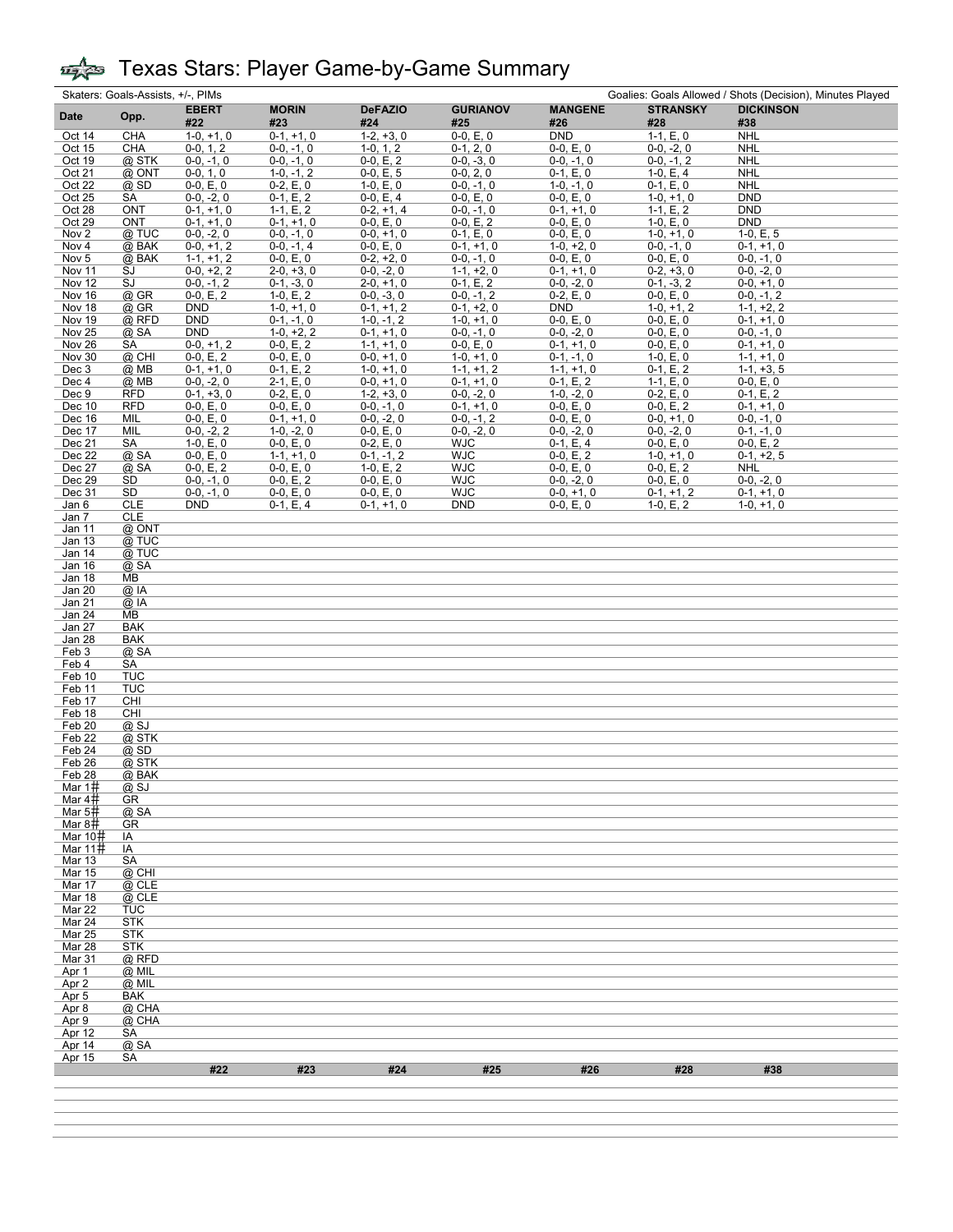|                   | Skaters: Goals-Assists, +/-, PIMs |                              |                             | Goalies: Goals Allowed / Shots (Decision), Minutes Played |                                |                                |  |  |  |  |
|-------------------|-----------------------------------|------------------------------|-----------------------------|-----------------------------------------------------------|--------------------------------|--------------------------------|--|--|--|--|
| Date              | Opp.                              | <b>STEVENSON</b>             | <b>HERBERT</b>              | <b>DESROSIERS</b>                                         | <b>LAGACE</b>                  | <b>BOW</b>                     |  |  |  |  |
|                   |                                   | #39                          | #40                         | #30                                                       | #33                            | #35                            |  |  |  |  |
| Oct 14            | <b>CHA</b>                        | $0-0, +1, 5$                 | <b>ECHL</b>                 |                                                           | 2/36 (W), 60                   | <b>ECHL</b>                    |  |  |  |  |
| Oct 15<br>Oct 19  | CHA<br>@ STK                      | $0-0, 1, 12$<br>$0-0, -1, 0$ | <b>ECHL</b><br><b>ECHL</b>  | 2/24, 52                                                  | $2/45$ (W), 60<br>$3/8$ (L), 8 | <b>ECHL</b><br><b>ECHL</b>     |  |  |  |  |
| Oct 21            | @ ONT                             | $0-0, 1, 0$                  | <b>ECHL</b>                 |                                                           | 6/31 (OTL), 61                 | <b>ECHL</b>                    |  |  |  |  |
| Oct 22            | @ SD                              | $0-0, -1, 0$                 | <b>ECHL</b>                 | $5/38$ (L), 59                                            |                                | <b>ECHL</b>                    |  |  |  |  |
| Oct 25            | SA                                | $0-0, E, 0$                  | $0-0, E, 4$                 |                                                           | 3/30 (L), 59                   | <b>ECHL</b>                    |  |  |  |  |
| Oct 28            | <b>ONT</b>                        | $0-0, -1, 0$                 | $0-0, -1, 0$                |                                                           | $4/31$ (W), 60                 | <b>ECHL</b>                    |  |  |  |  |
| Oct 29            | <b>ONT</b>                        | $0-0, E, 0$                  | $0-0, E, 0$                 | $1/35$ (W), 61                                            |                                | <b>ECHL</b>                    |  |  |  |  |
| Nov <sub>2</sub>  | @ TUC                             | $0-1, +3, 0$                 | <b>DND</b>                  | $3/25$ (W), 64                                            |                                | <b>ECHL</b>                    |  |  |  |  |
| Nov 4             | @ BAK                             | $0-0, -1, 2$                 | <b>DND</b>                  |                                                           | $1/35$ (W), 60                 | <b>ECHL</b>                    |  |  |  |  |
| Nov <sub>5</sub>  | @ BAK                             | $0-0, -2, 5$                 | <b>DND</b>                  | 1/5, 28                                                   | $4/15$ (L), 29                 | <b>ECHL</b>                    |  |  |  |  |
| Nov 11            | SJ                                | $0-0, E, 2$                  | <b>DND</b>                  |                                                           | $3/32$ (W), 60                 | <b>ECHL</b>                    |  |  |  |  |
| Nov 12            | SJ<br>@ GR                        | $1-0, +2, 7$                 | <b>ECHL</b>                 | $2/18$ (L), 30                                            | 4/21, 28<br>$2/23$ (L), 40     | <b>ECHL</b><br><b>ECHL</b>     |  |  |  |  |
| Nov 16<br>Nov 18  | @ GR                              | $0-0, +1, 2$<br>$0-0, +2, 0$ | <b>ECHL</b><br><b>ECHL</b>  | 3/17, 20                                                  | $3/44$ (W), 60                 | <b>ECHL</b>                    |  |  |  |  |
| Nov 19            | @ RFD                             | $0-0, -1, 0$                 | <b>ECHL</b>                 |                                                           | 4/32 (OTL), 65                 | <b>ECHL</b>                    |  |  |  |  |
| Nov 25            | @ SA                              | $0-0, E, 0$                  | <b>ECHL</b>                 |                                                           | 3/29 (W), 62                   | <b>ECHL</b>                    |  |  |  |  |
| Nov 26            | SA                                | $0-0, +2, 2$                 | <b>ECHL</b>                 |                                                           | $0/28$ (W), 60                 | <b>ECHL</b>                    |  |  |  |  |
| Nov 30            | @ CHI                             | $0-0, E, 2$                  | <b>ECHL</b>                 | <b>ECHL</b>                                               | $4/24$ (L), 59                 |                                |  |  |  |  |
| Dec 3             | @ MB                              | $0-0, +1, 2$                 | <b>ECHL</b>                 | <b>ECHL</b>                                               | 1/27 (W), 60                   |                                |  |  |  |  |
| Dec 4             | @ MB                              | $1-0, +1, 0$                 | <b>ECHL</b>                 | <b>ECHL</b>                                               | 4/31 (L), 59                   |                                |  |  |  |  |
| Dec 9             | <b>RFD</b>                        | $0-0, +1, 2$                 | <b>DND</b>                  | <b>ECHL</b>                                               | 3/11, 27                       | 1/35 (W), 32                   |  |  |  |  |
| Dec 10            | <b>RFD</b>                        | $0-0, E, 5$                  | <b>DND</b>                  | <b>ECHL</b>                                               |                                | 1/38 (W), 65                   |  |  |  |  |
| Dec 16            | MIL                               | $0-0, -1, 4$                 | <b>DND</b>                  |                                                           | 0/3, 10                        | $4/27$ (L), 49                 |  |  |  |  |
| Dec 17            | MIL                               | 0-0, E, 17                   | <b>DND</b>                  |                                                           | $3/8$ (L), 10                  | 6/24, 50                       |  |  |  |  |
| Dec 21            | <b>SA</b>                         | SUS                          | $0-0, E, 0$                 |                                                           |                                | 1/31 (W), 60                   |  |  |  |  |
| Dec 22<br>Dec 27  | @ SA<br>@ SA                      | $0-0, +1, 2$<br><b>DND</b>   | $2-1, +2, 0$                | <b>ECHL</b>                                               |                                | 4/37 (W), 60<br>$2/25$ (L), 59 |  |  |  |  |
| Dec 29            | SD                                | <b>DND</b>                   | $0-1, E, 0$<br>$0-0, -2, 0$ | <b>ECHL</b>                                               |                                | $4/26$ (L), 60                 |  |  |  |  |
| Dec 31            | SD                                | $0-0, E, 0$                  | $0-0, -1, 0$                | <b>ECHL</b>                                               | $3/23$ (L), 58                 |                                |  |  |  |  |
| Jan 6             | CLE                               | DND                          | $0-0, E, 0$                 | <b>ECHL</b>                                               | $2/25$ (W), 60                 |                                |  |  |  |  |
| Jan 7             | <b>CLE</b>                        |                              |                             |                                                           |                                |                                |  |  |  |  |
| Jan 11            | @ ONT                             |                              |                             |                                                           |                                |                                |  |  |  |  |
| Jan <sub>13</sub> | @ TUC                             |                              |                             |                                                           |                                |                                |  |  |  |  |
| <b>Jan 14</b>     | @ TUC                             |                              |                             |                                                           |                                |                                |  |  |  |  |
| Jan 16            | @ SA                              |                              |                             |                                                           |                                |                                |  |  |  |  |
| Jan 18            | ΜВ                                |                              |                             |                                                           |                                |                                |  |  |  |  |
| Jan 20            | @ IA                              |                              |                             |                                                           |                                |                                |  |  |  |  |
| Jan 21            | @ IA                              |                              |                             |                                                           |                                |                                |  |  |  |  |
| Jan 24            | MВ                                |                              |                             |                                                           |                                |                                |  |  |  |  |
| Jan 27<br>Jan 28  | <b>BAK</b><br><b>BAK</b>          |                              |                             |                                                           |                                |                                |  |  |  |  |
| Feb 3             | @ SA                              |                              |                             |                                                           |                                |                                |  |  |  |  |
| Feb 4             | SA                                |                              |                             |                                                           |                                |                                |  |  |  |  |
| Feb 10            | <b>TUC</b>                        |                              |                             |                                                           |                                |                                |  |  |  |  |
| Feb 11            | <b>TUC</b>                        |                              |                             |                                                           |                                |                                |  |  |  |  |
| Feb 17            | CHI                               |                              |                             |                                                           |                                |                                |  |  |  |  |
| Feb 18            | CHI                               |                              |                             |                                                           |                                |                                |  |  |  |  |
| Feb 20            | @ SJ                              |                              |                             |                                                           |                                |                                |  |  |  |  |
| Feb 22            | @ STK                             |                              |                             |                                                           |                                |                                |  |  |  |  |
| Feb 24            | @ SD                              |                              |                             |                                                           |                                |                                |  |  |  |  |
| Feb 26            | @ STK                             |                              |                             |                                                           |                                |                                |  |  |  |  |
| Feb 28            | @ BAK                             |                              |                             |                                                           |                                |                                |  |  |  |  |
| <u>Mar 1</u>      | <u>@ SJ</u>                       |                              |                             |                                                           |                                |                                |  |  |  |  |
| Mar 4<br>Mar 5    | GR<br>@ SA                        |                              |                             |                                                           |                                |                                |  |  |  |  |
| Mar 8             | GR                                |                              |                             |                                                           |                                |                                |  |  |  |  |
| Mar 10            | IA                                |                              |                             |                                                           |                                |                                |  |  |  |  |
| Mar 11            | IA                                |                              |                             |                                                           |                                |                                |  |  |  |  |
| <b>Mar 13</b>     | SA                                |                              |                             |                                                           |                                |                                |  |  |  |  |
| <b>Mar 15</b>     | @ CHI                             |                              |                             |                                                           |                                |                                |  |  |  |  |
| Mar 17            | @ CLE                             |                              |                             |                                                           |                                |                                |  |  |  |  |
| Mar 18            | @ CLE                             |                              |                             |                                                           |                                |                                |  |  |  |  |
| Mar 22            | <b>TUC</b>                        |                              |                             |                                                           |                                |                                |  |  |  |  |
| Mar 24            | <b>STK</b>                        |                              |                             |                                                           |                                |                                |  |  |  |  |
| Mar 25            | <b>STK</b>                        |                              |                             |                                                           |                                |                                |  |  |  |  |
| Mar 28            | <b>STK</b>                        |                              |                             |                                                           |                                |                                |  |  |  |  |
| Mar 31            | @ RFD                             |                              |                             |                                                           |                                |                                |  |  |  |  |
| Apr 1<br>Apr 2    | @ MIL<br>@ MIL                    |                              |                             |                                                           |                                |                                |  |  |  |  |
| Apr <sub>5</sub>  | BAK                               |                              |                             |                                                           |                                |                                |  |  |  |  |
| Apr 8             | @ CHA                             |                              |                             |                                                           |                                |                                |  |  |  |  |
| Apr 9             | @ CHA                             |                              |                             |                                                           |                                |                                |  |  |  |  |
| Apr 12            | SA                                |                              |                             |                                                           |                                |                                |  |  |  |  |
| Apr 14            | @ SA                              |                              |                             |                                                           |                                |                                |  |  |  |  |
| Apr 15            | SA                                |                              |                             |                                                           |                                |                                |  |  |  |  |
|                   |                                   | #39                          | #40                         | #30                                                       | #33                            | #35                            |  |  |  |  |
|                   |                                   |                              |                             |                                                           |                                |                                |  |  |  |  |
|                   |                                   |                              |                             |                                                           |                                |                                |  |  |  |  |
|                   |                                   |                              |                             |                                                           |                                |                                |  |  |  |  |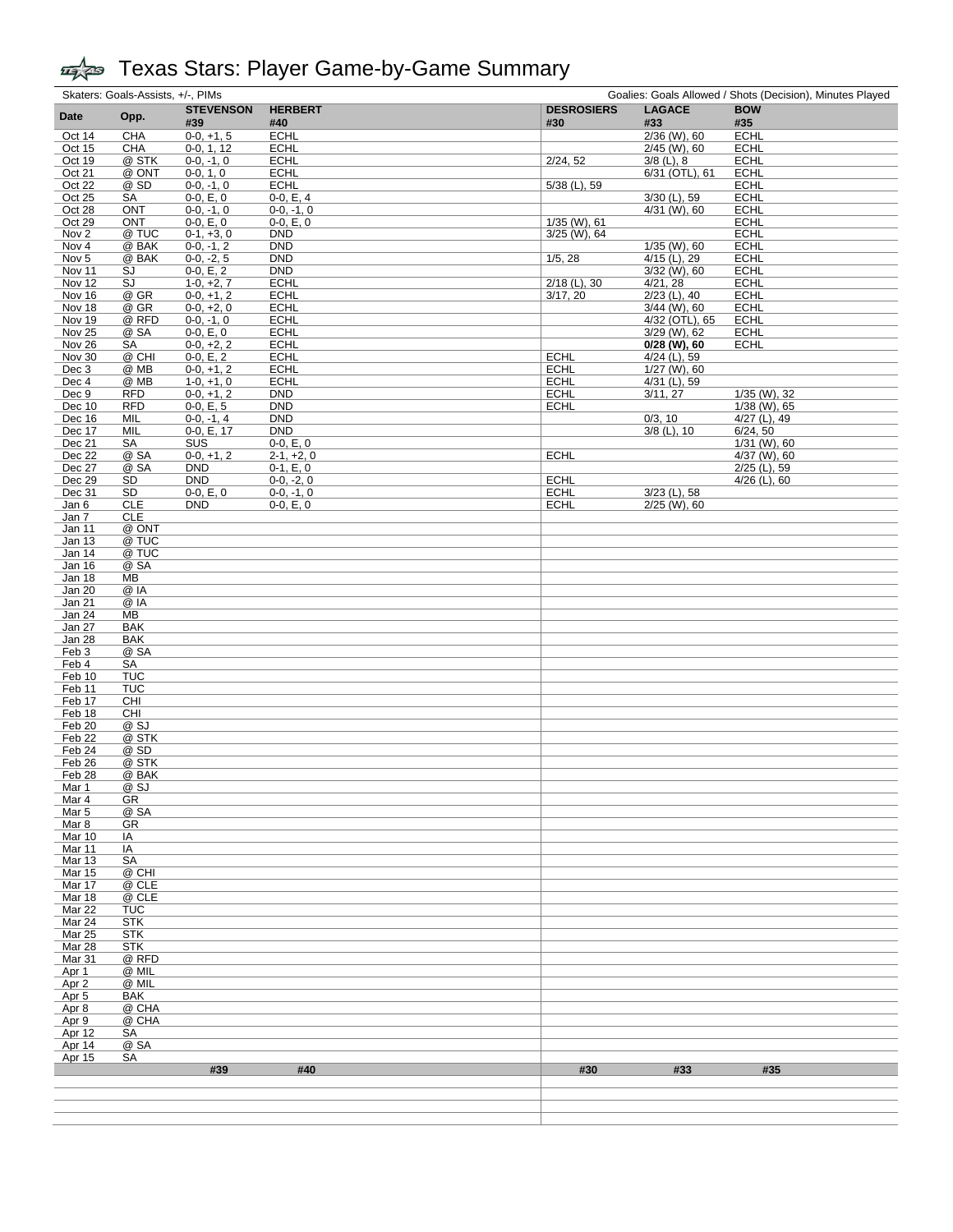**The Stars: Roster** 

|    | <b>Team Roster</b>      |           |        |     |              |               |                        |                                             |
|----|-------------------------|-----------|--------|-----|--------------|---------------|------------------------|---------------------------------------------|
| #  | <b>Name</b>             | Pos.      | Ht.    | Wt. | Hand         | <b>Born</b>   | <b>Birthplace</b>      | 2015-16 Team                                |
| 2  | Andrew Bodnarchuk       | D         | 5'11"  | 200 | L            | Jul. 11, 1988 | Drumheller, AB, CAN    | Columbus / Colorado (NHL), Lake Erie (AHL)  |
| 5  | Mattias Backman         | D         | 6'3''  | 170 | L            | Oct. 3, 1992  | Linkoping, SWE         | Texas (AHL)                                 |
| 6  | Julius Honka            | D         | 5'11"  | 185 | R            | Dec. 3, 1995  | Jyvaskyla, FIN         | Texas (AHL)                                 |
|    | Mike McMurtry           | C         | 6'0''  | 180 | L            | Jun. 5, 1992  | Greely, ON, CAN        | Texas (AHL), Northeastern (NCAA)            |
| 8  | Bryce Van Brabant       | LW        | 6'3''  | 210 | L            | Nov. 12, 1991 | Morinville, AB, CAN    | Stockton (AHL)                              |
| 9  | Remi Elie               | LW        | 6'1''  | 205 | L            | Apr. 16, 1995 | Cornwall, ON, CAN      | Texas (AHL)                                 |
| 10 | Justin Dowling          | C         | 5'10'' | 190 | L            | Oct. 1, 1990  | Cochrane, AB, CAN      | Texas (AHL)                                 |
| 13 | Patrik Nemeth           | D         | 6'3''  | 220 | L            | Feb. 8, 1992  | Stockholm, SWE         | Dallas (NHL)                                |
| 14 | Gemel Smith             | С         | 5'10'' | 200 | L            | Apr. 16, 1994 | Toronto, ON, CAN       | Texas (AHL), Idaho (ECHL)                   |
| 15 | Austin Fyten            | LW        | 6'2"   | 200 | L            | May 3, 1991   | Sundre, AB, CAN        | Hershey (AHL), South Carolina (ECHL)        |
| 17 | Ludwig Bystrom          | D         | 6'0''  | 175 | L            | Jul. 20, 1994 | Ornskoldsvik, SWE      | Texas (AHL)                                 |
| 19 | <b>Brendan Ranford</b>  | LW        | 5'10'' | 190 | L            | May 3, 1992   | Edmonton, AB, CAN      | Texas (AHL)                                 |
| 20 | <b>Ethan Werek</b>      | C         | 6'2''  | 205 | L            | Jun. 7, 1991  | Markham, ON, CAN       | Charlotte (AHL), Florida (ECHL)             |
| 21 | Cole Ully               | LW        | 5'11"  | 170 | L            | Feb. 20, 1995 | Calgary, AB, CAN       | Texas (AHL), Idaho (ECHL)                   |
| 22 | <b>Nick Ebert</b>       | D         | 6'0''  | 205 | R            | May 11, 1994  | Livingston, NJ, USA    | Ontario (AHL)                               |
| 23 | <b>Travis Morin</b>     | С         | 6'1''  | 190 | L            | Jan. 9, 1984  | Brooklyn Park, MN, USA | Texas (AHL)                                 |
| 24 | <b>Brandon DeFazio</b>  | LW        | 6'2''  | 200 | L            | Sep. 13, 1988 | Oakville, ON, CAN      | Providence (AHL)                            |
| 25 | Denis Gurianov          | <b>RW</b> | 6'3''  | 200 | L            | Jun. 7, 1997  | Togliatti, RUS         | Lada Togliatti (KHL), Ladia Togliatti (MHL) |
| 26 | Matt Mangene            | D         | 5'11"  | 190 | R            | Mar. 12, 1989 | Manorville, NY, USA    | Texas (AHL)                                 |
| 28 | Matej Stransky          | <b>RW</b> | 6'3''  | 210 | R            | Jul. 11, 1993 | Ostrava, CZE           | Texas (AHL)                                 |
| 33 | Maxime Lagace           | G         | 6'2"   | 185 | L            | Jan. 12, 1993 | St. Augustin, PQ, CAN  | Texas (AHL), Idaho (ECHL)                   |
| 35 | Landon Bow              | G         | 6'5''  | 210 | L            | Aug. 24, 1995 | St. Albert, AB, CAN    | Seattle / Swift Current (WHL)               |
| 38 | Jason Dickinson         | C         | 6'1''  | 185 | L            | Jul. 4, 1995  | Georgetown, ON, CAN    | Dallas (NHL), Texas (AHL)                   |
| 39 | <b>Dustin Stevenson</b> | D         | 6'5''  | 220 | L            | Aug. 12, 1989 | Gull Lake, SASK, CAN   | Stockton (AHL)                              |
| 40 | Caleb Herbert           | <b>RW</b> | 6'0''  | 200 | $\mathsf{R}$ | Oct. 12, 1991 | Bloomington, MN, USA   | Hershey (AHL), South Carolina (ECHL)        |
|    |                         |           |        |     |              |               |                        |                                             |

### **NHL Call-Up**

| <b>ECHL Assignment</b> |           |        |     |   |               |                        |                                     |
|------------------------|-----------|--------|-----|---|---------------|------------------------|-------------------------------------|
| 4 Miro Karjalainen     |           | 6'7''  | 225 | R | May 23, 1996  | Vihti, FIN             | HIFK (Liiga)                        |
| <b>Branden Troock</b>  | <b>RW</b> | 6'2''  | 215 |   | Mar. 20, 1994 | Edmonton, AB, CAN      | Texas (AHL), Idaho (ECHL)           |
| 12 Brandon Anselmini   | D         | 5'10'' | 185 |   | Apr. 10, 1993 | Guelph, ON, CAN        | Orlando (ECHL), Ferris State (NCAA) |
| 30 Philippe Desrosiers | G         | 6'1"   | 190 |   | Aug. 16, 1995 | St. Hyacinthe, PQ, CAN | Texas (AHL), Idaho (ECHL)           |
|                        |           |        |     |   |               |                        |                                     |

| <b>Hockey Operations Staff</b>    |                     |                          |
|-----------------------------------|---------------------|--------------------------|
| <b>General Manager:</b>           | Scott White         |                          |
| <b>Head Coach:</b>                | Derek Laxdal        | (LAKS-dahl)              |
| <b>Assistant Coach:</b>           | Karl Taylor         |                          |
| <b>Video Coordinator:</b>         | Sean Andrake        | (AN-drayk)               |
| <b>Athletic Trainer:</b>          | Shay McGlynn        | (mih-GLIHN)              |
| <b>Equipment Manager:</b>         | <b>Brian Garcia</b> | (gar-SEE-uh)             |
| <b>Asst. Equipment Manager:</b>   | Julio Romero        | (HOO-lee-oh roh-MAIR-oh) |
| <b>Media / Broadcast Contact:</b> | <b>Brien Rea</b>    | (RAY)                    |

|    | <b>Pronunciations</b>     |    |                      |    |                          |
|----|---------------------------|----|----------------------|----|--------------------------|
|    | BAHD-nehr-chuhk           | 12 | AN-suhl-MEE-nee      | 23 | MOHR-ihn                 |
| 4  | MEER-oh kair-uh-LIGH-nehn | 13 | NEH-mehth            | 24 | deh-FAH-zee-oh           |
| 5  | muh-TEE-uhs BACK-mihn     | 14 | jeh-MEHL             | 25 | DEH-nihs guhr-ee-AH-nawv |
| 6  | YEW-lee-uhs HAHN-kuh      | 15 | FIGH-tehn            | 26 | MAN-jeen                 |
|    | mihk-MUR-tree             | 17 | LOOD-vihg BEE-struhm | 28 | MA-tay STRAHN-skee       |
| 8  | van BRAY-bant             | 19 | RAN-fuhrd            | 30 | fih-LEEP deh-ROH-see-ay  |
| 9  | <b>REH-mee EHL-ee</b>     | 20 | WAIR-ehk             | 33 | MAKS-eem luh-GAH-say     |
| 10 | DAU-lihng                 | 21 | <b>KOHL YEW-lee</b>  | 39 | STEE-vehn-suhn           |
| 11 | TROOK                     | 22 | EE-behrt             |    |                          |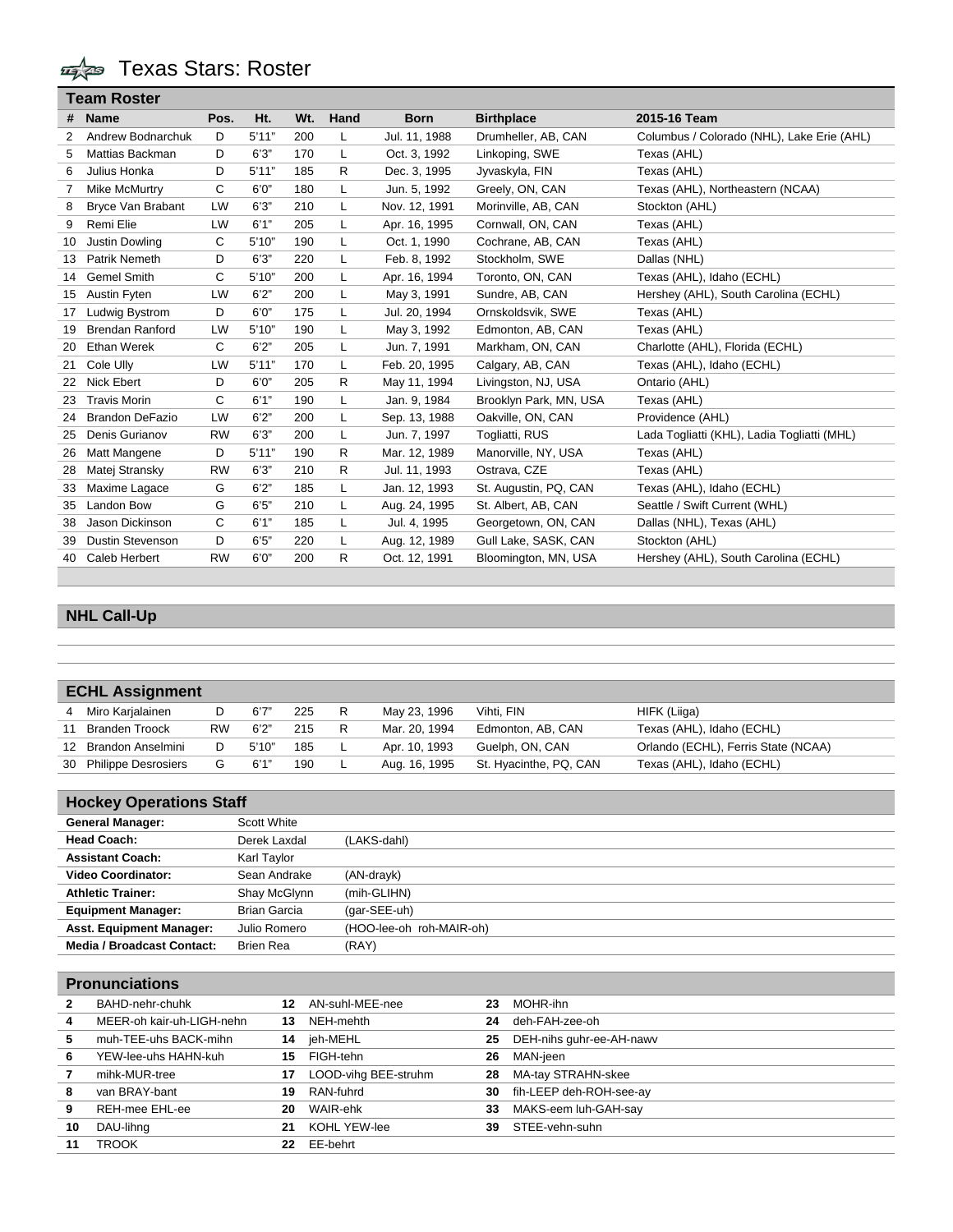|        | <b>Head Coach: Derek LAXDAL</b> |                                  |    |     |     |         |   |       |
|--------|---------------------------------|----------------------------------|----|-----|-----|---------|---|-------|
|        | DAIR-ehk LAKS-dahl              |                                  | GP | W   |     | OTL SOL |   | Pct.  |
|        | 3rd AHL Season / 3rd TEX Season | <b>Stars Career Totals: 183</b>  |    | 96  | 60  | 22      | 5 | 0.598 |
| From:  | Stonewall, Manitoba             | <b>AHL Career Totals: 183</b>    |    | 96  | 60  | 22      | 5 | 0.598 |
| Hired: | July 3, 2014                    | <b>Head Coaching Totals: 984</b> |    | 582 | 309 | 88      | 5 | 0.639 |
|        |                                 | <b>NHL Career Totals:</b>        |    |     |     |         |   |       |

**Head Coaching Debut:** January 17, 2003 at Indianapolis Ice (CHL, 3-0 Loss) **AHL Coaching Debut:** October 11, 2014 vs. Iowa Wild (4-2 Win) **NHL Coaching Debut:**

Derek Laxdal was named the fourth head coach in Texas Stars franchise history on July 3, 2014 to begin his American Hockey League head coaching career. In his first two seasons behind the bench for Texas, Laxdal guided the club to an 80-47-21-4 record and a pair of playoff appearances. Laxdal has made 13 consecutive trips to the postseason, and recorded 11 40-win seasons, in his 14-year head coaching career.

Laxdal joined the Texas Stars after concluding a four-year stretch (2010-2014) as head coach of the Western Hockey League's Edmonton Oil Kings, highlighted by winning the 2014 Memorial Cup as Canadian Hockey League champions. During his final campaign in Edmonton, Laxdal guided his team to a 50-19-3 record and the Ed Chynoweth Cup as playoff champions of the WHL – the second of his career after claiming the honor in 2012. In his four seasons coaching the Oil Kings, Laxdal led the club to three 50-win seasons and finished with an overall record of 182-82-23.

In joining the Texas Stars, Laxdal returned for a second stint with the NHL's Dallas Stars organization. He spent five seasons (2005- 2010) as the head coach of Dallas' ECHL affiliate, the Idaho Steelheads, and won the 2007 Kelly Cup. Laxdal guided the Steelheads to a 219-108-35 record during his tenure as head coach, winning 40 or more games and qualifying for the postseason in each of his five years behind the bench. The Steelheads made a return trip to the Kelly Cup Finals in 2010, falling to the Cincinnati Cyclones in five games.

His coaching career began in 2002 as a midseason replacement for the Central Hockey League's Wichita Thunder. In the following two seasons, Laxdal guided the Thunder to a semifinal appearance each year and a combined regular season record of 75-41-8 before shifting his career to Idaho.

Laxdal was an eighth-round draft pick (151<sup>st</sup> overall) of the Toronto Maple Leafs in the 1984 NHL Entry Draft. He spent parts of six NHL seasons with the Maple Leafs and New York Islanders, tallying 19 points (12 goals, seven assists) in 67 career games. His professional playing career spanned 15 years, and Laxdal appeared in 356 contests at the AHL level – compiling 230 points (108 goals, 122 assists). He won the 1990 Calder Cup as a member of the AHL's Springfield Indians, and also claimed the 1997 B&H Cup with the Nottingham Panthers of the British Ice Hockey Superleague (BISL).

|         | <b>DEREK LAXDAL HEAD COACHING CAREER</b> |             |           |    |    | <b>REGULAR SEASON</b> |            | <b>PLAYOFFS</b> |            |           |          |   |            |
|---------|------------------------------------------|-------------|-----------|----|----|-----------------------|------------|-----------------|------------|-----------|----------|---|------------|
| Year    | Team                                     | League      | <b>GP</b> | W  |    | <b>OTL</b>            | <b>SOL</b> | <b>PTS</b>      | <b>PCT</b> | <b>GP</b> | W        | L | <b>PCT</b> |
| 2002-03 | Wichita Thunder                          | <b>CHL</b>  | 29        | 12 | 17 | $\Omega$              | 0          | 24              | 0.414      |           |          |   |            |
| 2003-04 | Wichita Thunder                          | <b>CHL</b>  | 64        | 35 | 24 | 5                     | $\Omega$   | 75              | 0.586      | 9         | 4        | 5 | 0.444      |
| 2004-05 | Wichita Thunder                          | <b>CHL</b>  | 60        | 40 | 17 | 3                     | 0          | 83              | 0.692      | 13        | 6        | 7 | 0.462      |
| 2005-06 | Idaho Steelheads                         | <b>ECHL</b> | 72        | 43 | 21 | 8                     | $\Omega$   | 94              | 0.653      | 7         | 3        | 4 | 0.429      |
| 2006-07 | Idaho Steelheads                         | ECHL        | 72        | 42 | 24 | 6                     | $\Omega$   | 90              | 0.625      | 22        | 16       | 6 | 0.727      |
| 2007-08 | Idaho Steelheads                         | <b>ECHL</b> | 72        | 40 | 22 | 10                    | $\Omega$   | 90              | 0.625      | 4         | $\Omega$ | 4 | 0.000      |
| 2008-09 | Idaho Steelheads                         | <b>ECHL</b> | 72        | 44 | 24 | 4                     | $\Omega$   | 92              | 0.639      | 4         | $\Omega$ | 4 | 0.000      |
| 2009-10 | Idaho Steelheads                         | <b>ECHL</b> | 72        | 48 | 17 | 7                     | $\Omega$   | 103             | 0.715      | 15        | 9        | 6 | 0.600      |
| 2010-11 | <b>Edmonton Oil Kings</b>                | <b>WHL</b>  | 72        | 31 | 34 | 7                     | $\Omega$   | 69              | 0.479      | 4         | $\Omega$ | 4 | 0.000      |
| 2011-12 | <b>Edmonton Oil Kings</b>                | <b>WHL</b>  | 72        | 50 | 15 | 7                     | 0          | 107             | 0.743      | 24        | 17       | 7 | 0.708      |
| 2012-13 | Edmonton Oil Kings                       | WHL         | 72        | 51 | 15 | 6                     | 0          | 108             | 0.750      | 22        | 14       | 8 | 0.636      |
| 2013-14 | <b>Edmonton Oil Kings</b>                | <b>WHL</b>  | 72        | 50 | 19 | 3                     | $\Omega$   | 103             | 0.715      | 26        | 19       | 7 | 0.731      |
| 2014-15 | <b>Texas Stars</b>                       | <b>AHL</b>  | 76        | 40 | 22 | 13                    | 1          | 94              | 0.618      | 3         | $\bf{0}$ | 3 | 0.000      |
| 2015-16 | <b>Texas Stars</b>                       | <b>AHL</b>  | 76        | 40 | 25 | 8                     | 3          | 91              | 0.599      | 4         | 1        | 3 | 0.250      |
| 2016-17 | Texas Stars                              | <b>AHL</b>  | 31        | 16 | 13 | 1                     | 1          | 34              | 0.548      |           |          |   |            |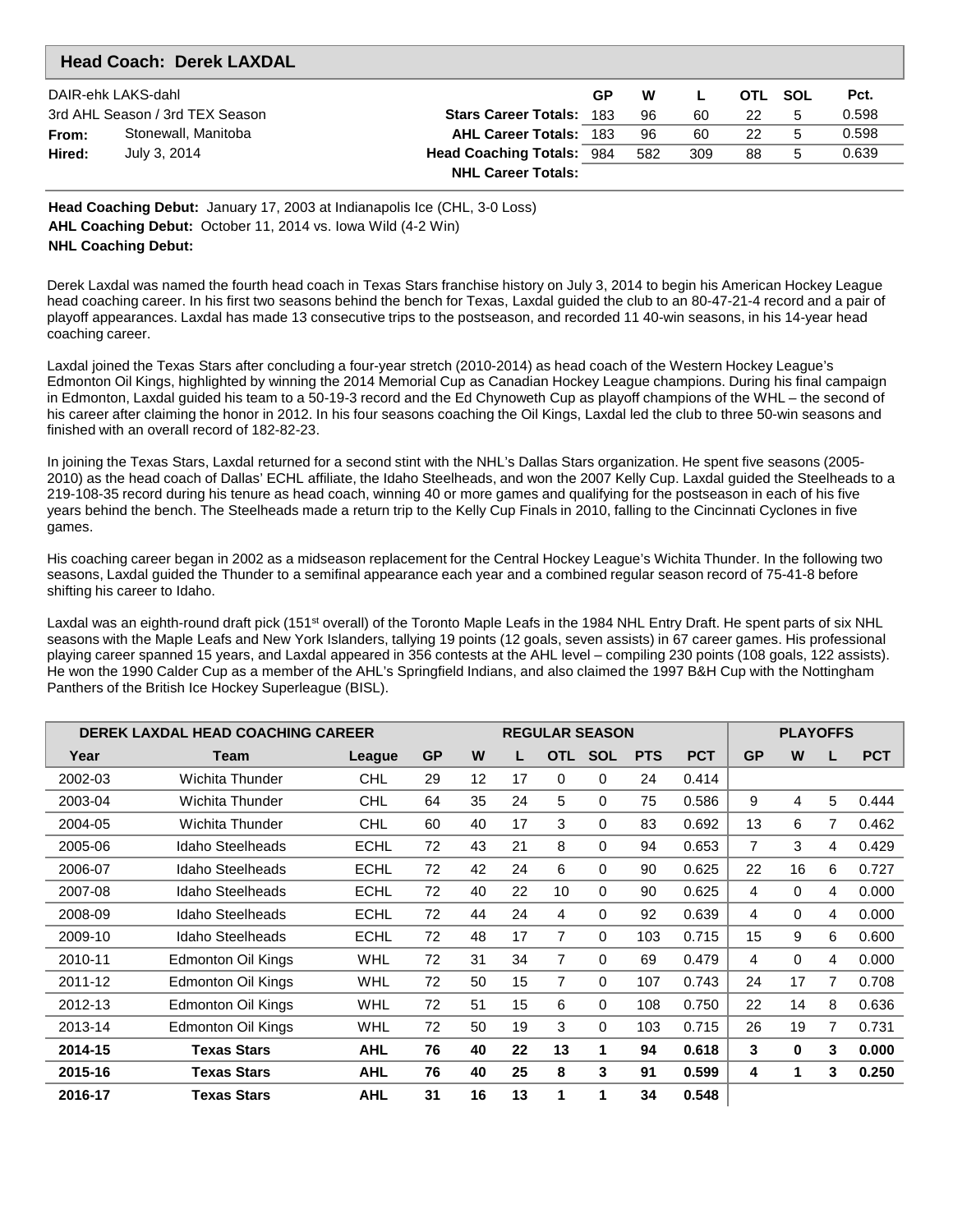|                      | <b>Assistant Coach: Karl TAYLOR</b> |                                  |    |     |     |     |         |       |
|----------------------|-------------------------------------|----------------------------------|----|-----|-----|-----|---------|-------|
| <b>KARL TAY-luhr</b> |                                     |                                  | GP | W   |     |     | OTL SOL | Pct.  |
|                      | 4th AHL Season / 3rd TEX Season     | * Stars Career Totals: 183       |    | 96  | 60  | -22 | 5       | 0.598 |
| From:                | North Bay, Ontario                  | * AHL Career Totals: 259         |    | 138 | 87  | 26. | 8       | 0.598 |
| Hired:               | July 8, 2014                        | <b>Head Coaching Totals: 433</b> |    | 208 | 181 | 44  |         | 0.531 |
|                      |                                     | <b>NHL Career Totals:</b>        |    |     |     |     |         |       |

**Head Coaching Debut:** October 22, 2005 at Johnstown Chiefs (ECHL, 3-2 Win) **\* AHL Coaching Debut:** October 8, 2011 at San Antonio Rampage (3-2 SOL) **NHL Coaching Debut:**

Karl Taylor was named the assistant coach of the Texas Stars in July 2014 after completing a successful run with the Portland Winterhawks of the Western Hockey League. In two seasons with the Texas Stars, he helped guide the team to an 80-47-21-4 record and a pair of playoff appearances.

In his only season as an assistant with the Winterhawks, Taylor helped guide the team to a 54-13-5 record, finishing second overall in the WHL. Portland advanced to the 2014 WHL Finals, where they lost in seven games to the Edmonton Oil Kings. Joining the Stars organization marked a return to the American Hockey League for Taylor, who served as an assistant coach for the Chicago Wolves in 2011-12. During that season, the Wolves claimed the Midwest Division title with a 42-27-4-3 record.

Before moving to the AHL, Taylor spent six seasons as a head coach in the ECHL overseeing the Reading Royals (2005-2008) and Ontario Reign (2008-2011) – posting an all-time record of 208-181-44 with the two clubs.

Taylor began his coaching career as an assistant coach for his alma mater, the University of New Brunswick, of Canadian Interuniversity Sport (CIS) for two seasons (1996-1998), helping the Varsity Reds win a silver medal in 1997 and the 1998 University Cup Championship -- their first in school history. He then served as the head coach of Red Deer College of the Canadian Collegiate Athletic Association (CCAA) for three years (2000-2003), followed by two seasons as head coach of the University of Waterloo (2003- 2005) of CIS. During his second year at Waterloo, Taylor was named the 2004-05 OUA West Coach of the Year.

As a skater, Taylor played three seasons (1988-1991) in the Ontario Hockey League with the Windsor Spitfires, London Knights and North Bay Centennials. In 137 career OHL games he had 35 points (16 goals, 19 assists) and 98 penalty minutes. Taylor then played over four seasons of Canadian Interuniversity Athletics Union (CIAU) hockey for the University of New Brunswick, posting 64 points (12 goals, 52 assists) and 113 penalty minutes in 116 CIAU games.

|         | <b>KARL TAYLOR COACHING CAREER</b> |             |           |    |    |            | <b>REGULAR SEASON</b> |            |            | <b>PLAYOFFS</b> |    |   |            |
|---------|------------------------------------|-------------|-----------|----|----|------------|-----------------------|------------|------------|-----------------|----|---|------------|
| Year    | Team                               | League      | <b>GP</b> | W  |    | <b>OTL</b> | <b>SOL</b>            | <b>PTS</b> | <b>PCT</b> | <b>GP</b>       | W  | L | <b>PCT</b> |
| 2005-06 | <b>Reading Royals</b>              | <b>ECHL</b> | 72        | 42 | 23 |            | 0                     | 91         | 0.632      | 3               | 0  | 3 | 0.000      |
| 2006-07 | <b>Reading Royals</b>              | <b>ECHL</b> | 72        | 32 | 33 |            | 0                     | 71         | 0.493      |                 |    |   |            |
| 2007-08 | <b>Reading Royals</b>              | <b>ECHL</b> | 72        | 38 | 26 | 8          | 0                     | 84         | 0.583      | 13              |    | 6 | 0.538      |
| 2008-09 | Ontario Reign                      | <b>ECHL</b> | 73        | 38 | 29 | 6          | 0                     | 82         | 0.562      | 7               | 3  | 4 | 0.429      |
| 2009-10 | Ontario Reign                      | <b>ECHL</b> | 72        | 31 | 31 | 10         | $\Omega$              | 72         | 0.500      |                 |    |   |            |
| 2010-11 | Ontario Reign                      | <b>ECHL</b> | 72        | 27 | 39 | 6          | $\Omega$              | 60         | 0.417      |                 |    |   |            |
| 2011-12 | Chicago Wolves*                    | <b>AHL</b>  | 76        | 42 | 27 | 4          | 3                     | 91         | 0.599      | 5               | 2  | 3 | 0.400      |
| 2013-14 | Portland Winterhawks*              | WHL         | 72        | 54 | 13 | 2          | 3                     | 113        | 0.785      | 21              | 15 | 6 | 0.714      |
| 2014-15 | Texas Stars*                       | <b>AHL</b>  | 76        | 40 | 22 | 13         |                       | 94         | 0.618      | 3               | 0  | 3 | 0.000      |
| 2015-16 | Texas Stars*                       | <b>AHL</b>  | 76        | 40 | 25 | 8          | 3                     | 91         | 0.599      |                 | 0  | 1 | 0.000      |
| 2016-17 | Texas Stars*                       | <b>AHL</b>  | 31        | 16 | 13 | 1          |                       | 34         | 0.548      |                 |    |   |            |

\* Assistant Coach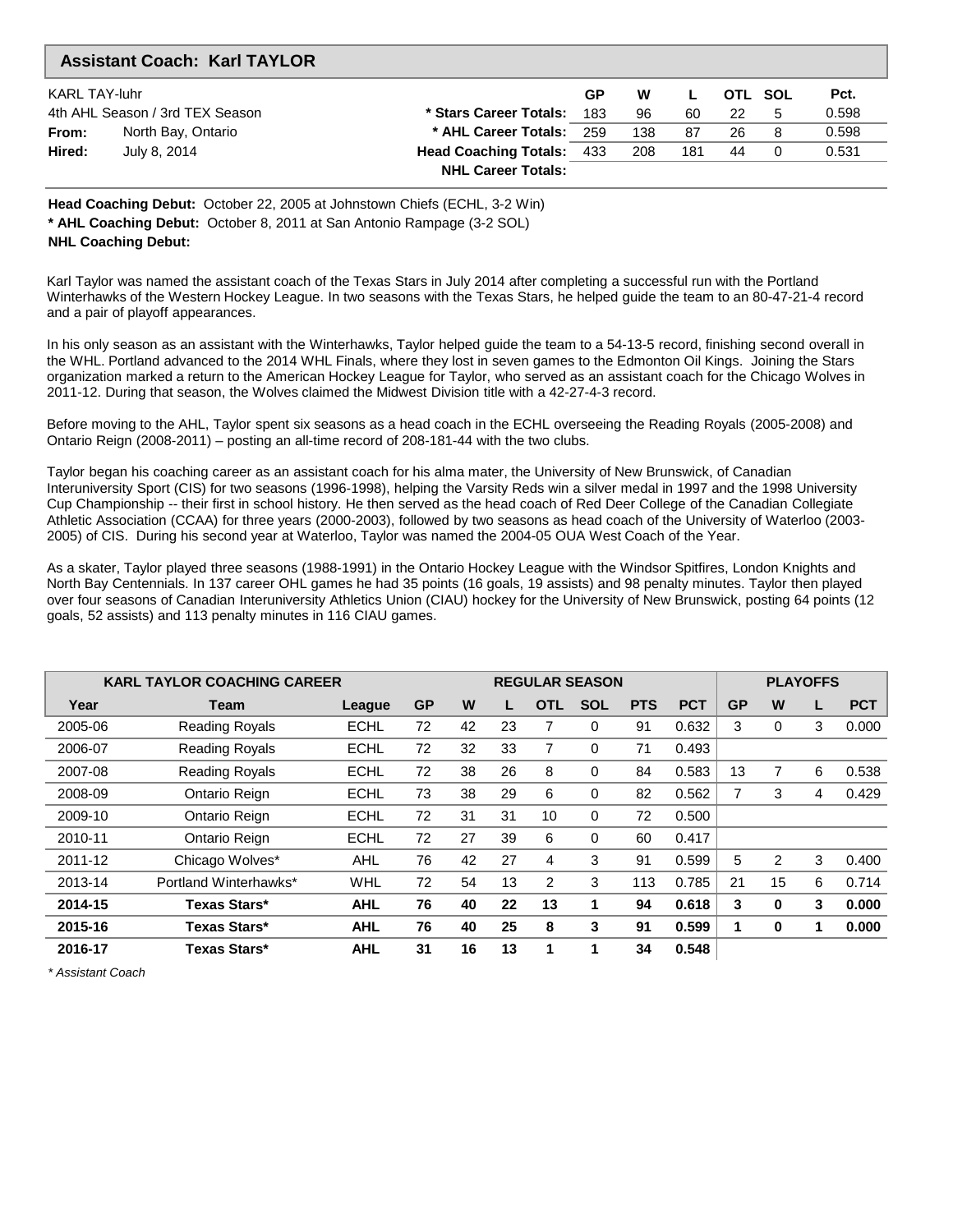| #33: Maxime LAGACE (G)                            |                             | 6'2", 185 lbs. / January 12, 1993 |        |           |    |        |                            |    |
|---------------------------------------------------|-----------------------------|-----------------------------------|--------|-----------|----|--------|----------------------------|----|
| MAK-seem luh-GAH-say                              | <b>OTL</b>                  | <b>GAA</b>                        | $SV\%$ | <b>SO</b> |    |        |                            |    |
| 2nd AHL Season / 2nd TEX Season                   | <b>Stars Career Totals:</b> | 60                                | 29     | 18        | 5  | 3.11   | 0.905                      |    |
| Longueuil, Quebec<br>From:                        | <b>AHL Career Totals:</b>   | 60                                | 29     | 18        | 5  | 3.11   | 0.905                      |    |
| Left<br>Catches:                                  | <b>Pro Career Totals:</b>   | 99                                | 43     | 33        | 11 | 3.03   | 1.119                      | -3 |
| Drafted:<br>n/a                                   | <b>NHL Career Totals:</b>   |                                   |        |           |    |        |                            |    |
| <b>Acquired:</b> Assigned by NHL's Dallas Stars   |                             |                                   |        |           |    |        |                            |    |
| Career High, Saves in a Game: 48, twice           |                             |                                   |        |           |    |        | <b>AHL Shootout Career</b> |    |
| Career High, Shutout Streak: 96:24 (AHL, 2015-16) |                             |                                   |        |           |    | Saves: | 3                          |    |

**Attempts: Pct.:**

**Record:** 1-1

6 50.0%

**First Career AHL Win:** October 17, 2015 at Rockford IceHogs (5-2 Win) **AHL Debut:** November 21, 2014 vs. San Antonio Rampage (7-1 Loss) **NHL Debut:** 

### **2016-17 Notes:**

Stopped a season-high 43 shots in a 6-2 win vs. the Charlotte Checkers on October 15, 2016.

Recorded his second career shutout on November 26, 2016 in a 3-0 against San Antonio.

- Appeared in 133 career QMJHL games with four different clubs (Prince Edward Island, Cape Breton, Shawinigan and Sherbrooke) with a 39-64-10 record, a 4.13 GAA and .873 SV% from 2010-2014.
- Signed a one-year contract with the NHL's Dallas Stars on June 30, 2016.
- Earned his first career shutout on January 27, 2016 in a 3-0 win vs. the San Jose Barracuda.

|               | <b>MAXIME LAGACE CAREER STATISTICS</b> |             |    |      |           |           | <b>REGULAR SEASON</b> |    |    |            |            |       |  |
|---------------|----------------------------------------|-------------|----|------|-----------|-----------|-----------------------|----|----|------------|------------|-------|--|
| <b>Season</b> | Team                                   | League      | GP | Min  | <b>GA</b> | <b>SO</b> | <b>GAA</b>            | W  | L  | <b>OTL</b> | <b>Svs</b> | Pct   |  |
| 2014-15       | Missouri Mavericks                     | <b>ECHL</b> | 15 | 779  | 39        |           | 3.01                  | 5  | 6  | 3          | 301        | 0.885 |  |
| 2014-15       | <b>Bakersfield Condors</b>             | ECHL        | 13 | 718  | 32        |           | 2.67                  | 6  | 4  |            | 346        | 0.915 |  |
| 2014-15       | <b>Texas Stars</b>                     | AHL         |    | 17   |           | 0         | 3.55                  | 0  | 0  | 0          | 9          | 0.900 |  |
| 2015-16       | Idaho Steelheads                       | ECHL        | 11 | 582  | 30        | $\Omega$  | 3.09                  | 3  | 5  | 2          | 234        | 0.886 |  |
| 2015-16       | <b>Texas Stars</b>                     | AHL         | 36 | 2051 | 99        |           | 2.90                  | 19 | 10 | 3          | 1037       | 0.913 |  |
| 2016-17       | <b>Texas Stars</b>                     | AHL         | 23 | 1112 | 65        | 0         | 3.51                  | 10 | 8  | 2          | 527        | 0.890 |  |

|         | <b>MAXIME LAGACE CAREER STATISTICS</b> |        |           |            |           |           | <b>PLAYOFFS</b> |   |  |            |     |       |  |  |  |
|---------|----------------------------------------|--------|-----------|------------|-----------|-----------|-----------------|---|--|------------|-----|-------|--|--|--|
| Year    | Team                                   | League | <b>GP</b> | <b>MIN</b> | <b>GA</b> | <b>SO</b> | <b>GAA</b>      | W |  | <b>OTL</b> | Svs | Pct   |  |  |  |
| 2015-16 | Texas Stars                            | AHL    |           | 88         |           |           | 2.73            |   |  |            |     | 0.886 |  |  |  |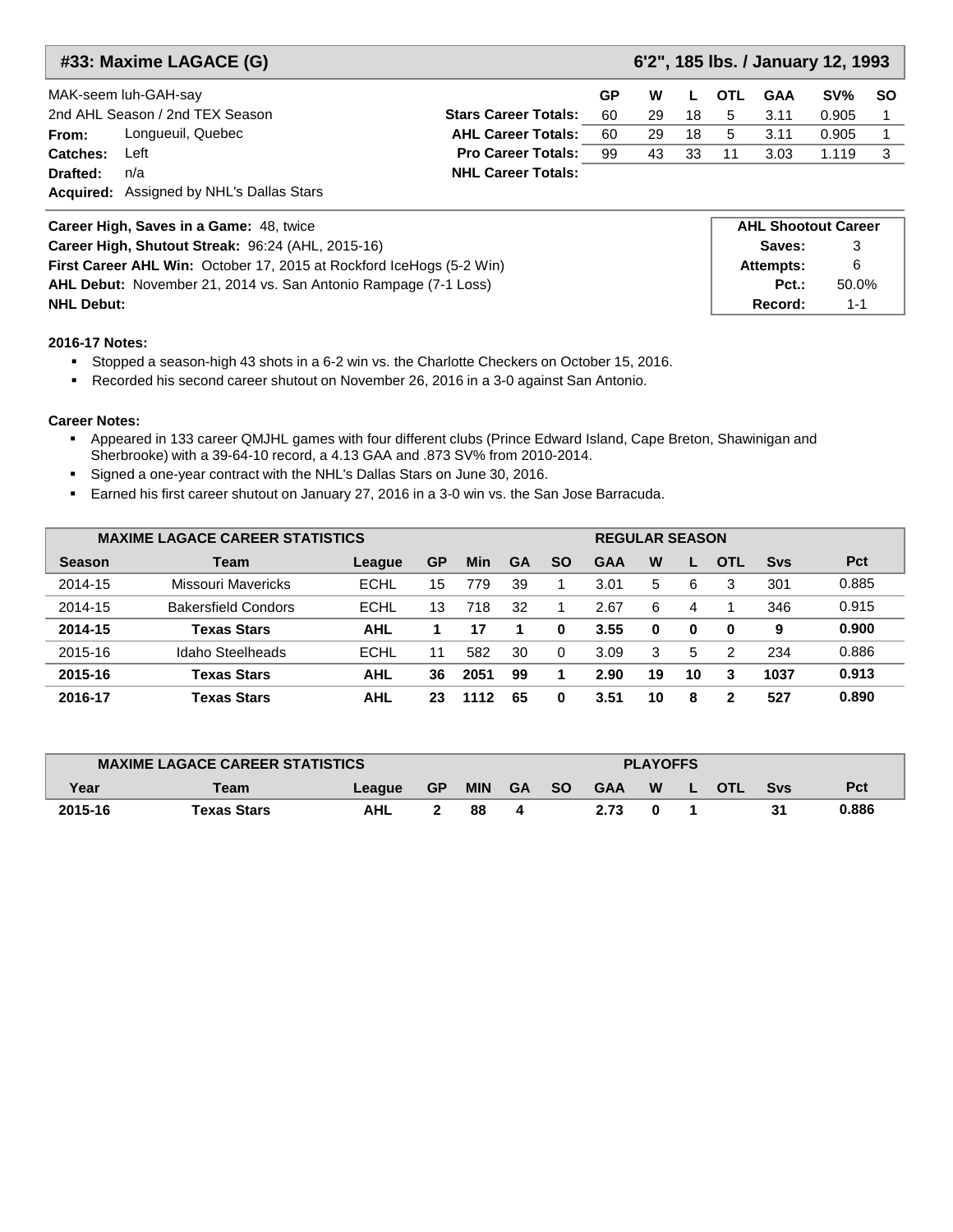|              | #35: Landon BOW (G) (Rookie)                                                              |                             | 6'5", 210 lbs. / August 24, 1995 |    |               |            |            |                            |             |  |
|--------------|-------------------------------------------------------------------------------------------|-----------------------------|----------------------------------|----|---------------|------------|------------|----------------------------|-------------|--|
| LAN-duhn BOH |                                                                                           |                             | GP                               | W  | L.            | <b>OTL</b> | <b>GAA</b> | SVM                        | <b>SO</b>   |  |
|              | 1st AHL Season / 1st TEX Season                                                           | <b>Stars Career Totals:</b> |                                  | 4  | $\mathcal{P}$ | $\Omega$   | 3.04       | 0.912                      | 0           |  |
| From:        | Saint Albert, Alberta                                                                     | <b>AHL Career Totals:</b>   | $\overline{7}$                   | 4  | 2             | $\Omega$   | 3.04       | 0.912                      | $\Omega$    |  |
| Catches:     | Left                                                                                      | <b>Pro Career Totals:</b>   | 19                               | 12 | 5             |            | 2.85       | 0.914                      | $\mathbf 0$ |  |
| Drafted:     | n/a                                                                                       | <b>NHL Career Totals:</b>   |                                  |    |               |            |            |                            |             |  |
|              | <b>Acquired:</b> Signed to an AHL Standard Player Contract                                |                             |                                  |    |               |            |            |                            |             |  |
|              | <b>Career High, Saves in a Game:</b> 37, December 10, 2016 vs. Rockford IceHogs (2-1 SOW) |                             |                                  |    |               |            |            | <b>AHL Shootout Career</b> |             |  |
|              | Career High, Shutout Streak:                                                              |                             |                                  |    |               |            | Saves:     | 2                          |             |  |
|              | First Career AHL Win: December 9, 2016 vs. Rockford IceHogs (8-4 Win)                     |                             |                                  |    |               |            | Attempts:  | 2                          |             |  |
|              | <b>AHL Debut:</b> December 9, 2016 vs. Rockford IceHogs (8-4 Win)                         |                             |                                  |    |               |            | $Pct.$ :   | 100.0%                     |             |  |
| NHL Debut:   |                                                                                           |                             |                                  |    |               |            | Record:    | $1 - 0$                    |             |  |

- Received his first career AHL call-up on November 27, 2016.
- Made his AHL debut in relief on December 9, 2016 against the Rockford IceHogs and stopped 34 of 35 shots in an 8-4 win.
- Made his first career AHL start on December 10, 2016 against Rockford and stopped 37 of 38 shots in a 2-1 shootout win.

- Appeared in 178 games over a four-year career with the WHL's Swift Current Broncos (2012-2015) and Seattle Thunderbirds (2015-16). Tallied a 2.80 GAA and a .913 SV% over his WHL career with an 87-58-16 record.
- Tallied a career-high 53 saves in a 2-1 overtime win against the Brandon Wheat Kings on September 25, 2015 for Swift Current.
- Recorded a career-high 161:44 shutout streak over a four-game stretch for Swift Current in 2015-16.
- Was traded from Swift Current to Seattle on Jan. 5, 2016.
- Signed an AHL contract with the Texas Stars on June 3, 2016.

|               | <b>LANDON BOW CAREER STATISTICS</b> |            |    |      |     |           |            | <b>REGULAR SEASON</b> |    |          |            |       |  |  |
|---------------|-------------------------------------|------------|----|------|-----|-----------|------------|-----------------------|----|----------|------------|-------|--|--|
| <b>Season</b> | Team                                | League     | GP | Min  | GA  | <b>SO</b> | <b>GAA</b> | W                     |    | O.<br>ΤI | <b>Svs</b> | Pct   |  |  |
| 2012-13       | <b>Swift Current Broncos</b>        | WHL        | 14 | 642  | 33  |           | 3.09       | 5                     | 4  |          | 288        | 0.897 |  |  |
| 2013-14       | <b>Swift Current Broncos</b>        | WHL        | 27 | 1405 | 73  | $\Omega$  | 3.12       | 13                    | 5  | 3        | 666        | 0.901 |  |  |
| 2014-15       | <b>Swift Current Broncos</b>        | WHL        | 66 | 3614 | 189 |           | 3.14       | 31                    | 27 | 5        | 1925       | 0.911 |  |  |
| 2015-16       | <b>Swift Current Broncos</b>        | WHL        | 30 | 1593 | 82  | 2         | 3.09       | 9                     | 14 | 4        | 856        | 0.913 |  |  |
| 2015-16       | Seattle Thunderbirds                | WHL        | 23 | 1293 | 38  | 5         | 1.76       | 16                    | 6  | $\Omega$ | 575        | 0.938 |  |  |
| 2016-17       | Idaho Steelheads                    | ECHL       | 12 | 655  | 30  |           | 2.75       | 8                     | 3  |          | 326        | 0.916 |  |  |
| 2016-17       | Texas Stars                         | <b>AHL</b> |    | 375  | 19  | 0         | 3.04       | 4                     | 2  | 0        | 198        | 0.912 |  |  |

|         | <b>LANDON BOW CAREER STATISTICS</b> |            |           |            |      |       | <b>PLAYOFFS</b> |    |    |            |            |            |  |  |  |
|---------|-------------------------------------|------------|-----------|------------|------|-------|-----------------|----|----|------------|------------|------------|--|--|--|
| Year    | Team                                | League     | <b>GP</b> | <b>MIN</b> |      | GA SO | <b>GAA</b>      | W  | L. | <b>OTL</b> | <b>Svs</b> | <b>Pct</b> |  |  |  |
| 2015-16 | Seattle Thunderbirds                | <b>WHL</b> | 18        | 1131       | - 37 |       | 1.96            | 13 |    |            | 473        | 0.927      |  |  |  |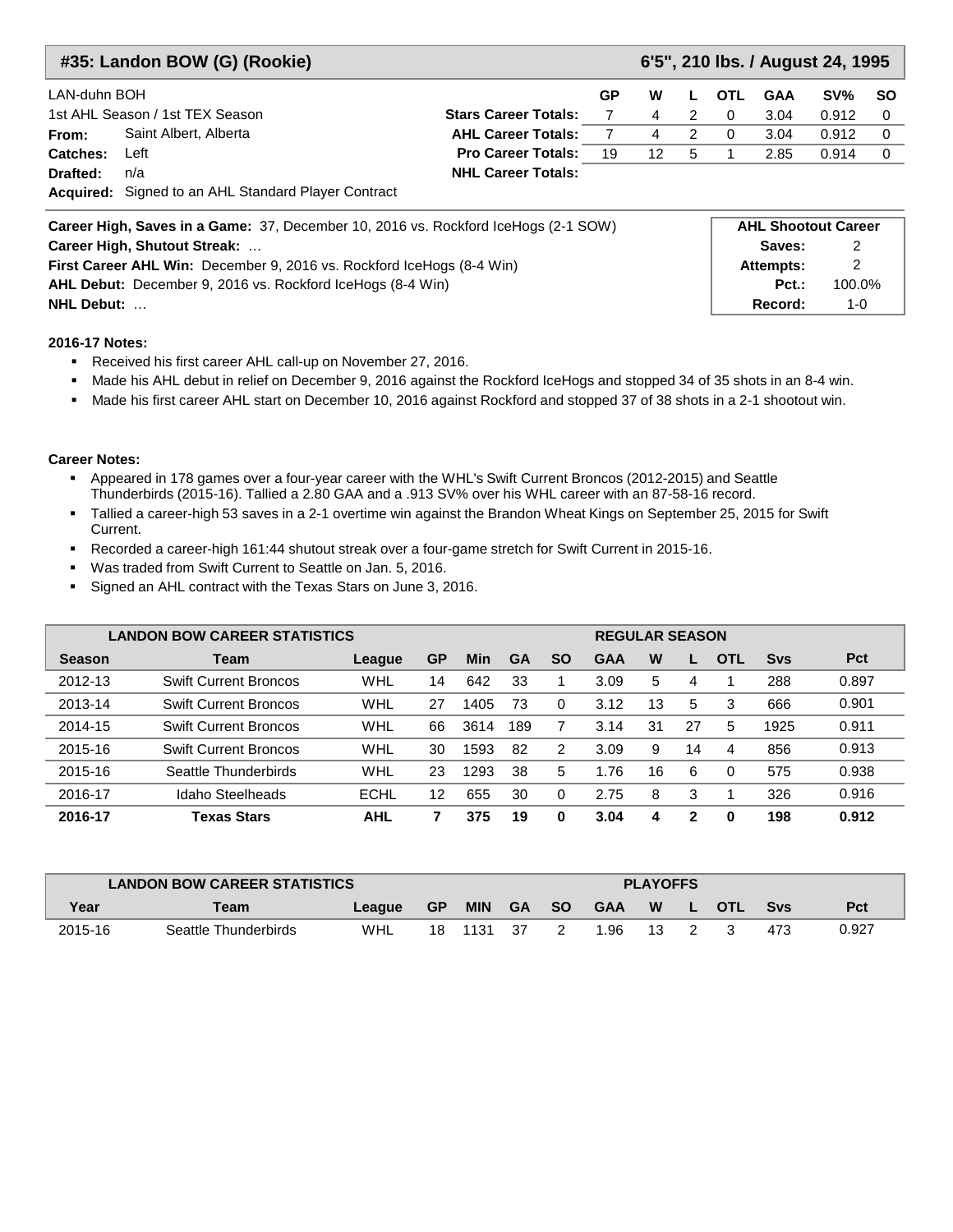### **#2: Andrew BODNARCHUK (D) 5'11", 200 lbs. / July 11, 1988**

|          | AH-droo BAWD-nahr-chuhk                          |                                | GP | G              | A              | Pts. PIM |                            | $+/-$ |
|----------|--------------------------------------------------|--------------------------------|----|----------------|----------------|----------|----------------------------|-------|
|          | 9th AHL Season / 1st TEX Season                  | <b>Stars Career Totals: 31</b> |    | $\overline{4}$ | 13             | 17       | 40                         |       |
| From:    | Drumheller, Alberta                              | AHL Career Totals: 518 36      |    |                | 124            | 160      | 519                        | -64   |
| Shoots:  | Left                                             | <b>Pro Career Totals: 560</b>  |    | 36             | 128            | 164      | 535                        | - 55  |
| Drafted: | Boston, 5th Round (128th Overall) in 2006        | <b>NHL Career Totals: 42</b>   |    | $\Omega$       | $\overline{4}$ | 4        | 16.                        | -9    |
|          | <b>Acquired:</b> Assigned by NHL's Dallas Stars  |                                |    |                |                |          |                            |       |
|          | Career High, Points in a Game: 3, multiple times |                                |    |                |                |          | <b>AHL Shootout Career</b> |       |

**First Career AHL Point:** October 17, 2008 vs. Springfield Falcons (Assist, 6-3 Win) **Goals:** Goals: **First Career AHL Goal:** November 30, 2008 vs. Hartford Wolfpack (4-3 OTW) **Attempts: Pro Debut:** May 14, 2007 vs. Manchester Monarchs (2-1 Loss) **Pct.: Pct.: Pct.: AHL Debut:** May 14, 2007 vs. Manchester Monarchs (2-1 Loss) **NHL Debut:** April 3, 2010 at Toronto Maple Leafs (2-1 OTW)

#### **2016-17 Notes:**

- Tallied his first career goal and point in a Texas sweater on October 15, 2016 against the Charlotte Checkers in a 4-2 win
- Recorded the 150th point of his pro career with a power play goal at Ontario on October 21, 2016.
- Appeared in his 500th career AHL game on November 12, 2016 vs. the San Jose Barracuda and tallied as assist.
- Appeared in his 550th professional game on December 4, 2016 at Manitoba.

#### **Career Notes:**

- Tallied 123 points (32-91=123) in 196 games with the QMJHL's Halifax Mooseheads from 2005-2008. Led the team's defensemen in scoring in 2006-07 (16-41=57), and 2007-08 (10-33=43). Served as team captain in 2007-08.
- Won the AHL's 2015 Calder Cup with the Manchester Monarchs. Recorded six assists in 19 playoff games.
- With the Columbus Blue Jackets, appeared in his 500th professional game on December 8, 2015 against the Los Angeles Kings, a 3-2 overtime loss.
- Signed a two-year contract with the NHL's Dallas Stars on July 1, 2016.

|               | <b>ANDREW BODNARCHUK CAREER STATISTICS</b> |            |           |                |               | <b>REGULAR SEASON</b> |                |       |           |   |             |            | <b>PLAYOFFS</b> |  |  |  |  |
|---------------|--------------------------------------------|------------|-----------|----------------|---------------|-----------------------|----------------|-------|-----------|---|-------------|------------|-----------------|--|--|--|--|
| <b>Season</b> | Team                                       | League     | <b>GP</b> | G              | A             | <b>Pts</b>            | <b>PIM</b>     | $+/-$ | <b>GP</b> | G | A           | <b>Pts</b> | <b>PIM</b>      |  |  |  |  |
| 2008-09       | <b>Providence Bruins</b>                   | AHL        | 62        |                | 9             | 10                    | 33             | $-2$  | 15        | 0 | 2           | 2          | 22              |  |  |  |  |
| 2009-10       | <b>Providence Bruins</b>                   | AHL        | 70        | 5              | 10            | 15                    | 51             | 7     |           |   |             |            |                 |  |  |  |  |
| 2009-10       | <b>Boston Bruins</b>                       | <b>NHL</b> | 5         | 0              | 0             | 0                     | $\overline{2}$ | $-2$  |           |   |             |            |                 |  |  |  |  |
| 2010-11       | <b>Providence Bruins</b>                   | AHL        | 75        |                | 15            | 16                    | 91             | -8    |           |   |             |            |                 |  |  |  |  |
| 2011-12       | Providence Bruins                          | <b>AHL</b> | 63        | 5              | 12            | 17                    | 44             | -6    |           |   |             |            |                 |  |  |  |  |
| 2012-13       | <b>Manchester Monarchs</b>                 | AHL        | 69        | 5              | 15            | 20                    | 77             | 17    | 4         | 0 | $\mathbf 0$ | 0          | 0               |  |  |  |  |
| 2013-14       | Manchester Monarchs                        | AHL        | 73        | 8              | 24            | 32                    | 89             | 43    | 4         | 0 | $\Omega$    | $\Omega$   | $\Omega$        |  |  |  |  |
| 2014-15       | <b>Manchester Monarchs</b>                 | <b>AHL</b> | 61        | 5              | 20            | 25                    | 84             | 12    | 19        | 0 | 6           | 6          | 14              |  |  |  |  |
| 2015-16       | Lake Erie Monsters                         | AHL        | 14        | $\overline{2}$ | 6             | 8                     | 10             | 1     |           |   |             |            |                 |  |  |  |  |
| 2015-16       | Columbus Blue Jackets                      | <b>NHL</b> | 16        | $\Omega$       | $\mathcal{P}$ | $\overline{2}$        | 8              | -6    |           |   |             |            |                 |  |  |  |  |
| 2015-16       | Colorado Avalanche                         | <b>NHL</b> | 21        | 0              | 2             | 2                     | 6              | $-1$  |           |   |             |            |                 |  |  |  |  |
| 2016-17       | <b>Texas Stars</b>                         | <b>AHL</b> | 31        | 4              | 13            | 17                    | 40             | 0     |           |   |             |            |                 |  |  |  |  |

ı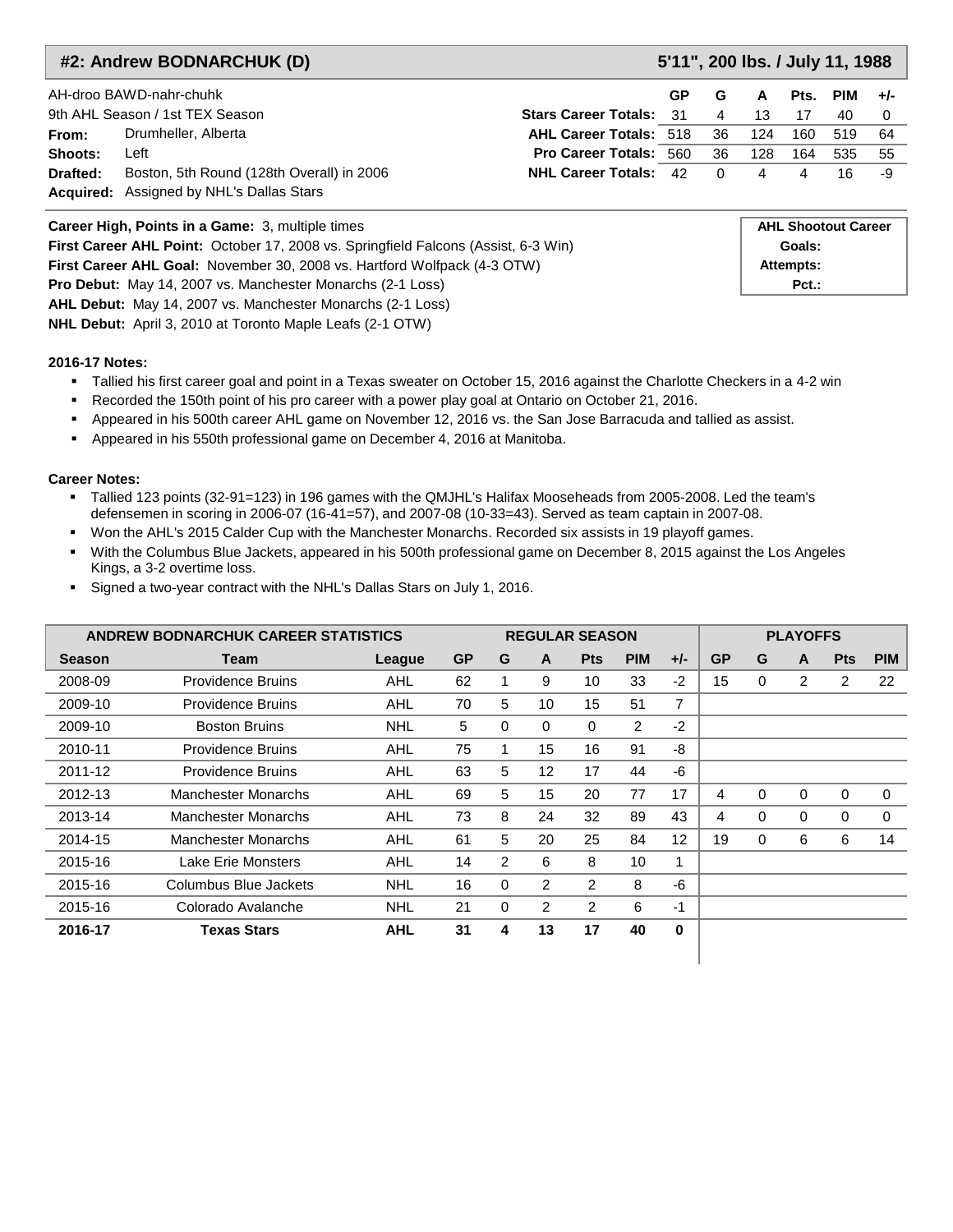**#5: Mattias BACKMAN (D) 6'3", 185 lbs. / October 3, 1992**

|          | muh-TEE-uhs BAHK-man                            |                                | GP. | G    | A   | Pts. | PIM | $+/-$ |
|----------|-------------------------------------------------|--------------------------------|-----|------|-----|------|-----|-------|
|          | 3rd AHL Season / 3rd TEX Season                 | <b>Stars Career Totals: 89</b> |     | 10   | 28  | -38. | 42  | -28   |
| From:    | Linkoping, Sweden                               | <b>AHL Career Totals: 109</b>  |     | 10   | -32 | 42   | 48. | - 24  |
| Shoots:  | ∟eft                                            | <b>Pro Career Totals: 293</b>  |     | - 23 | -91 | 114  | 122 | - 59  |
| Drafted: | Detroit, 5th Round (146th Overall) in 2011      | <b>NHL Career Totals:</b>      |     |      |     |      |     |       |
|          | <b>Acquired:</b> Assigned by NHL's Dallas Stars |                                |     |      |     |      |     |       |

| <b>Career High, Points in a Game: 3, multiple times</b>                                   | <b>AHL Shootout Career</b> |
|-------------------------------------------------------------------------------------------|----------------------------|
| <b>First Career AHL Point:</b> April 25, 2014 vs. Abbotsford Heat (Goal, 2-1 Playoff Win) | Goals:                     |
| <b>First Career AHL Goal:</b> April 25, 2014 vs. Abbotsford Heat (GTG, 2-1 Playoff Win)   | Attempts:                  |
| <b>AHL Debut:</b> April 18, 2014 vs. Lake Erie Monsters (4-2 Loss)                        | $Pct.$ :                   |
| <b>NHL Debut:</b>                                                                         |                            |

#### **2016-17 Notes:**

Appeared in the 100th game of his AHL career on November 4, 2016 at the Bakersfield Condors and tallied an assist.

- Won the gold medal with Sweden at the 2012 IIHF U20 World Junior Championships. Competed alongside current Dallas Stars and former Texas Stars **John Klingberg** and **Patrik Nemeth.**
- Signed a three-year entry-level contract with the NHL's Detroit Red Wings on May 21, 2013.
- In 2013-14, led the Swedish Hockey League with a +25 rating.
- Acquired on March 1, 2015, by the NHL's Dallas Stars from the Detroit Red Wings along with **Mattias Janmark** and a second-round pick in exchange for **Erik Cole** and a third-round pick.
- Made his Texas Stars debut on April 18, 2015 vs. the San Antonio Rampage in a 4-3 (OT) win.
- Tallied his first Texas point on October 16, 2015 in a 7-3 win, and scored his first Texas goal on December 17, 2015 in a 4-3 shootout loss, both at the Chicago Wolves.

|               | <b>MATTIAS BACKMAN CAREER STATISTICS</b> |            |           |              |          | <b>REGULAR SEASON</b> |            |          |              | <b>PLAYOFFS</b> |              |            |            |  |  |
|---------------|------------------------------------------|------------|-----------|--------------|----------|-----------------------|------------|----------|--------------|-----------------|--------------|------------|------------|--|--|
| <b>Season</b> | Team                                     | League     | <b>GP</b> | G            | A        | <b>Pts</b>            | <b>PIM</b> | $+/-$    | <b>GP</b>    | G               | A            | <b>Pts</b> | <b>PIM</b> |  |  |
| 2009-10       | Linkopings HC                            | SEL        | 5         | 0            | 0        | 0                     | 2          | 0        |              |                 |              |            |            |  |  |
| 2010-11       | Linkopings HC                            | <b>SEL</b> | 6         | $\Omega$     | $\Omega$ | 0                     | 4          | $-2$     |              |                 |              |            |            |  |  |
| 2011-12       | Linkopings HC                            | SEL        | 42        |              | 7        | 8                     | 14         | 7        |              |                 |              |            |            |  |  |
| 2012-13       | Linkopings HC                            | <b>SEL</b> | 52        | 2            | 24       | 26                    | 34         | 5        | 10           | $\overline{2}$  | 4            | 6          | 4          |  |  |
| 2013-14       | Linkopings HC                            | SweHL      | 54        | 6            | 15       | 21                    | 16         | 25       | 11           | 0               | 5            | 5          | 6          |  |  |
| 2013-14       | <b>Grand Rapids Griffins</b>             | AHL        | 2         | $\Omega$     | 0        | 0                     | 0          | $-1$     | 10           |                 | 5            | 6          | 2          |  |  |
| 2014-15       | <b>Grand Rapids Griffins</b>             | AHL        | 18        | 0            | 4        | 4                     | 6          | -3       |              |                 |              |            |            |  |  |
| 2014-15       | Linkopings HC                            | SweHL      | 25        | 4            | 13       | 17                    | 4          | $\Omega$ | 9            | 0               | 3            | 3          | 6          |  |  |
| 2014-15       | <b>Texas Stars</b>                       | <b>AHL</b> | 1         | 0            | 0        | 0                     | 0          | -1       | $\mathbf{2}$ | $\bf{0}$        | 1            |            | $\bf{0}$   |  |  |
| 2015-16       | <b>Texas Stars</b>                       | <b>AHL</b> | 69        | 8            | 24       | 32                    | 34         | 18       | 4            | $\bf{0}$        | $\mathbf{2}$ | 2          | 4          |  |  |
| 2016-17       | <b>Texas Stars</b>                       | <b>AHL</b> | 19        | $\mathbf{2}$ | 4        | 6                     | 8          | 11       |              |                 |              |            |            |  |  |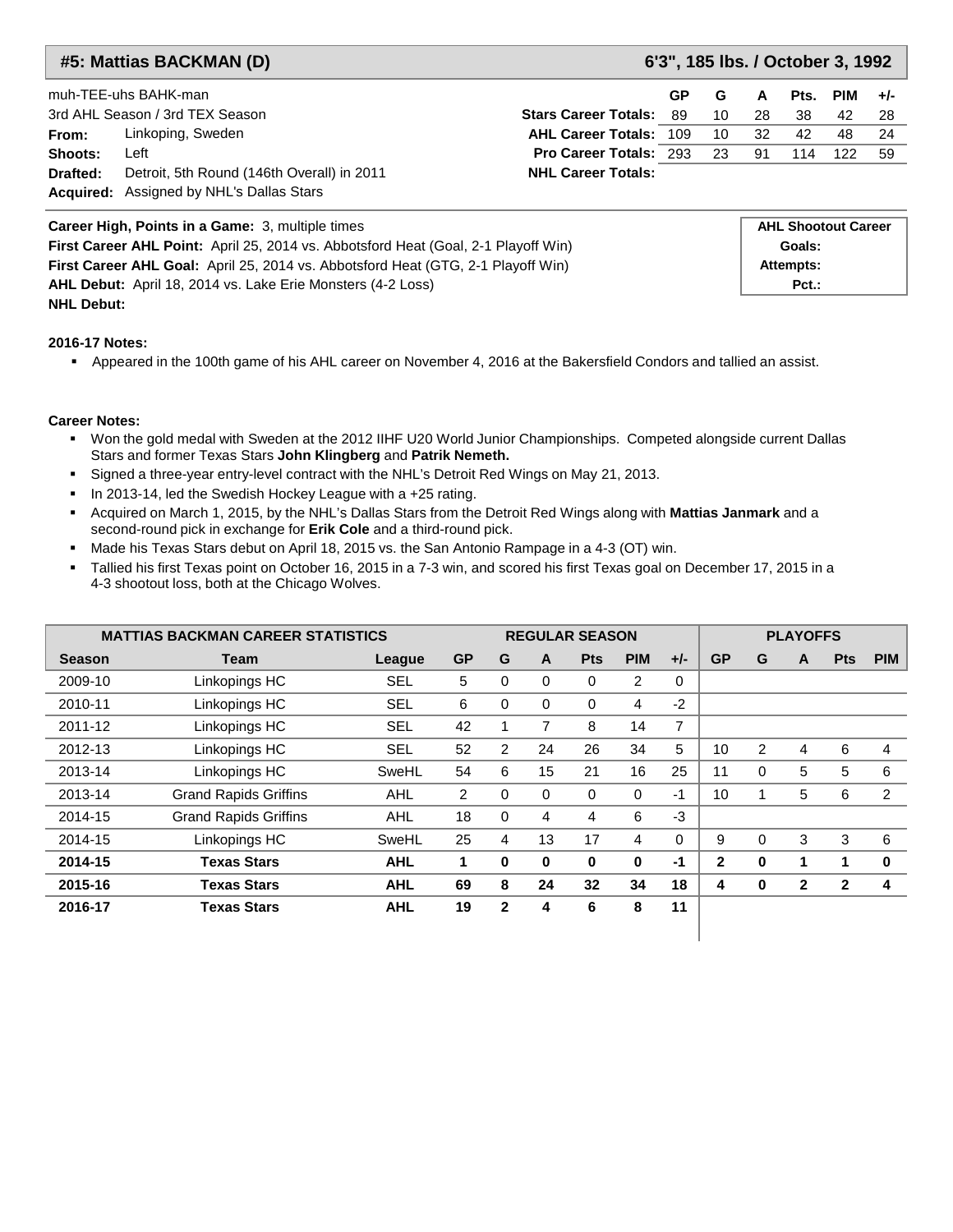**#6: Julius HONKA (D) 5'11", 185 lbs. / December 3, 1995**

|          | YEW-lee-uhs HAHN-kuh                            |                                    | GP. | G | A  | Pts. | PIM      | $+/-$ |
|----------|-------------------------------------------------|------------------------------------|-----|---|----|------|----------|-------|
|          | 3rd AHL Season / 3rd TEX Season                 | <b>Stars Career Totals: 165 22</b> |     |   | 70 | 92   | 138 - 13 |       |
| From:    | Jyvaskyla, Finland                              | <b>AHL Career Totals: 165 22</b>   |     |   | 70 | 92   | 138 -13  |       |
| Shoots:  | Right                                           | <b>Pro Career Totals: 173 22</b>   |     |   | 73 | 95   | 140      | -20   |
| Drafted: | Dallas, 1st Round (14th Overall) in 2014        | <b>NHL Career Totals:</b>          |     |   |    |      |          |       |
|          | <b>Acquired:</b> Assigned by NHL's Dallas Stars |                                    |     |   |    |      |          |       |

| <b>Career High, Points in a Game: 2, multiple times</b>                     |
|-----------------------------------------------------------------------------|
| First Career AHL Point: October 11, 2014 vs. lowa Wild (Goal, 4-2 Win)      |
| <b>First Career AHL Goal:</b> October 11, 2014 vs. lowa Wild (GWG, 4-2 Win) |
| <b>Pro Debut:</b> October 11, 2014 vs. Iowa Wild (4-2 Win)                  |
| <b>AHL Debut:</b> October 11, 2014 vs. lowa Wild (4-2 Win)                  |
| <b>NHL Debut:</b> November 21, 2016 vs. Minnesota Wild (3-2 OTW)            |

#### **2016-17 Notes:**

- Appeared in the 150th game of his pro career on November 2, 2016 at the Tucson Roadrunners.
- Tied a team-high with a six-game point streak from Oct. 19 Oct. 29.
- Received his first career NHL call-up and made his debut on November 21, 2016 for the Dallas Stars.
- Tallied his first career NHL point with an assist in his debut on November 21, 2016 against the Minnesota Wild (3-2 OTW).
- Selected to the AHL's 2017 All-Star Classic.

- Tallied 24 points (4-20=24) in 57 International games for Finland during his junior career, including one U18 and two U20 IIHF World Championship appearances (2013, 2014, 2015).
- Played at the Finland junior level before being loaned by the WHL's Swift Current Broncos in 2013, where he finished with 56 points (16-40=56) in 62 games, including 36 points (12-24=36) in his first 35 games.
- **Competed in the 2014 CHL Top Prospects Game.**
- Appeared in the 100th game of his AHL, Texas Stars and pro career on December 29, 2015 vs. San Antonio.
- Finished sixth among AHL defenseman in 2015-16 with 44 points (11-33=44).

|               | <b>JULIUS HONKA CAREER STATISTICS</b> |            |    |    | <b>REGULAR SEASON</b> |            |            |       |           |   |   | <b>PLAYOFFS</b> |     |  |  |  |
|---------------|---------------------------------------|------------|----|----|-----------------------|------------|------------|-------|-----------|---|---|-----------------|-----|--|--|--|
| <b>Season</b> | Team                                  | League     | GP | G  | A                     | <b>Pts</b> | <b>PIM</b> | $+/-$ | <b>GP</b> | G | A | <b>Pts</b>      | PIM |  |  |  |
| 2014-15       | Texas Stars                           | AHL        | 68 | 8  | 23                    | 31         | 55         | $-10$ |           |   |   |                 |     |  |  |  |
| 2015-16       | <b>Texas Stars</b>                    | AHL        | 73 | 11 | 33                    | 44         | 38         |       | 4         | 0 |   |                 |     |  |  |  |
| 2016-17       | Texas Stars                           | AHL        | 24 | 3  | 14                    | 17         | 45         | -4    |           |   |   |                 |     |  |  |  |
| 2016-17       | Dallas Stars                          | <b>NHL</b> | 8  |    |                       |            |            | $-7$  |           |   |   |                 |     |  |  |  |

| <b>AHL Shootout Career</b> |
|----------------------------|
| Goals:                     |
| <b>Attempts:</b>           |
| $Pct.$ :                   |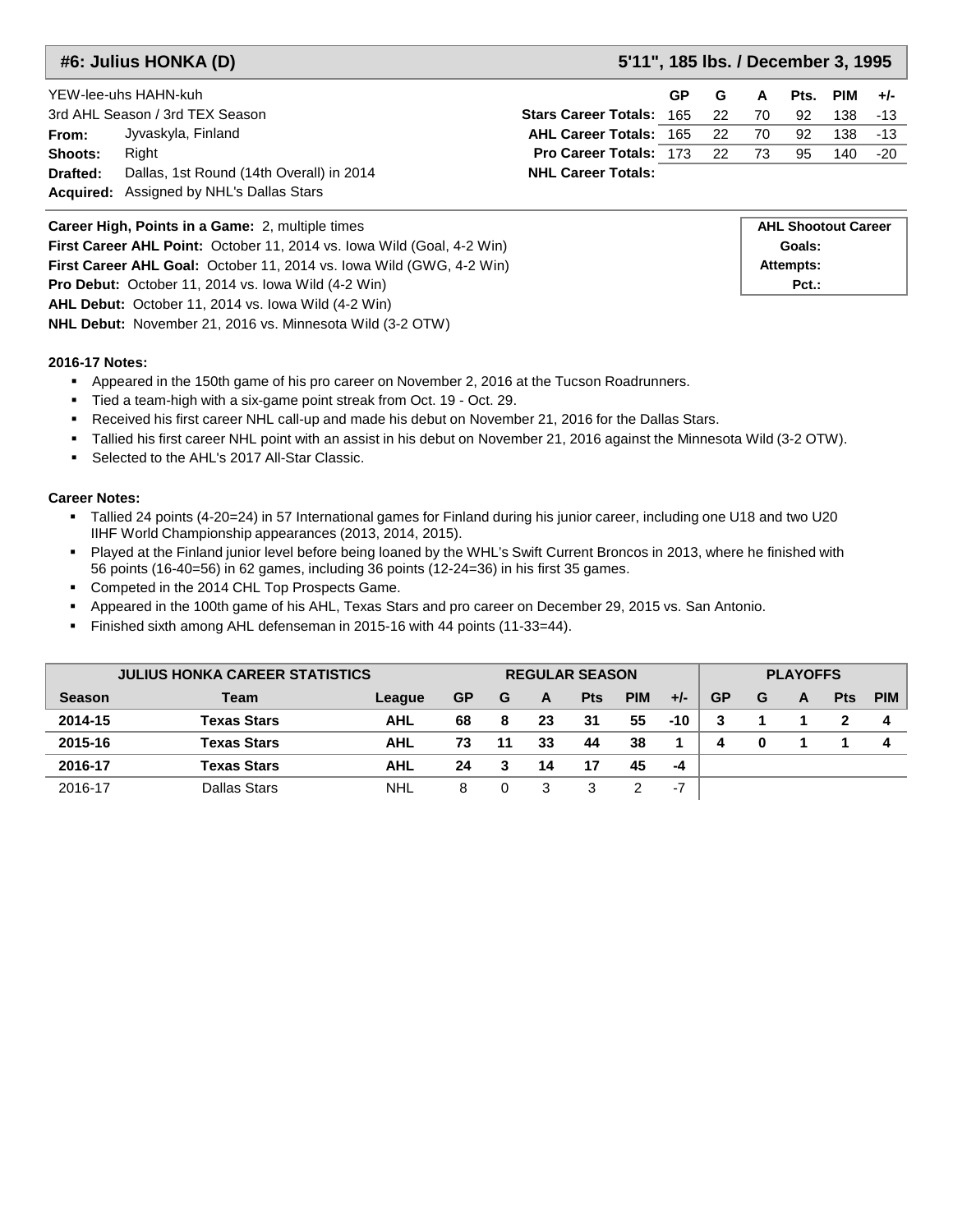|          | #7: Mike McMURTRY (C) (Rookie)                      |                                |           |             | 6'0", 180 lbs. / June 5, 1992 |    |                |  |
|----------|-----------------------------------------------------|--------------------------------|-----------|-------------|-------------------------------|----|----------------|--|
|          | MIGHK mihk-MEHR-tree                                |                                | <b>GP</b> | G           | A                             |    | Pts. PIM $+/-$ |  |
|          | 1st AHL Season / 1st TEX Season                     | <b>Stars Career Totals: 31</b> |           | $5^{\circ}$ | 8 <sup>8</sup>                | 13 | -19            |  |
| From:    | Greely, Ontario                                     | <b>AHL Career Totals: 31</b>   |           | -5          | -8                            | 13 | 19             |  |
| Shoots:  | Left                                                | <b>Pro Career Totals: 31</b>   |           | -5          | 8                             | 13 | 19             |  |
| Drafted: | n/a                                                 | <b>NHL Career Totals:</b>      |           |             |                               |    |                |  |
|          | Acquired: Signed to an AHL Standard Player Contract |                                |           |             |                               |    |                |  |

| <b>Career High, Points in a Game:</b> 2, April 9, 2016 vs. San Jose Barracuda (2A)    | <b>AHL Shootout Career</b> |
|---------------------------------------------------------------------------------------|----------------------------|
| <b>First Career AHL Point:</b> April 1, 2016 at Charlotte Checkers (Assist, 6-3 Loss) | Goals:                     |
| <b>First Career AHL Goal: November 2, 2016 at Tucson Roadrunners (4-3 OTW)</b>        | Attempts:                  |
| <b>Pro Debut:</b> April 1, 2016 at Charlotte Checkers (6-3 Loss)                      | $Pct.$ :                   |
| <b>AHL Debut:</b> April 1, 2016 at Charlotte Checkers (6-3 Loss)                      |                            |
| <b>NHL Debut: </b>                                                                    |                            |

Scored his first career AHL goal on November 2, 2016 at Tucson in a 4-3 win.

- Tallied 80 points (20-60=80) in 141 career games at Northeastern University from 2012-2016.
- Served as an alternate captain on a Northeastern team that qualified for the 2016 NCAA Frozen Four Tournament before falling to North Dakota in the Midwest Regional.
- Made his AHL debut on April 1, 2016 at the Charlotte Checkers after signing an amateur tryout agreement with Texas.
- Signed an AHL contract with the Texas Stars on July 7, 2016.

|               | <b>MIKE MCMURTRY CAREER STATISTICS</b> |             |           |                |    | <b>REGULAR SEASON</b> |            |                |           |   | <b>PLAYOFFS</b> |            |            |
|---------------|----------------------------------------|-------------|-----------|----------------|----|-----------------------|------------|----------------|-----------|---|-----------------|------------|------------|
| <b>Season</b> | Team                                   | League      | <b>GP</b> | G              | A  | <b>Pts</b>            | <b>PIM</b> | $+/-$          | <b>GP</b> | G | A               | <b>Pts</b> | <b>PIM</b> |
| 2008-09       | Kemptville 73s                         | <b>CJHL</b> | 4         |                | 0  |                       | 0          |                |           |   |                 |            |            |
| 2009-10       | <b>Gloucester Rangers</b>              | <b>CJHL</b> | 14        | $\overline{2}$ | 3  | 5                     | 2          |                |           |   |                 |            |            |
| 2010-11       | <b>Gloucester Rangers</b>              | <b>CCHL</b> | 61        | 19             | 35 | 54                    | 6          |                |           |   |                 |            |            |
| 2011-12       | <b>Gloucester Rangers</b>              | <b>CCHL</b> | 57        | 29             | 44 | 73                    | 27         |                |           |   |                 |            |            |
| 2012-13       | Northeastern University                | H-East      | 27        |                | 13 | 14                    | 4          |                |           |   |                 |            |            |
| 2013-14       | Northeastern University                | H-East      | 37        | 6              |    | 13                    | 14         |                |           |   |                 |            |            |
| 2014-15       | Northeastern University                | H-East      | 36        | 5              | 17 | 22                    | 12         | -6             |           |   |                 |            |            |
| 2015-16       | Northeastern University                | H-East      | 41        | 8              | 23 | 31                    | 14         | $\overline{4}$ |           |   |                 |            |            |
| 2015-16       | <b>Texas Stars</b>                     | <b>AHL</b>  | 5         | $\bf{0}$       | 3  | 3                     | 4          | 4              | 3         | 0 | 0               | $\bf{0}$   | $\bf{0}$   |
| 2016-17       | <b>Texas Stars</b>                     | <b>AHL</b>  | 26        | 5              | 5  | 10                    | 15         | 3              |           |   |                 |            |            |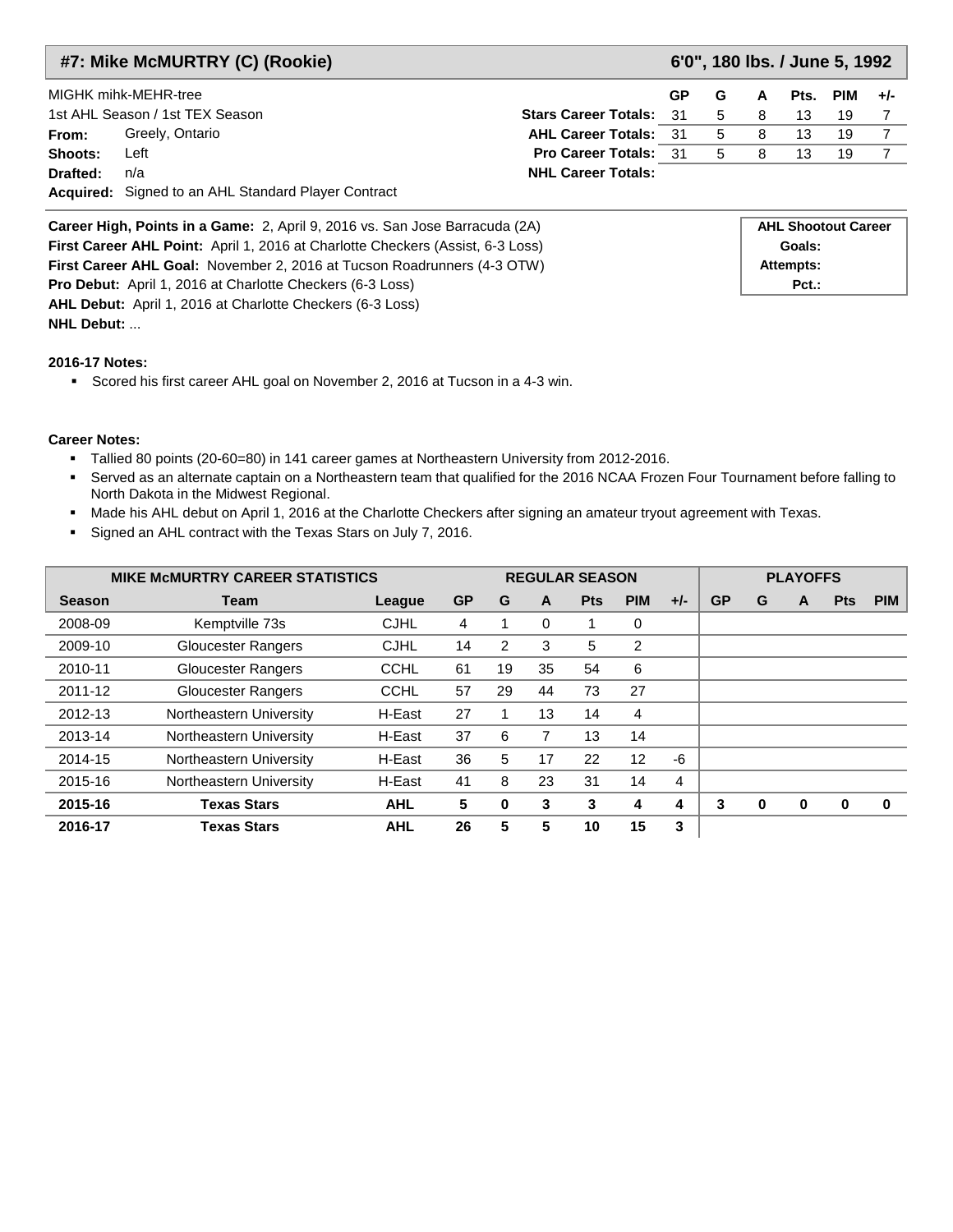|               | #8: Bryce VAN BRABANT (LW)                                                                 | 6'3", 210 lbs. / November 12, 1991 |           |    |    |                            |     |       |
|---------------|--------------------------------------------------------------------------------------------|------------------------------------|-----------|----|----|----------------------------|-----|-------|
| van-BRAY-bant |                                                                                            |                                    | <b>GP</b> | G  | A  | Pts.                       | PIM | $+/-$ |
|               | 3rd AHL Season / 1st TEX Season                                                            | <b>Stars Career Totals:</b>        | 16.       |    |    | 2                          | 37  | -1    |
| From:         | Morinville, Alberta                                                                        | <b>AHL Career Totals: 130</b>      |           | 16 | 17 | 33                         | 142 | -30   |
| Shoots:       | Left                                                                                       | <b>Pro Career Totals: 136</b>      |           | 16 | 17 | 33                         | 144 | -31   |
| Drafted:      | n/a                                                                                        | <b>NHL Career Totals:</b>          | 6         | 0  | 0  | $\Omega$                   | 2   | -1    |
|               | <b>Acquired:</b> Signed to a Professional Tryout Agreement                                 |                                    |           |    |    |                            |     |       |
|               | <b>Career High, Points in a Game:</b> 3, December 26, 2015 at Bakersfield Condors (2G, 1A) |                                    |           |    |    | <b>AHL Shootout Career</b> |     |       |
|               | First Career AHL Point: October 25, 14 vs. Rochester Americans (Assist, 7-3 Win)           |                                    |           |    |    | Goals:                     |     |       |
|               | <b>First Career AHL Goal: October 25, 2014 vs. Rochester Americans (7-3 Win)</b>           |                                    |           |    |    | Attempts:                  |     |       |
|               | <b>Pro Debut:</b> April 1, 2014 at Toronto Maple Leafs (3-2 Loss)                          |                                    |           |    |    | $Pct.$ :                   |     |       |
|               | <b>AHL Debut:</b> October 11, 2014 vs. Albany Devils (5-1 Loss)                            |                                    |           |    |    |                            |     |       |

...

#### **Career Notes:**

- Tallied 47 career points (22-25=47) in 151 games for the AJHL's Spruce Grove Saints from 2008-2011, and 42 career points (24- 18=42) in 115 games for Quinnipiac University (NCAA) from 2011-2014.
- Signed a professional tryout agreement with the Texas Stars on October 12, 2016.

**NHL Debut:** April 1, 2014 at Toronto Maple Leafs (3-2 Loss)

| <b>BRYCE VAN BRABANT CAREER STATISTICS</b> |                    |            | <b>REGULAR SEASON</b> |   |   |            |            |       | <b>PLAYOFFS</b> |   |   |            |            |  |
|--------------------------------------------|--------------------|------------|-----------------------|---|---|------------|------------|-------|-----------------|---|---|------------|------------|--|
| <b>Season</b>                              | <b>Team</b>        | League     | <b>GP</b>             | G | A | <b>Pts</b> | <b>PIM</b> | $+/-$ | <b>GP</b>       | G | A | <b>Pts</b> | <b>PIM</b> |  |
| 2013-14                                    | Calgary Flames     | <b>NHL</b> | 6                     | 0 | 0 |            | 2          | -1    |                 |   |   |            |            |  |
| 2014-15                                    | Adirondack Flames  | AHL        | 52                    | 8 |   | 15         | 54         | -8    |                 |   |   |            |            |  |
| 2015-16                                    | Stockton Heat      | AHL        | 62                    |   | 9 | 16         | 51         | $-21$ |                 |   |   |            |            |  |
| 2016-17                                    | <b>Texas Stars</b> | <b>AHL</b> | 16                    |   |   | 2          | 37         | -1    |                 |   |   |            |            |  |
|                                            |                    |            |                       |   |   |            |            |       |                 |   |   |            |            |  |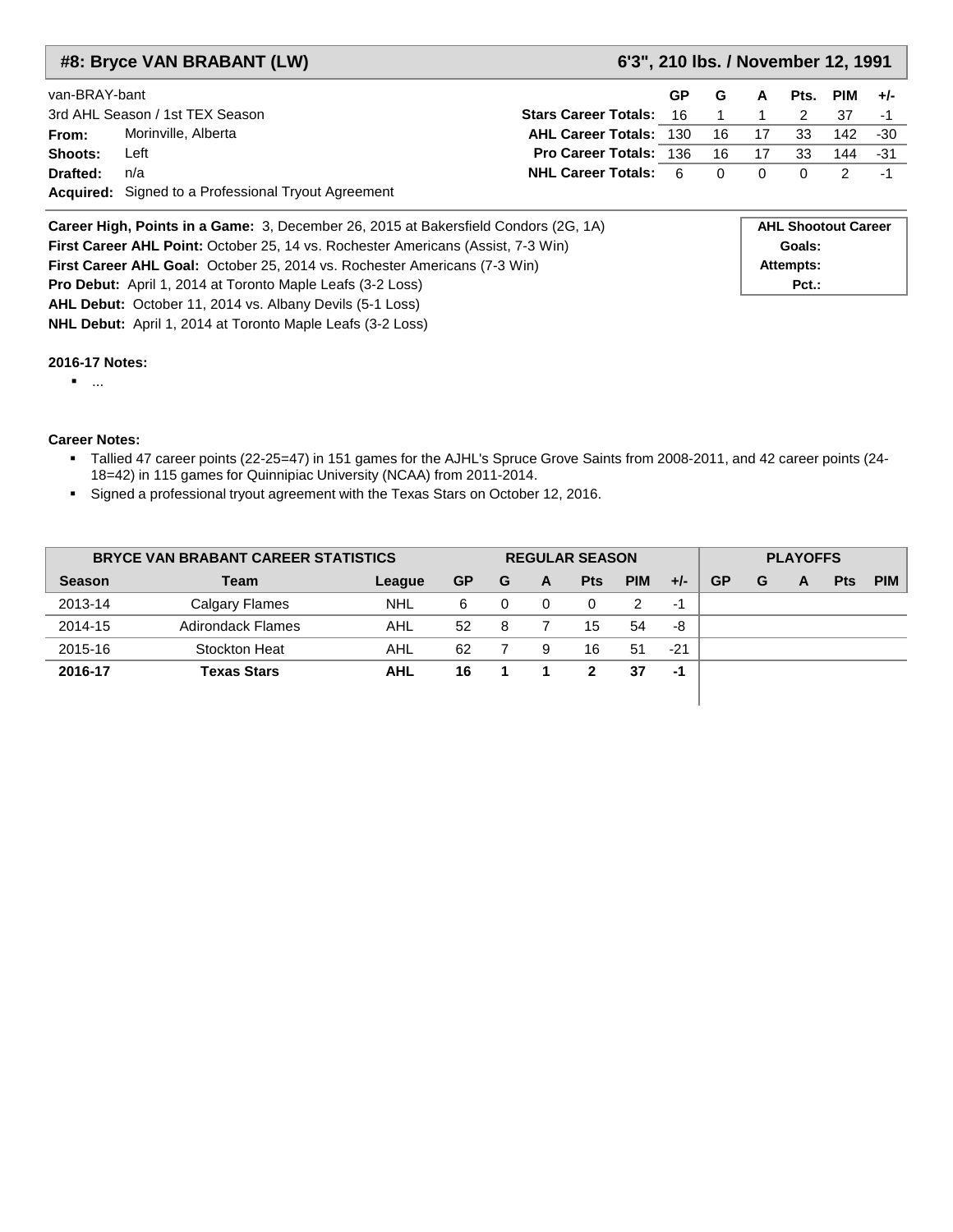|                | 6'1", 205 lbs. / April 16, 1995<br>#9: Remi ELIE (LW)                                                              |                                |   |      |            |       |    |    |  |  |  |
|----------------|--------------------------------------------------------------------------------------------------------------------|--------------------------------|---|------|------------|-------|----|----|--|--|--|
| REH-mee EHL-ee |                                                                                                                    | G                              | A | Pts. | <b>PIM</b> | $+/-$ |    |    |  |  |  |
|                | 2nd AHL Season / 2nd TEX Season                                                                                    | <b>Stars Career Totals: 95</b> |   | 11   | 23         | 34    | 78 | -7 |  |  |  |
| From:          | Cornwall, Ontario                                                                                                  | <b>AHL Career Totals: 95</b>   |   | 11   | 23         | 34    | 78 | -7 |  |  |  |
| Shoots:        | Left                                                                                                               | <b>Pro Career Totals: 95</b>   |   | 11   | 23         | 34    | 78 | -7 |  |  |  |
| Drafted:       | Dallas, 2nd Round (40th Overall) in 2013                                                                           | <b>NHL Career Totals:</b>      |   |      |            |       |    |    |  |  |  |
|                | <b>Acquired:</b> Assigned by NHL's Dallas Stars                                                                    |                                |   |      |            |       |    |    |  |  |  |
|                | <b>AHL Shootout Career</b><br><b>Career High, Points in a Game:</b> 3 November 12 2016 vs. San Jose Barracuda (3A) |                                |   |      |            |       |    |    |  |  |  |

| Career High, Points in a Game: 3, November 12, 2016 vs. San Jose Barracuda (3A)     | <b>AHL Shootout Career</b> |
|-------------------------------------------------------------------------------------|----------------------------|
| <b>First Career AHL Point:</b> October 16, 2015 at Chicago Wolves (Assist, 7-3 Win) | Goals:                     |
| <b>First Career AHL Goal:</b> October 18, 2015 at Rockford IceHogs (7-2 Win)        | Attempts:                  |
| <b>Pro Debut:</b> October 10, 2015 vs. San Antonio Rampage (5-4 OTW)                | $Pct.$ :                   |
| AHL Debut: October 10, 2015 vs. San Antonio Rampage (5-4 OTW)                       |                            |

**NHL Debut:** ...

...

- Tallied 161 career points (66-95=161) in 195 games between the OHL's London Knights (2012-2013), Belleville Bulls (2013-2014) and Erie Otters (2014-2015).
- Competed in the 2013 Memorial Cup for the OHL's London Knights, recording an assist in five games.
- Signed a three-year entry-level contract with the NHL's Dallas Stars on September 28, 2014.
- Made his professional, AHL and Texas Stars debut on October 10, 2015 vs. San Antonio in a 5-4 overtime win.

|               | <b>REMI ELIE CAREER STATISTICS</b> |            |           |    |    | <b>REGULAR SEASON</b> |            |       |           |          | <b>PLAYOFFS</b> |            |            |
|---------------|------------------------------------|------------|-----------|----|----|-----------------------|------------|-------|-----------|----------|-----------------|------------|------------|
| <b>Season</b> | <b>Team</b>                        | League     | <b>GP</b> | G  | A  | <b>Pts</b>            | <b>PIM</b> | $+/-$ | <b>GP</b> | G        | A               | <b>Pts</b> | <b>PIM</b> |
| 2012-13       | London Knights                     | OHL        | 65        |    | 10 | 17                    | 34         |       | 21        | 4        | 4               | 8          | 8          |
| 2013-14       | London Knights                     | OHL        | 6         |    | 2  | 3                     | 4          | $-1$  |           |          |                 |            |            |
| 2013-14       | <b>Belleville Bulls</b>            | OHL        | 61        | 28 | 37 | 65                    | 44         | $-12$ |           |          |                 |            |            |
| 2014-15       | <b>Belleville Bulls</b>            | OHL        | 35        | 14 | 20 | 34                    | 24         | 4     |           |          |                 |            |            |
| 2014-15       | <b>Erie Otters</b>                 | OHL        | 28        | 16 | 26 | 42                    | 14         | 23    | 20        | 4        | 20              | 24         | 20         |
| 2015-16       | <b>Texas Stars</b>                 | <b>AHL</b> | 64        | 6  | 11 | 17                    | 51         | -6    | 4         | $\bf{0}$ | $\bf{0}$        | 0          | 0          |
| 2016-17       | <b>Texas Stars</b>                 | <b>AHL</b> | 31        | 5  | 12 | 17                    | 27         | $-1$  |           |          |                 |            |            |
|               |                                    |            |           |    |    |                       |            |       |           |          |                 |            |            |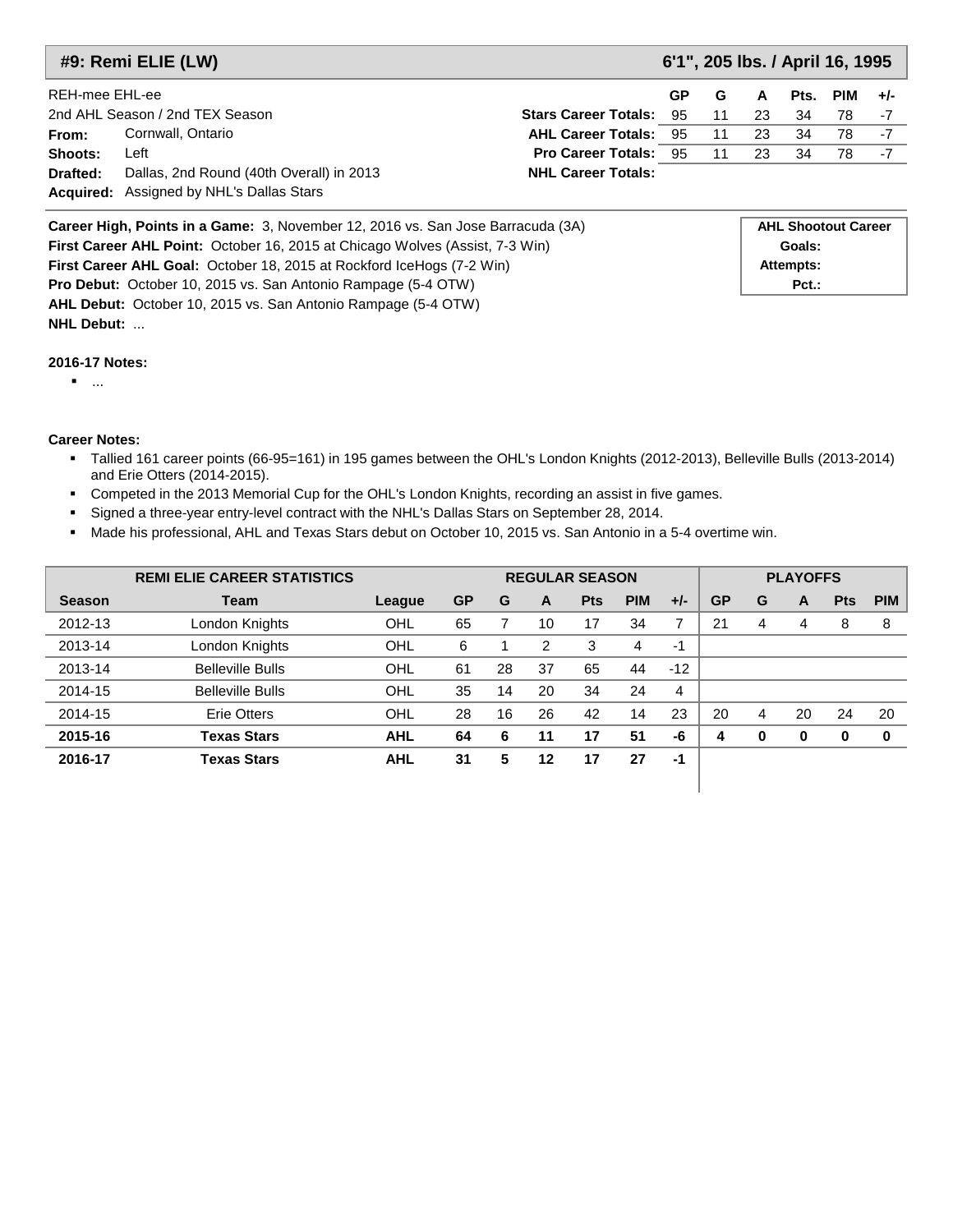**#10: Justin DOWLING (C) 5'10", 190 lbs. / October 1, 1990**

| JUHS-tihn DOW-lihng |                                                 |                                 | GP. | G    | A       | Pts. | PIM | $+/-$ |
|---------------------|-------------------------------------------------|---------------------------------|-----|------|---------|------|-----|-------|
|                     | 6th AHL Season / 5th TEX Season                 | <b>Stars Career Totals: 255</b> |     | 68   | 125     | 193  | 50  | -43   |
| From:               | Cochrane, Alberta                               | <b>AHL Career Totals: 285</b>   |     | - 70 | 129     | 199  | 58. | - 36  |
| Shoots:             | Left                                            | <b>Pro Career Totals: 350</b>   |     | 89   | 182     | -271 | 82  | -41   |
| Drafted:            | n/a                                             | <b>NHL Career Totals: 5 0</b>   |     |      | $2 \t2$ |      |     |       |
|                     | <b>Acquired:</b> Assigned by NHL's Dallas Stars |                                 |     |      |         |      |     |       |

| Career High, Points in a Game: 4, March 29, 2016 vs. Bakersfield Condors (4A)            | <b>AHL Shootout Career</b> |       |
|------------------------------------------------------------------------------------------|----------------------------|-------|
| <b>First Career AHL Point:</b> April 1, 2011 at Grand Rapids Griffins (Assist, 4-2 Loss) | Goals:                     |       |
| <b>First Career AHL Goal:</b> April 2, at Grand Rapids Griffins (GWG, 1-0 Win)           | Attempts:                  | 18    |
| <b>Pro Debut:</b> March 30, 2011 at Hamilton Bulldogs (4-1 Loss)                         | $Pct.$ :                   | 16.7% |
| <b>AHL Debut:</b> March 30, 2011 at Hamilton Bulldogs (4-1 Loss)                         |                            |       |

**NHL Debut:** October 25, 2016 vs. Winnipeg Jets (3-2 Win)

#### **2016-17 Notes:**

- Received his first career NHL call-up on October 24, 2016.
- Made his NHL debut on October 25, 2016 and tallied an assist for his first career point in a 3-2 win over the Winnipeg Jets.

- Tallied 242 career points (81-161=242) for the WHL's Swift Current Broncos in 280 games from 2006-2011.
- Named to the 2013 ECHL All-Star Game.
- Signed a one-year contract extension with the NHL's Dallas Stars on May 31, 2016.
- 10 multi-goal games in his Texas Stars career.
- Played his 200<sup>th</sup> career AHL game on April 3, 2015 at Milwaukee, and scored the shootout-winner, in a 3-2 final.
- Passed **Maxime Fortunus** for fourth in franchise history with 168 points, and tied a franchise record with four assists, on March 29, 2016 vs. Bakersfield in a 5-1 win.

| <b>JUSTIN DOWLING CAREER STATISTICS</b> |                    |             | <b>PLAYOFFS</b><br><b>REGULAR SEASON</b> |    |                |                |               |       |           |              |          |            |            |
|-----------------------------------------|--------------------|-------------|------------------------------------------|----|----------------|----------------|---------------|-------|-----------|--------------|----------|------------|------------|
| <b>Season</b>                           | Team               | League      | <b>GP</b>                                | G  | A              | <b>Pts</b>     | <b>PIM</b>    | $+/-$ | <b>GP</b> | G            | A        | <b>Pts</b> | <b>PIM</b> |
| 2010-11                                 | Abbotsford Heat    | AHL         | 8                                        |    | 3              | 4              | 2             | 0     |           |              |          |            |            |
| 2011-12                                 | Utah Grizzlies     | <b>ECHL</b> | 26                                       | 6  | 18             | 24             | 6             | $-2$  | 3         | 0            | $\Omega$ | 0          | 2          |
| 2011-12                                 | Abbotsford Heat    | AHL         | 22                                       |    |                | $\overline{2}$ | 6             | $-7$  |           |              |          |            |            |
| 2012-13                                 | Idaho Steelheads   | <b>ECHL</b> | 34                                       | 13 | 33             | 46             | 16            | 7     |           |              |          |            |            |
| 2012-13                                 | <b>Texas Stars</b> | <b>AHL</b>  | 38                                       | 16 | 14             | 30             | 4             | 16    | 9         |              | 3        | 4          | 2          |
| 2013-14                                 | <b>Texas Stars</b> | <b>AHL</b>  | 74                                       | 12 | 35             | 47             | 8             | 21    | 14        | 4            | 10       | 14         | 4          |
| 2014-15                                 | <b>Texas Stars</b> | <b>AHL</b>  | 65                                       | 24 | 26             | 50             | 22            | 0     |           |              |          |            |            |
| 2015-16                                 | <b>Texas Stars</b> | <b>AHL</b>  | 52                                       | 11 | 35             | 46             | 10            | 3     | 4         | $\mathbf{2}$ |          | 3          | $\bf{0}$   |
| 2016-17                                 | <b>Texas Stars</b> | <b>AHL</b>  | 26                                       | 5  | 15             | 20             | 6             | 3     |           |              |          |            |            |
| 2016-17                                 | Dallas Stars       | NHL         | 5                                        | 0  | $\overline{2}$ | $\mathcal{P}$  | $\mathcal{P}$ | 0     |           |              |          |            |            |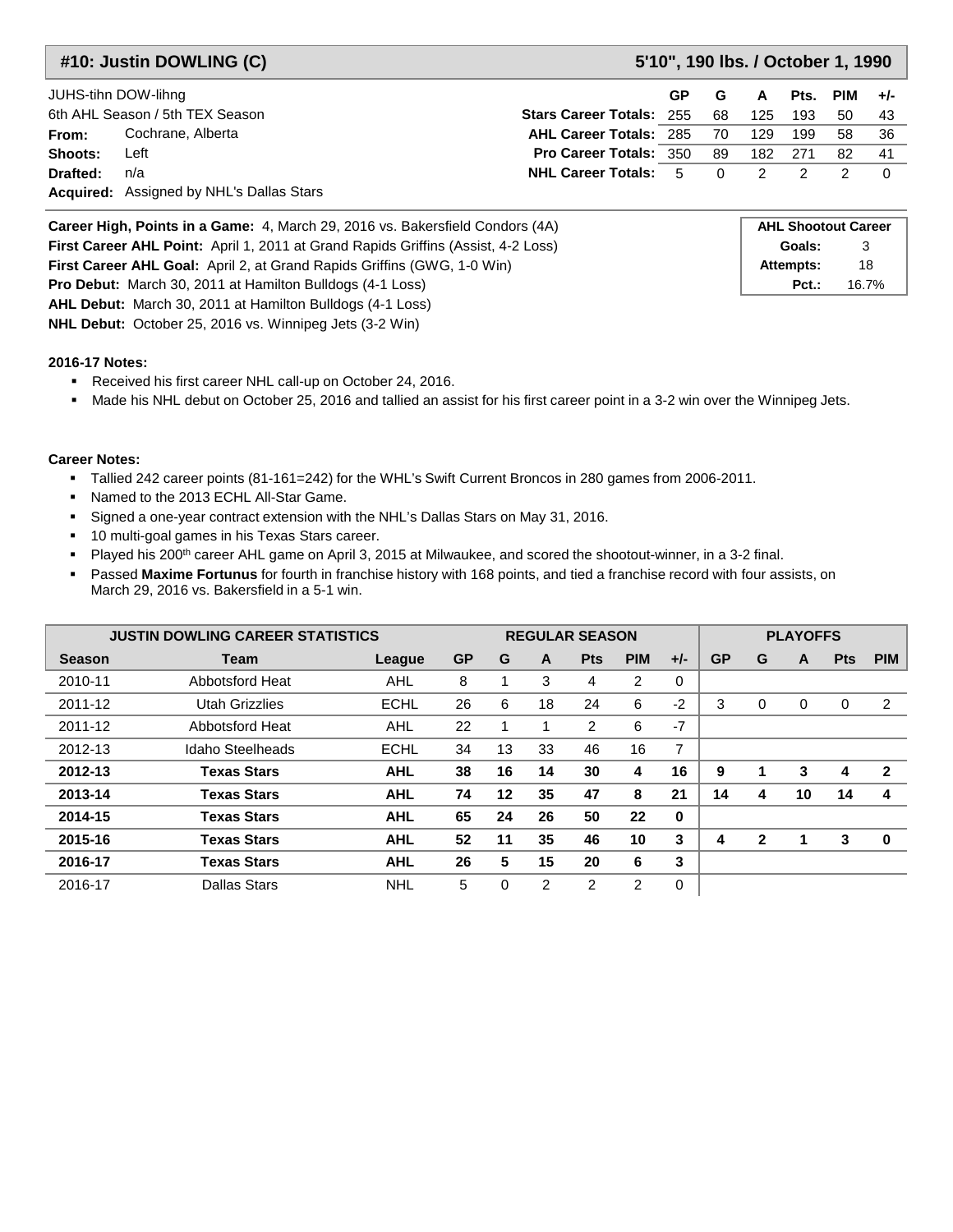### **#13: Patrik NEMETH (D) 6'3", 230 lbs. / February 8, 1992**

**Pct.:** 0.0%

**Attempts:** 1

|                                                         | <b>PA-trihk NEH-mehth</b><br>G<br>GP                                               |                               |                            |          |    |      |            |       |
|---------------------------------------------------------|------------------------------------------------------------------------------------|-------------------------------|----------------------------|----------|----|------|------------|-------|
|                                                         |                                                                                    |                               |                            |          | A  | Pts. | <b>PIM</b> | $+/-$ |
|                                                         | 5th AHL Season / 5thTEX Season<br><b>Stars Career Totals: 100</b>                  |                               |                            |          | 22 | 27   | 82         | -28   |
| From:                                                   | Stockholm, Sweden                                                                  | <b>AHL Career Totals: 100</b> |                            | -5       | 22 | -27  | 82         | -28   |
| Shoots:                                                 | Left                                                                               | <b>Pro Career Totals: 184</b> |                            | 5        | 33 | 38   | 116        | -20   |
| Drafted:                                                | Dallas, 2nd Round (41st Overall) in 2010                                           | <b>NHL Career Totals: 84</b>  |                            | $\Omega$ | 11 | 11   | 34         | -8    |
|                                                         | <b>Acquired:</b> Conditioning assignment from NHL's Dallas Stars                   |                               |                            |          |    |      |            |       |
| <b>Career High, Points in a Game: 2, multiple times</b> |                                                                                    |                               | <b>AHL Shootout Career</b> |          |    |      |            |       |
|                                                         | First Career AHL Point: November 25, 2012 at San Antonio Rampage (Assist, 5-3 Win) |                               |                            |          |    |      |            | 0     |

**AHL Debut:** October 13, 2012 at San Antonio Rampage (2-1 Win) **NHL Debut:** April 1, 2014 at Washington Capitals (5-0 Win)

#### **2016-17 Notes:**

Assigned to Texas on January 6, 2017 for a conditioning assignment.

**First Career AHL Goal:** February 12, 2013 vs. Houston Aeros (2-1 Loss)

- Won a gold medal with Sweden at the 2012 IIHF World Junior Championships, the first for Sweden since 1981 and second in team history.
- Represented Sweden at the 2011 World Junior Championships, the 2010 IIHF U18 World Junior Championships, and the 2010 World Junior-A Challenge.
- Scored the 2014 Calder Cup-winning goal for Texas at 14:30 of the first overtime in Game 5 at St. John's on June 17, 2014.

|               | <b>PATRIK NEMETH CAREER STATISTICS</b> |            |           | <b>REGULAR SEASON</b> |              |              |              |       |           | <b>PLAYOFFS</b> |   |            |            |  |  |
|---------------|----------------------------------------|------------|-----------|-----------------------|--------------|--------------|--------------|-------|-----------|-----------------|---|------------|------------|--|--|
| <b>Season</b> | <b>Team</b>                            | League     | <b>GP</b> | G                     | $\mathbf{A}$ | <b>Pts</b>   | <b>PIM</b>   | $+/-$ | <b>GP</b> | G               | A | <b>Pts</b> | <b>PIM</b> |  |  |
| 2010-11       | <b>AIK</b>                             | SEL        | 38        |                       | 6            | 7            | 18           |       | 7         | 0               | 0 | 0          | 2          |  |  |
| 2011-12       | <b>AIK</b>                             | <b>SEL</b> | 46        | 0                     | 3            | 3            | 55           |       | 11        | 0               |   |            | 8          |  |  |
| 2012-13       | <b>Texas Stars</b>                     | <b>AHL</b> | 47        | 1                     | 11           | $12 \,$      | 40           | 11    |           |                 |   |            |            |  |  |
| 2013-14       | <b>Texas Stars</b>                     | <b>AHL</b> | 37        | 3                     | 7            | 10           | 32           | 19    | 18        |                 | 4 | 5          | 8          |  |  |
| 2013-14       | Dallas Stars                           | <b>NHL</b> | 8         | 0                     | 0            | 0            | 6            | $-3$  | 5         | 0               | 0 | 0          | 12         |  |  |
| 2014-15       | <b>Texas Stars</b>                     | <b>AHL</b> | 8         | 0                     | 2            | 2            | 6            | $-3$  | 2         |                 |   |            | 4          |  |  |
| 2014-15       | Dallas Stars                           | <b>NHL</b> | 22        | 0                     | 3            | 3            | 6            | 0     |           |                 |   |            |            |  |  |
| 2015-16       | <b>Texas Stars</b>                     | <b>AHL</b> | 7         | 0                     | 1            |              | $\mathbf{2}$ | 1     |           |                 |   |            |            |  |  |
| 2015-16       | Dallas Stars                           | <b>NHL</b> | 38        | $\Omega$              | 8            | 8            | 14           | $-1$  |           |                 |   |            |            |  |  |
| 2016-17       | <b>Texas Stars</b>                     | <b>AHL</b> | 1         | 1                     | 1            | $\mathbf{2}$ | $\mathbf{2}$ | 0     |           |                 |   |            |            |  |  |
| 2016-17       | <b>Dallas Stars</b>                    | <b>NHL</b> | 16        | 0                     | 0            | 0            | 8            | $-4$  |           |                 |   |            |            |  |  |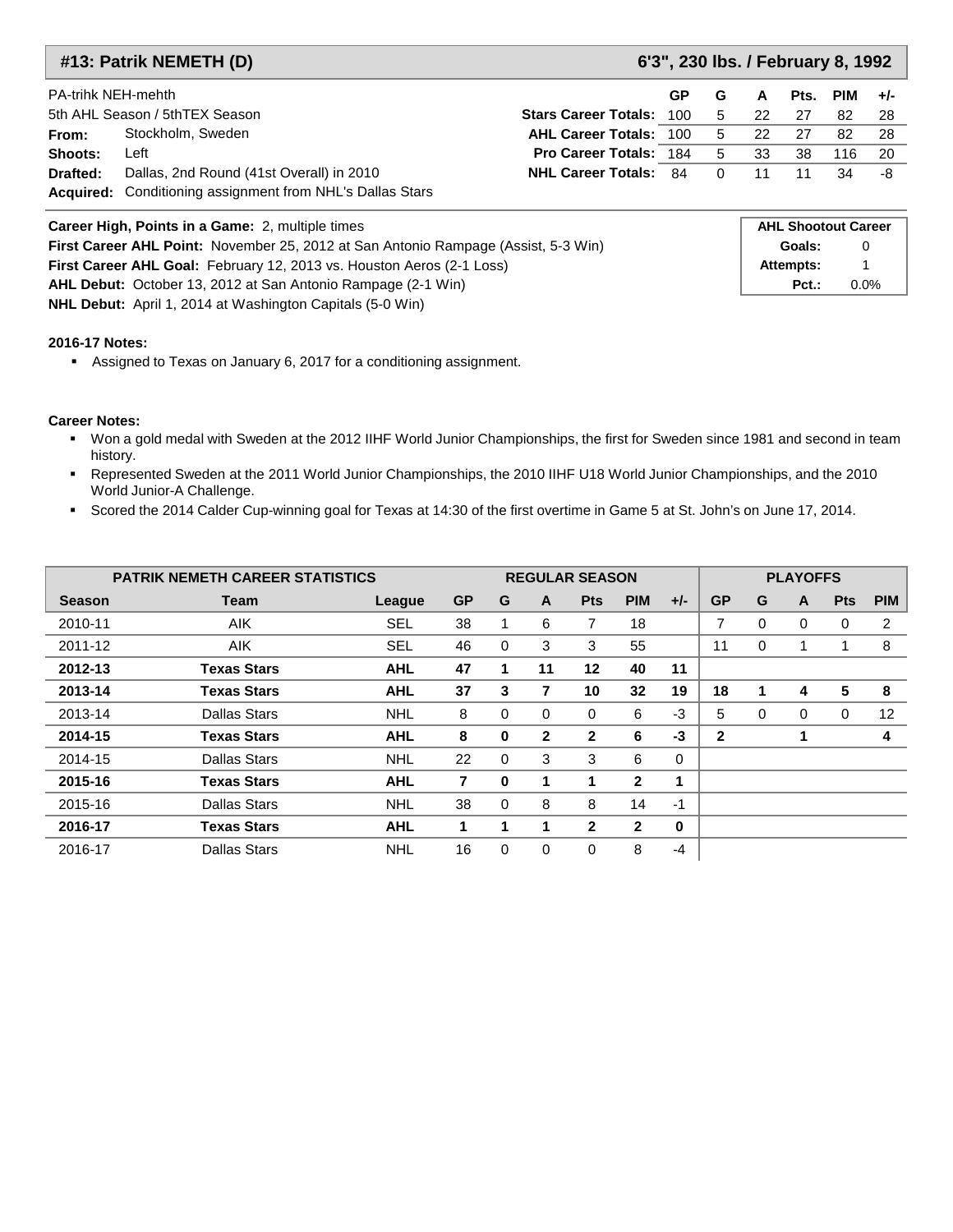### **#14: Gemel SMITH (C) 5'10", 200 lbs. / April 16, 1994**

| jeh-MEHL SMIHTH |                                                                                              |                                 | <b>GP</b> | G   | A    | Pts. | PIM | $+/-$ |
|-----------------|----------------------------------------------------------------------------------------------|---------------------------------|-----------|-----|------|------|-----|-------|
|                 | 3rd AHL Season / 3rd TEX Season                                                              | <b>Stars Career Totals: 153</b> |           | -29 | 33   | 62   | 75. |       |
| From:           | Toronto, Ontario                                                                             | <b>AHL Career Totals: 153</b>   |           | 29  | - 33 | -62  | 75  |       |
| Shoots:         | Riaht                                                                                        | <b>Pro Career Totals: 157</b>   |           | 30  | 36   | 66   |     |       |
| Drafted:        | Dallas, 4th Round (104th Overall) in 2012<br><b>Acquired:</b> Assigned by NHL's Dallas Stars | <b>NHL Career Totals: 12 2</b>  |           |     |      |      |     |       |

| <b>Career High, Points in a Game: 2, multiple times</b>                                   | <b>AHL Shootout Career</b> |         |  |  |  |  |
|-------------------------------------------------------------------------------------------|----------------------------|---------|--|--|--|--|
| <b>First Career AHL Point:</b> October 17, 2014 at Oklahoma City Barons (Assist, 3-2 Win) | Goals:                     |         |  |  |  |  |
| <b>First Career AHL Goal:</b> December 26, 2014 at San Antonio Rampage (7-3 Loss)         | Attempts:                  |         |  |  |  |  |
| <b>Pro Debut:</b> October 17, 2014 at Oklahoma City Barons (3-2 Win)                      | $Pct.$ :                   | $0.0\%$ |  |  |  |  |
| AHL Debut: October 17, 214 at Oklahoma City Barons (3-2 Win)                              |                            |         |  |  |  |  |

### **NHL Debut:**

#### **2016-17 Notes:**

- Received his first career NHL call-up on October 21, 2016 to the Dallas Stars. Made his NHL debut on October 22, 2016 for Dallas in a 3-0 loss to the Columbus Blue Jackets.
- Scored his first two career NHL goals on November 6, 2016 at the Chicago Blackhawks.

- Tallied 203 career points (89-114=203) in 264 games between the OHL's Owen Sound Attack (2010-2013) and London Knights (2013-14).
- Won the 2011 OHL Championship with the Owen Sound Tigers.
- Won a bronze medal with Canada at the 2012 IIHF U18 World Championships.
- Signed a three-year entry-level contract with the NHL's Dallas Stars on May 31, 2014.
- Younger brother Givani Smith is currently playing for the OHL's Guelph Storm and was a second-round pick of the Detroit Red Wings in the 2016 NHL Entry Draft.

| <b>GEMEL SMITH CAREER STATISTICS</b> |                     |             |           | <b>REGULAR SEASON</b> |    |            |            |       |           | <b>PLAYOFFS</b> |          |            |            |  |  |
|--------------------------------------|---------------------|-------------|-----------|-----------------------|----|------------|------------|-------|-----------|-----------------|----------|------------|------------|--|--|
| <b>Season</b>                        | Team                | League      | <b>GP</b> | G                     | A  | <b>Pts</b> | <b>PIM</b> | $+/-$ | <b>GP</b> | G               | A        | <b>Pts</b> | <b>PIM</b> |  |  |
| 2014-15                              | Texas Stars         | <b>AHL</b>  | 68        | 10                    | 17 | 27         | 38         | 9     |           |                 |          |            |            |  |  |
| 2015-16                              | Idaho Steelheads    | <b>ECHL</b> | 4         |                       | 3  | 4          | 2          | 0     |           |                 |          |            |            |  |  |
| 2015-16                              | Texas Stars         | <b>AHL</b>  | 65        | 13                    | 13 | 26         | 24         | -2    | 3         | 0               | $\bf{0}$ | 0          | 2          |  |  |
| 2016-17                              | Texas Stars         | <b>AHL</b>  | 20        | 6                     | 3  | 9          | 13         | 2     |           |                 |          |            |            |  |  |
| 2016-17                              | <b>Dallas Stars</b> | <b>NHL</b>  | 12        | っ                     |    | 3          | 21         |       |           |                 |          |            |            |  |  |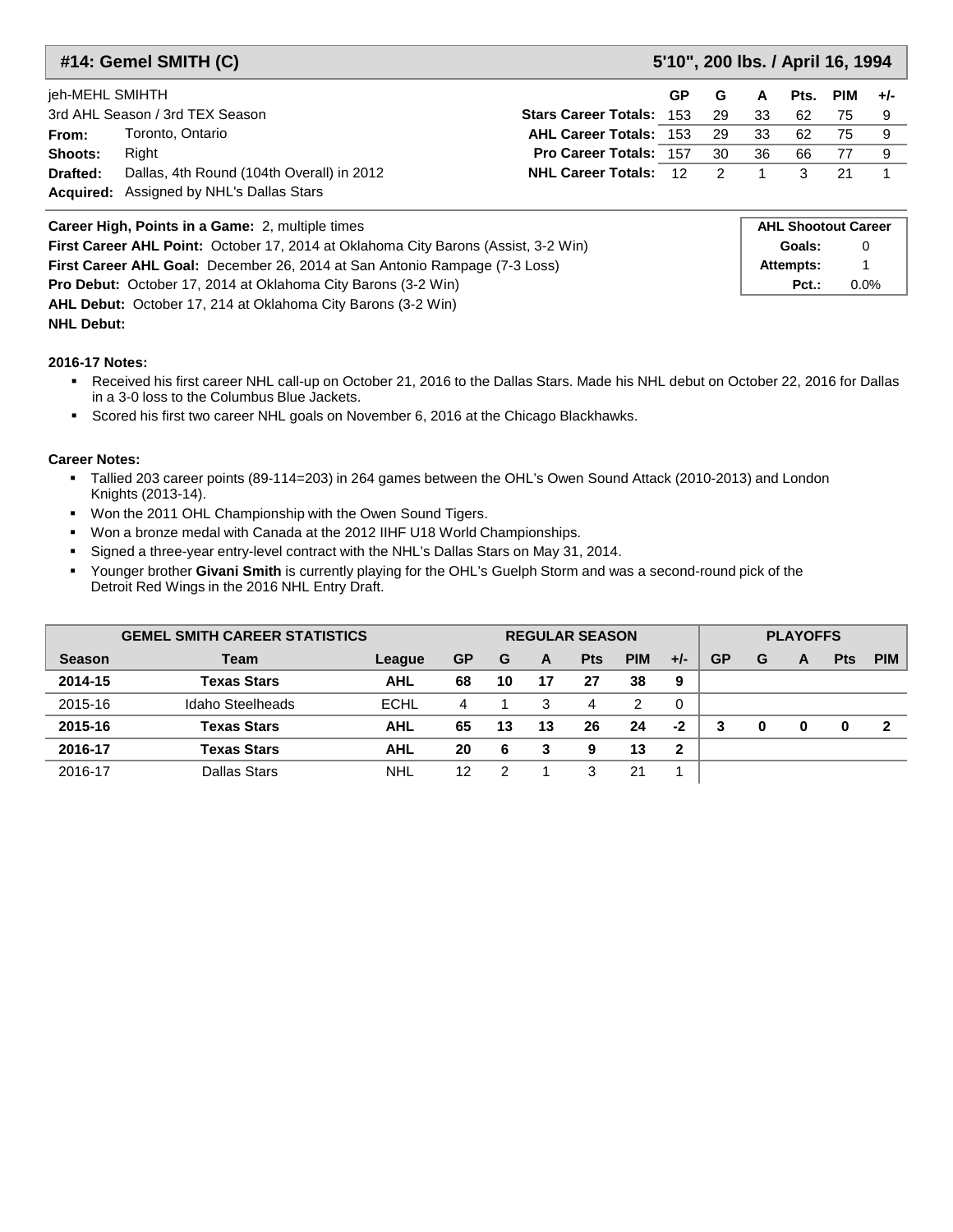| #15: Austin FYTEN (LW)                                                                           |                                                                   |                               | 6'2", 200 lbs. / May 3, 1991 |    |    |     |     |      |  |  |  |
|--------------------------------------------------------------------------------------------------|-------------------------------------------------------------------|-------------------------------|------------------------------|----|----|-----|-----|------|--|--|--|
|                                                                                                  | AW-stihn FIGH-tehn<br>G<br><b>GP</b>                              |                               |                              |    |    |     |     |      |  |  |  |
|                                                                                                  | 4th AHL Season / 2nd TEX Season<br><b>Stars Career Totals: 34</b> |                               |                              | 4  | 6  | 10  | 47  | -6   |  |  |  |
| From:                                                                                            | Sundre, Alberta                                                   | <b>AHL Career Totals: 151</b> |                              | 13 | 29 | 42  | 165 | 0    |  |  |  |
| Shoots:                                                                                          | Left                                                              | <b>Pro Career Totals: 253</b> |                              | 45 | 73 | 118 | 345 | - 32 |  |  |  |
| Drafted:                                                                                         | n/a                                                               | <b>NHL Career Totals:</b>     |                              |    |    |     |     |      |  |  |  |
|                                                                                                  | <b>Acquired:</b> Signed to an AHL Standard Player Contract        |                               |                              |    |    |     |     |      |  |  |  |
| <b>Career High, Points in a Game:</b> 4, December 29, 2012 at Bakersfield Condors (ECHL, 2G, 2A) |                                                                   |                               | <b>AHL Shootout Career</b>   |    |    |     |     |      |  |  |  |

**AHL Debut:** February 1, 2013 at Houston Aeros (2-1 Win) **NHL Debut:** … **First Career AHL Goal:** February 2, 2014 at Texas Stars (7-4 Win) **Attempts:** 3 **Pro Debut:** October 12, 2012 vs. Utah Grizzlies (ECHL, 5-3 Loss) **Pct.: Pct.:** 0.0% **First Career AHL Point:** February 5, 2013 vs. Rockford IceHogs (Assist, 5-4 SOL) **Goals:** 0

#### **2016-17 Notes:**

Scored his first career Texas goal on October 19, 2016 at Stockton.

- Appeared in 193 career games for the WHL's Lethbridge Hurricanes from 2007-2011, and tallied 122 points (55-67=122). Also appeared in six playoff games for the Vancouver Giants in 2011-12.
- Signed an AHL contract with the Texas Stars on August 6, 2016.

|               | <b>AUSTIN FYTEN CAREER STATISTICS</b> |             |           |    | <b>REGULAR SEASON</b> |            |            |              |           | <b>PLAYOFFS</b> |    |            |            |  |  |
|---------------|---------------------------------------|-------------|-----------|----|-----------------------|------------|------------|--------------|-----------|-----------------|----|------------|------------|--|--|
| <b>Season</b> | Team                                  | League      | <b>GP</b> | G  | A                     | <b>Pts</b> | <b>PIM</b> | $+/-$        | <b>GP</b> | G               | A  | <b>Pts</b> | <b>PIM</b> |  |  |
| 2012-13       | Idaho Steelheads                      | <b>ECHL</b> | 46        | 14 | 27                    | 41         | 55         | 16           | 17        | 5               | 6  | 11         | 10         |  |  |
| 2012-13       | <b>Texas Stars</b>                    | AHL         | 11        | 0  | 2                     | 2          | 4          | 4            |           |                 |    |            |            |  |  |
| 2013-14       | Oklahoma City Barons                  | AHL         | 47        |    | 13                    | 20         | 31         | 7            | 3         |                 |    | 2          | $\Omega$   |  |  |
| 2013-14       | Idaho Steelheads                      | <b>ECHL</b> | 15        | 9  | 6                     | 15         | 37         | 3            |           |                 |    |            |            |  |  |
| 2014-15       | Lehigh Valley Phantoms                | <b>AHL</b>  | 64        | 2  | 9                     | 11         | 85         | -9           |           |                 |    |            |            |  |  |
| 2015-16       | South Carolina Stingrays              | <b>ECHL</b> | 41        | 9  | 11                    | 20         | 88         | 13           | 19        | 8               | 11 | 19         | 28         |  |  |
| 2015-16       | <b>Hershey Bears</b>                  | AHL         | 6         | 0  |                       |            | 2          | $-4$         |           |                 |    |            |            |  |  |
| 2016-17       | <b>Texas Stars</b>                    | <b>AHL</b>  | 23        | 4  | 4                     | 8          | 43         | $\mathbf{2}$ |           |                 |    |            |            |  |  |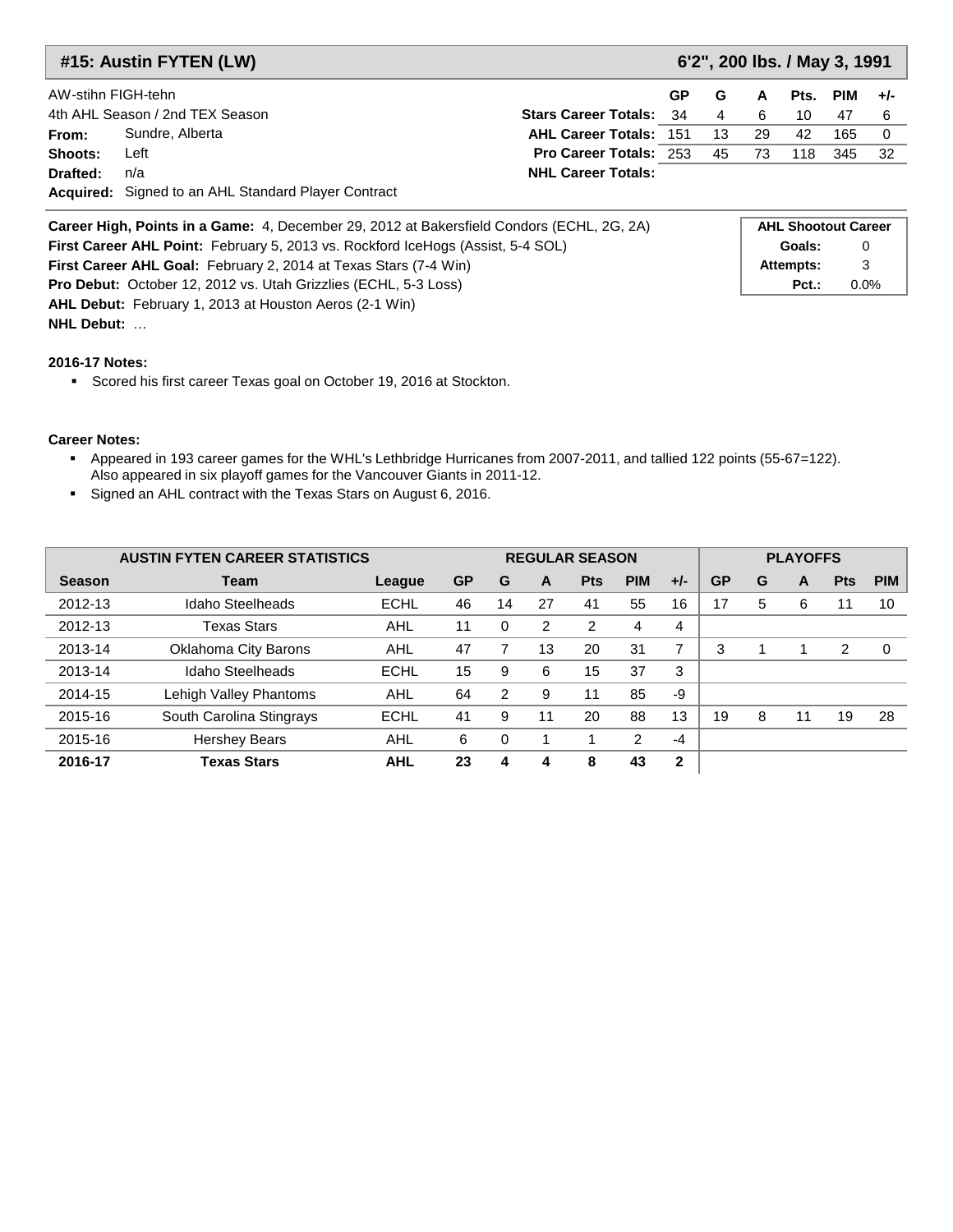### **#17: Ludwig BYSTROM (D) 6'0", 175 lbs. / July 20, 1994**

|          | LOOD-vihg BEE-struhm<br>GP.                     |                                   |  |  | A  |     | Pts. PIM | $+/-$ |
|----------|-------------------------------------------------|-----------------------------------|--|--|----|-----|----------|-------|
|          | 2nd AHL Season / 2nd TEX Season                 | <b>Stars Career Totals: 105 2</b> |  |  | 24 | -26 | 42       | 18    |
| From:    | Ornskoldsvik, Sweden                            | AHL Career Totals: 105 2          |  |  | 24 | -26 | 42       | 18    |
| Shoots:  | Left                                            | <b>Pro Career Totals: 245 9</b>   |  |  | 40 | 49  | 94       | -41   |
| Drafted: | Dallas, 2nd Round (43rd Overall) in 2012        | <b>NHL Career Totals:</b>         |  |  |    |     |          |       |
|          | <b>Acquired:</b> Assigned by NHL's Dallas Stars |                                   |  |  |    |     |          |       |

| Career High, Points in a Game: 2, multiple times                                       | <b>AHL Shootout Career</b> |
|----------------------------------------------------------------------------------------|----------------------------|
| <b>First Career AHL Point:</b> March 15, 2015 vs. Milwaukee Admirals (Assist, 6-2 Win) | Goals:                     |
| First Career AHL Goal: January 2, 2016 at Stockton Heat (7-6 SOL)                      | Attempts:                  |
| <b>AHL Debut:</b> March 15, 2015 vs. Milwaukee Admirals (6-2 Win)                      | $Pct.$ :                   |
| <b>NHL Debut:</b>                                                                      |                            |

#### **2016-17 Notes:**

...

- Won a silver medal competing for Sweden at the 2012 IIHF U18 World Junior Championships.
- Over his junior and professional career combined, tallied 23 points (7-16=23) in 140 Swedish Hockey League games.
- Signed a three-year entry-level contract with the NHL's Dallas Stars on July 16, 2012.
- Appeared in the 2014 AHL All-Star Classic as the AHL hosted his Swedish team Farjestads in the exhibition. The AHL All-Stars won 7-2.

|               | <b>LUDWIG BYSTROM CAREER STATISTICS</b> |            |           | <b>REGULAR SEASON</b> |    |            |            |       | <b>PLAYOFFS</b> |   |              |            |            |  |
|---------------|-----------------------------------------|------------|-----------|-----------------------|----|------------|------------|-------|-----------------|---|--------------|------------|------------|--|
| <b>Season</b> | Team                                    | League     | <b>GP</b> | G                     | A  | <b>Pts</b> | <b>PIM</b> | $+/-$ | <b>GP</b>       | G | A            | <b>Pts</b> | <b>PIM</b> |  |
| 2010-11       | <b>MODO Hockey Ornskoldsvik</b>         | SEL        |           | 0                     | 0  | 0          | 0          | 0     |                 |   |              |            |            |  |
| 2011-12       | MODO Hockey Ornskoldsvik                | <b>SEL</b> | 20        | $\Omega$              |    |            | 8          | 2     |                 |   |              |            |            |  |
| 2012-13       | MODO Hockey Ornskoldsvik                | SEL        | 30        | 3                     | 3  | 6          | 2          | 7     |                 |   |              |            |            |  |
| 2013-14       | Farjestads BK Karlstad                  | SweHL      | 51        | 3                     | 8  | 11         | 24         | 10    | 10              | 0 | $\Omega$     | O          | 2          |  |
| 2014-15       | Farjestads BK Karlstad                  | SweHL      | 38        |                       | 4  | 5          | 18         | 4     |                 |   |              |            |            |  |
| 2014-15       | <b>Texas Stars</b>                      | <b>AHL</b> | 12        | $\bf{0}$              | 3  | 3          | 4          | 3     |                 |   |              |            |            |  |
| 2015-16       | <b>Texas Stars</b>                      | <b>AHL</b> | 65        | 2                     | 14 | 16         | 20         | 3     | 4               | 0 | <sup>0</sup> |            | $\bf{0}$   |  |
| 2016-17       | <b>Texas Stars</b>                      | <b>AHL</b> | 28        | 0                     |    |            | 18         | 12    |                 |   |              |            |            |  |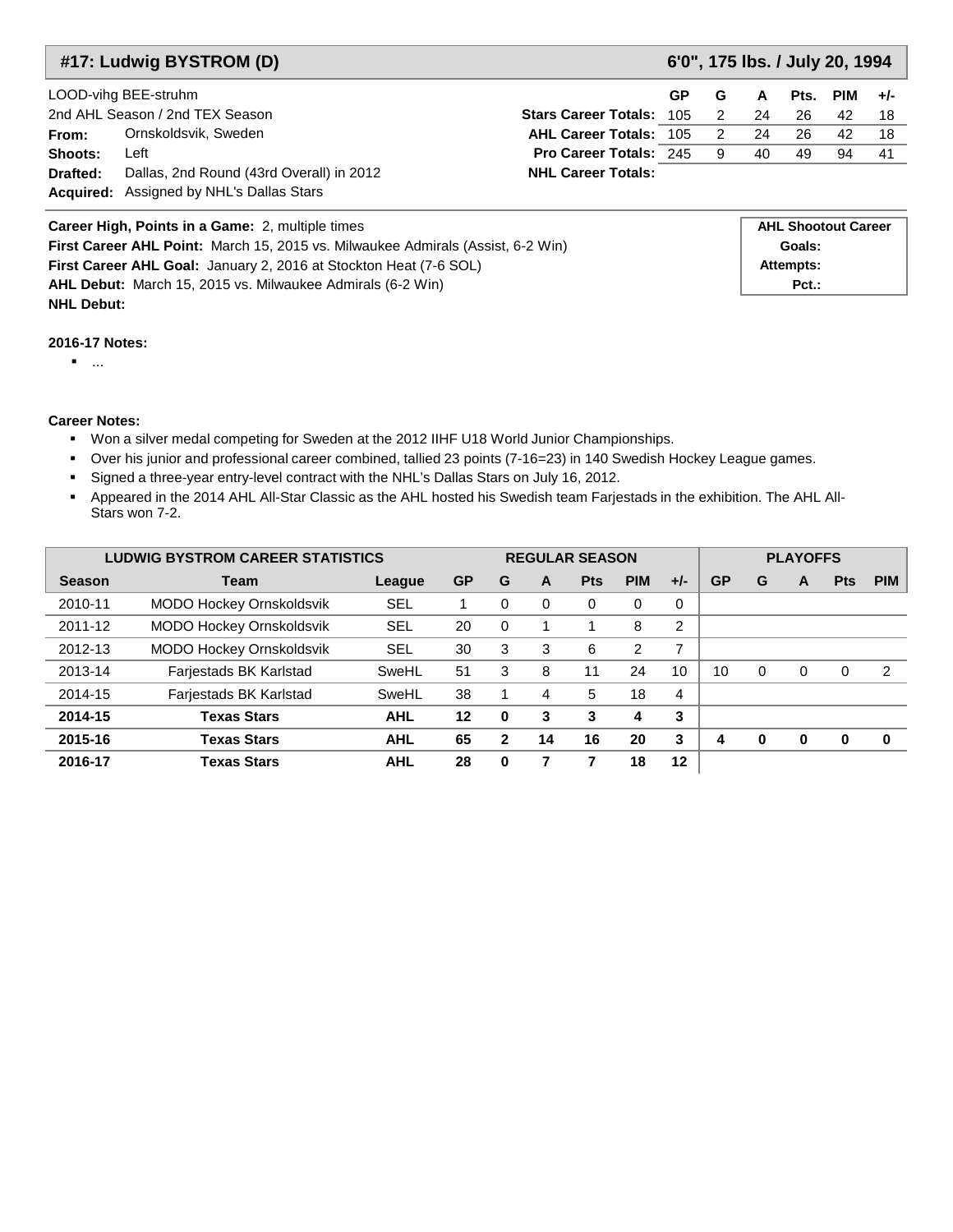| 5'10", 190 lbs / May 3, 1992<br>#19: Brendan RANFORD (LW) |                                                                                                    |                                 |  |    |     |          |     |       |  |  |  |
|-----------------------------------------------------------|----------------------------------------------------------------------------------------------------|---------------------------------|--|----|-----|----------|-----|-------|--|--|--|
|                                                           | BREHN-dehn RAN-fuhrd<br>GP                                                                         |                                 |  |    |     |          | PIM | $+/-$ |  |  |  |
|                                                           | 4th AHL Season / 4th TEX Season                                                                    | <b>Stars Career Totals: 239</b> |  | 54 | 101 | 155      | 85  | - 14  |  |  |  |
| From:                                                     | Edmonton, Alberta                                                                                  | <b>AHL Career Totals: 239</b>   |  | 54 | 101 | 155      | 85  | - 14  |  |  |  |
| Shoots:                                                   | Left                                                                                               | <b>Pro Career Totals: 240</b>   |  | 54 | 101 | 155      | 85  | -14   |  |  |  |
| Drafted:                                                  | Philadelphia, 7th Round (209th Overall) in 2010<br><b>Acquired:</b> Assigned by NHL's Dallas Stars | <b>NHL Career Totals:</b>       |  | 0  | 0   | $\Omega$ |     | -0    |  |  |  |

| Career High, Points in a Game: 4, January 16, 2016 at San Diego Gulls (3G, 1A)       | <b>AHL Shootout Career</b> |       |
|--------------------------------------------------------------------------------------|----------------------------|-------|
| First Career AHL Point: October 18, 2013 at San Antonio Rampage (Assist, 3-1 Win)    | Goals:                     |       |
| <b>First Career AHL Goal: October 18, 2013 at San Antonio Rampage (GWG, 3-1 Win)</b> | Attempts:                  | 16    |
| <b>Pro Debut:</b> October 15, 2013 at Oklahoma City Barons (2-1 OTL)                 | $Pct.$ :                   | 43.8% |
| <b>AHL Debut:</b> October 15, 2013 at Oklahoma City Barons (2-1 OTL)                 |                            |       |

**NHL Debut:** February 19, 2015 vs. San Jose Sharks (5-2 Loss)

#### **2016-17 Notes:**

- Recorded the 50th goal of his pro career, and his first of the season, on November 12, 2016 vs. the San Jose Barracuda.
- Tallied the 100th assist and 150th point of his pro career on November 30, 2016 at Chicago.

#### **Career Notes:**

- Tallied 357 career points (137-220=357) in 348 games for the WHL's Kamloops Blazers from 2007-2013.
- Signed a one-year contract extension with the NHL's Dallas Stars on May 31, 2016.
- **Named to the AHL All-Star Classic in 2016.**
- Led Texas in scoring with 59 points (19-40=59) in 2015-16, and appeared in his 200th career game for the franchise on March 5, 2016 vs. Manitoba in a 6-1 win.
- Scored his first career AHL hat trick on January 16, 2016 at San Diego in a 5-3 win.
- Holds the franchise playoff records with a five-game goal streak and six-game point streak.
- Nephew of **Bill Ranford**, former NHL goaltender, two-time Stanley Cup winner, and current goaltending coach for the NHL's Los Angeles Kings.

| <b>BRENDAN RANFORD CAREER STATISTICS</b> |                     |            |           | <b>REGULAR SEASON</b> |    |            |            |       |           |   | <b>PLAYOFFS</b> |            |            |  |  |  |
|------------------------------------------|---------------------|------------|-----------|-----------------------|----|------------|------------|-------|-----------|---|-----------------|------------|------------|--|--|--|
| <b>Season</b>                            | Team                | League     | <b>GP</b> | G                     | A  | <b>Pts</b> | <b>PIM</b> | $+/-$ | <b>GP</b> | G | A               | <b>Pts</b> | <b>PIM</b> |  |  |  |
| 2013-14                                  | <b>Texas Stars</b>  | <b>AHL</b> | 65        | 12                    | 21 | 33         | 14         | 10    | 21        | 8 | 8               | 16         | 12         |  |  |  |
| 2014-15                                  | <b>Texas Stars</b>  | <b>AHL</b> | 73        | 18                    | 33 | 51         | 22         | 5     | 3         | 0 |                 |            | 0          |  |  |  |
| 2014-15                                  | <b>Dallas Stars</b> | <b>NHL</b> |           | 0                     | 0  | 0          | 0          | 0     |           |   |                 |            |            |  |  |  |
| 2015-16                                  | <b>Texas Stars</b>  | <b>AHL</b> | 76        | 19                    | 40 | 59         | 49         | -1    | 4         |   | 3               | 4          | д          |  |  |  |
| 2016-17                                  | <b>Texas Stars</b>  | <b>AHL</b> | 25        | 5                     |    | 12         |            | 0     |           |   |                 |            |            |  |  |  |

I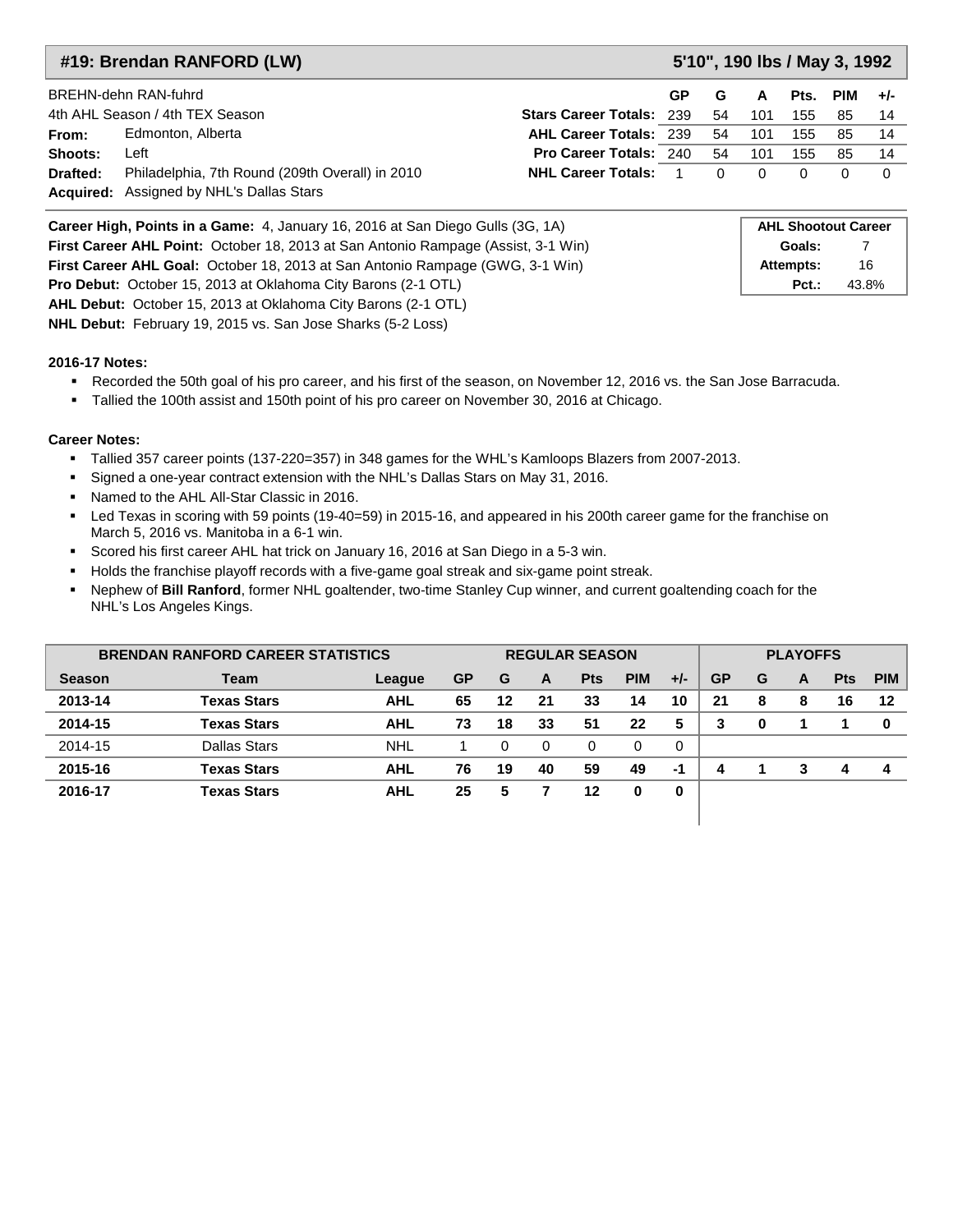|                                | #20: Ethan WEREK (C)<br>6'2", 200 lbs / June 7, 1991       |                               |                            |    |    |      |     |                |  |  |  |
|--------------------------------|------------------------------------------------------------|-------------------------------|----------------------------|----|----|------|-----|----------------|--|--|--|
| EE-thihn WAIR-ehk              |                                                            |                               | GP                         | G  | A  | Pts. | PIM | $+/-$          |  |  |  |
|                                | 6th AHL Season / 1st TEX Season                            | <b>Stars Career Totals:</b>   | 10                         | 3  | 3  | 6    | 25  | $\overline{2}$ |  |  |  |
| From:                          | Markham, Ontario                                           | <b>AHL Career Totals: 285</b> |                            | 45 | 53 | 98   | 207 | $-24$          |  |  |  |
| Shoots:                        | Left                                                       | <b>Pro Career Totals: 312</b> |                            | 58 | 69 | 127  | 225 | -8             |  |  |  |
| Drafted:                       | New York Rangers, 2nd Round (47th Overall) in 2009         | <b>NHL Career Totals:</b>     |                            |    |    |      |     |                |  |  |  |
|                                | <b>Acquired:</b> Signed to a Professional Tryout Agreement |                               |                            |    |    |      |     |                |  |  |  |
| Career High, Points in a Game: |                                                            |                               | <b>AHL Shootout Career</b> |    |    |      |     |                |  |  |  |

| Career High, Points in a Game:                                                               | ANL SHOOLOUL CATEEL |       |
|----------------------------------------------------------------------------------------------|---------------------|-------|
| <b>First Career AHL Point:</b> October 8, 2011 vs. Bridgeport Sound Tigers (Assist, 4-2 Win) | Goals:              |       |
| <b>First Career AHL Goal:</b> December 9, 2011 vs. Adirondack Phantoms (2-1 Win)             | Attempts:           | 12    |
| <b>Pro Debut:</b> October 8, 2011 vs. Bridgeport Sound Tigers (4-2 Win)                      | $Pct.$ :            | 25.0% |
| <b>AHL Debut:</b> October 8, 2011 vs. Bridgeport Sound Tigers (4-2 Win)                      |                     |       |
| <b>NHL Debut:</b>                                                                            |                     |       |

- Signed to a professional tryout agreement and made his Texas Stars debut on October 29, 2016 in a 2-1 overtime win over the Ontario Reign.
- Scored his first career Texas goal on November 2, 2016 at Tucson in a 4-3 win.

- Tallied 179 career points (86-93=179) in 170 games for the OHL's Kingston Frontenacs from 2008-2011.
- Competed for Canada in the 2009 U-18 World Junior Championship with six points in six games (4-2=6).
- Traded to the Phoenix Coyotes from the New York Rangers in May 2011, and signed a three-year entry-level contract with Phoenix.

|               | <b>ETHAN WEREK CAREER STATISTICS</b> |             |           |    |                   | <b>REGULAR SEASON</b> | <b>PLAYOFFS</b> |              |           |   |   |            |            |
|---------------|--------------------------------------|-------------|-----------|----|-------------------|-----------------------|-----------------|--------------|-----------|---|---|------------|------------|
| <b>Season</b> | Team                                 | League      | <b>GP</b> | G  | A                 | <b>Pts</b>            | <b>PIM</b>      | $+/-$        | <b>GP</b> | G | A | <b>Pts</b> | <b>PIM</b> |
| 2011-12       | <b>Portland Pirates</b>              | AHL         | 67        | 10 | 9                 | 19                    | 53              | $-3$         |           |   |   |            |            |
| 2012-13       | <b>Portland Pirates</b>              | AHL         | 67        | 11 | 14                | 25                    | 43              | $-7$         |           | 0 |   |            | $\Omega$   |
| 2013-14       | <b>Portland Pirates</b>              | <b>AHL</b>  | 48        | 4  | 8                 | 12                    | 32              | $-18$        |           |   |   |            |            |
| 2014-15       | <b>Providence Bruins</b>             | AHL         | 53        | 8  | $12 \overline{ }$ | 20                    | 30              | $-4$         |           |   |   |            |            |
| 2015-16       | Florida Everblades                   | <b>ECHL</b> | 25        | 12 | 14                | 26                    | 16              | 17           | 5         |   | 3 | 4          | 4          |
| 2015-16       | <b>Charlotte Checkers</b>            | <b>AHL</b>  | 40        | 9  | 7                 | 16                    | 24              | 6            |           |   |   |            |            |
| 2016-17       | Orlando Solar Bears                  | <b>ECHL</b> | 2         |    | 2                 | 3                     | 2               | $-1$         |           |   |   |            |            |
| 2016-17       | <b>Texas Stars</b>                   | <b>AHL</b>  | 10        | 3  | 3                 | 6                     | 25              | $\mathbf{2}$ |           |   |   |            |            |
|               |                                      |             |           |    |                   |                       |                 |              |           |   |   |            |            |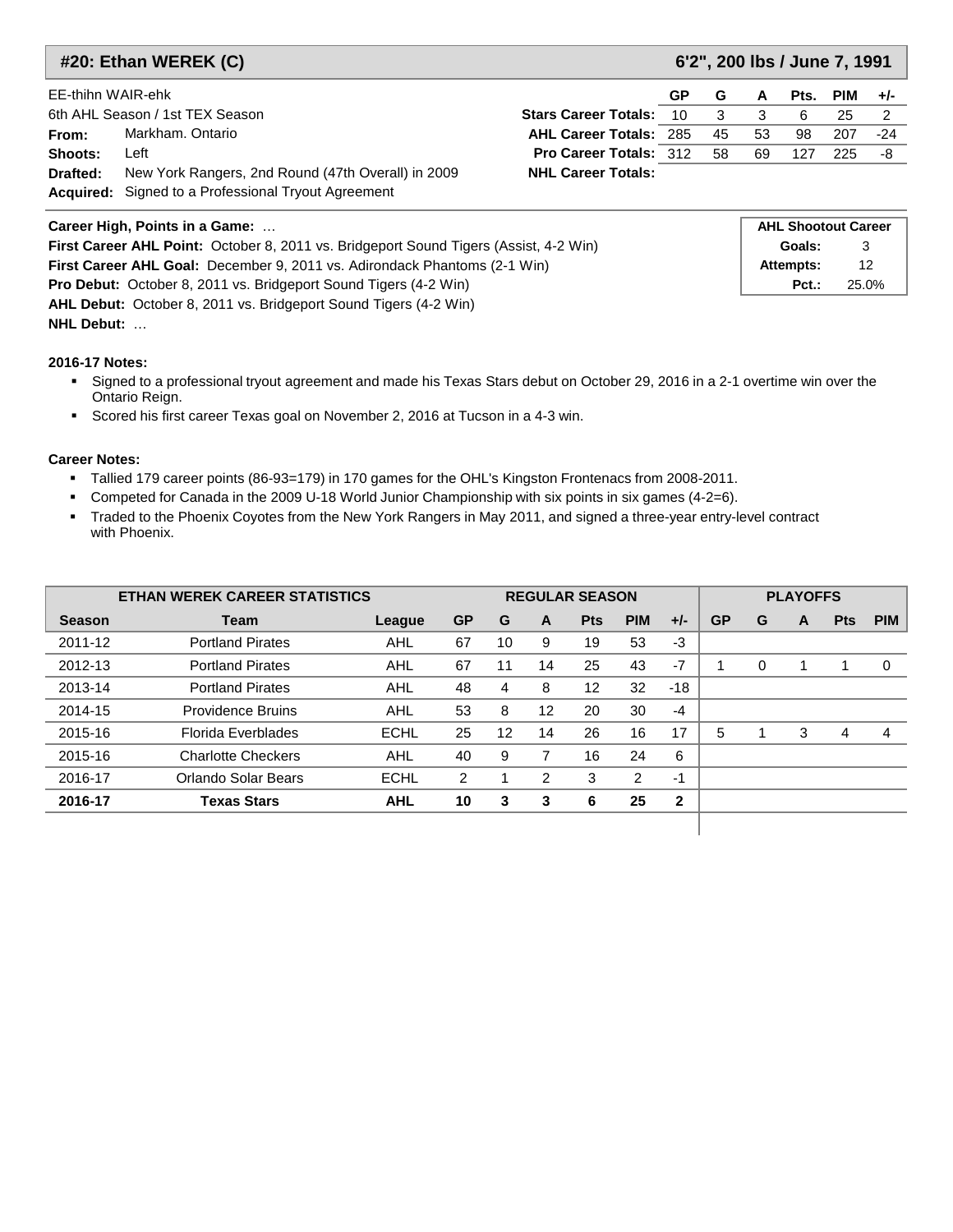**#21: Cole ULLY (LW) 5'11", 170 lbs. / February 20, 1995**

| KOHL YEW-lee    |                                                 |                                    | GP G |    | A  |     | Pts. PIM $+/-$ |     |
|-----------------|-------------------------------------------------|------------------------------------|------|----|----|-----|----------------|-----|
|                 | 2nd AHL Season / 2nd TEX Season                 | <b>Stars Career Totals: 63</b>     |      | 14 | 16 | -30 | 22.            |     |
| From:           | Calgary, Alberta                                | <b>AHL Career Totals: 63</b>       |      | 14 | 16 | -30 | 22.            |     |
| Shoots:         | Left                                            | <b>Pro Career Totals: 69 15 21</b> |      |    |    | 36  | 22.            | -10 |
| <b>Drafted:</b> | Dallas, 5th Round (131st Overall) in 2013       | <b>NHL Career Totals:</b>          |      |    |    |     |                |     |
|                 | <b>Acquired:</b> Assigned by NHL's Dallas Stars |                                    |      |    |    |     |                |     |

| <b>Career High, Points in a Game:</b> 4, multiple times (WHL)                   | <b>AHL Shootout Career</b> |         |
|---------------------------------------------------------------------------------|----------------------------|---------|
| First Career AHL Point: April 17, 2015 at San Antonio Rampage (Assist, 3-2 Win) | Goals:                     | 0       |
| <b>First Career AHL Goal:</b> October 17, 2015 at Chicago Wolves (7-3 Win)      | Attempts:                  |         |
| <b>Pro Debut:</b> April 17, 2015 at San Antonio Rampage (3-2 Win)               | $Pct.$ :                   | $0.0\%$ |
| <b>AHL Debut:</b> April 17, 2015 at San Antonio Rampage (3-2 Win)               |                            |         |

#### **2016-17 Notes:**

...

**NHL Debut:**

- Tallied 237 career points (95-142=237) in 256 games for the WHL's Kamloops Blazers from 2010-2015.
- **In 2014-15, ranked fifth in the WHL in assists (60) and points (94).**
- Signed a three-year entry-level contract with the NHL's Dallas Stars on December 19, 2014.
- Tallied his first career point in his AHL and Texas debut on April 17, 2015 with an assist at San Antonio (3-2 Win).

|               | <b>COLE ULLY CAREER STATISTICS</b> |             |              |              |    | <b>REGULAR SEASON</b> |            |       |           |   | <b>PLAYOFFS</b> |            |            |
|---------------|------------------------------------|-------------|--------------|--------------|----|-----------------------|------------|-------|-----------|---|-----------------|------------|------------|
| <b>Season</b> | <b>Team</b>                        | League      | <b>GP</b>    | G            | A  | <b>Pts</b>            | <b>PIM</b> | $+/-$ | <b>GP</b> | G | A               | <b>Pts</b> | <b>PIM</b> |
| 2010-11       | <b>Kamloops Blazers</b>            | WHL         |              | $\Omega$     |    |                       | 0          | 0     |           |   |                 |            |            |
| 2011-12       | Kamloops Blazers                   | WHL         | 55           | 9            | 11 | 20                    | 2          | 7     | 6         |   |                 | 2          | 2          |
| 2012-13       | Kamloops Blazers                   | WHL         | 62           | 22           | 28 | 50                    | 37         | 27    | 15        |   |                 | 8          | 4          |
| 2013-14       | <b>Kamloops Blazers</b>            | WHL         | 69           | 30           | 42 | 72                    | 34         | $-7$  |           |   |                 |            |            |
| 2014-15       | Kamloops Blazers                   | WHL         | 69           | 34           | 60 | 94                    | 32         | 24    |           |   |                 |            |            |
| 2014-15       | <b>Texas Stars</b>                 | <b>AHL</b>  | $\mathbf{2}$ | $\mathbf{0}$ | 1  |                       | $\bf{0}$   |       | $\bf{0}$  | 0 | $\bf{0}$        | 0          | $\bf{0}$   |
| 2015-16       | Idaho Steelheads                   | <b>ECHL</b> | 6            |              | 5  | 6                     | 0          | -3    |           |   |                 |            |            |
| 2015-16       | <b>Texas Stars</b>                 | <b>AHL</b>  | 42           |              | 11 | 18                    | 18         | 5     |           |   |                 |            |            |
| 2016-17       | <b>Texas Stars</b>                 | <b>AHL</b>  | 19           |              | 4  | 11                    | 4          | 7     |           |   |                 |            |            |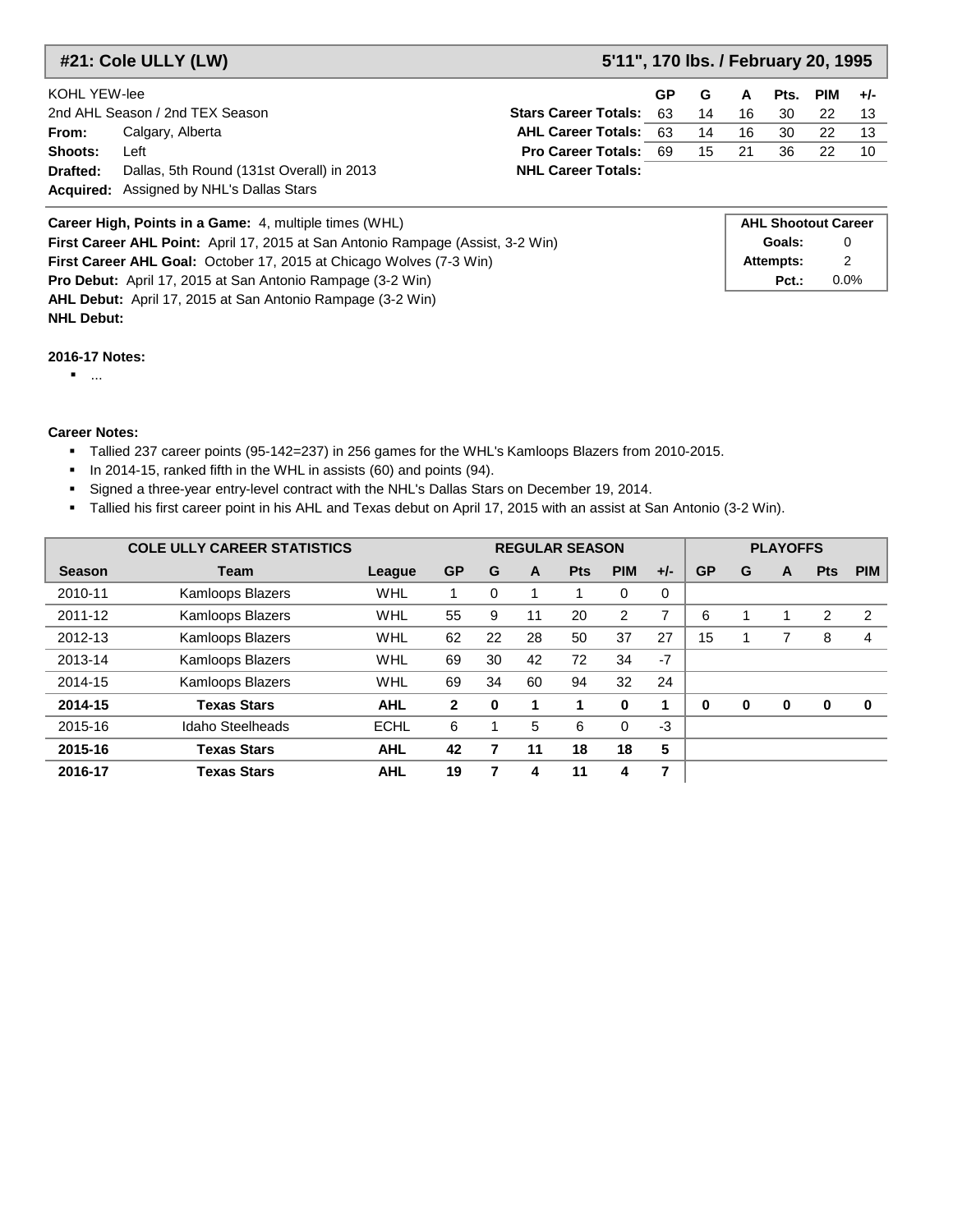|                                                                               | #22: Nick EBERT (D)                                                                  |                                |           | 6'0", 205 lbs. / May 11, 1994 |        |                            |            |          |
|-------------------------------------------------------------------------------|--------------------------------------------------------------------------------------|--------------------------------|-----------|-------------------------------|--------|----------------------------|------------|----------|
| NIHK EE-bert                                                                  |                                                                                      |                                | <b>GP</b> | G                             | A      | Pts.                       | <b>PIM</b> | $+/-$    |
|                                                                               | 3rd AHL Season / 1st TEX Season                                                      | <b>Stars Career Totals: 27</b> |           | 3                             | 5      | 8                          | 20         | 2        |
| From:                                                                         | Livingston, New Jersey                                                               | <b>AHL Career Totals: 116</b>  |           | 13                            | 21     | 34                         | 66         | 27       |
| Shoots:                                                                       | Right                                                                                | <b>Pro Career Totals: 120</b>  |           | 13                            | 24     | 37                         | 68         | 30       |
| Drafted:                                                                      | Los Angeles, 7th Round (211th Overall) in 2012                                       | <b>NHL Career Totals: 0</b>    |           | 0                             | 0      | 0                          | 0          | $\Omega$ |
| <b>Acquired:</b>                                                              | Assigned by NHL's Dallas Stars                                                       |                                |           |                               |        |                            |            |          |
|                                                                               | Career High, Points in a Game: 2, multiple times                                     |                                |           |                               |        | <b>AHL Shootout Career</b> |            |          |
|                                                                               | <b>First Career AHL Point:</b> October 24, 2014 vs. Portland Pirates (Goal, 5-2 Win) |                                |           |                               | Goals: |                            |            |          |
| <b>First Career AHL Goal:</b> October 24, 2014 vs. Portland Pirates (5-2 Win) | Attempts:                                                                            |                                |           |                               |        |                            |            |          |
| <b>Pro Debut:</b> March 22, 2013 at Idaho Steelheads (ECHL, 3-0 Loss)         | $Pct.$ :                                                                             |                                |           |                               |        |                            |            |          |

**NHL Debut:** …

- Tallied his first career goal and point in a Texas sweater on October 14, 2016 against the Charlotte Checkers in a 6-2 win.
- Appeared in his 100th career AHL game on November 11, 2016 at the Bakersfield Condors.

#### **Career Notes:**

- Tallied 18 points (6-12=18) in 53 games with the USHL's Waterloo Black Hawks in 2009-10. Appeared in 263 career games over four years in the OHL with the Windsor Spitfires (2010-2014) and Guelph Storm (2013-14), and tallied 171 points (41-130=171).
- Competed in the 2012 CHL Top Prospects Game.

**AHL Debut:** October 12, 2014 at Wilkes-Barre/Scranton Penguins (4-1 Win)

- Teammates with **Jason Dickinson** with the OHL's Guelph Storm during the 2013-14 season.
- Appeared in the 2014 Memorial Cup Final with Guelph before losing to the Edmonton Oil Kings, who were coached by **Derek Laxdal**. Finished +53 during the 2013-14 regular season. Tallied five assists and a +5 rating in four Memorial Cup games.
- Signed a three-year entry-level contract with the NHL's Los Angeles Kings on May 28, 2014.
- Acquired by the Dallas Stars on June 25, 2016 in exchange for **Jack Campbell**.

| <b>NICK EBERT CAREER STATISTICS</b> |                            |             | <b>REGULAR SEASON</b> |   |    |            |            |       |           | <b>PLAYOFFS</b> |   |            |            |  |
|-------------------------------------|----------------------------|-------------|-----------------------|---|----|------------|------------|-------|-----------|-----------------|---|------------|------------|--|
| <b>Season</b>                       | Team                       | League      | <b>GP</b>             | G | A  | <b>Pts</b> | <b>PIM</b> | $+/-$ | <b>GP</b> | G               | A | <b>Pts</b> | <b>PIM</b> |  |
| 2012-13                             | Ontario Reign              | <b>ECHL</b> | 4                     | 0 | 3  | 3          | 2          | 3     | 10        | 2               | 5 |            |            |  |
| 2014-15                             | <b>Manchester Monarchs</b> | AHL         | 45                    | 8 | 6  | 14         | 18         | 13    | 2         | 0               | 0 |            |            |  |
| 2015-16                             | Ontario Reign              | AHL         | 44                    | 2 | 10 | 12         | 28         | 12    | 4         | 0               | 0 |            |            |  |
| 2016-17                             | Texas Stars                | <b>AHL</b>  | 27                    | 3 | 5  | 8          | 20         | 2     |           |                 |   |            |            |  |
|                                     |                            |             |                       |   |    |            |            |       |           |                 |   |            |            |  |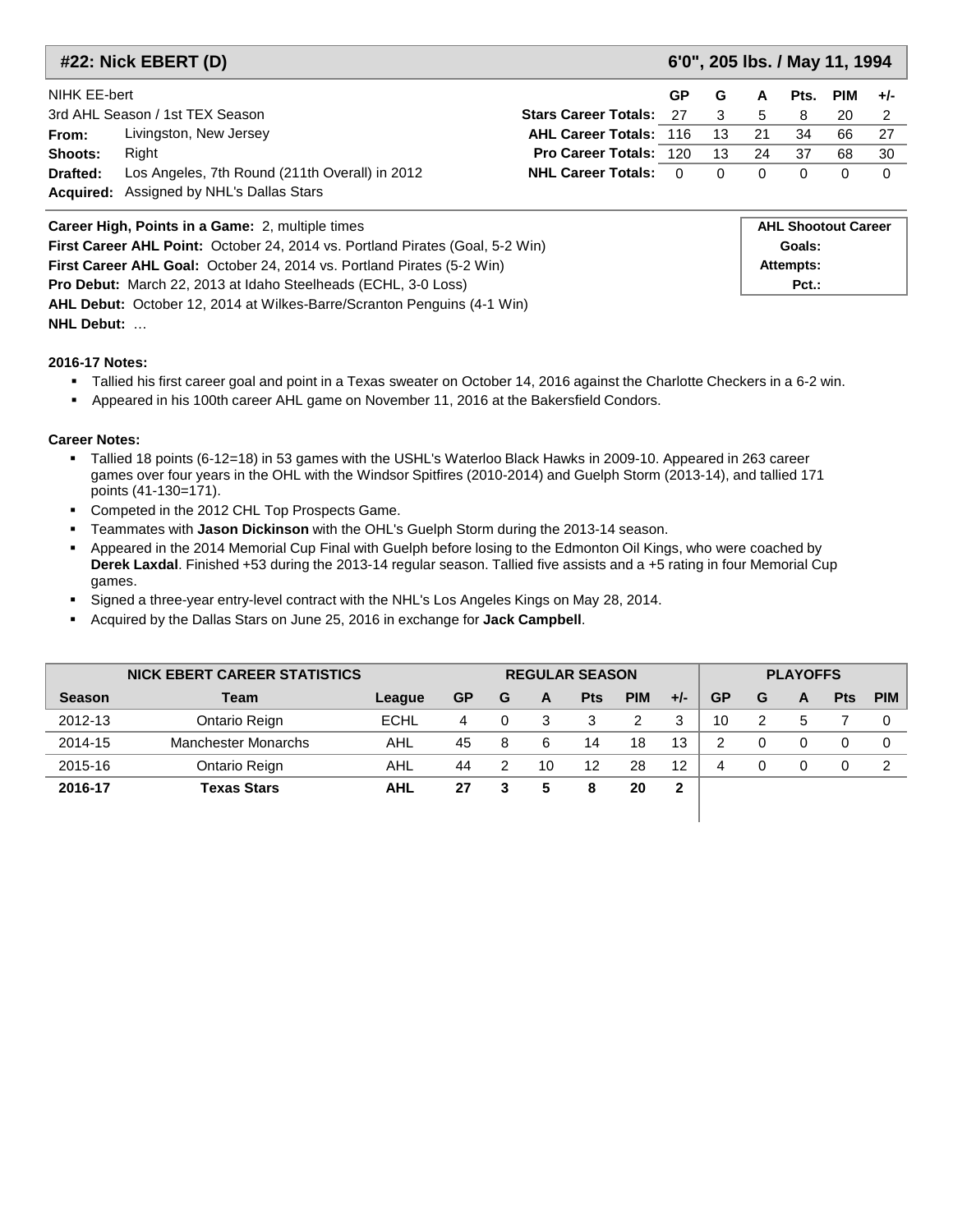#### **#23: Travis MORIN (C) 6'1", 190 lbs. / January 9, 1984**

| TRA-vihs MOHR-ihn |                                                 |                                 | GP | G              | A    |     | Pts. PIM | $+/-$ |
|-------------------|-------------------------------------------------|---------------------------------|----|----------------|------|-----|----------|-------|
|                   | 8th AHL Season / 8th TEX Season                 | <b>Stars Career Totals: 502</b> |    | 147            | -291 | 438 | 272      | - 25  |
| From:             | Brooklyn Park, Minnesota                        | <b>AHL Career Totals: 507</b>   |    | 147            | 292  | 439 | 272      | - 26  |
| Shoots:           | Left                                            | <b>Pro Career Totals: 667</b>   |    | 209            | 406  | 615 | 348      | - 86  |
| Drafted:          | Washington, 9th Round (263rd Overall) in 2004   | <b>NHL Career Totals: 13</b>    |    | $\overline{0}$ |      |     |          |       |
|                   | <b>Acquired:</b> Assigned by NHL's Dallas Stars |                                 |    |                |      |     |          |       |

| <b>Career High, Points in a Game: 5, twice</b>                                                      | <b>AHL Shootout Career</b> |       |
|-----------------------------------------------------------------------------------------------------|----------------------------|-------|
| <b>First Career AHL Point:</b> April 12, 2009 vs. Wilkes-Barre/Scranton Penguins (Assist, 5-4 Loss) | Goals:                     |       |
| <b>First Career AHL Goal:</b> November 1, 2009 at Houston Aeros (3-1 Win)                           | Attempts:                  | 20    |
| <b>Pro Debut:</b> March 18, 2007 vs. Pensacola Ice Pilots (ECHL, 3-2 Win)                           | $Pct.$ :                   | 30.0% |
| <b>AHL Debut:</b> November 7, 2007 at Norfolk Admirals (5-3 Loss)                                   |                            |       |

**NHL Debut:** January 26, 2011 vs. Edmonton Oilers (3-1 Win)

#### **2016-17 Notes:**

Tallied the 200th goal of his professional career on October 28, 2016 in a 5-4 win over the Ontario Reign.

Tallied the 600th point of his professional career on November 12, 2016 vs. the San Jose Barracuda with an assist.

- Appeared in his 650th pro game on November 16, 2016 at Grand Rapids.
- Recorded his 400th professional assist on December 3, 2016 in a 6-1 win at Manitoba.

- An original Texas Star who has played in each season since the franchise's inception in 2009.
- **Named the fourth captain in franchise history on September 18, 2015.**
- Tallied 133 career points (58-75=133) in 151 collegiate games for Minnesota State University-Mankato from 2003-2007. Recorded 60 career points (26-34=60) in 80 games for the USHL's Chicago Steel from 2001-2003.
- Signed a two-year contract extension with the NHL's Dallas Stars on January 23, 2015.
- Named to the AHL All-Star Classic in 2011, 2014, 2015, 2016. Named to the ECHL All-Star Game in 2007 and 2008.
- Won the ECHL's 2009 Kelly Cup with the South Carolina Stingrays, beating the Alaska Aces in seven games.
- In 2013-14 won the Les Cunningham Award as the AHL's Most Valuable Player, the John B. Sollenberger Award as the regular season scoring leader, and the Jack A. Butterfield Award as the Calder Cup Playoffs' Most Valuable Player.
- Tied the franchise single-game record for points (5) and assists (4) in a game on January 17, 2014 at Charlotte Checkers.
- Holds the franchise career records for regular season games played, goals, assists, points, power play goals, and power play assists. Plus career playoff games (65), goals (16), assists (33) and points (49).
- Tallied his first career NHL point with an assist on March 14, 2014 vs. Calgary Flames.
- Recorded the 400th point of his AHL career on February 5, 2016, and the 400th point of his Texas career on February 6, 2016, both against San Antonio.

|               | <b>TRAVIS MORIN CAREER STATISTICS</b> |             |              |                |              | <b>REGULAR SEASON</b> |             |                | <b>PLAYOFFS</b> |    |    |                |             |  |
|---------------|---------------------------------------|-------------|--------------|----------------|--------------|-----------------------|-------------|----------------|-----------------|----|----|----------------|-------------|--|
| <b>Season</b> | Team                                  | League      | <b>GP</b>    | G              | A            | <b>Pts</b>            | <b>PIM</b>  | $+/-$          | <b>GP</b>       | G  | A  | <b>Pts</b>     | <b>PIM</b>  |  |
| 2006-07       | South Carolina Stingrays              | <b>ECHL</b> | 8            | $\overline{2}$ | 1            | 3                     | $\Omega$    | 4              |                 |    |    |                |             |  |
| 2007-08       | South Carolina Stingrays              | <b>ECHL</b> | 68           | 34             | 50           | 84                    | 30          | 16             | 20              | 10 | 7  | 17             | 18          |  |
| 2007-08       | <b>Hershey Bears</b>                  | AHL         | 4            | 0              | $\Omega$     | $\Omega$              | $\Omega$    | 0              |                 |    |    |                |             |  |
| 2008-09       | South Carolina Stingrays              | <b>ECHL</b> | 71           | 26             | 62           | 88                    | 46          | 37             | 19              | 4  | 18 | 22             | 12          |  |
| 2008-09       | <b>Hershey Bears</b>                  | AHL         | $\mathbf{1}$ | 0              | $\mathbf{1}$ | 1                     | 0           | 1              |                 |    |    |                |             |  |
| 2009-10       | <b>Texas Stars</b>                    | <b>AHL</b>  | 80           | 21             | 31           | 52                    | 30          | 10             | 24              | 4  | 12 | 16             | 6           |  |
| 2010-11       | <b>Texas Stars</b>                    | <b>AHL</b>  | 64           | 21             | 24           | 45                    | 30          | 9              | 6               | 3  | 4  | $\overline{7}$ | 0           |  |
| 2010-11       | <b>Dallas Stars</b>                   | <b>NHL</b>  | 3            | $\Omega$       | $\Omega$     | $\Omega$              | $\Omega$    | $\Omega$       |                 |    |    |                |             |  |
| 2011-12       | <b>Texas Stars</b>                    | <b>AHL</b>  | 76           | 13             | 53           | 66                    | 46          | $-17$          |                 |    |    |                |             |  |
| 2012-13       | <b>Texas Stars</b>                    | <b>AHL</b>  | 59           | 12             | 32           | 44                    | 14          | 12             | $\overline{7}$  | 0  | 3  | 3              | 4           |  |
| 2013-14       | Texas Stars                           | <b>AHL</b>  | 66           | 32             | 56           | 88                    | 52          | 17             | 21              | 9  | 13 | 22             | 12          |  |
| 2013-14       | Dallas Stars                          | <b>NHL</b>  | 4            | $\Omega$       | 1            | 1                     | $\Omega$    | $\overline{2}$ |                 |    |    |                |             |  |
| 2014-15       | <b>Texas Stars</b>                    | <b>AHL</b>  | 63           | 22             | 41           | 63                    | 40          | $-3$           | 3               | 0  | 0  | 0              | $\mathbf 0$ |  |
| 2014-15       | <b>Dallas Stars</b>                   | <b>NHL</b>  | 6            | $\mathbf 0$    | $\mathbf 0$  | $\Omega$              | $\mathbf 0$ | 1              |                 |    |    |                |             |  |
| 2015-16       | <b>Texas Stars</b>                    | <b>AHL</b>  | 63           | 15             | 39           | 54                    | 36          | $-2$           | 4               | 0  | 1  |                | 8           |  |
| 2016-17       | <b>Texas Stars</b>                    | <b>AHL</b>  | 31           | 11             | 15           | 26                    | 24          | $-1$           |                 |    |    |                |             |  |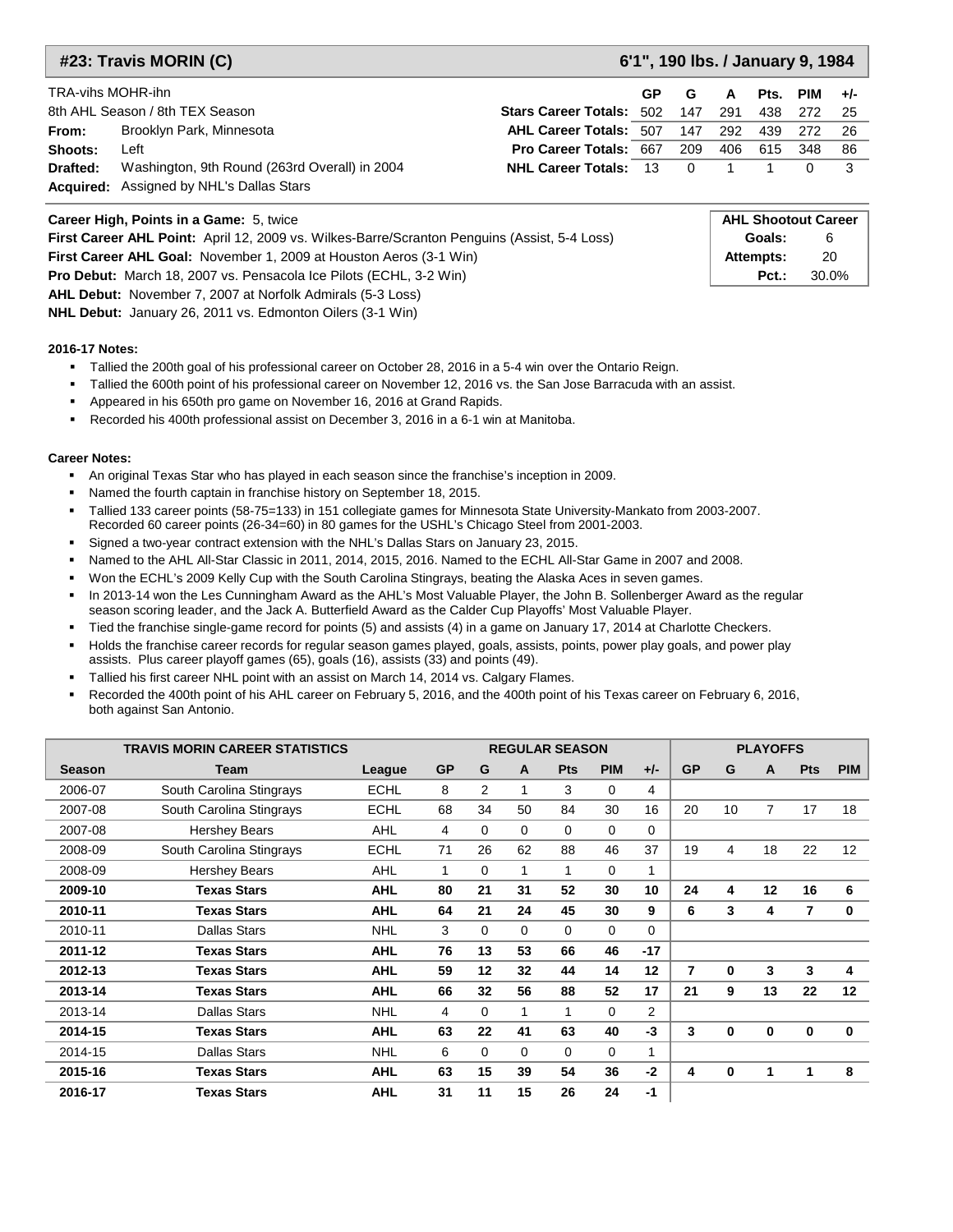### **#24: Brandon DeFAZIO (LW) 6'2", 200 lbs. / September 13, 1988**

|          | BRAN-duhn deh-FAH-zee-oh                                   |                                | GP. | G        | A        | Pts. | PIM | $+/-$ |
|----------|------------------------------------------------------------|--------------------------------|-----|----------|----------|------|-----|-------|
|          | 6th AHL Season / 1st TEX Season                            | <b>Stars Career Totals: 31</b> |     | 10       | 15       | 25   |     |       |
| From:    | Oakville, Ontario                                          | <b>AHL Career Totals: 390</b>  |     | 92       | 94       | 186  | 500 |       |
| Shoots:  | Left                                                       | <b>Pro Career Totals: 402</b>  |     | 96       | 99       | 195  | 507 | 26    |
| Drafted: | n/a                                                        | <b>NHL Career Totals: 2</b>    |     | $\Omega$ | $\Omega$ |      |     |       |
|          | <b>Acquired:</b> Signed to an AHL Standard Player Contract |                                |     |          |          |      |     |       |

| Career High, Points in a Game: 4, March 19, 2016 at Toronto Marlies (2G, 2A)     | <b>AHL Shootout Career</b> |       |
|----------------------------------------------------------------------------------|----------------------------|-------|
| First Career AHL Point: October 15, 2011 vs. Binghamton Senators (Goal, 5-4 OTL) | Goals:                     | 5     |
| <b>First Career AHL Goal: October 15, 2011 vs. Binghamton Senators (5-4 OTL)</b> | Attempts:                  | 10    |
| <b>Pro Debut:</b> March 12, 2011 at Kalamzaoo Wings (ECHL, 4-2 Loss)             | $Pct.$ :                   | 50.0% |
| <b>AHL Debut:</b> April 2, 2011 vs. Rochester American (4-3 OTW)                 |                            |       |

**NHL Debut:** November 9, 2014 at Anaheim Ducks (2-1 SOW)

#### **2016-17 Notes:**

Tallied his first career goal and point in a Texas sweater on October 14, 2016 against the Charlotte Checkers in a 6-2 win.

- Appeared in 141 career games for Clarkson University from 2007-2011 and tallied 77 points (36-41=77). Served as an alternate captain in 2009-10 and 2010-11 with the team.
- Led Clarkson University in scoring during his senior season (2010-11) with 26 points in 36 games (14-12=26).
- Led the Utica Comets with 21 goals during the 2014-15 season as part of a squad that reached the AHL's 2015 Calder Cup Final before falling to the Manchester Monarchs in five games.
- Signed an AHL contract with Texas on July 25, 2016.

|               | <b>BRANDON DeFAZIO CAREER STATISTICS</b> |             |                |          |    | <b>REGULAR SEASON</b> |            |               |           |             | <b>PLAYOFFS</b> |            |            |
|---------------|------------------------------------------|-------------|----------------|----------|----|-----------------------|------------|---------------|-----------|-------------|-----------------|------------|------------|
| <b>Season</b> | Team                                     | League      | <b>GP</b>      | G        | A  | <b>Pts</b>            | <b>PIM</b> | $+/-$         | <b>GP</b> | G           | A               | <b>Pts</b> | <b>PIM</b> |
| 2010-11       | <b>Wheeling Nailers</b>                  | <b>ECHL</b> | 10             | 4        | 5  | 9                     | 7          | 5             | 14        | 4           | 2               | 6          | 8          |
| 2010-11       | Wilkes-Barre/Scranton Penguins           | AHL         | $\overline{2}$ | $\Omega$ | 0  | 0                     | 0          | $\Omega$      |           |             |                 |            |            |
| 2011-12       | Wilkes-Barre/Scranton Penguins           | AHL         | 66             | 11       | 5  | 16                    | 104        | $\mathcal{P}$ | 12        | $\mathbf 0$ | $\Omega$        |            | 6          |
| 2012-13       | <b>Bridgeport Sound Tigers</b>           | <b>AHL</b>  | 69             | 11       | 14 | 25                    | 139        | $-3$          |           |             |                 |            |            |
| 2013-14       | Utica Comets                             | AHL         | 76             | 17       | 17 | 34                    | 106        | 6             |           |             |                 |            |            |
| 2014-15       | Utica Comets                             | <b>AHL</b>  | 75             | 21       | 22 | 43                    | 92         | 4             | 21        | 2           | 5               |            | 12         |
| 2014-15       | Vancouver Canucks                        | <b>NHL</b>  | 2              | $\Omega$ | 0  | 0                     | 0          | $\Omega$      |           |             |                 |            |            |
| 2015-16       | <b>Providence Bruins</b>                 | AHL         | 71             | 22       | 21 | 43                    | 38         | 3             | 3         | 0           | $\Omega$        | 0          | 4          |
| 2016-17       | <b>Texas Stars</b>                       | <b>AHL</b>  | 31             | 10       | 15 | 25                    | 21         | 9             |           |             |                 |            |            |
|               |                                          |             |                |          |    |                       |            |               |           |             |                 |            |            |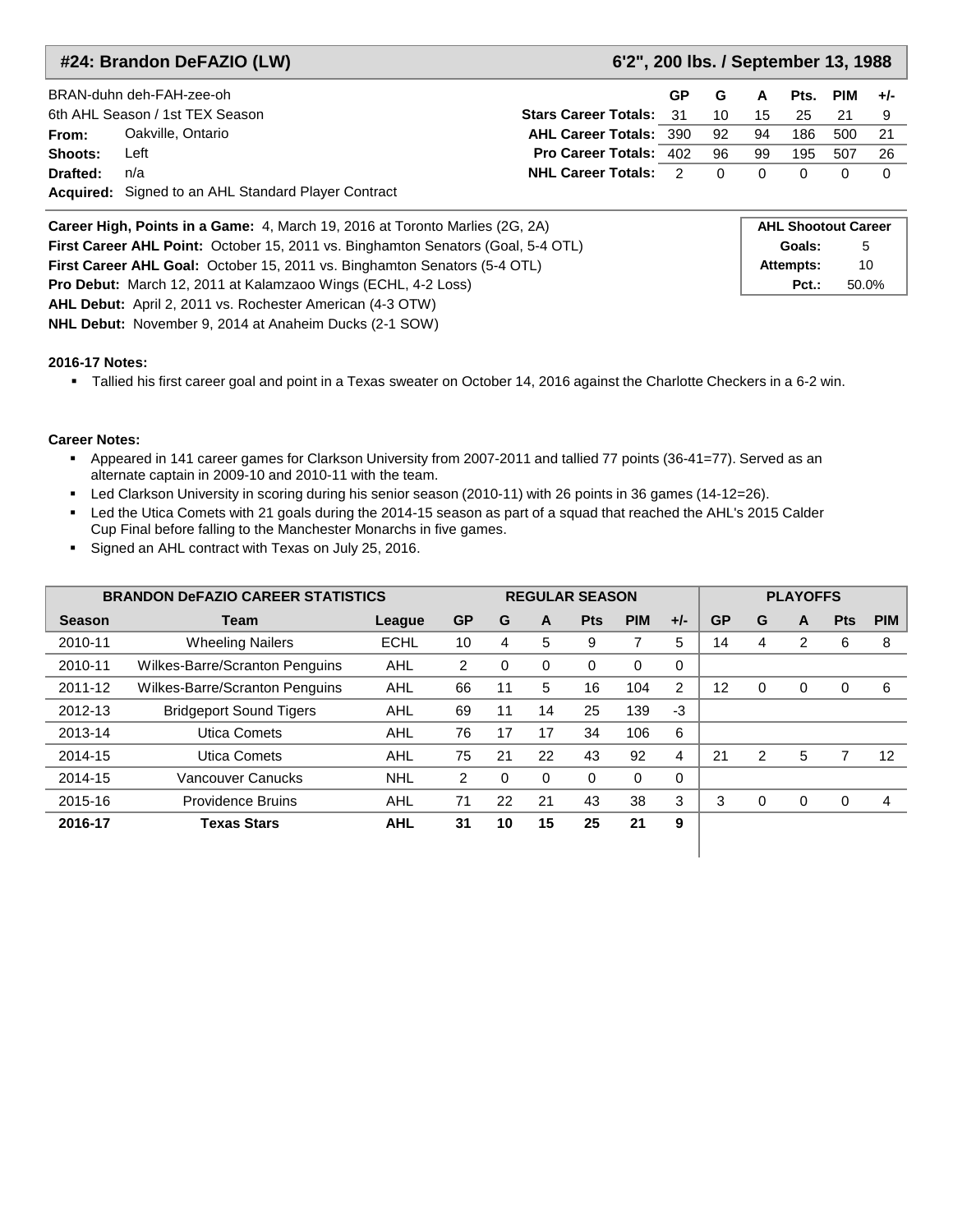|          | #25: Denis GURIANOV (RW) (Rookie)                                                           |                              |          |                            |          | 6'3", 200 lbs. / June 7, 1997 |            |          |
|----------|---------------------------------------------------------------------------------------------|------------------------------|----------|----------------------------|----------|-------------------------------|------------|----------|
|          | DEH-nihs guhr-ee-AH-nawv                                                                    |                              | GP       | G                          | A        | Pts.                          | <b>PIM</b> | $+/-$    |
|          | 1st AHL Season / 1st TEX Season<br><b>Stars Career Totals: 25</b>                           |                              |          | 4                          | 9        | 13                            | 10         |          |
| From:    | Togliatti, Russia                                                                           | <b>AHL Career Totals: 25</b> |          | 4                          | 9        | 13                            | 10         |          |
| Shoots:  | Left                                                                                        | <b>Pro Career Totals: 80</b> |          | 8                          | 11       | 19                            | 18         | $-11$    |
| Drafted: | Dallas, 1st Round (12th Overall) in 2015                                                    | <b>NHL Career Totals:</b>    | $\Omega$ | 0                          | $\Omega$ | $\Omega$                      | 0          | $\Omega$ |
|          | <b>Acquired:</b> Assigned by NHL's Dallas Stars                                             |                              |          |                            |          |                               |            |          |
|          | <b>Career High, Points in a Game:</b> 2, November 11, 2016 vs. San Jose Barracuda (5-3 Win) |                              |          | <b>AHL Shootout Career</b> |          |                               |            |          |
|          | First Career AHL Point: October 15, 2016 vs. Charlotte Checkers (Assist, 6-2 Win)           |                              |          |                            | Goals:   |                               |            |          |

**First Career AHL Goal:** November 11, 2016 vs. San Jose Barracuda (5-3 Win) **Attempts: Attempts: Pro Debut:** October 14, 2016 vs. Charlotte Checkers (6-2 Win) **Pct.: Pct.: Pct.: AHL Debut:** October 14, 2016 vs. Charlotte Checkers (6-2 Win)

#### **2016-17 Notes:**

**NHL Debut:** …

Scored his first career goal on November 11, 2016 vs. the San Jose Barracuda in a 5-3 win.

- Appeared in 56 career KHL games with Lada Togliatti from 2014-2016, and tallied six points (4-2=6). Also competed in 67 career games for the MHL's Ladia Togliatti at the Russian junior level from 2013-2016, and recorded 47 points (26-  $21=47$ ).
- Represented Team Russia at the 2015 U18 World Junior Championships and recorded seven points (6-1=7) in five games with a +3 rating.
- Signed a three-year entry-level contract with the NHL's Dallas Stars on May 12, 2016.

|               | <b>DENIS GURIANOV CAREER STATISTICS</b> |            | <b>REGULAR SEASON</b><br><b>PLAYOFFS</b> |    |    |            |            |       |           |   |   |            |            |
|---------------|-----------------------------------------|------------|------------------------------------------|----|----|------------|------------|-------|-----------|---|---|------------|------------|
| <b>Season</b> | <b>Team</b>                             | League     | <b>GP</b>                                | G  | A  | <b>Pts</b> | <b>PIM</b> | $+/-$ | <b>GP</b> | G | A | <b>Pts</b> | <b>PIM</b> |
| 2013-14       | Ladia Togliatti                         | <b>MHL</b> | 37                                       |    | 9  | 16         | 6          | 11    |           |   |   |            |            |
| 2014-15       | Ladia Togliatti                         | <b>MHL</b> | 23                                       | 15 | 10 | 25         | 39         | 4     | 4         | 3 |   | 4          | 12         |
| 2014-15       | Lada Togliatti                          | KHL        | 8                                        | 0  |    |            | 2          | -1    |           |   |   |            |            |
| 2015-16       | Ladia Togliatti                         | <b>MHL</b> |                                          | 4  | 2  | 6          | 4          | 0     |           |   |   |            |            |
| 2015-16       | Lada Togliatti                          | KHL        | 47                                       | 4  |    | 5          | 6          | $-11$ |           |   |   |            |            |
| 2016-17       | <b>Texas Stars</b>                      | <b>AHL</b> | 25                                       | 4  | 9  | 13         | 10         | и     |           |   |   |            |            |
|               |                                         |            |                                          |    |    |            |            |       |           |   |   |            |            |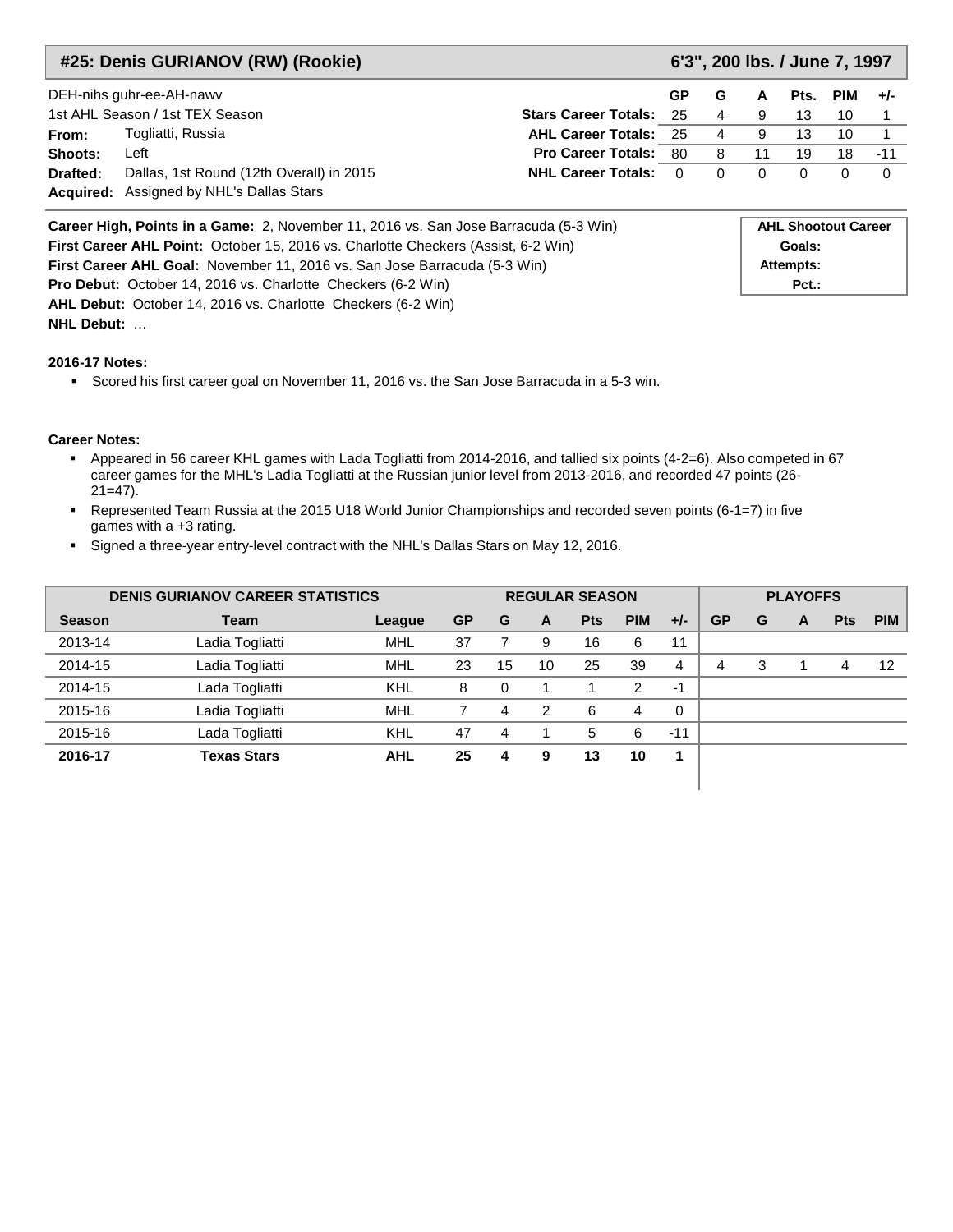|              | #26 Matt MANGENE (D)                                |                               | 5'11", 190 lbs. / March 12, 1989 |     |      |      |     |       |  |  |  |
|--------------|-----------------------------------------------------|-------------------------------|----------------------------------|-----|------|------|-----|-------|--|--|--|
| MAT MAN-jeen |                                                     |                               | <b>GP</b>                        | G   | A    | Pts. | PIM | $+/-$ |  |  |  |
|              | 5th AHL Season / 3rd TEX Season                     | Stars Career Totals: 106 9    |                                  |     | - 32 | -41  | 50  | -8    |  |  |  |
| From:        | Manorville, New York                                | <b>AHL Career Totals: 208</b> |                                  | -17 | -41  | 58   | 96. | $-21$ |  |  |  |
| Shoots:      | Right                                               | <b>Pro Career Totals: 250</b> |                                  | 22  | 64   | 86   | 147 | -28   |  |  |  |
| Drafted:     | n/a                                                 | <b>NHL Career Totals:</b>     |                                  |     |      |      |     |       |  |  |  |
|              | Acquired: Signed to an AHL Standard Player Contract |                               |                                  |     |      |      |     |       |  |  |  |

| <b>Career High, Points in a Game:</b> 3, November 16, 2014 at Gwinnett Gladiators (ECHL, 1G, 2A) | <b>AHL Shootout Career</b> |
|--------------------------------------------------------------------------------------------------|----------------------------|
| <b>First Career AHL Point: October 28, 2012 at Syracuse Crunch (Assist, 4-3 OTW)</b>             | Goals:                     |
| <b>First Career AHL Goal:</b> February 1, 2013 vs. Norfolk Admirals (5-2 Win)                    | Attempts:                  |
| <b>Pro Debut:</b> April 6, 2012 vs. Albany Devils (3-2 Win)                                      | $Pct.$ :                   |
| <b>AHL Debut:</b> April 6, 2012 vs. Albany Devils (3-2 Win)                                      |                            |

**NHL Debut:** 

### **2015-16 Notes:**

Tallied the 50th point of his AHL career with an assist on November 16, 2016 at Grand Rapids.

- Tallied 68 career points (24-44=68) in 87 games between the EJHL's South Shore Kings and New Hampshire Jr. Monarchs.
- Tallied 55 points (20-35=55) in 105 games over a three-year career at the University of Maine (NCAA) from 2009-2012.
- Began the 2014-15 season with the Florida Everblades of the ECHL before signing a PTO with Texas on December 20, 2014. Tallied an assist in his Stars debut on December 20 at Toronto in a 3-1 win.
- Selected to the 2015 ECHL All-Star Game.
- His sister, **Meagan Mangene**, played hockey for Boston College and appeared in the NCAA Women's Frozen Four three straight years (2011, 2012, 2013).
- His grandfather, **Robert "Red" Mangene**, played football for Boston College and appeared in the 1942 Orange Bowl against Alabama.

|               | <b>MATT MANGENE CAREER STATISTICS</b> |             |           |              |    | <b>REGULAR SEASON</b> |            |                |           | <b>PLAYOFFS</b> |   |              |                         |  |
|---------------|---------------------------------------|-------------|-----------|--------------|----|-----------------------|------------|----------------|-----------|-----------------|---|--------------|-------------------------|--|
| <b>Season</b> | Team                                  | League      | <b>GP</b> | G            | A  | <b>Pts</b>            | <b>PIM</b> | $+/-$          | <b>GP</b> | G               | A | <b>Pts</b>   | <b>PIM</b>              |  |
| 2011-12       | <b>Adirondack Phantoms</b>            | <b>AHL</b>  | 5         | 0            | 0  | 0                     | 0          | 0              |           |                 |   |              |                         |  |
| 2012-13       | <b>Adirondack Phantoms</b>            | AHL         | 36        | 5            | 6  | 11                    | 8          | -8             |           |                 |   |              |                         |  |
| 2012-13       | <b>Trenton Titans</b>                 | <b>ECHL</b> | 14        | 0            | 6  | 6                     | 23         | $-11$          |           |                 |   |              |                         |  |
| 2013-14       | <b>Adirondack Phantoms</b>            | AHL         | 51        | 3            | 3  | 6                     | 32         | $-1$           |           |                 |   |              |                         |  |
| 2013-14       | <b>Bridgeport Sound Tigers</b>        | AHL         | 10        | 0            | 0  | 0                     | 6          | $-4$           |           |                 |   |              |                         |  |
| 2013-14       | Stockton Thunder                      | <b>ECHL</b> | 6         |              | 4  | 5                     | 8          | $\overline{2}$ |           |                 |   |              |                         |  |
| 2014-15       | Florida Everblades                    | <b>ECHL</b> | 22        | 4            | 13 | 17                    | 20         | 2              |           |                 |   |              |                         |  |
| 2014-15       | <b>Texas Stars</b>                    | <b>AHL</b>  | 36        | $\mathbf{2}$ | 15 | 17                    | 16         | $-2$           |           |                 |   |              |                         |  |
| 2015-16       | <b>Texas Stars</b>                    | <b>AHL</b>  | 41        | 3            | 7  | 10                    | 26         | $-2$           | 4         |                 | 1 | $\mathbf{2}$ | $\overline{\mathbf{2}}$ |  |
| 2016-17       | Texas Stars                           | <b>AHL</b>  | 29        | 4            | 10 | 14                    | 8          | -4             |           |                 |   |              |                         |  |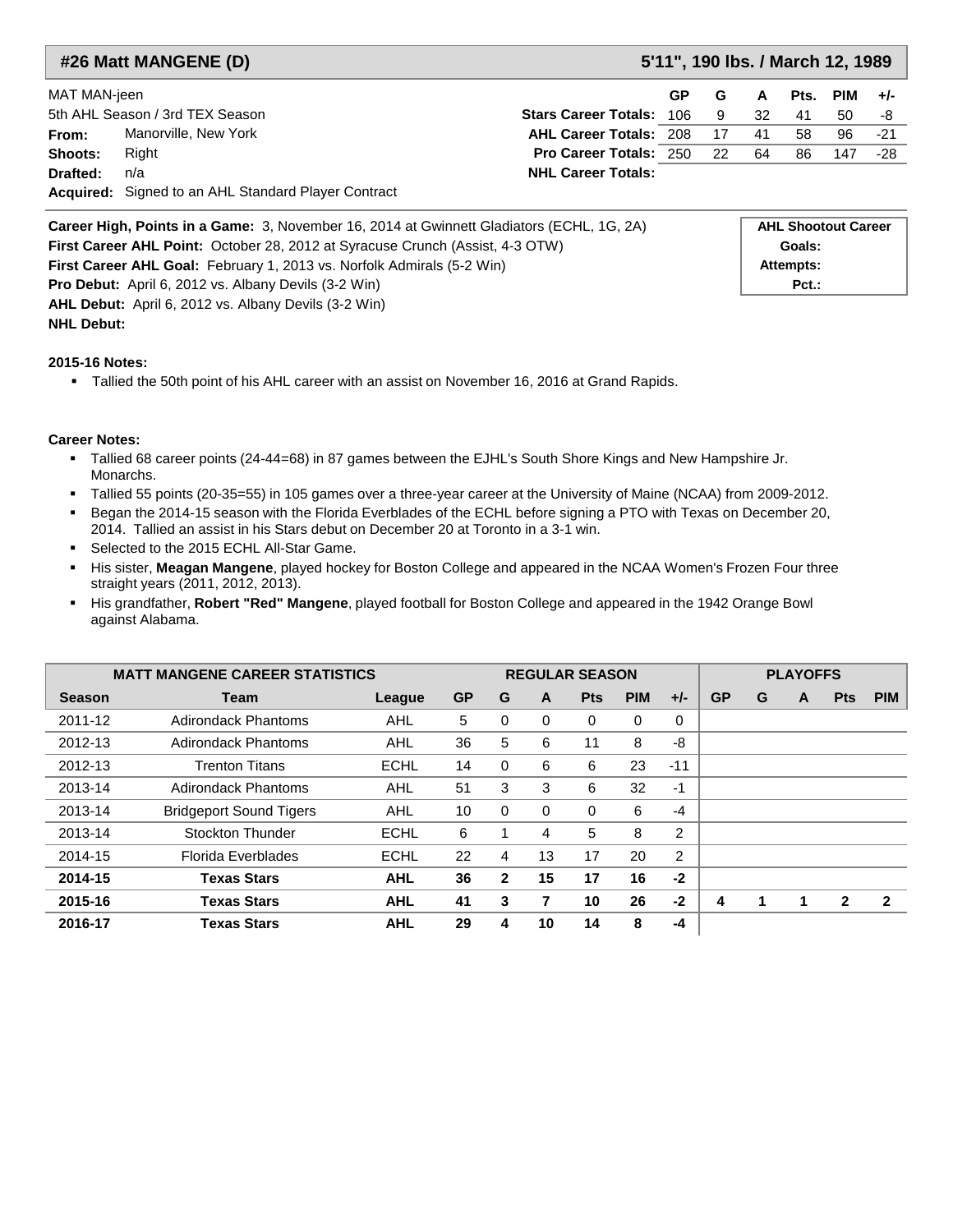### **#28: Matej STRANSKY (RW) 6'3", 210 lbs. / July 11, 1993**

|  |  | 6'3", 210 lbs. / July 11, 1993 |
|--|--|--------------------------------|
|  |  |                                |

| MA-tay STRAHN-skee |                                                 |                                 | GP. | G  | A  |     | Pts. PIM $+/-$ |    |
|--------------------|-------------------------------------------------|---------------------------------|-----|----|----|-----|----------------|----|
|                    | 3rd AHL Season / 3rd TEX Season                 | <b>Stars Career Totals: 240</b> |     | 50 | 53 | 103 | 198            | -7 |
| From:              | Ostrava, Czech Republic                         | <b>AHL Career Totals: 240</b>   |     | 50 | 53 | 103 | 198            | -7 |
| Shoots:            | Right                                           | <b>Pro Career Totals: 240</b>   |     | 50 | 53 | 103 | 198            | -7 |
| Drafted:           | Dallas, 6th Round (165th Overall) in 2011       | <b>NHL Career Totals:</b>       |     |    |    |     |                |    |
|                    | <b>Acquired:</b> Assigned by NHL's Dallas Stars |                                 |     |    |    |     |                |    |

| <b>Career High, Points in a Game: 2, multiple times</b>                      | <b>AHL Shootout Career</b> |       |
|------------------------------------------------------------------------------|----------------------------|-------|
| First Career AHL Point: October 5, 2013 vs. Chicago Wolves (Assist, 4-1 Win) | Goals:                     |       |
| First Career AHL Goal: October 20, 2013 vs. Abbotsford Heat (9-3 Win)        | Attempts:                  | 8     |
| <b>Pro Debut:</b> October 5, 2013 vs. Chicago Wolves (4-1 Win)               | $Pct.$ :                   | 37.5% |
| <b>AHL Debut:</b> October 5, 2013 vs. Chicago Wolves (4-1 Win)               |                            |       |

**NHL Debut:** 

#### **2016-17 Notes:**

- Tied a team-high with a six-game point streak (Oct. 21 Nov. 2), and set a team-high with a four-game goal scoring streak (Oct. 25 - Nov.2).
- Tallied the 50th assist of his Texas, AHL and professional career on December 4, 2016 at Manitoba.
- Recorded the 100th point of his Texas, AHL and professional career on December 9, 2016 vs. Rockford with an assist.

- Tallied 135 career points (64 goals, 71 assists) in 144 career games for HC Vitkovice of the Czech U18 and U20 junior leagues from 2006-2010. Led the league with 40 goals in 2008-09.
- Tallied 192 career points (93 goals, 99 assists) in 213 games for the WHL's Saskatoon Blades from 2010-2013.
- Led the Blades in assists (45), plus-minus (+32), tied for the team lead in points (85), and second in goals (40) in 2012-13. Appeared in the 2013 Memorial Cup Tournament, scoring twice in four games.
- In 2015-16, recorded professional career-highs in goals (23), assists (16) and points (39).
- Signed a one-year contract with the NHL's Dallas Stars on July 18, 2016.
- Grandfather, father and two uncles all played professional hockey in the Czech Republic. Younger brother, Simon, currently plays junior hockey for the WHL's Prince Albert Raiders and appaered in two World Junior Championships for the Czech Republic.

|               | <b>MATEJ STRANSKY CAREER STATISTICS</b> |            |           | <b>PLAYOFFS</b><br><b>REGULAR SEASON</b> |    |            |            |       |           |   |   |            |            |
|---------------|-----------------------------------------|------------|-----------|------------------------------------------|----|------------|------------|-------|-----------|---|---|------------|------------|
| <b>Season</b> | Team                                    | League     | <b>GP</b> | G                                        | A  | <b>Pts</b> | <b>PIM</b> | $+/-$ | <b>GP</b> | G | A | <b>Pts</b> | <b>PIM</b> |
| 2013-14       | <b>Texas Stars</b>                      | <b>AHL</b> | 65        | 9                                        | 14 | 23         | 53         | $-13$ | 21        |   | 4 |            | 10         |
| 2014-15       | <b>Texas Stars</b>                      | <b>AHL</b> | 70        |                                          | 12 | 19         | 60         |       | 2         | 0 | 0 |            | 0          |
| 2015-16       | <b>Texas Stars</b>                      | <b>AHL</b> | 74        | 23                                       | 16 | 39         | 63         | 5     | 4         | 0 |   |            | 4          |
| 2016-17       | <b>Texas Stars</b>                      | <b>AHL</b> | 31        | 11                                       | 11 | 22         | 22         | 0     |           |   |   |            |            |
|               |                                         |            |           |                                          |    |            |            |       |           |   |   |            |            |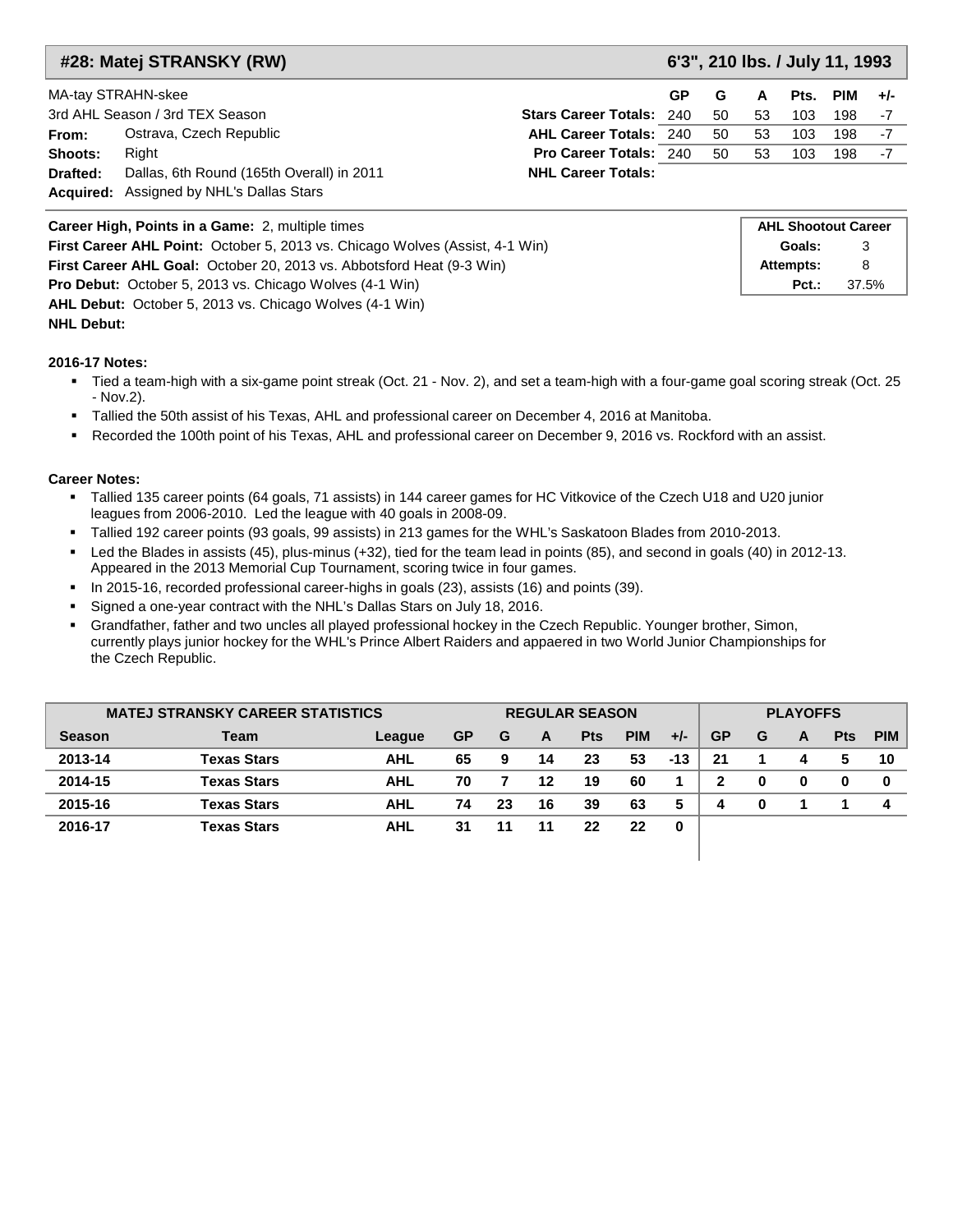### **#38: Jason DICKINSON (C) 6'1", 185 lbs. / July 4, 1995**

|          | JAY-suhn DIH-kihn-suhn                          |                                | GP. | G   | A        | Pts. | PIM | $+/-$ |
|----------|-------------------------------------------------|--------------------------------|-----|-----|----------|------|-----|-------|
|          | 2nd AHL Season / 2nd TEX Season                 | <b>Stars Career Totals: 97</b> |     | -27 | 45       | 72   | 55  |       |
| From:    | Georgetown, Ontario                             | <b>AHL Career Totals: 97</b>   |     | 27  | 45       | 72   | 55  | 19    |
| Shoots:  | Left                                            | <b>Pro Career Totals: 100</b>  |     | -28 | 45       | 73   | 55  | 19    |
| Drafted: | Dallas, 1st Round (29th Overall) in 2013        | <b>NHL Career Totals: 3</b>    |     |     | $\Omega$ |      |     |       |
|          | <b>Acquired:</b> Assigned by NHL's Dallas Stars |                                |     |     |          |      |     |       |

| Career High, Points in a Game: 2, Arpil 18, 2015 at San Antonio Rampage (2A)           | <b>AHL Shootout Career</b> |       |
|----------------------------------------------------------------------------------------|----------------------------|-------|
| <b>First Career AHL Point:</b> April 17, 2015 at San Antonio Rampage (Assist, 3-2 Win) | Goals:                     |       |
| <b>First Career AHL Goal: October 27, 2015 at Milwaukee Admirals (4-3 SOL)</b>         | Attempts:                  |       |
| <b>Pro Debut:</b> April 17, 2015 at San Antonio Rampage (3-2 Win)                      | $Pct.$ :                   | 50.0% |
| <b>AHL Debut:</b> April 17, 2015 at San Antonio Rampage (3-2 Win)                      |                            |       |

**NHL Debut:** April 7, 2016 vs. Colorado Avalanche (4-2 Win)

#### **2016-17 Notes:**

- Made his season debut and tallied the overtime-winning goal on November 2, 2016 at Tucson in a 4-3 win.
- Received his first NHL call-up of the season on December 6, 2016.

- Tallied 231 career points (84-147=231) in 253 games for the OHL's Guelph Storm from 2011-2015.
- Won a gold medal with Team Canada at the 2013 IIHF U18 World Junior Championships, recording an assist in three games.
- Reached the 2014 Memorial Cup Championship game before falling to the Edmonton Oil Kings, 6-3, who were coached by **Derek Laxdal**. Recorded 24 points (8-16=24) in 20 postseason games.
- Signed a three-year entry-level contract with the NHL's Dallas Stars on May 29, 2014.
- Received his first career call-up, made his NHL debut and scored his first career NHL goal on April 7, 2016 vs. the Colorado Avalanche.
- Finished tied for fourth in goals (22) and tied for seventh in points (53) among AHL rookies in 2014-15.

| <b>JASON DICKINSON CAREER STATISTICS</b> |                     |            |           | <b>REGULAR SEASON</b> |    |            |            |       |           | <b>PLAYOFFS</b> |   |            |            |  |  |
|------------------------------------------|---------------------|------------|-----------|-----------------------|----|------------|------------|-------|-----------|-----------------|---|------------|------------|--|--|
| <b>Season</b>                            | <b>Team</b>         | League     | <b>GP</b> | G                     | A  | <b>Pts</b> | <b>PIM</b> | $+/-$ | <b>GP</b> | G               | A | <b>Pts</b> | <b>PIM</b> |  |  |
| 2014-15                                  | <b>Texas Stars</b>  | <b>AHL</b> | 2         | 0                     | 3  | З          |            | ົ     | 3         | 0               | 0 |            |            |  |  |
| 2015-16                                  | <b>Texas Stars</b>  | <b>AHL</b> | 73        | 22                    | 31 | 53         | 32         | 10    | 4         | 0               |   |            |            |  |  |
| 2015-16                                  | Dallas Stars        | <b>NHL</b> |           |                       | 0  |            |            |       |           |                 |   |            |            |  |  |
| 2016-17                                  | <b>Texas Stars</b>  | AHL        | 22        | 5                     | 11 | 16         | 23         |       |           |                 |   |            |            |  |  |
| 2016-17                                  | <b>Dallas Stars</b> | <b>NHL</b> | 2         |                       |    |            |            | шn    |           |                 |   |            |            |  |  |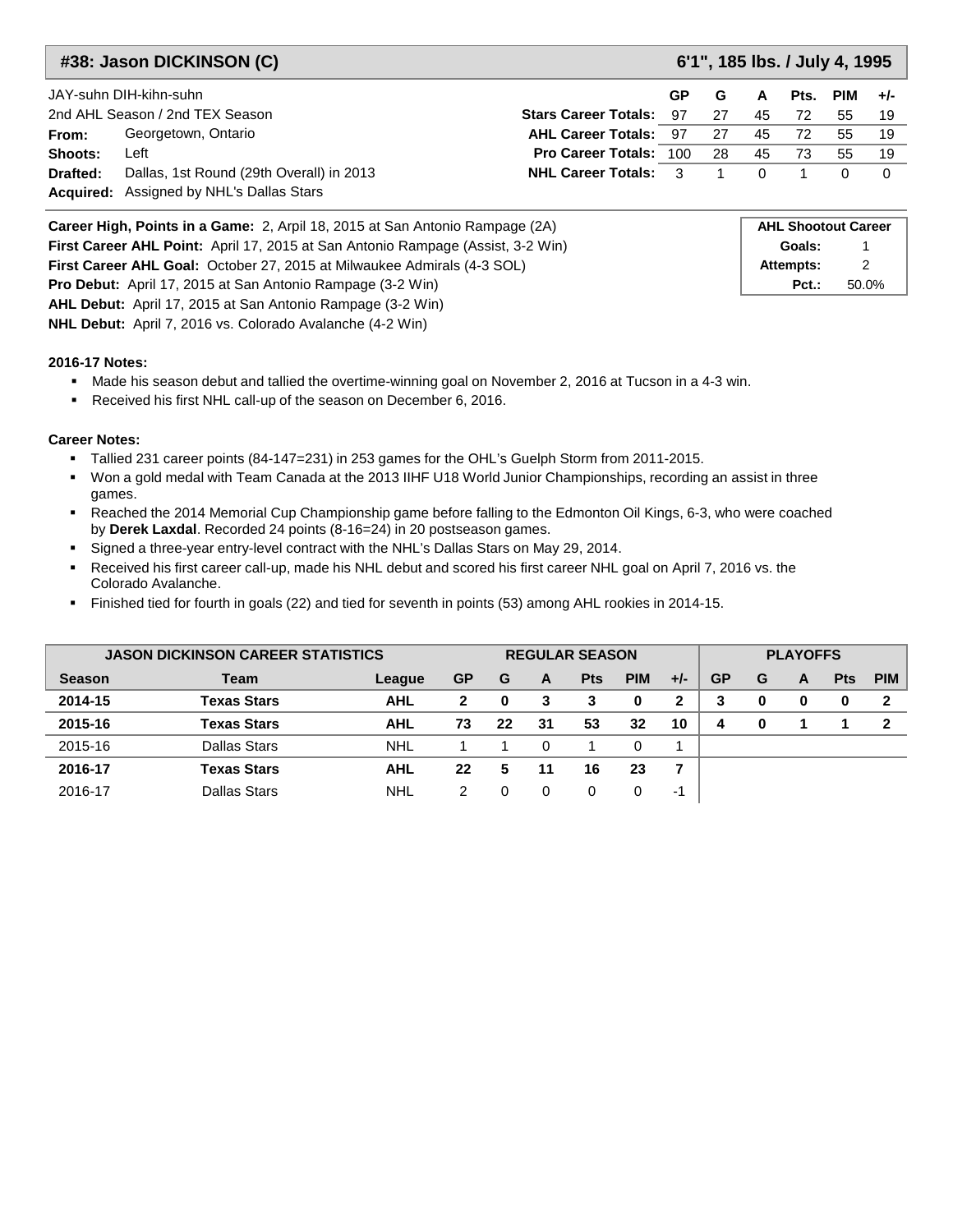### **#39: Dustin STEVENSON (D) 6'5", 220 lbs. / August 12, 1989**

|          | DUH-stihn STEE-vehn-suhn                        |                                   | <b>GP</b> | G | A  | Pts. | $PIM +/-$ |    |
|----------|-------------------------------------------------|-----------------------------------|-----------|---|----|------|-----------|----|
|          | 3rd AHL Season / 1st TEX Season                 | <b>Stars Career Totals: 25 21</b> |           |   |    |      |           |    |
| From:    | Gull Lake, Saskatchewan                         | <b>AHL Career Totals: 122 7</b>   |           |   | 15 | - 22 | 276       |    |
| Shoots:  | Left                                            | <b>Pro Career Totals: 379 15</b>  |           |   | 62 | 77   | 651       | 36 |
| Drafted: | n/a                                             | <b>NHL Career Totals:</b>         |           |   |    |      |           |    |
|          | <b>Acquired:</b> Assigned by NHL's Dallas Stars |                                   |           |   |    |      |           |    |

| <b>Career High, Points in a Game:</b> 3, October 18, 2014 vs. Lehigh Valley Phantoms (1G, 2A) | <b>AHL Shootout Career</b> |
|-----------------------------------------------------------------------------------------------|----------------------------|
| <b>First Career AHL Point:</b> October 17, 2014 at Lehigh Valley Phantoms (Goal, 4-3 OTL)     | Goals:                     |
| <b>First Career AHL Goal:</b> October 17, 2014 at Lehigh Valley Phantoms (4-3 OTL)            | Attempts:                  |
| <b>Pro Debut:</b> October 22, 2010 at Gwinnett Gladiators (ECHL, 6-2 Loss)                    | $Pct.$ :                   |
| AHL Debut: November 20, 2013 at Rochester Americans (3-1 Win)                                 |                            |
| <b>NHL Debut: </b>                                                                            |                            |

#### **2016-17 Notes:**

Tallied his first career Texas goal on November 12, 2016 vs. the San Jose Barracuda.

- Tallied 99 points (28-71=99) in 163 games with the SJHL's La Ronge Ice Wolves from 2006-2010.
- Won the SJHL's Credit Union Cup in 2010, defeating the Yorkton Terriers in six games. Tallied 21 points (10-11=21) in 21 playoff games.
- Named the 2010 SJHL Player of the Year and Playoff MVP.
- Won the ECHL's 2013 Kelly Cup with the Reading Royals after defeating the Stockton Thunder in five games.
- Signed a one-year contract with the NHL's Dallas Stars on July 1, 2016.

| <b>DUSTIN STEVENSON CAREER STATISTICS</b> |                                |             |           | <b>REGULAR SEASON</b> |          |            |            |       | <b>PLAYOFFS</b> |   |   |            |            |  |
|-------------------------------------------|--------------------------------|-------------|-----------|-----------------------|----------|------------|------------|-------|-----------------|---|---|------------|------------|--|
| <b>Season</b>                             | <b>Team</b>                    | League      | <b>GP</b> | G                     | A        | <b>Pts</b> | <b>PIM</b> | $+/-$ | <b>GP</b>       | G | A | <b>Pts</b> | <b>PIM</b> |  |
| 2010-11                                   | South Carolina Stingrays       | <b>ECHL</b> | 63        | 3                     | 9        | 12         | 44         | $-16$ |                 |   |   |            |            |  |
| 2011-12                                   | South Carolina Stingrays       | <b>ECHL</b> | 72        | 0                     |          |            | 113        | 4     | 9               |   | 2 | 3          | 6          |  |
| 2012-13                                   | <b>Reading Royals</b>          | <b>ECHL</b> | 65        | 0                     | 10       | 10         | 103        | 14    | 22              |   | 8 | 9          | 14         |  |
| 2013-14                                   | Wilkes-Barre/Scranton Penguins | AHL         |           | 0                     | $\Omega$ | $\Omega$   | 7          | -1    |                 |   |   |            |            |  |
| 2013-14                                   | <b>Wheeling Nailers</b>        | <b>ECHL</b> | 57        | 5                     | 21       | 26         | 115        | 23    | 10              |   | 3 | 4          | 12         |  |
| 2014-15                                   | <b>Adirondack Flames</b>       | AHL         | 45        | 3                     | 8        | 11         | 94         | 5     |                 |   |   |            |            |  |
| 2015-16                                   | Stockton Heat                  | <b>AHL</b>  | 45        | $\mathcal{P}$         | 6        | 8          | 104        | $-3$  |                 |   |   |            |            |  |
| 2016-17                                   | <b>Texas Stars</b>             | <b>AHL</b>  | 25        | $\mathbf 2$           |          | 3          | 71         | 10    |                 |   |   |            |            |  |
|                                           |                                |             |           |                       |          |            |            |       |                 |   |   |            |            |  |